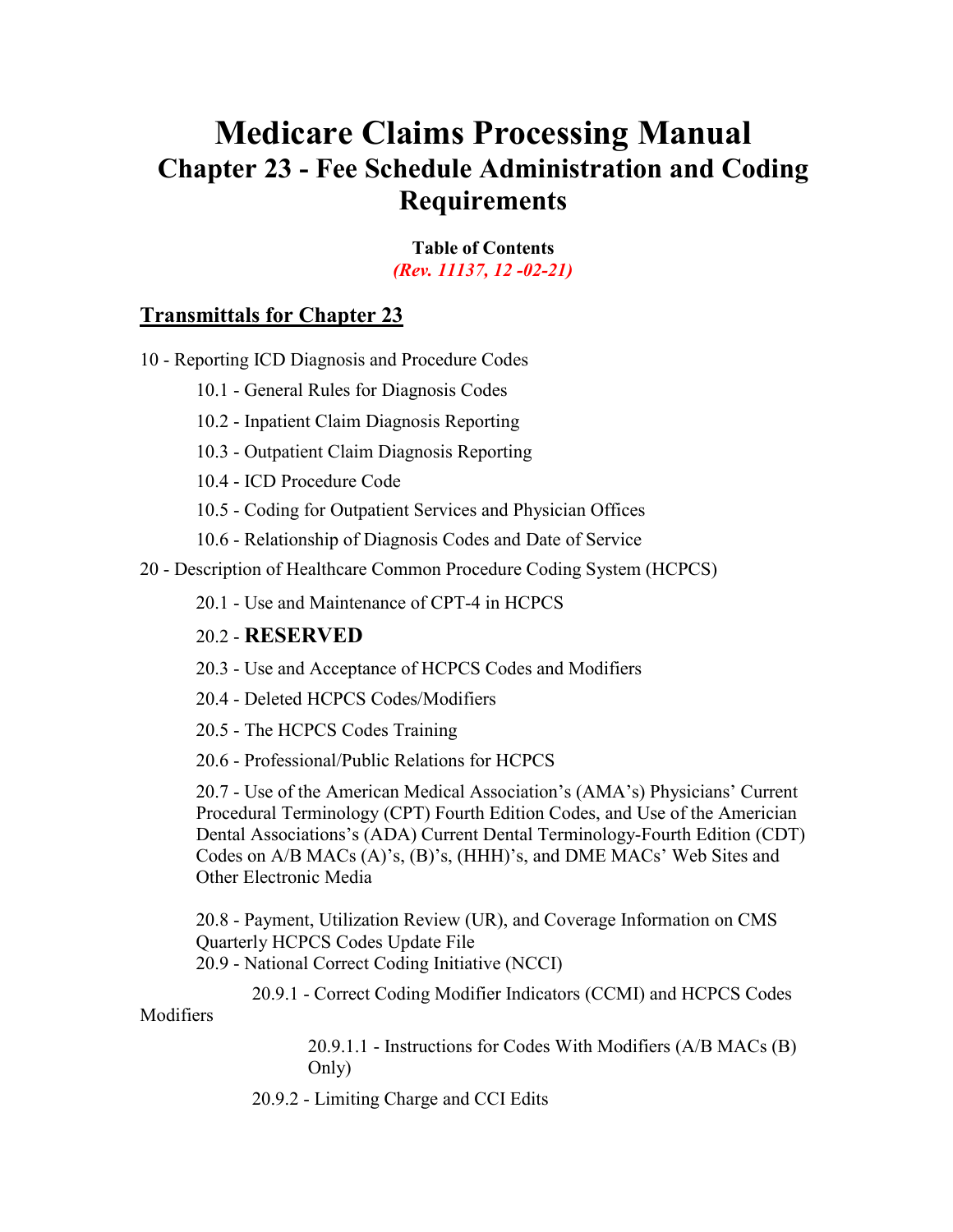$20.9.3 -$ Appeals

[20.9.3.1 Procedure-to-Procedure](#page-20-0) (PTP) Edits [20.9.3.2 Medically Unlikely \(MUEs\) Edits](#page-20-0) 

20.9.4 - Savings Report

20.9.4.1 - Savings Record Format

20.9.5 – [Adjustments](#page-23-0) 

20.9.6 - [Correct Coding Edit \(CCE\) File Record Format](#page-23-0)

20.9.7 – [National Correct Coding Initiative \(NCCI\) Edits Quarterly Updates](#page-25-0)

30 - [Services Paid Under the Medicare Physician's Fee Schedule](#page-25-1)

30.1 - [Maintenance Process for the Medicare Physician Fee Schedule Database](#page-28-0)  [\(MPFSDB\)](#page-28-0)

30.2 - [MPFSDB Record Layout](#page-30-0)

30.2.1 - [Payment Concerns While Updating Codes](#page-30-1)

30.2.2 - MPFSDB Status Indicators

30.3 - [Furnishing Pricing Files](#page-30-2)

30.3.1 - [RESERVED](#page-33-0)

30.3.2 - [A/B MAC \(A\), \(B\), or \(HHH\) Furnishing Physician Fee Schedule](#page-33-1)  [Data for National Codes](#page-33-1)

30.3.3 - [Furnishing Other Fee Schedule, Prevailing Charge, and Conversion](#page-33-2)  [Factor Data](#page-33-2)

30.3.4 - [Responsibility to Obtain and Implement Durable Medical](#page-34-0)  [Equipment, Prosthetics, Orthotics, and Supplies \(DMEPOS\) Fee Schedules](#page-34-0)

30.3.5 - [File Specifications](#page-35-0)

- 30.5 [Payment Amounts for Portable X-Ray Transportation Services](#page-38-0)
- 40 [Clinical Diagnostic Laboratory Fee Schedule](#page-39-0)

40.1 - [Access to Clinical Diagnostic Lab Fee Schedule Files](#page-40-0)

40.2 - A/B MAC (B) [Record Layout for Clinical Laboratory Fee Schedule](#page-41-0)

- 40.3 [Institutional Claim Record Layout for Clinical Laboratory Fee Schedule](#page-42-0)
- 40.4 [Gap-Filled Fees Submitted to CMS by A/B MACs \(B\)](#page-43-0)

40.4.1 - A/B MACs (B) [Forward HCPCS Gap Fill Amounts to A/B MACs \(A\)](#page-45-0) and (HHH)

50 - [Fee Schedules Used by Medicare A/B MACs \(A\) and \(HHH\) Processing Institutional](#page-46-0)  [Claims](#page-46-0)

50.1 - [Institutional Claim Record Layout for Hospice, Radiology and Other](#page-47-0)  [Diagnostic Prices and Local HCPCS Codes](#page-47-0)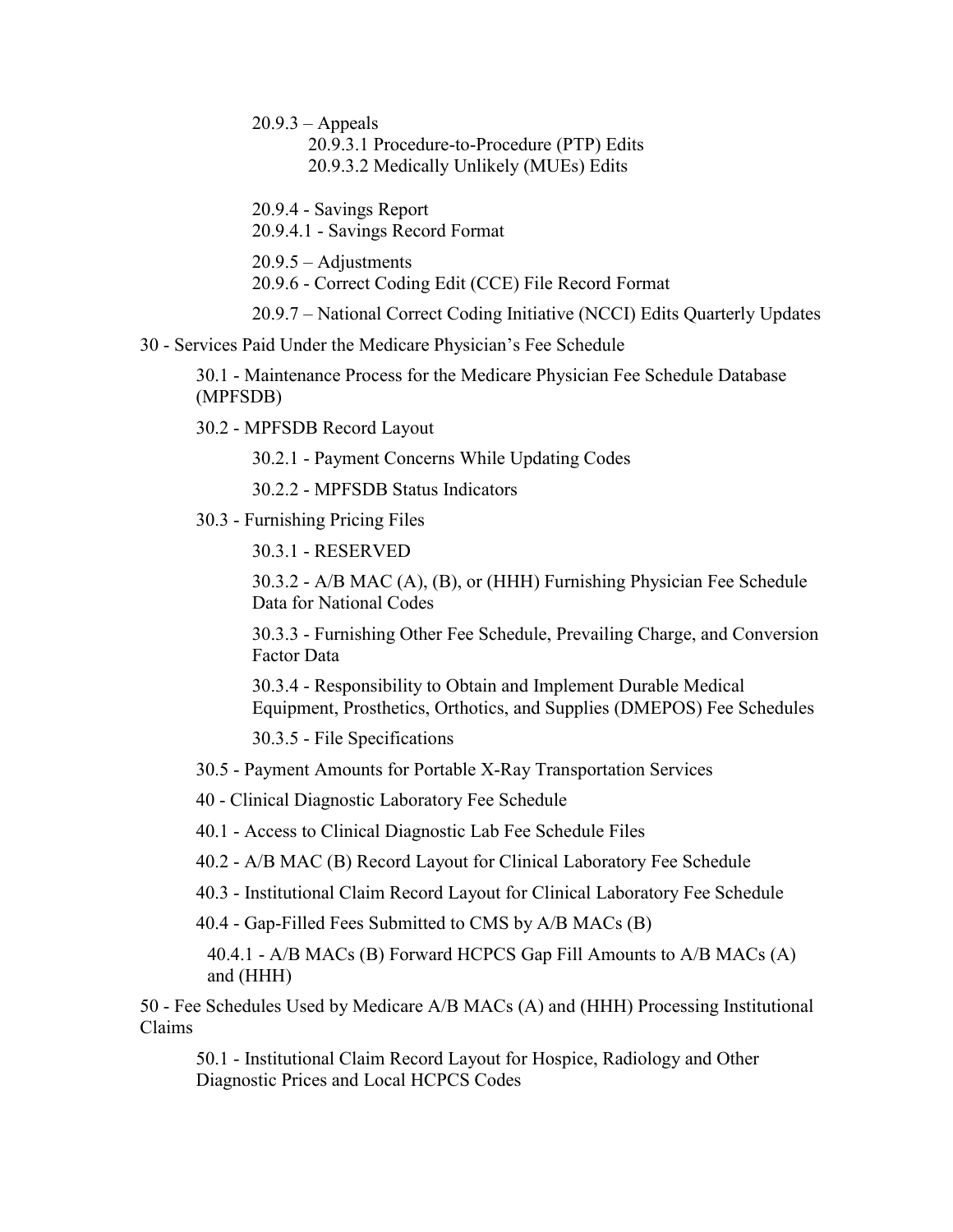50.2 - [Institutional Claim Record Layout for the Durable Medical Equipment,](#page-49-0)  [Prosthetic, Orthotic and Supply Fee Schedule](#page-49-0)

50.3 - [Institutional Claim Record Layout for the Outpatient Rehabilitation and](#page-50-0)  [CORF Services Fee Schedule](#page-50-0)

50.4 - [Institutional Claim Record Layout for the Skilled Nursing Facility Fee](#page-52-0)  [Schedule](#page-52-0)

50.5 - [RESERVED](#page-53-0)

50.6 - [Physician Fee Schedule Payment Policy Indicator File Record Layout](#page-53-1)

50.7 - [Institutional Claim Record Layout for the Mammography Fee Schedule](#page-63-0)

50.8 - [Institutional Claim Record Layout for the Ambulance Fee Schedule](#page-64-0)

60 - [Durable Medical Equipment Prosthetics, Orthotics and Supplies \(DMEPOS\) Fee](#page-65-0)  [Schedule](#page-65-0)

60.1 - [Record Layout for DMEPOS Fee Schedule](#page-66-0)

60.2 - [Quarterly Update Schedule for DMEPOS Fee Schedule](#page-69-0)

60.3 - Gap-filling DMEPOS Fees

60.3.1 - [Payment Concerns While Updating Codes](#page-70-0)

60.4 - [Process for Submitting Revisions to DMEPOS Fee Schedule to CMS](#page-75-0)

60.5 – [Rural ZIP Code Claim Record Layout for Medicare Contractors Processing](#page-76-0)  [Rural DMEPOS Fee Schedule Claims](#page-76-0)

70 - [Parenteral and Enteral Nutrition \(PEN\) Fee Schedule](#page-77-0)

70.1- Record Layout for PEN Fee Schedule

80 - [Reasonable Charges as Basis for A/B MAC \(B\)/DME MAC](#page-78-0) Payments

80.1 - [Criteria for Determining Reasonable Charge](#page-79-0)

80.2 - [Updating Customary and](#page-80-0) Prevailing Charges

80.3 - [The Customary Charge](#page-87-0)

80.3.1 - Calculating Customary Charge

80.3.1.1 - Equity Adjustments in Customary Charge Screens

80.3.2 - Customary Charge Profile

80.4 - Prevailing Charge

80.4.1 - Rounding of Reasonable Charge Calculation

80.5 - Filling Gaps in A/B MAC (B) Reasonable Charge Screens

80.5.1 - Use of Relative Value Scale and Conversion Factors for Reasonable Charge Gap-Filling

80.6 - [Inflation Indexed Charge \(IIC\) for Nonphysician Services](#page-90-0)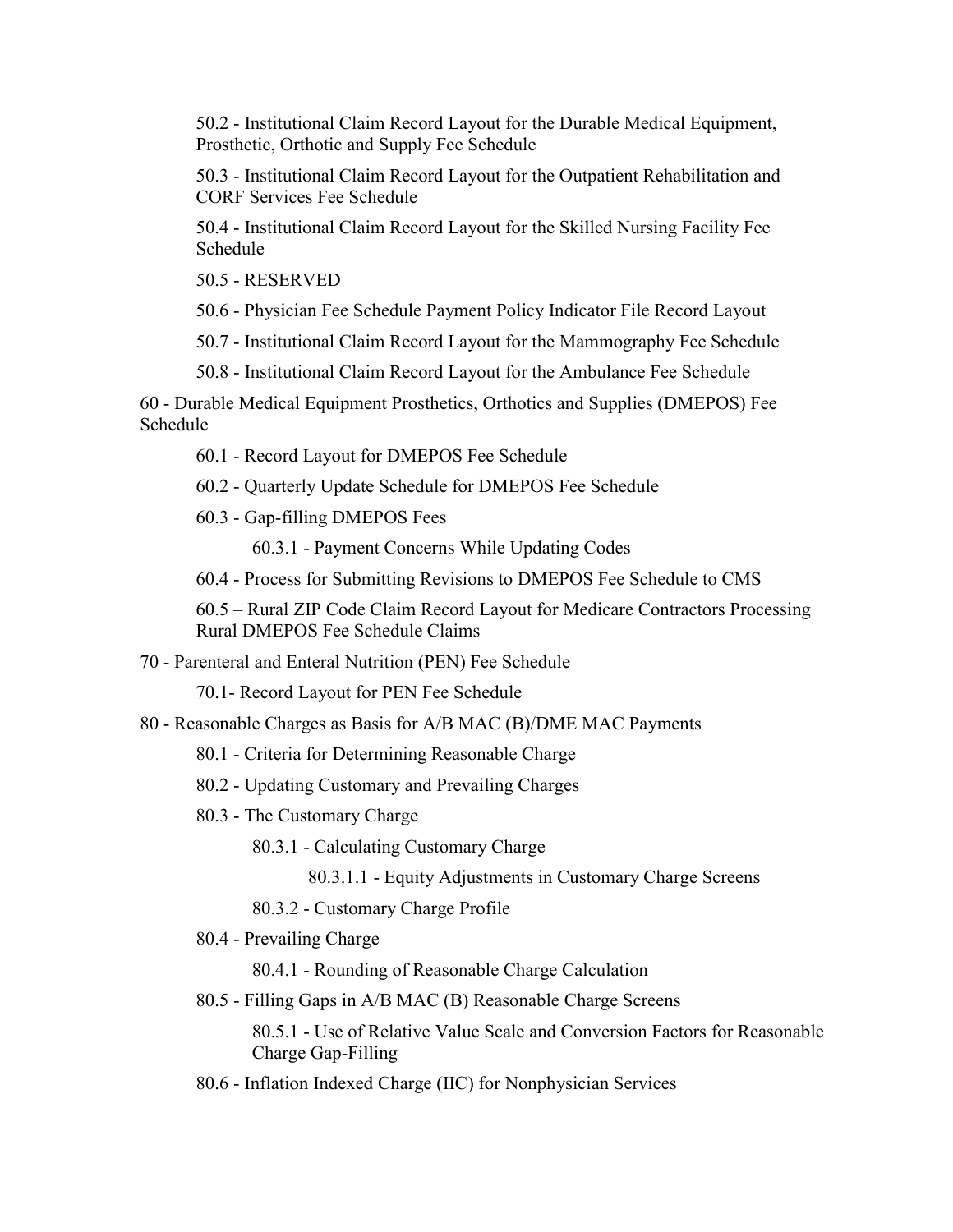80.7 - Determination [of Comparable Circumstances](#page-91-0)

80.8 - [Applying Criteria for Reasonable Charge Determinations](#page-92-0)

80.8.1 - [Waiver of Deductible and Coinsurance](#page-92-1)

90 - [Inherent Reasonableness Used for Payment of Nonphysician Services](#page-93-0)

100 - [Competitive Bidding Durable Medical Equipment, Prosthetics, Orthotics and](#page-93-1)  [Supplies \(DMEPOS\) Single Payment Amounts](#page-93-1)

100.1 - [Record Layout for Competitive Bidding HCPCS Category File](#page-94-0)

100.2 - [Record Layout for Competitive Bidding Pricing File](#page-97-0)

100.3 - [Record Layout for Competitive Bidding ZIP Code File](#page-100-0)[s](#page-94-0)

100.4 - [Record Layout for Competitive Bidding Contract Supplier File](#page-102-0)

100.5 - [Adjustments to the Single Payment Amounts to Reflect Changes in HCPCS](#page-104-0)  **[Codes](#page-104-0)** 

Addendum - [MPFSDB File Record Layout and Field Descriptions](#page-105-0)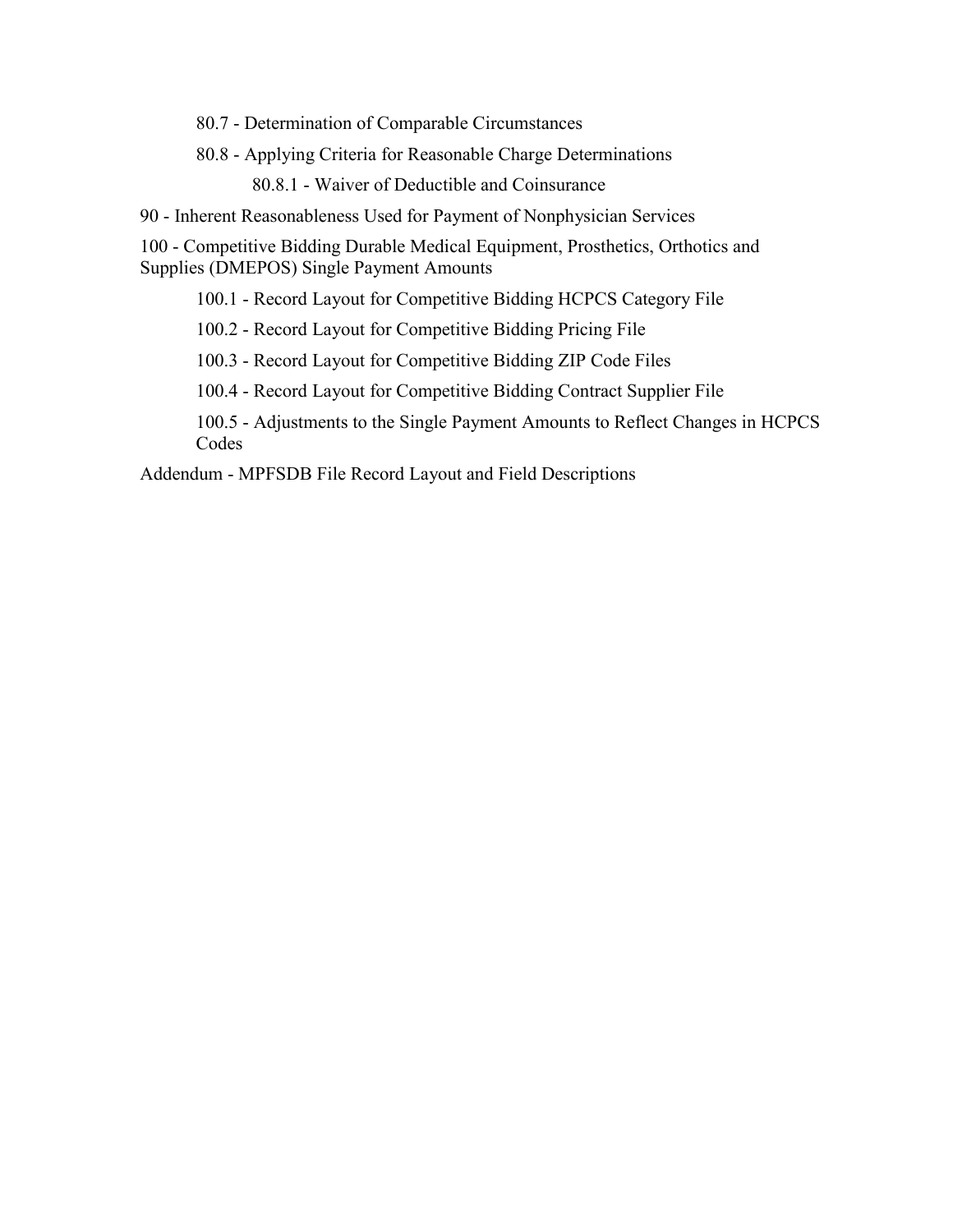## <span id="page-4-0"></span>**10 - Reporting ICD Diagnosis and Procedure Codes (Rev. 3081, Issued: 09-26-14, Effective: Upon Implementation of ICD-10, Implementation: Upon Implementation of ICD-10)**

Proper coding is necessary on Medicare claims because codes are generally used in determining coverage and payment amounts. CMS accepts only HIPAA approved ICD-9- CM or ICD-10-CM/ICD-10-PCS codes, depending on the date of service. The official ICD-9-CM codes which were updated annually through October 1, 2013 are posted at <http://www.cms.gov/Medicare/Coding/ICD9ProviderDiagnosticCodes/codes.html>

The official annual updates and effective dates for any changes to ICD-10-CM and ICD-10-PCS codes are posted at<http://www.cms.gov/Medicare/Coding/ICD10/index.html> .

See the following sections (10.1 - 10.6) for additional instructions about coding ICD diagnoses for inpatient, outpatient, and other services.

#### <span id="page-4-1"></span>**10.1 - General Rules for Diagnosis Codes (Rev. 3081, Issued: 09-26-14, Effective: Upon Implementation of ICD-10, Implementation: Upon Implementation of ICD-10)**

The Official ICD-9-CM Coding Guidelines can be found at [http://www.cdc.gov/nchs/icd/icd9cm\\_addenda\\_guidelines.htm](http://www.cdc.gov/nchs/icd/icd9cm_addenda_guidelines.htm)

The Official ICD-10-CM and ICD-10-PCS Coding Guidelines can be found with the annual ICD-10-CM and ICD-10-PCS updates at <http://www.cms.gov/Medicare/Coding/ICD10/index.html>

The CMS understands that physicians may not always provide suppliers of DMEPOS with the most specific diagnosis code, and may provide only a narrative description. In those cases, suppliers may choose to utilize a variety of sources to determine the most specific diagnosis code to include on the individual line items of the claim. These sources may include, but are not limited to: coding books and resources, contact with physicians or other health professionals, documentation contained in the patient's medical record, or verbally from the patient's physician or other healthcare professional.

Beneficiaries are not required to submit diagnosis codes on beneficiary-submitted claims. Beneficiary-submitted claims are filed on Form CMS-1490S. For beneficiary-submitted claims, the A/B MAC (B) must develop the claim to determine a current and valid diagnosis code and may enter the code on the claim.

## <span id="page-4-2"></span>**10.2 - Inpatient Claim Diagnosis Reporting (Rev. 3081, Issued: 09-26-14, Effective: Upon Implementation of ICD-10, Implementation: Upon Implementation of ICD-10)**

On inpatient claims providers must report the principal diagnosis. The principal diagnosis is the condition established after study to be chiefly responsible for the admission. Even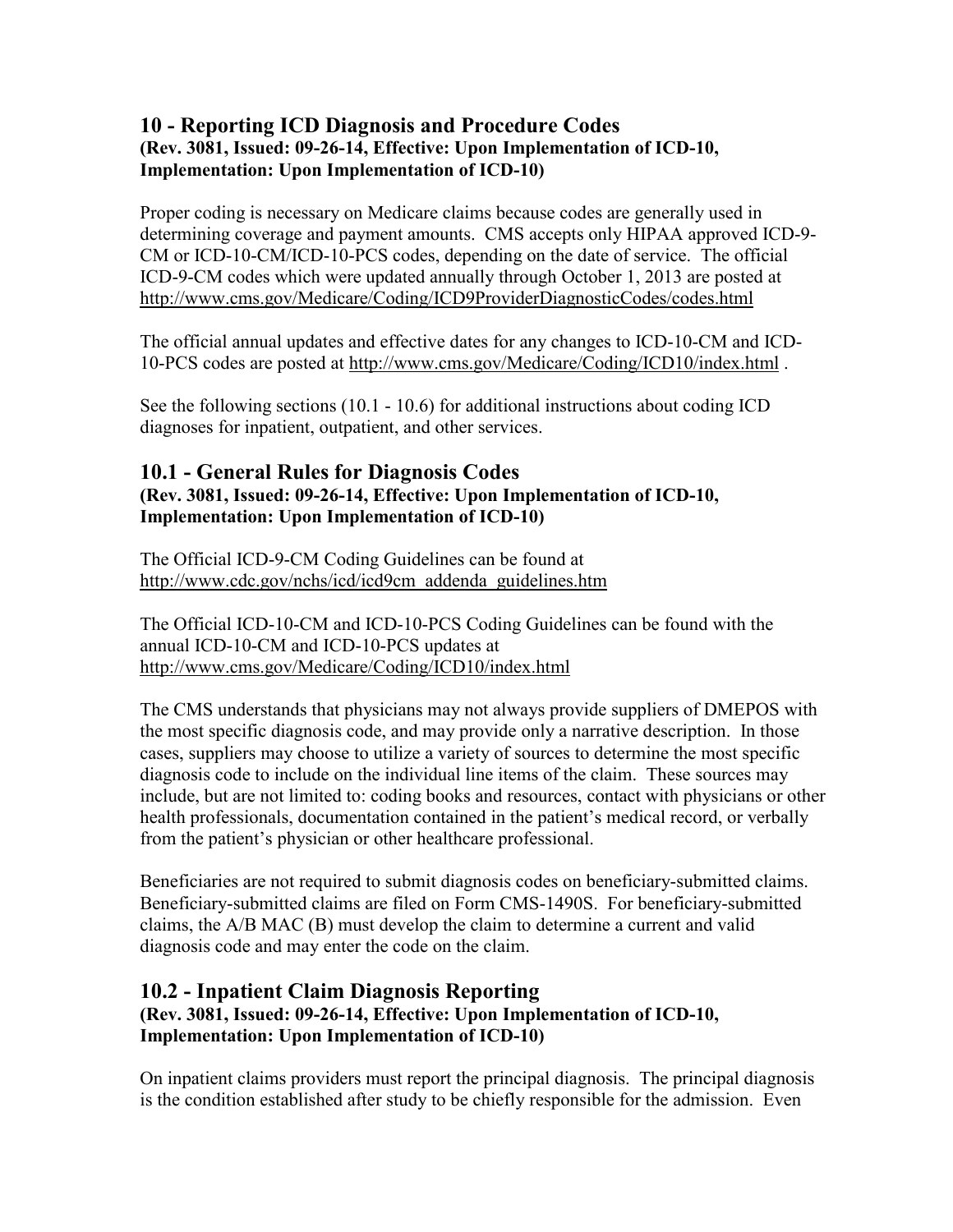though another diagnosis may be more severe than the principal diagnosis, the principal diagnosis, as defined above, is entered. Entering any other diagnosis may result in incorrect assignment of a Medicare Severity - Diagnosis Related Group (MS-DRG) and an incorrect payment to a hospital under PPS. See Chapter 25, Completing and Processing the Form CMS-1450 Data Set, for instructions about completing the claim.

Other diagnoses codes are required on inpatient claims and are used in determining the appropriate MS-DRG. The provider reports the full codes for up to twenty four additional conditions if they coexisted at the time of admission or developed subsequently, and which had an effect upon the treatment or the length of stay.

The principal diagnosis should not under any circumstances be duplicated as an additional or secondary diagnosis. If the provider reports duplicate diagnoses they are eliminated in Medicare Code Editor (MCE) before GROUPER.

The Admitting Diagnosis Code is required for inpatient hospital claims subject to A/B MAC (A) review. The admitting diagnosis is the condition identified by the physician at the time of the patient's admission requiring hospitalization. For outpatient bills, the field defined as Patient's Reason for Visit is not required by Medicare but may be used by providers for nonscheduled visits for outpatient bills.

#### <span id="page-5-0"></span>**10.3 - Outpatient Claim Diagnosis Reporting (Rev. 3081, Issued: 09-26-14, Effective: Upon Implementation of ICD-10, Implementation: Upon Implementation of ICD-10)**

For outpatient claims, providers report the full diagnosis code for the diagnosis shown to be chiefly responsible for the outpatient services. For instance, if a patient is seen on an outpatient basis for an evaluation of a symptom (e.g., cough) for which a definitive diagnosis is not made, the symptom is reported. If, during the course of the outpatient evaluation and treatment, a definitive diagnosis is made (e.g., acute bronchitis), the definitive diagnosis is reported. If the patient arrives at the hospital for examination or testing without a referring diagnosis and cannot provide a complaint, symptom, or diagnosis, the hospital reports the encounter code that most accurately reflects the reason for the encounter.

Examples include:

- Z00.00 Encounter for general adult medical examination without abnormal findings
- Z00.01 Encounter for general adult medical examination with abnormal findings
- Z01.10 Encounter for examination of ears and hearing without abnormal findings
- Z01.118 Encounter for examination of ears and hearing with other abnormal findings

For outpatient claims, providers report the full diagnosis codes for up to 24 other diagnoses that coexisted in addition to the diagnosis reported as the principal diagnosis. For instance, if the patient is referred to a hospital for evaluation of hypertension and the medical record also documents diabetes, diabetes is reported as another diagnosis.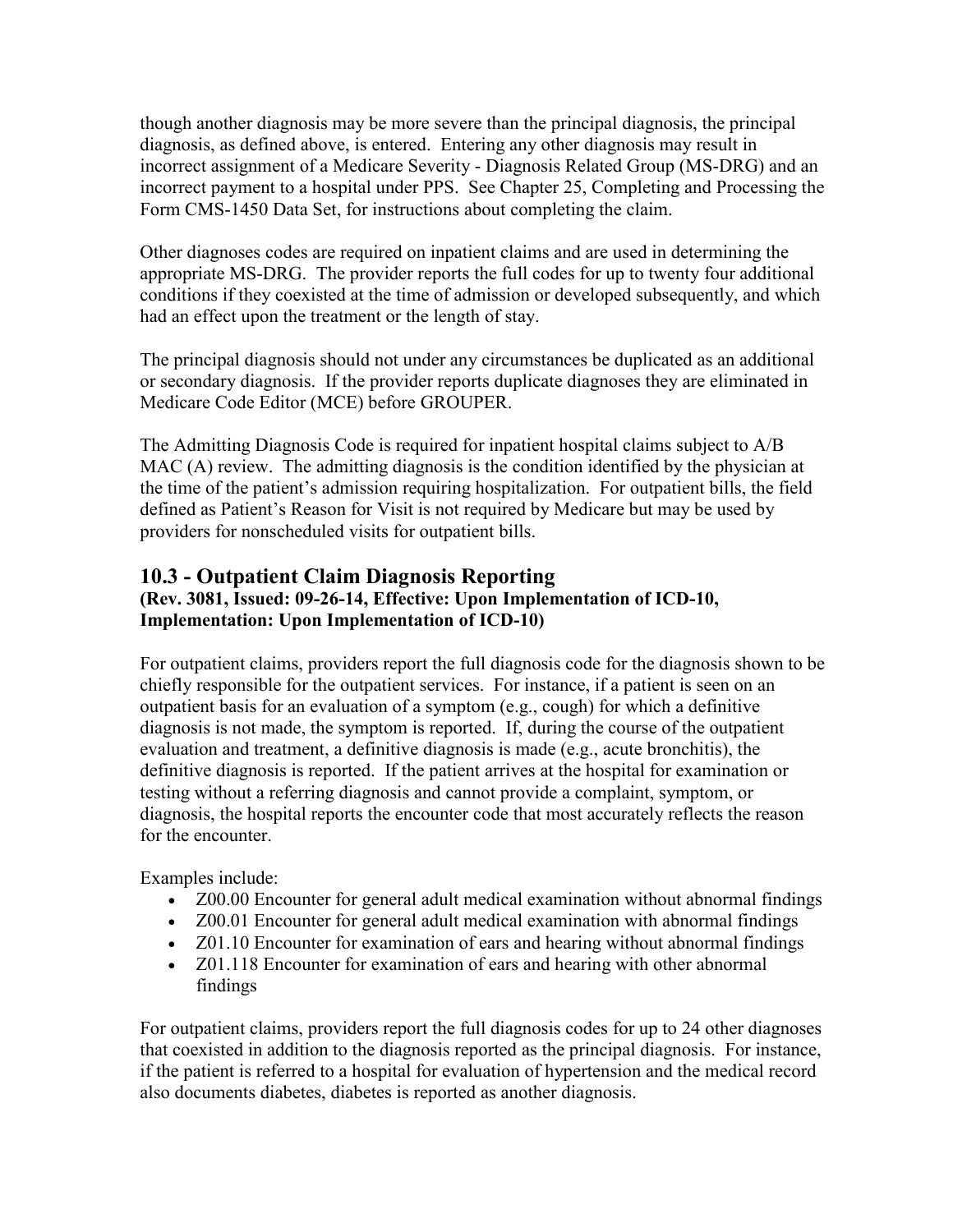Additional information and training is available on CMS Web site: <http://www.cms.gov/Medicare/Coding/ICD10/index.html>

## <span id="page-6-0"></span>**10.4 - ICD Procedure Codes**

### **(Rev. 3081, Issued: 09-26-14, Effective: Upon Implementation of ICD-10, Implementation: Upon Implementation of ICD-10)**

ICD procedure codes are required for inpatient hospital Part A claims only. Healthcare Common Procedure Code System (HCPCS) codes are used for reporting procedures on other claim types. Inpatient hospital claims require reporting the principal procedure if a significant procedure occurred during the hospitalization. For information of the selection of the principal procedure, see the Official ICD-10-PCS coding guidelines posted with the annual updates to ICD-10-PCS posted at <http://www.cms.gov/Medicare/Coding/ICD10/index.html>

The principal procedure code and other procedure codes shown on the bill **must** be the full ICD-9-CM, Volume 3, or ICD-10-PCS procedure code, including all applicable digits, up to seven digits.

Up to twenty four significant procedures other than the principal procedure may be reported.

## <span id="page-6-1"></span>**10.5 - Coding for Outpatient Services and Physician Offices (Rev. 3081, Issued: 09-26-14, Effective: Upon Implementation of ICD-10, Implementation: Upon Implementation of ICD-10)**

The Official ICD-10-CM Coding Guidelines include a section for Outpatient Services (hospital-based and physician office). These guidelines can be found in the annual updates to ICD-10-CM posted at<http://www.cms.gov/Medicare/Coding/ICD10/index.html>

A/B MACs (A), (B), (HHH), and DME MACs, physicians, hospitals, and other health care providers must comply with the Official ICD-10-CM Coding Guidelines.

#### <span id="page-6-2"></span>**10.6 - Relationship of Diagnosis Codes and Date of Service (Rev. 3081, Issued: 09-26-14, Effective: Upon Implementation of ICD-10, Implementation: Upon Implementation of ICD-10)**

Diagnosis codes must be reported based on the date of service (including, when applicable, the date of discharge) on the claim and not the date the claim is prepared or received. A/B MACs (A), (B), (HHH), and DME MACs are required to edit claims on this basis, including providing for annual updates each October.

Shared systems must maintain date parameters for diagnosis editing. Use of actual effective and end dates is required when new diagnosis codes are issued or current codes become obsolete with the annual updates.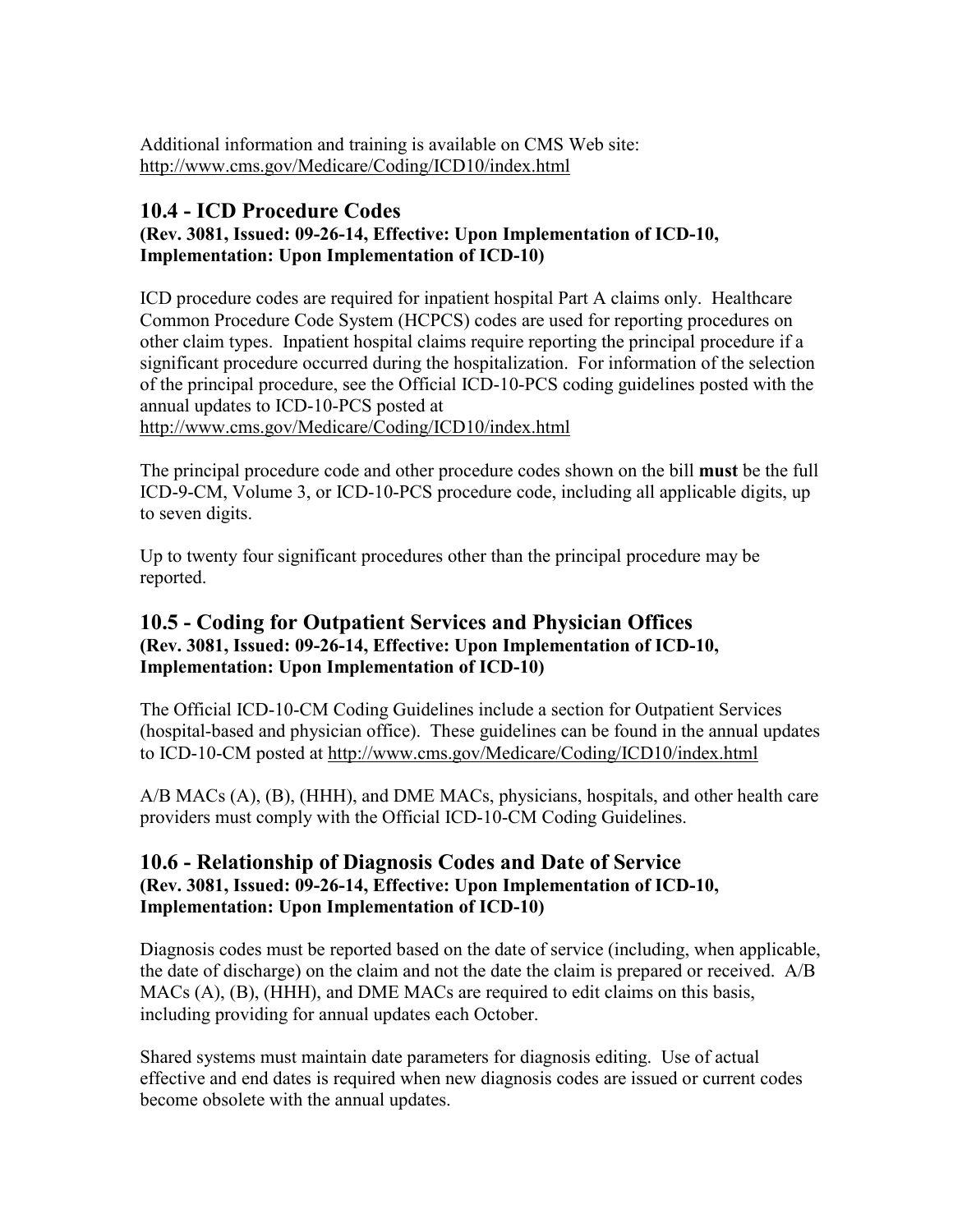The Health Insurance Portability and Accountability Act (HIPAA) requires that medical code sets must be date-of-service compliant. Since ICD diagnosis codes are a medical code set, effective for dates of service on and after October 1, 2004, CMS does not provide any grace period for providers to use in billing discontinued diagnosis codes on Medicare claims. The updated codes are published in the Federal Register each year as part of the Proposed Changes to the Hospital Inpatient Prospective Payment Systems in table 6 and effective each October 1.

All MACs will return claims containing a discontinued diagnosis code as unprocessable. For dates of service beginning October 1, 2004, physicians, practitioners, and suppliers must use the current and valid diagnosis code that is then in effect for the date of service. After the updated codes are published in the Federal Register, CMS places the new, revised and discontinued codes on the ICD-9 or ICD-10 Web site as applicable. <http://www.cms.gov/Medicare/Coding/ICD9ProviderDiagnosticCodes/codes.html> or [http://www.cms.gov/Medicare/Coding/ICD10/index.html.](http://www.cms.gov/Medicare/Coding/ICD10/index.html)

The CMS sends the updated codes to All MACs on an annual basis via a recurring update notification instruction. This is normally released to MACs each June, and contains the new, revised, and discontinued diagnosis codes which are effective for dates of service on and after October 1st.

# <span id="page-7-0"></span>**20 - Description of Healthcare Common Procedure Coding System (HCPCS)**

**(Rev. 10320, Issued: 08-28-2020, Effective: 12-01-2020, Implementation: 12-01-2020)**

The HCPCS has been adopted as the code set for use in Health Insurance Portability and Accountability Act (HIPAA) transactions, for reporting outpatient procedures, items, and services.

The HCPCS originated from the American Medical Association's (AMA) "Physicians' Current Procedural Terminology, Fourth Edition" (CPT-4). It includes two levels of codes and modifiers. Level I contains only the AMA's CPT-4 codes. This level consists of all numeric codes. Level II contains alpha-numeric codes primarily for items and nonphysician services not included in CPT-4, e.g., ambulance, DME, orthotics, and prosthetics. These are alpha-numeric codes maintained by CMS.

The CMS monitors the system to ensure uniformity.

## <span id="page-7-1"></span>**20.1 - Use and Maintenance of CPT-4 in HCPCS (Rev. 10320, Issued: 08-28-2020, Effective: 12-01-2020, Implementation: 12-01-2020)**

There are over 7,000 service codes, plus titles and modifiers, in the CPT-4 section of HCPCS, which is copyrighted by the AMA. The AMA and CMS have entered into an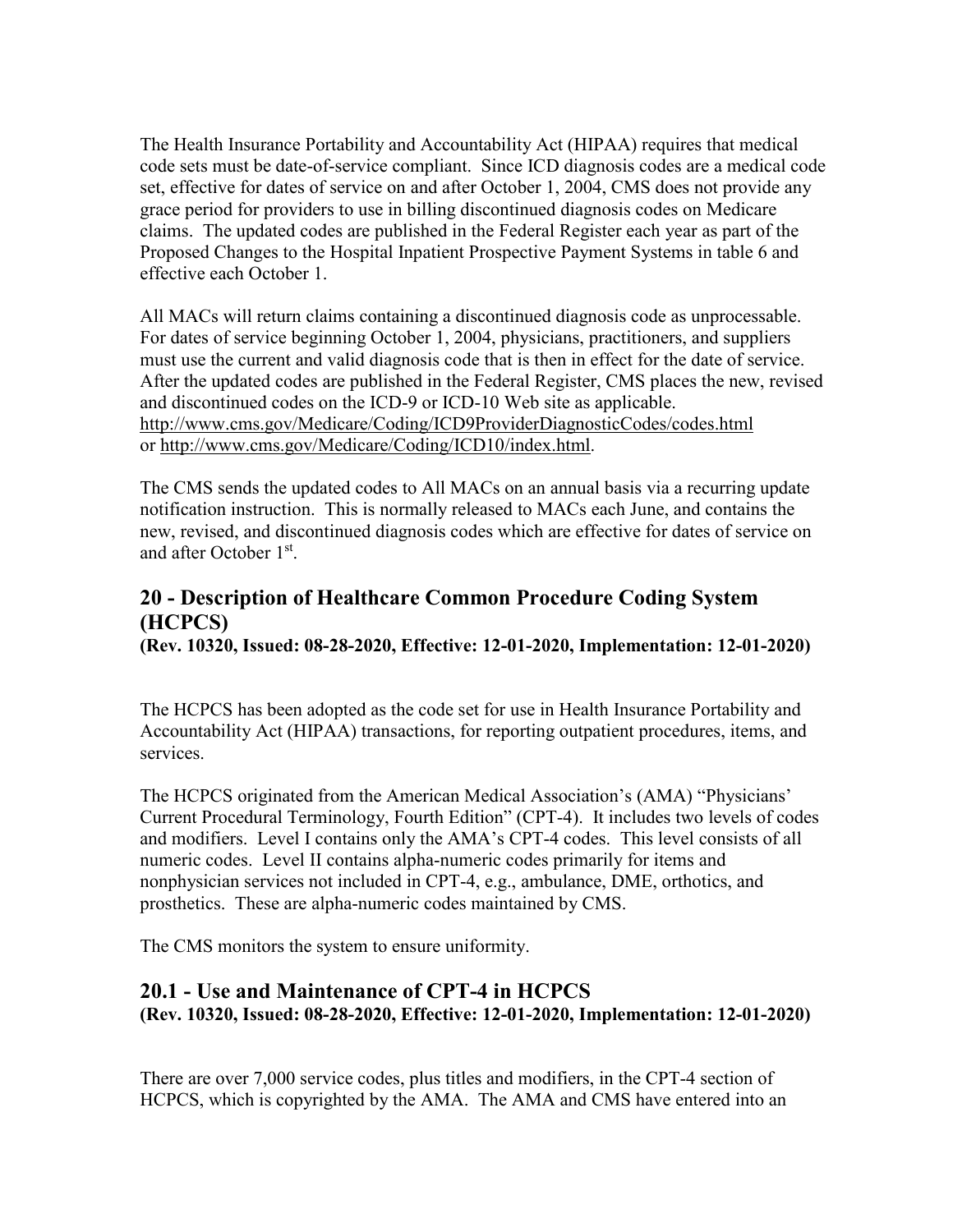agreement that permits the use of HCPCS codes and describes the manner in which they may be used. See §20.7 below.

- The AMA permits CMS, its agents, and other entities participating in programs administered by CMS to use CPT-4 codes/modifiers and terminology as part of HCPCS;
- CMS shall adopt and use CPT-4 in connection with HCPCS for the purpose of reporting services under Medicare and Medicaid;
- CMS agrees to include a statement in HCPCS that participants are authorized to use the copies of CPT-4 material in HCPCS only for purposes directly related to participating in CMS programs, and that permission for any other use must be obtained from the AMA;
- HCPCS shall be prepared in format(s) approved in writing by the AMA, which include(s) appropriate notice(s) to indicate that CPT-4 is copyrighted material of the AMA;
- Both the AMA and CMS will encourage health insurance organizations to adopt CPT-4 for the reporting of physicians' services in order to achieve the widest possible acceptance of the system and the uniformity of services reporting;
- The AMA recognizes that CMS and other users of CPT-4 may not provide payment under their programs for certain procedures identified in CPT-4. Accordingly, CMS and other health insurance organizations may independently establish policies and procedures governing the manner in which the codes are used within their operations; and
- The AMA's CPT-4 Editorial Panel has the sole responsibility to revise, update, or modify CPT-4 codes.

The AMA updates and republishes CPT-4 annually and provides CMS with the updated data. The CMS updates the alpha-numeric (Level II) portion of HCPCS and incorporates the updated AMA material to create the HCPCS code file. The CMS provides the file to A/B MACs (A), (B), (HHH), and DME MACs and Medicaid State agencies. The file is also available via the CMS website.

It is the MAC's responsibility to develop payment screens and limits within Federal guidelines and to implement CMS' issuances. The coding system is one of the tools used to achieve national consistency in claims processing.

MACs may edit and abridge CPT-4 terminology within their claims processing area. However, MACs are not allowed to publish, edit, or abridge versions of CPT-4 for distribution outside of the claims processing structure. This would violate copyright laws. MACs may furnish providers/suppliers AMA and CMS Internet addresses, and may issue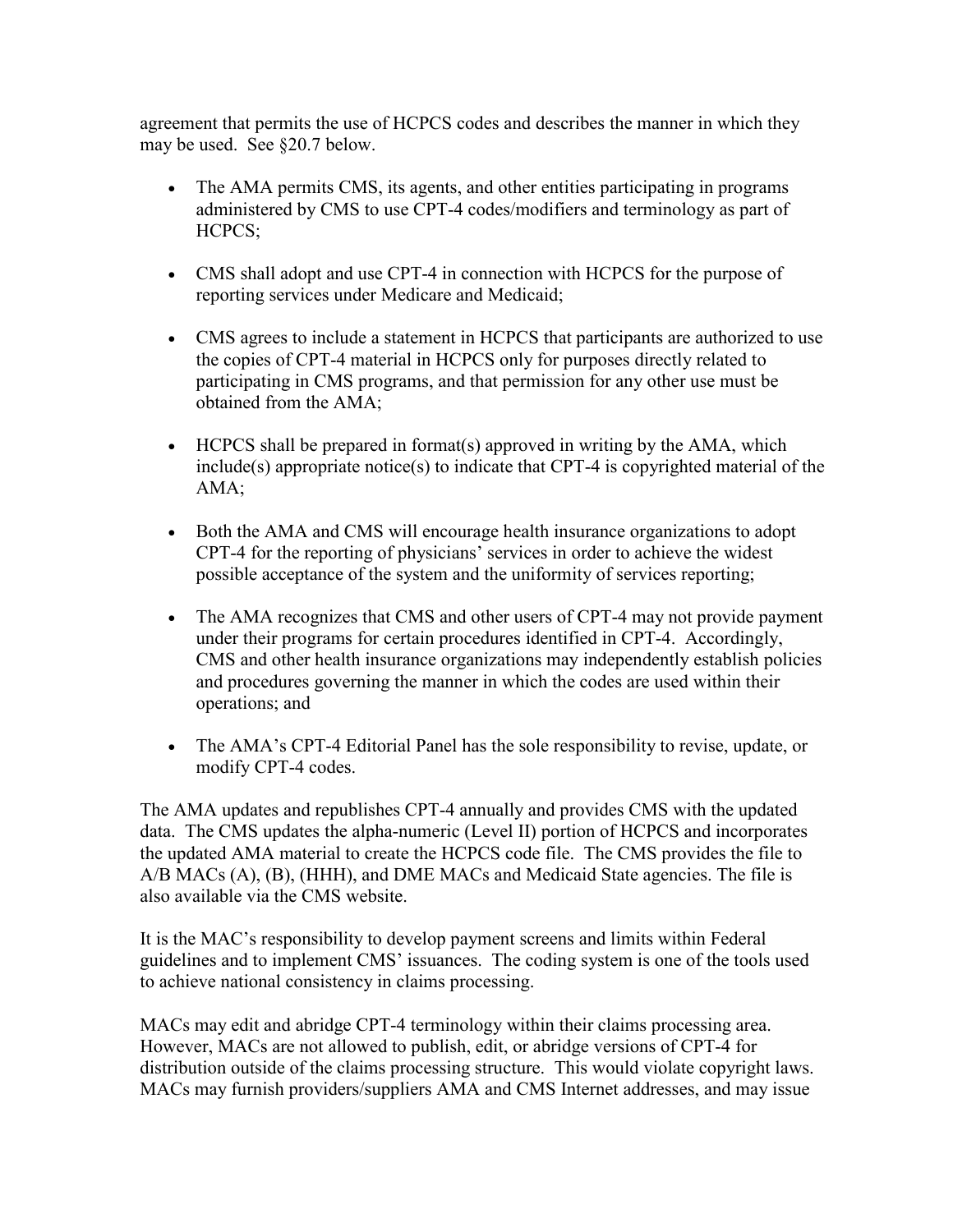newsletters with codes and approved narrative descriptions that instruct physicians, suppliers and providers on the use of certain codes/modifiers when reporting services on claims forms, e.g., need for documentation of services, handling of unusual circumstances. The CMS acknowledges that CPT is a trademark of the AMA, and the newsletter must show the following statement in close proximity to listed codes and descriptors:

"CPT Copyright 2017 American Medical Association. All rights reserved. CPT® is a registered trademark of the American Medical Association."

(Please note that the use or reprinting of CPT content in any product or publication requires a license. For more information about the licenses available, see CPT License Information.)

Applicable FARS/DFARS Restrictions Apply to Government Use

Fee schedules, relative value units, conversion factors and/or related components are not assigned by the AMA, are not part of CPT, and the AMA is not recommending their use. The AMA does not directly or indirectly practice medicine or dispense medical services. The AMA assumes no liability for data contained or not contained herein.

If only a small portion of the terminology is used, MACs do not need to show the copyright legend. MACs may also print the code and approved narrative description in development requests relating to individual cases.

The CMS provides MACs a quarterly update file of HCPCS codes and instructions to retrieve the update via CMS mainframe telecommunication system.

# <span id="page-9-0"></span>**20.2 – RESERVED**

## <span id="page-9-2"></span><span id="page-9-1"></span>**20.3 - Use and Acceptance of HCPCS Codes and Modifiers (Rev. 10320, Issued: 08-28-2020, Effective: 12-01-2020, Implementation: 12-01-2020)**

The HCPCS is updated quarterly to reflect changes in the practice of medicine and provision of health care. The CMS provides a file containing the updated HCPCS codes to A/B MACs (A), (B), (HHH), and DME MACs and Medicaid State agencies 60 to 90 days in advance of the implementation of each update. Distribution consists of an electronic file of the updated HCPCS codes, file characteristics, record layout, and a listing of added, revised and deleted codes. MACs are required to update their HCPCS codes file and map all new, revised, and deleted codes to appropriate payment information.

An updated list of the HCPCS codes for Durable Medical Equipment Medicare Administrative Contractors (DME MAC) and A/B MAC (B) jurisdictions is updated quarterly to reflect codes that have been added or discontinued (deleted) during each year. A recurring update notification will be published to notify the DME MACs and A/B MACs (B) that the list has been updated and is available on the CMS Web site.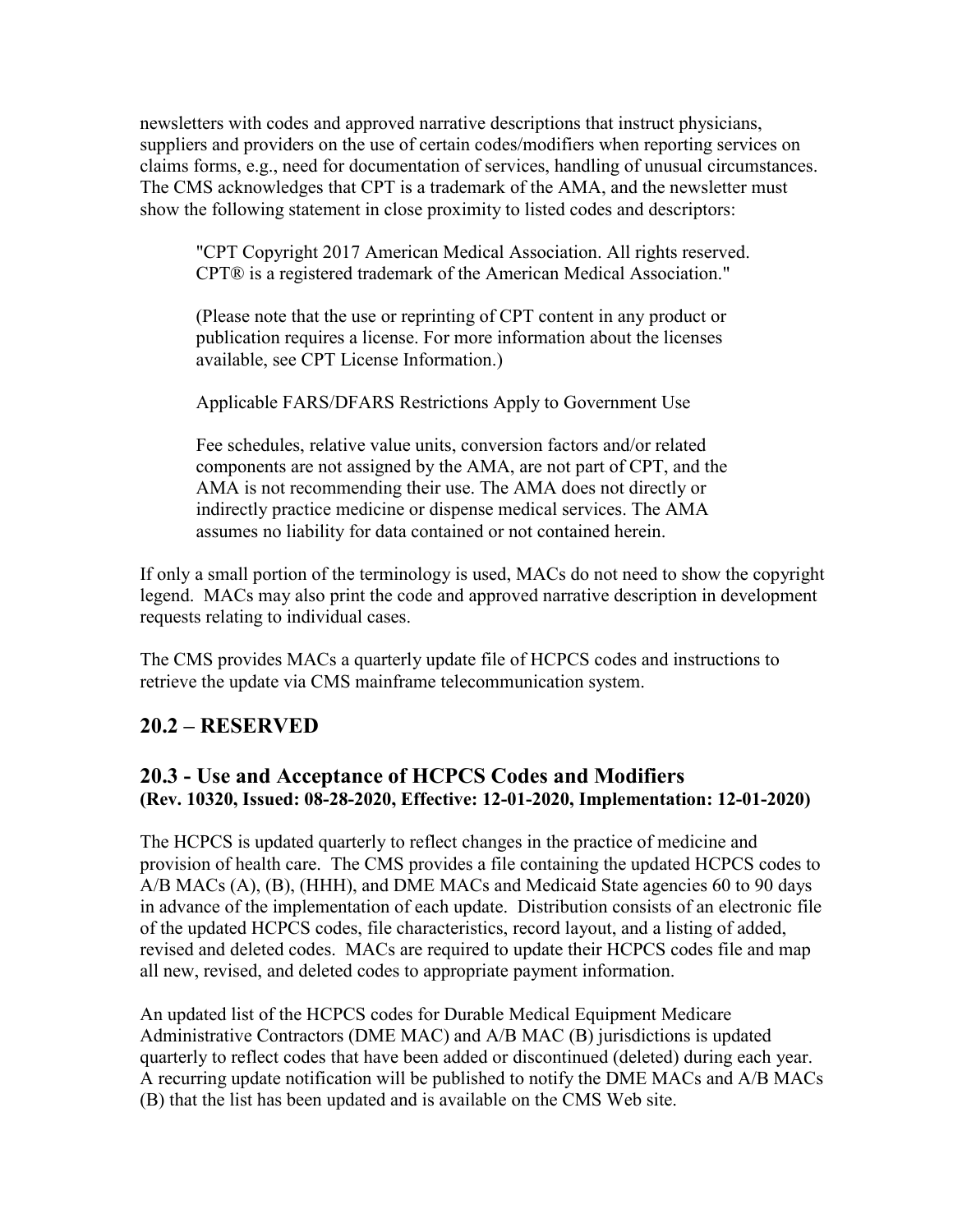[https://www.cms.gov/Medicare/Coding/HCPCSReleaseCodeSets/Alpha-Numeric-](https://www.cms.gov/Medicare/Coding/HCPCSReleaseCodeSets/Alpha-Numeric-HCPCS.html)[HCPCS.html.](https://www.cms.gov/Medicare/Coding/HCPCSReleaseCodeSets/Alpha-Numeric-HCPCS.html)

Both the DME MACs and the A/B MACs (B) publish this list to educate providers on which MAC they should bill for codes provided on this list.

Physicians and suppliers must use HCPCS codes on the Form CMS-1500 or its electronic equivalent and providers must use HCPCS codes on the Form CMS-1450 or its electronic equivalent for most outpatient services. The procedure, item, or service can be further described by using 2-position modifiers contained in HCPCS.

Modifiers to HCPCS Level I codes for medicine, anesthesia, surgery, radiology, and pathology are on the HCPCS codes file from CMS. Modifiers for Level II alpha-numeric codes are with the Level II codes published by CMS. Alpha-numeric and CPT-4 modifiers may be used with either alpha-numeric or CPT-4 codes. A/B MACs (A, B and HHH) and DME MACs are required to accept up to four 2-position numeric or alpha modifiers and process both modifiers completely through the claims processing system (including any manual portion) as far as payment history. It is not acceptable merely to be able to accept multiple modifiers and then drop one before complete systems processing. Dropping of a modifier leads to incomplete and inaccurate pricing profiles.

Series "Q," "K," and "G" in the Level II coding are reserved for CMS assignment. "Q," "K," and "G" codes are **temporary** national codes for items or services requiring uniform national coding between one year's update and the next. Sometimes "temporary" codes remain for more than one update. If "Q," "K," or "G" codes are not converted to permanent codes in the Level I or Level II series in the following update, they will remain active until converted or until CMS notifies MACs to delete them. All active "Q," "K," and "G" codes at the time of update will be included on the update file for MACs. In addition, deleted codes are retained on the file for informational purposes, with a deleted indicator, for four years.

Series "S" Level II codes are reserved for use by the BCBSA and other private insurers. These codes provide for reporting needs unique to those organizations. Each State defines its own Medicaid coverage, payment, and utilization levels. The CMS does not impose Medicare requirements on Medicaid programs. The HCPCS simply provides a system for identifying services that can be expanded to meet everyone's needs.

#### **20.4 - Deleted HCPCS Codes/Modifiers (Rev. 10320, Issued: 08-28-2020, Effective: 12-01-2020, Implementation: 12-01-2020)**

Claims for services in a prior year are reported and processed using the HCPCS codes/modifiers in effect during that year. For example, a claim for a service furnished in November 2019 but received by an A/B MAC (A), (B), or (HHH), or DME MAC in 2020, should contain codes/modifiers valid in 2019 and is processed using the prior year's pricing files.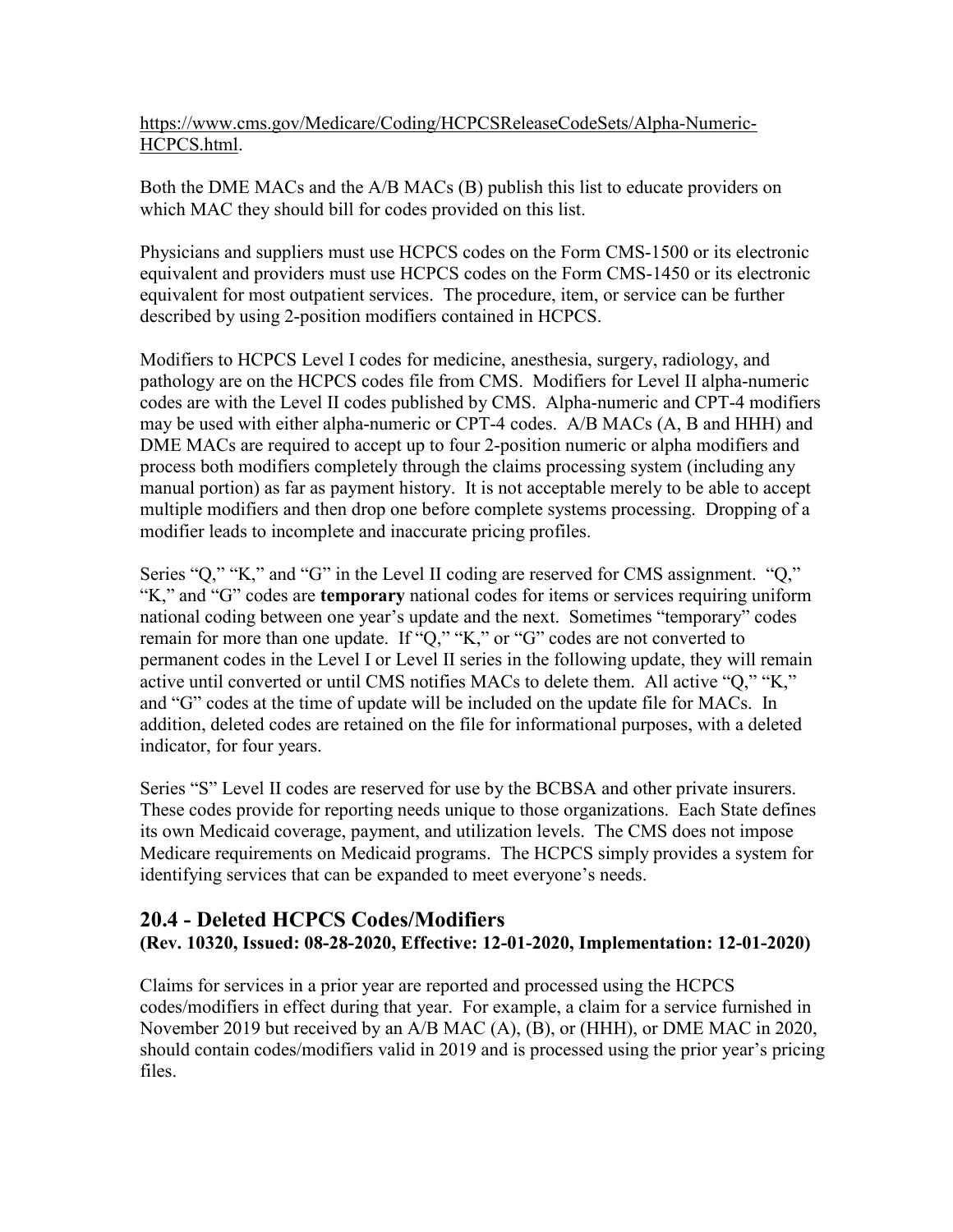HCPCS codes (Level I CPT-4 and Level II alpha-numeric) are updated on a quarterly basis. Each quarter (January, April, July and October), CMS releases the HCPCS file to A/B MACs (A), (B), (HHH), and DME MACs. The HCPCS file contains the CPT-4 and the alpha-numeric updates. All MACs are notified of the release date via a one-time notification instruction. The file contains new, deleted, and revised HCPCS codes which are effective for the upcoming quarter.

The Health Insurance Portability and Accountability Act (HIPAA) requires that medical code sets must be date of service compliant.

Providers can purchase the American Medical Association's CPT-4 coding book that is published each October that contains new, revised, and discontinued CPT-4 codes for the upcoming year. In addition, CMS posts on its Web site the alpha-numeric HCPCS file. Providers are encouraged to access CMS web site to see the new, revised, and discontinued alpha-numeric codes. The CMS web site to view the HCPCS update is [https://www.cms.gov/Medicare/Coding/HCPCSReleaseCodeSets/Alpha-Numeric-](https://www.cms.gov/Medicare/Coding/HCPCSReleaseCodeSets/Alpha-Numeric-HCPCS.html)[HCPCS.html.](https://www.cms.gov/Medicare/Coding/HCPCSReleaseCodeSets/Alpha-Numeric-HCPCS.html)

A/B MACs (B) and DME MACs must reject services submitted with discontinued HCPCS codes. A/B MACs (A) and (HHH) must return to the provider (RTP) claims containing deleted codes.

See the Medicare Claims Processing Manual, Chapter 22, "Remittance Notices to Providers."

#### <span id="page-11-0"></span>**20.5 - The HCPCS Codes Training (Rev. 1, 10-01-03) HO-442.5**

A large number of changes to HCPCS codes may necessitate the training of physician, supplier and provider personnel. If this is necessary, MACs must schedule the sessions in conjunction with the State medical records association or the State hospital or medical/physician associations. All MACs should schedule sessions in the major population centers of their service area.

All MACs should use the following guidelines in planning training sessions.

- Limit the training sessions to a manageable size to encourage questions and answers.
- A/B MACs (B) should limit sessions to office staffs of homogenous medical specialties, e.g., do not include DME suppliers with staff from physicians' offices.
- Invite office personnel who complete bills and claims to attend.
- In conducting the training, emphasize the use of the new HCPCS/CPT-4 manuals and the proper completion of the claim forms using the new codes.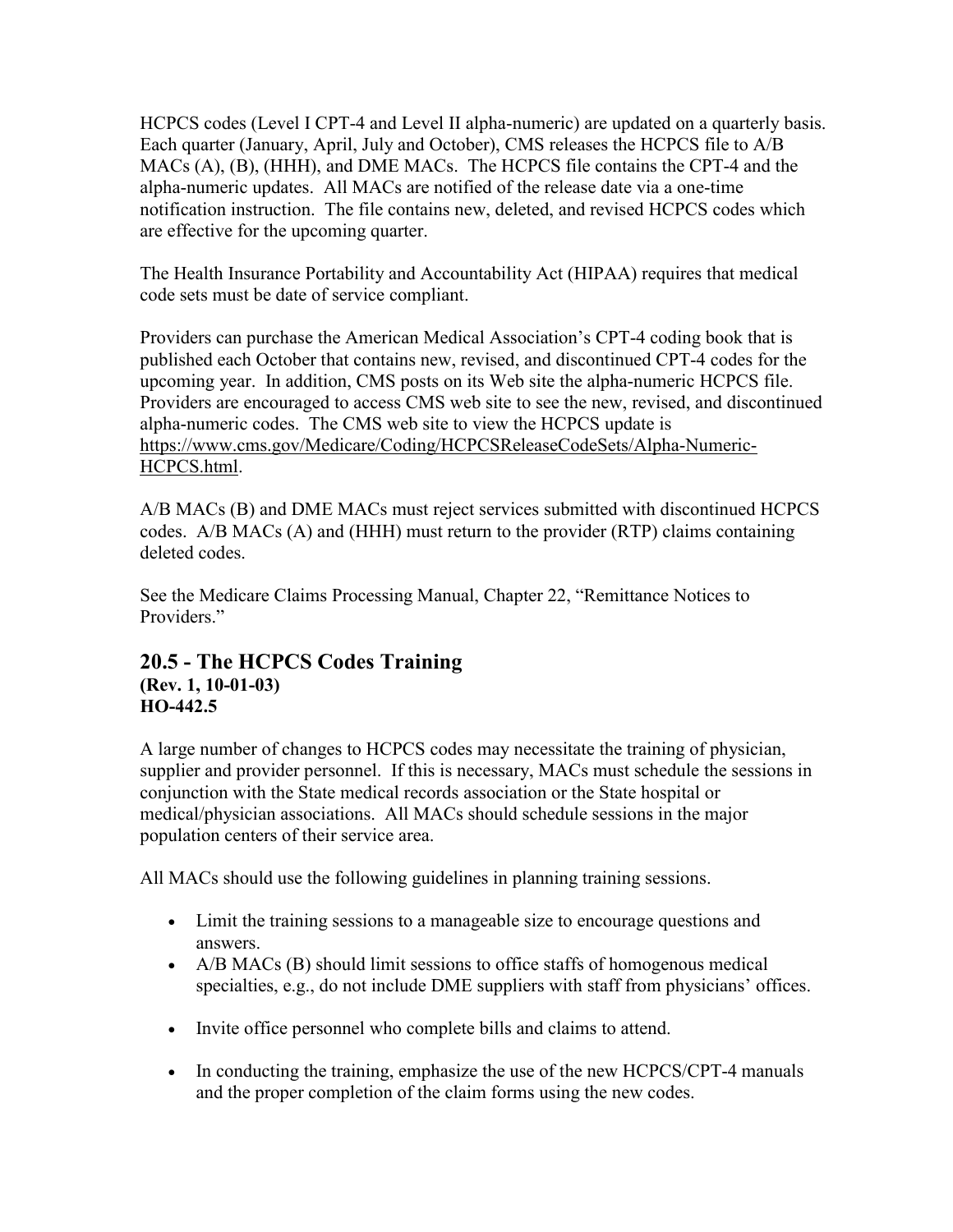Be alert to a specific physician/supplier/provider having difficulty with HCPCS. Provide follow up training focused to the individual situation. Review and discuss specific billing problems over the phone or by mail. If many problems develop with a specific provider, the MAC schedules a visit to provide the specific training needed. Training is the A/B MACs (A)'s, (B)'s, (HHH)'s, and DME MACs' responsibility.

## <span id="page-12-0"></span>**20.6 - Professional/Public Relations for HCPCS (Rev. 1, 10-01-03)**

A/B MACs (A), (B), (HHH), and DME MACs must perform the following professional/public relations activities:

- Designate a knowledgeable person as a focal point for physician, supplier and provider inquiries. This person must be able to address coding and payment questions.
- Notify physicians, suppliers and providers by newsletter and Web site at least 30 days before codes are changed, added or deleted. Also, notify them when general problems arise including coding issues.
- A/B MACs (B) should share Level III codes/modifiers with the Medicaid State agency in the A/B MAC (B)'s jurisdiction.
- Advise physicians and providers to obtain new copies of CPT-4 annually from the AMA. Orders can be placed by calling 1-800-621-8335 or order online at [www.ama-assn.org/catalog](http://www.ama-assn.org/catalog)
- A/B MACs (A) and (HHH) supply providers with CMS' alpha-numeric code updates and with any local codes. See §20 for sources. A/B MACs (B) supply the current HCPCS local codes/modifiers (alpha-numeric W-Z) since they are the only source.
- A/B MACs (A), (B), (HHH), and DME MACs inform physicians, suppliers, and providers when the annually and quarterly updated HCPCS codes become available and effective in the claims processing system.
- All codes/modifiers contained in the current version of the HCPCS will be recognized and processed unless they have been deleted or are indicated as not valid for Medicare.
- It is important for physicians, practitioners, suppliers, and providers to note that code/modifier recognition does not imply that a service is covered by Medicare. In addition, a separate code does not mean that the payment level will be different from similar services identified by different codes.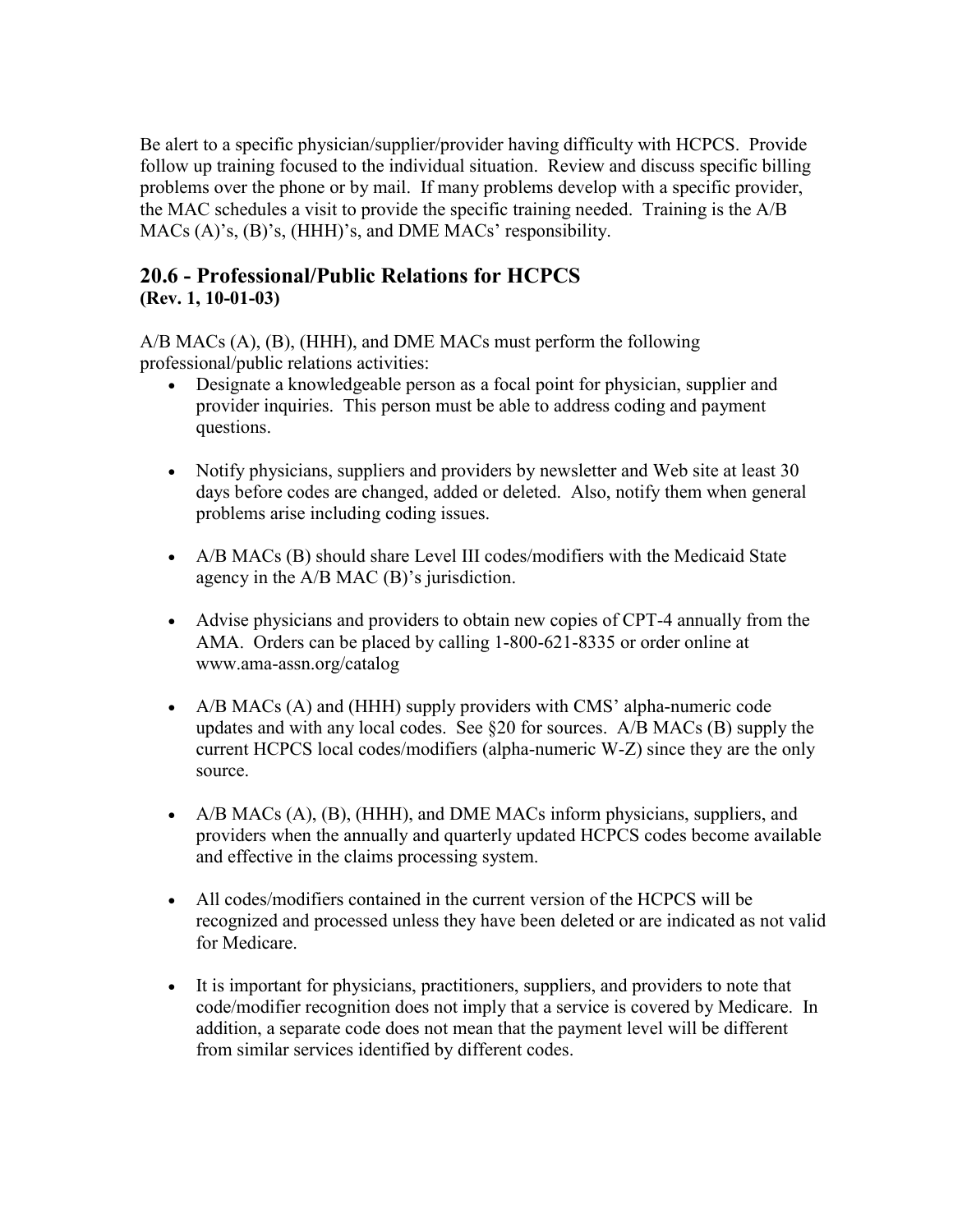• Since local changes can occur throughout the year, continue professional relations activities to provide as much information as possible to providers.

<span id="page-13-0"></span>**20.7 - Use of the American Medical Association's (AMA's) Physicians' Current Procedural Terminology (CPT) Fourth Edition Codes, and Use of the American Dental Association's (ADA's) Current Dental Terminology-Fourth Edition (CDT) Codes, on A/B MACs (A)'s, (B)'s, (HHH)'s, and DME MACs' Web Sites and Other Electronic Media (Rev. 10211, Issued: 07-10-2020, Effective: 08-10-2020, Implementation: 08-10-2020)**

## **See Business Requirements at [http://www.cms.hhs.gov/manuals/pm\\_trans/R43CP.pdf](http://www.cms.hhs.gov/manuals/pm_trans/R43CP.pdf)**

# CMS AMA-ADA-AHA Medical Codes

#### **Overview**

The Centers for Medicare & Medicaid Services (CMS) staff may access the following copyright protected medical codes and descriptors:

- American Medical Association's Current Procedural Terminology AMA/CPT
- American Dental Association's Current Dental Terminology ADA/CDT
- American Hospital Association's National Uniform Billing Codes AHA/NUBC UB-04

CMS signed licensing agreements with the AMA, ADA, and AHA giving staff limited use of CPT, CDT, and NUBC data codes and descriptors.

#### **Access the CPT, CDT, or NUBC codes**

Prior to accessing the codes, CMS staff must accept the terms and conditions of an association's licensing agreement.

- American Medical Association's Current Procedural Terminology AMA/CPT
	- o [AMA Terms and Conditions](https://www.cms.gov/Outreach-and-Education/Medicare-Learning-Network-MLN/MLNEdWebGuide/Downloads/AMA-Terms-Conditions.pdf)
	- o [AMA CPT Exhibits Directory](https://www.cms.gov/Outreach-and-Education/Medicare-Learning-Network-MLN/MLNEdWebGuide/Downloads/ADA-AHA-AMA-Exhibits-Directory.pdf)
- American Dental Association's Current Dental Terminology ADA/CDT
	- o [ADA Terms and Conditions](https://www.cms.gov/Outreach-and-Education/Medicare-Learning-Network-MLN/MLNEdWebGuide/Downloads/ADA-Terms-Conditions.pdf)
	- o [ADA CDT Exhibits Directory](https://www.cms.gov/Outreach-and-Education/Medicare-Learning-Network-MLN/MLNEdWebGuide/Downloads/ADA-AHA-AMA-Exhibits-Directory.pdf)
- American Hospital Association's National Uniform Billing Codes AHA/NUBC
	- o [AHA Terms and Conditions](https://www.cms.gov/Outreach-and-Education/Medicare-Learning-Network-MLN/MLNEdWebGuide/Downloads/AHA-Terms-Conditions.pdf)
	- o [AHA NUBC Exhibits Directory](https://www.cms.gov/Outreach-and-Education/Medicare-Learning-Network-MLN/MLNEdWebGuide/Downloads/ADA-AHA-AMA-Exhibits-Directory.pdf)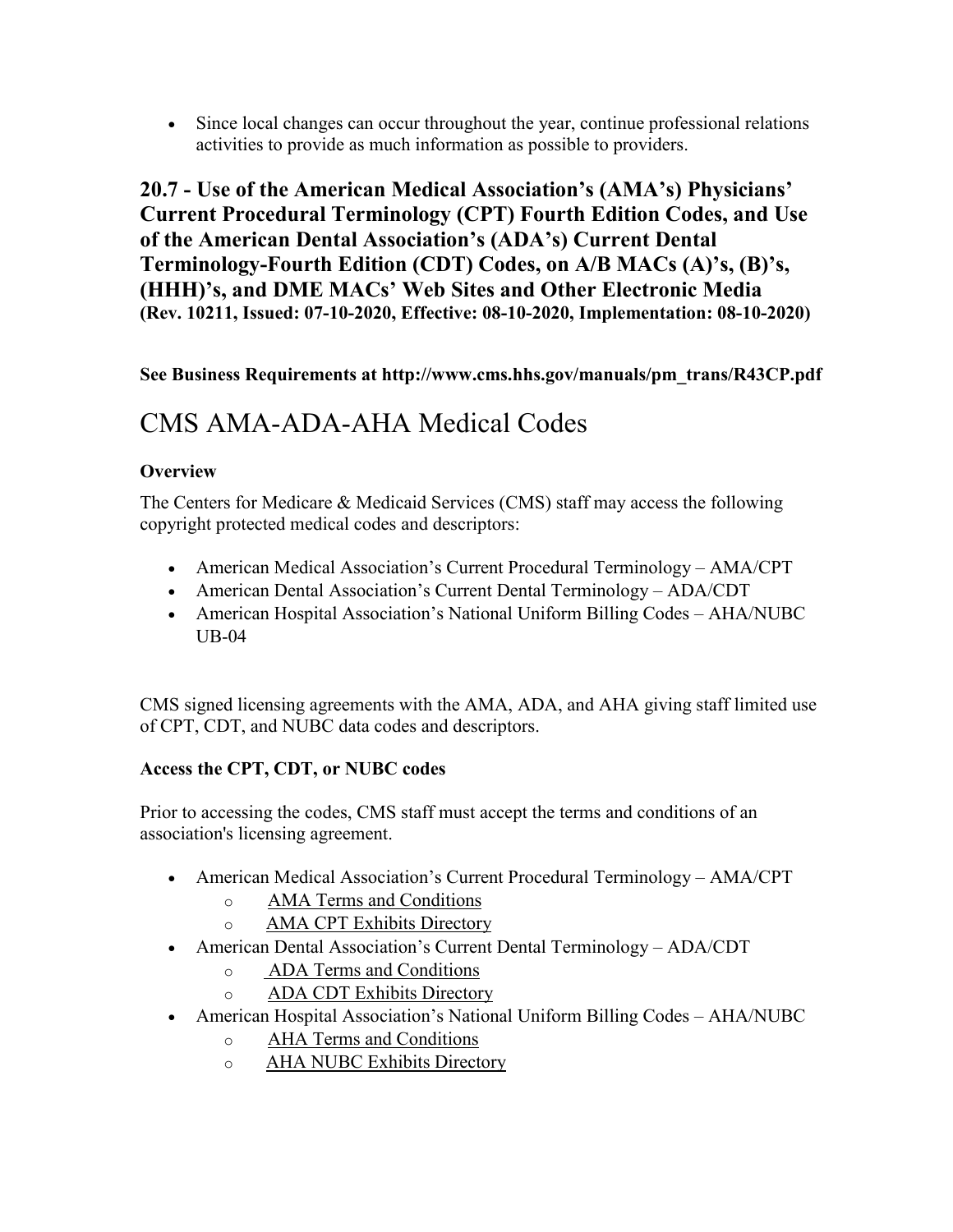Any proposed usage not covered by the current agreement requires the completion of a [CPT-CDT-NUBC New Use Application.](https://cmsgov.wufoo.com/forms/zv3wg600blhu1n/) CMS, then, will negotiate your "new use" with the appropriate association.

## <span id="page-14-0"></span>**20.8 - Payment, Utilization Review (UR), and Coverage Information on CMS Annual HCPCS Codes Update File (Rev. 10320, Issued: 08-28-2020, Effective: 12-01-2020, Implementation: 12-01-2020)**

The file CMS provides for the quarterly update of HCPCS codes contains fields for payment, UR, and coverage information to assist in developing front-end edit screens. Coverage information is not all inclusive, but should be used mainly as a guide in establishing specific review limits. A/B MACs (B) must establish reasonable developmental guidelines, review screens, and relative value units, as appropriate. A/B MACs (B) must assure that their system processes claims in accordance with CMS policies and procedures, including changes that may occur between HCPCS codes updates.

Where CMS determines that nationally uniform temporary codes/modifiers are needed to implement policy/legislation between HCPCS codes updates, the codes/modifiers, definitions and policy are issued as Level II codes/modifiers prefixed with "Q" or "K" or "G." Questions may arise in updating that require A/B MAC (B) staff to refer to a physician's or supplier's pricing history. Therefore, keep an electronic backup of HCPCS codes for the two prior years with linkages to pricing profiles. Perform required computer analysis as necessary.

The HCPCS terminology seldom includes a place of service designation. Where place of service affects pricing, pricing is obtained from the place of service field on the claim record.

A/B MACs (A) and (HHH) also develop editing screens using HCPCS based on payment and coverage policies from CMS. A/B MACs (A) and (HHH) must assure that system claims processing complies with CMS policy and procedures.

## <span id="page-14-1"></span>**20.9 - National Correct Coding Initiative (NCCI) (Rev. 10878, Issued: 07-15-2021, Effective:08-16-2021; Implementation:08-16-2021)**

The CMS developed the National Correct Coding Initiative (NCCI) program to promote national correct coding methodologies and to control improper coding leading to inappropriate payment in Part B claims. The CMS developed its coding policies based on coding conventions defined in the American Medical Association's CPT manual, CMS national and local policies and edits, coding guidelines developed by national societies, analysis of standard medical and surgical practices, and a review of current coding practices. An overview of the NCCI program for both the Procedure-to-Procedure (PTP),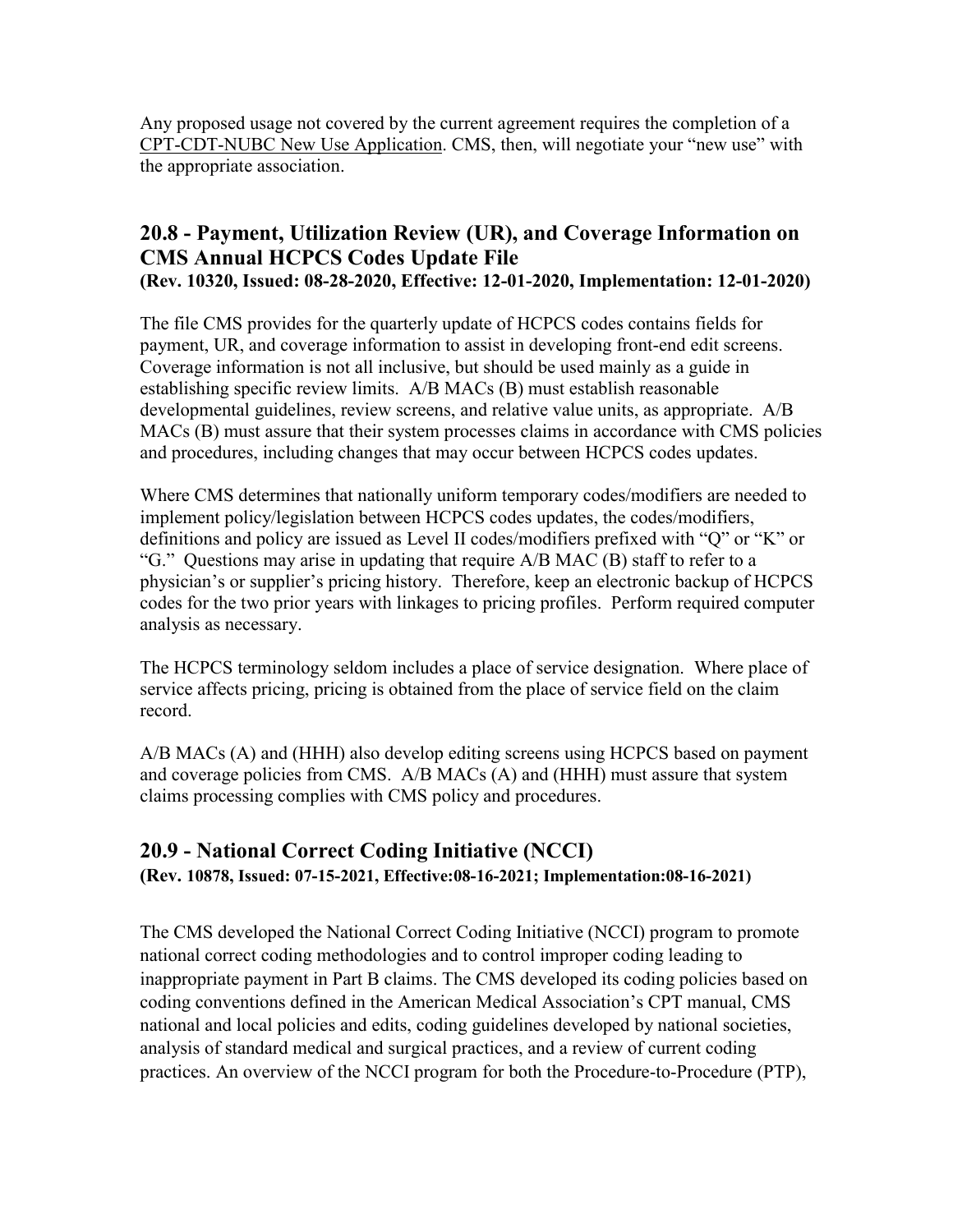Medically Unlikely Edits (MUEs), Add-on Code (AOC) Edits and additional information sources are found on the [CMS NCCI Website.](https://www.cms.gov/Medicare/Coding/NationalCorrectCodInitEd/index.html)

The National Correct Coding Initiative Policy Manual for Medicare Services (also known as the Coding Policy Manual) shall be used by Medicare Administrative Contractors (MACs) as a general reference tool that explains the rationale for NCCI edits.

The purpose of the NCCI PTP edits is to prevent improper payment when incorrect code combinations are reported. The NCCI webpage contains separate tables of edits for physicians / practitioners, outpatient hospital services, and durable medical equipment. Additional information regarding types of tables is available in the How to Use The National Correct Coding Initiative (NCCI) Tools MLN booklet.

The purpose of the NCCI MUE program is to prevent improper payments when services are reported with incorrect units of service (UOS). The CMS developed MUEs to reduce the paid claims error rate for Part B claims. An MUE for a Healthcare Common Procedure Coding System (HCPCS) / Current Procedural Terminology (CPT) code is the maximum UOS that a provider or supplier would report under most circumstances for a single beneficiary on a single date of service.

An AOC is a HCPCS / CPT code that describes a service that**,** with rare exception, is performed in conjunction with another primary service by the same practitioner. An AOC is rarely eligible for payment if it is the only procedure reported by a practitioner.

CMS posted the Correspondence Language Manual for Medicare Services on the [NCCI](https://www.cms.gov/Medicare/Coding/NationalCorrectCodInitEd/index)  [Website](https://www.cms.gov/Medicare/Coding/NationalCorrectCodInitEd/index) for use by the Medicare Contractors to answer routine correspondence inquiries about the NCCI PTP and MUE edits. The general correspondence language paragraphs explain the rationale for the edits. The section-specific examples add further explanation to the PTP or MUE edits and are sorted by edit rationale and HCPCS / CPT code section (00000, 10000, 20000, etc.). Please refer to the Introduction of the Correspondence Language Manual for additional guidance about its use.

# **20.9.1 - Correct Coding Modifier Indicators (CCMI) and HCPCS Codes Modifiers**

<span id="page-15-0"></span>**(Rev . 10878, Issued: 07-15-2021, Effective:08-16-2021; Implementation:08-16-2021)** 

The National Correct Coding Initiative (NCCI) File Formats continue to include a Correct Coding Modifier Indicator (CCMI) for the Column One / Column Two Correct Coding edit file. This indicator determines whether an NCCI PTP-associated modifier causes the code pair to bypass the edit. The CCMI will be either a "0," "1," or a "9." The definitions of each are:

 $0 =$  an NCCI PTP-associated modifier is not allowed and will not bypass the edit.

1 = an NCCI PTP-associated modifier is allowed and will bypass the edit.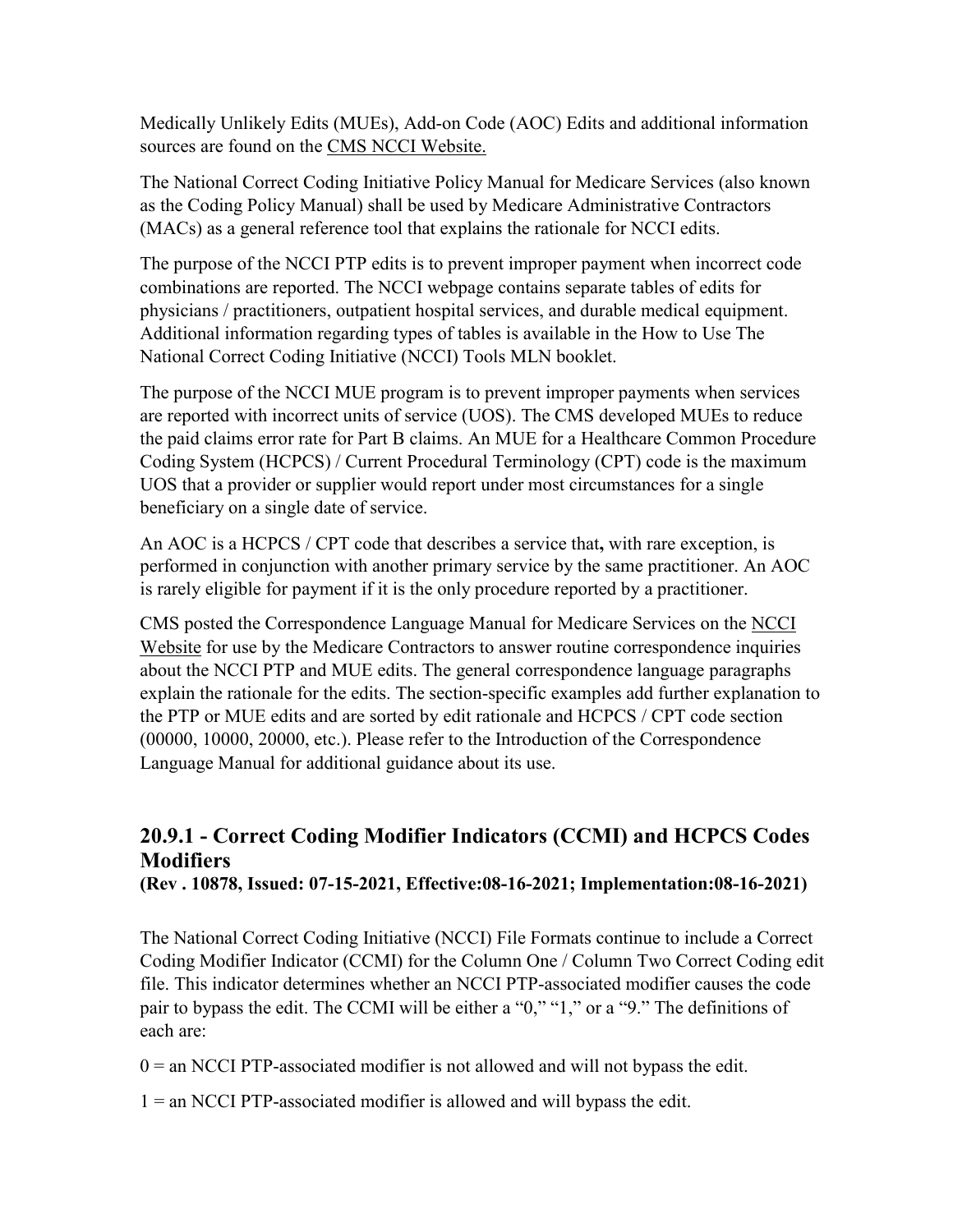9 = The use of NCCI PTP-associated modifiers is not specified. This indicator is used for all code pairs that have a deletion date that is the same as the effective date. This indicator prevents blank spaces from appearing in the indicator field.

## <span id="page-16-0"></span>**20.9.1.1 - Instructions for Codes With Modifiers (A/B MACs (B) Only) (Rev. 10878, Issued: 07-15-2021, Effective:08-16-2021; Implementation:08-16-2021)**

A. General

Medicare Administrative Contractors (MACs) subject all line items for the same beneficiary, same NPI, and same date of service to National Correct Coding Initiative (NCCI) edits.

All line items for the same beneficiary, same NPI, and same date of service shall be subject to NCCI Procedure-to-Procedure (PTP) edits. If the CCMI of a PTP edit is "0", the Column Two code is not eligible for payment even if an NCCI PTP-associated modifier is appropriately appended to one of the codes. If the CCMI of a PTP edit is "1", the edit may be bypassed and the Column Two code of the edit may be eligible for payment if an NCCI PTP-associated modifier is appropriately appended to one of the codes. If the 2 codes of a code pair edit have the same NCCI PTP-associated anatomic modifier, the edit will not be bypassed unless an additional NCCI PTP-associated modifier is appended to 1 of the codes indicating the reason to bypass the edit.

The use of modifiers that are not NCCI PTP-associated modifiers shall not bypass an NCCI PTP edit.

NCCI PTP-associated modifiers are the following:

 Anatomic modifiers: E1-E4, FA, F1-F9, TA, T1-T9, LT, RT, LC, LD, RC, LM, RI Global surgery modifiers: 24, 25, 57, 58, 78, 79 Other modifiers: 27, 59, 91, XE, XS, XP, XU

B. Modifiers 59 or - X{EPSU}

Modifiers 59 or - X{EPSU} and other NCCI PTP-associated modifiers shall **not** be used to bypass a PTP edit unless the proper criteria for use of the modifier are met. Documentation in the medical record must satisfy the criteria required by any NCCI-associated modifier that is used. Find further information on modifiers 59 or - $X{EPSU}$  in the Coding Policy Manual available on the CMS website.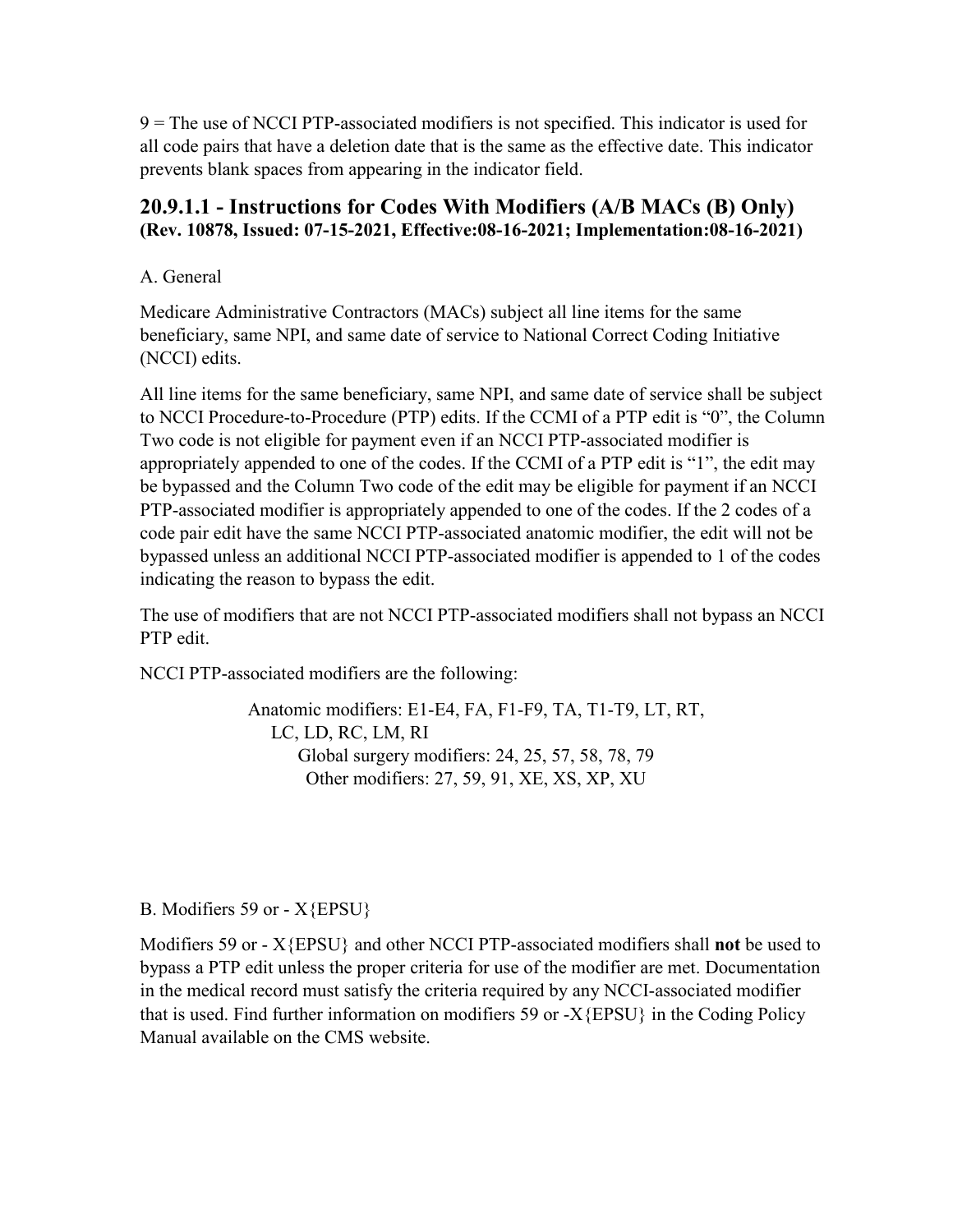Use of modifiers 59 or -X{EPSU} does not require a different diagnosis for each HCPCS/CPT coded procedure. Conversely, different diagnoses are not adequate criteria for use of modifiers -59 or - $X$ {EPSU}.

Modifiers 59 or -X{EPSU} shall not be used with the following codes:

- 77427 Radiation treatment management, 5 treatments
- Evaluation & Management (E&M) services

When a provider or supplier submits a claim for any of the codes specified above with the 59 modifier, the A/B MAC must process the claim as if the modifier were not present. In addition to those messages specified in  $\S 20.9.1$  above, A/B MACs shall convey additional messaging per instructions in Pub. 100-09, Chapter 6 and Pub. 100-04, Chapter 22.

Examples of appropriate use of modifiers 59 and -X{EPSU} can be found in the Fact Sheet Proper Use of [Modifiers 59 & -X{EPSU}.](https://www.cms.gov/files/document/proper-use-modifiers-59-xepsu.pdf)

- 1. Modifier 59 or **–**XE are used appropriately when the procedures are performed in different encounters on the same day.
- 2. Modifier 59 or **–**XP are used appropriately when the procedures are performed by different practitioners,
- 3. Modifier 59 or **–**XS are used appropriately for different anatomic sites during the same encounter only when procedures are performed on different organs, or different anatomic regions, or in limited situations on different, non-contiguous lesions in different anatomic regions of the same organ.
- 4. Other specific appropriate uses of modifiers 59 or  $-X$ {EU} There are 3 other limited situations in which 2 services may be reported as separate and distinct because they are separated in time and describe non-overlapping services even though they may occur during the same encounter.

a. Modifier 59 or –XE is used appropriately for 2 services described by timed codes provided during the same encounter only when they are performed sequentially. There is an appropriate use for modifiers 59 or **–**XE that is applicable only to codes for which the unit of service is a measure of time (e.g., per 15 minutes, per hour). If 2 timed services are provided in blocks of time that are separate and distinct (i.e., the same time block is not used to determine the unit of service for both codes), modifier 59 may be used to identify the services.

b. Modifier 59 or –XU is used appropriately for a diagnostic procedure, which precedes a therapeutic procedure only when the diagnostic procedure is the basis for performing the therapeutic procedure. When a diagnostic procedure precedes a surgical procedure or on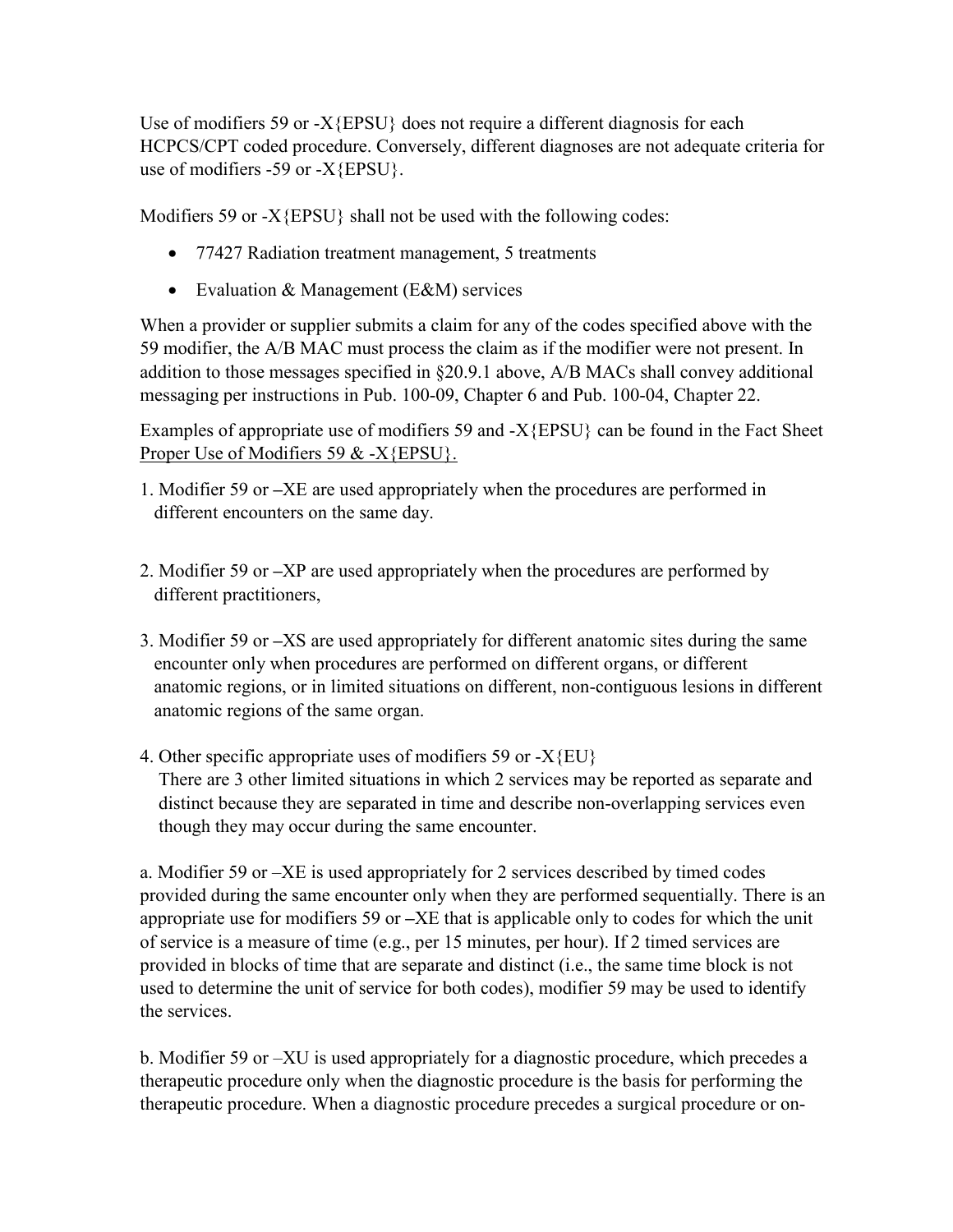surgical therapeutic procedure and is the basis on which the decision to perform the surgical procedure is made, that diagnostic test may be considered to be a separate and distinct procedure as long as (a) it occurs before the therapeutic procedure and is not interspersed with services that are required for the therapeutic intervention; (b) it clearly provides the information needed to decide whether to proceed with the therapeutic procedure; (c) it does not constitute a service that would have otherwise been required during the therapeutic intervention; and d) it is not specifically prohibited. If the diagnostic procedure is an inherent component of the surgical procedure, it should not be reported separately.

c. Modifier 59 or –XU is used appropriately for a diagnostic procedure, which occurs subsequent to a completed therapeutic procedure only when the diagnostic procedure is not a common, expected, or necessary follow-up to the therapeutic procedure. When a diagnostic procedure follows the surgical procedure or non-surgical therapeutic procedure, that diagnostic procedure may be considered to be a separate and distinct procedure as long as (a) it occurs after the completion of the therapeutic procedure and is not interspersed with or otherwise commingled with services that are only required for the therapeutic intervention, and (b) it does not constitute a service that would have otherwise been required during the therapeutic intervention. If the post-procedure diagnostic procedure is an inherent component or otherwise included (or not separately payable) post-procedure service of the surgical procedure or non-surgical therapeutic procedure, it should not be reported separately.

5. Modifiers 59 or **–**X{EPSU} are used inappropriately if the basis for their use is that the narrative description of the 2 codes is different.

#### C. Modifier 91

Modifier 91 may be appended to laboratory procedure(s) or service(s) to indicate a repeat test or procedure on the same day when appropriate. If a HCPCS/CPT code has an MUE that is adjudicated as a claim line edit, (i.e., MAI equal to "1") appropriate use of CPT modifiers (i.e., 59 or -X{EPSU}, 76, 77, 91, anatomic) may be used to report the same HCPCS/CPT code on separate lines of a claim. This modifier indicates to the Medicare contractors that the physician had to perform a repeat clinical diagnostic laboratory test that was distinct or separate from a lab panel or other lab services performed on the same day, and was performed to obtain medically necessary subsequent reportable test values. This modifier must not be used to report repeat laboratory testing due to laboratory errors, quality control, or confirmation of results.

For example, if a laboratory performs all tests included in a panel of laboratory tests and repeats one of these component tests as a medically reasonable and necessary service on the same date of service, the HCPCS code corresponding to the repeat laboratory test may be reported with modifier 91 appended.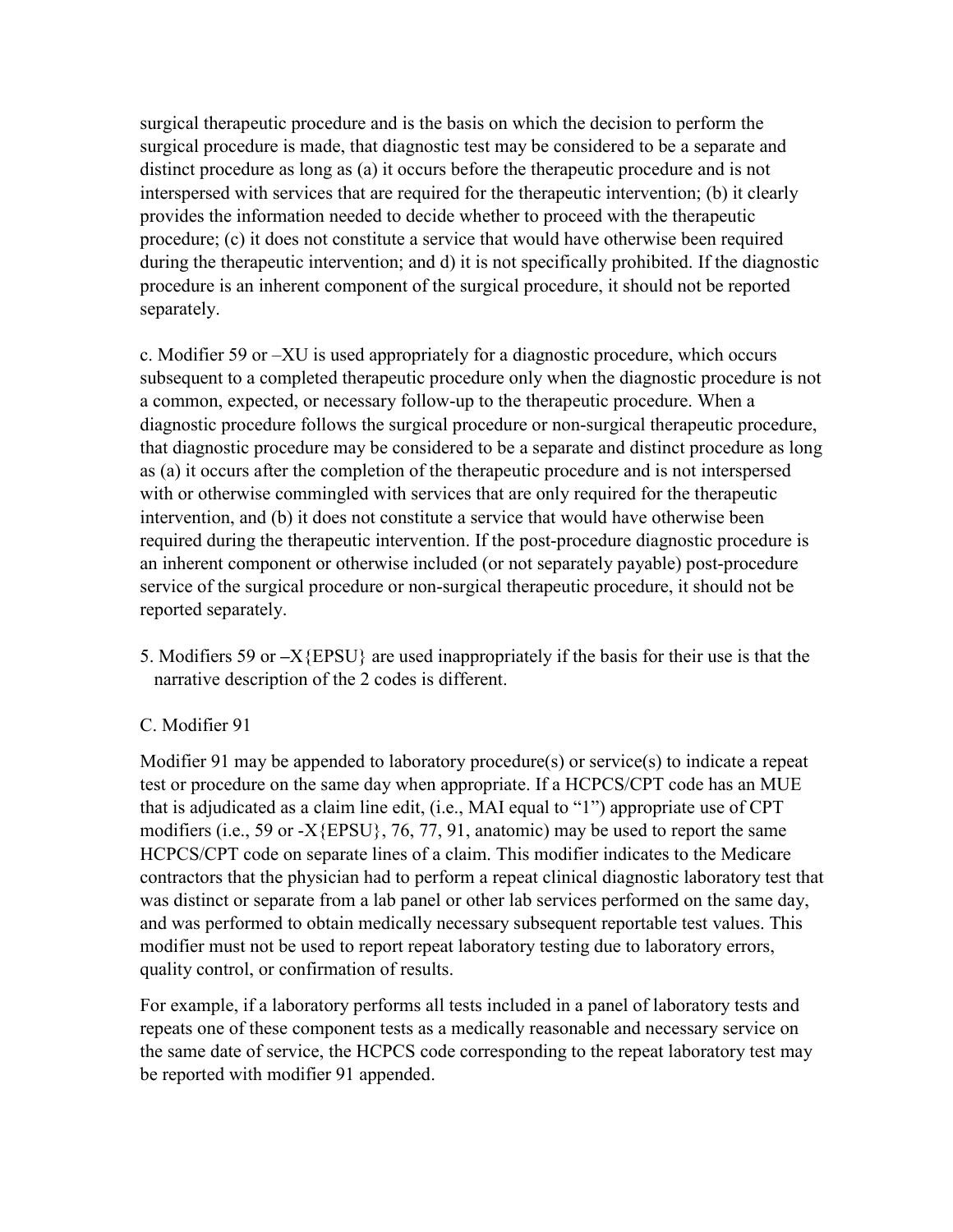#### D. Reserved for future use

E. Coding for Noncovered Services and Services Not Reasonable and Necessary

For information on this topic, see the Claims Processing Manual Chapter 1 and MLN Booklet: Medicare Advance Written Notices of Noncoverage ICN 006266 found on the CMS website at: [MLN Booklet: Medicare Advance Written Notices of Noncoverage ICN](https://www.cms.gov/Outreach-and-Education/Medicare-Learning-Network-MLN/MLNProducts/downloads/abn_booklet_icn006266.pdf)  [006266.](https://www.cms.gov/Outreach-and-Education/Medicare-Learning-Network-MLN/MLNProducts/downloads/abn_booklet_icn006266.pdf)

Use of the A9270

A9270, Noncovered item or service, will not be accepted under any circumstances for services or items billed to A/B MACs. However, in cases where there is no specific procedure code for an item or supply and no appropriate NOC code available, the A9270 must continue to be used by suppliers to bill DME MACs for statutorily non-covered items or supplies and items or supplies that do not meet the definition of a Medicare benefit.

#### Claims Processing Instructions

At A/B MAC and DME MAC discretion, claims submitted using the GY modifier may be auto-denied. If the GZ and GA modifiers are submitted for the same item or service, treat the item or service as having an invalid modifier and therefore unprocessable.

Effective for dates of service on and after July 1, 2011, A/B MACs shall automatically deny claim line(s) items submitted with a GZ modifier. A/B MACs shall not perform complex medical review on claim line(s) items submitted with a GZ modifier. All MACs shall make all language published in educational outreach materials, articles, and on their Web sites, consistent to state all claim line(s) items submitted with a GZ modifier shall be denied automatically and will not be subject to complex medical review.

## **20.9.2 - Reserved for future use**

**(Rev. 4465; Issued: 11-15-19, Effective: 01-30-19, Implementation: 01-30-19)**

#### **20.9.3 – Appeals**

**(Rev.10878, Issued: 07-15-2021, Effective:08-16-2021; Implementation:08-16-2021)** 

When a request for review is received as a result of an initial determination based on a correct coding initiative edit, and after determining that the reviews were coded correctly, the reviewer must come to the same conclusion as the initial determination (i.e., the review does not result in an increase in payment). If the review determines that a correct coding modifier not submitted with the initial claim could have been appended to either code of an edit code pair, the reviewer may change the initial determination only if the correct coding initiative edit has a modifier indicator of "1." If the correct coding initiative edit modifier indicator is a "0," the reviewer must come to the same conclusion as the initial determination. If the conclusion is the same as the initial determination, the review determination must repeat the generic language that appears in the Medicare Summary Notice (MSN) or remittance advice notice pertaining to the correct coding edit. In addition,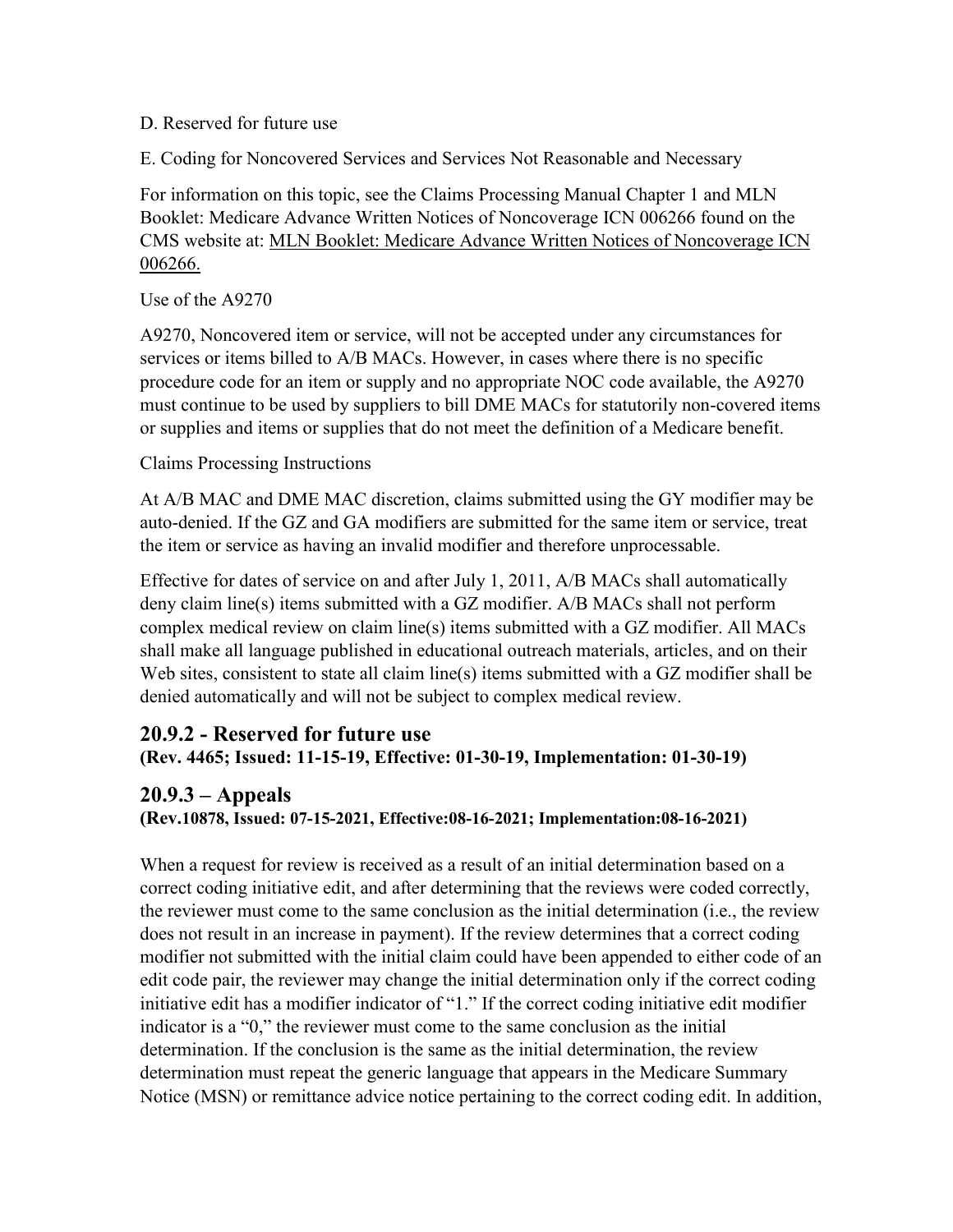Medicare Administrative Contractors (MACs) must include the more detailed explanation of the correct coding initiative edit which can be found in the standard correspondence language for MACs in the [Medicare Correspondence Language Manual](https://www.cms.gov/files/document/correspondence-language-manual-medicare-services.pdf) on the CMS NCCI [Website.](https://www.cms.gov/Medicare/Coding/NationalCorrectCodInitEd/index.html)

## **20.9.3.1- Procedure-to-Procedure (PTP) Edits**

**(Rev. 10878, Issued: 07-15-2021, Effective:08-16-2021; Implementation:08-16-2021)** 

<span id="page-20-0"></span>All PTP edits have a "Correct Coding Modifier Indicator" (CCMI).

A denial of services due to a Procedure-to-Procedure (PTP) edit is a coding denial, not a medical necessity denial. The presence of an Advance Beneficiary Notice (ABN) shall not shift liability to the beneficiary for Units of Service (UOS) denied based on a PTP.

PTP edits with a CCMI of "0":

On appeal, if the CCMI is a "0", and the provider or supplier coded the claim correctly, there are no circumstances in which both procedures of the PTP code pair should be paid for the same beneficiary on the same day by the same provider or supplier. If the reviewer determines that the claim was coded incorrectly then, the review determination must repeat the generic language that appears in the MSN or remittance advice notice pertaining to the National Correct Coding Initiative (NCCI) edit. In addition, Medicare Administrative Contractors (MACs) must include the more detailed explanation of the NCCI edit, which can be found in the standard correspondence language for MACs in the Correspondence Language Manual for Medicare Services.

PTP edits with a CCMI of "1":

On appeal, if the correct coding initiative edit modifier indicator is a "1", the reviewer must determine whether the claim was coded correctly. For example, the reviewer should determine whether the provider or supplier reported an incorrect code, a medically unnecessary service, or simply neglected to use a modifier. The reviewer may change the initial determination only if the correct coding initiative edit has a modifier indicator of "1" and the reviewer determines that an NCCI-associated modifier could have been appended to either code of a correctly coded edit code pair. If the reviewer determines that the claim was coded incorrectly then, the review determination must repeat the generic language that appears in the Medicare Summary Notice (MSN) or remittance advice notice pertaining to the NCCI edit. In addition, MACs must include the more detailed explanation of the NCCI edit, which can be found in the standard correspondence language for MACs in the [Correspondence Language Manual for Medicare Services.](https://www.cms.gov/files/document/correspondence-language-manual-medicare-services.pdf)

## **20.9.3.2- Medically Unlikely Edits (MUEs) (Rev. 10878, Issued: 07-15-2021, Effective:08-16-2021; Implementation:08-16-2021)**

All Healthcare Common Procedure Coding System (HCPCS) codes with Medically Unlikely Edit (MUE) values have an "MUE adjudication indicator" (MAI).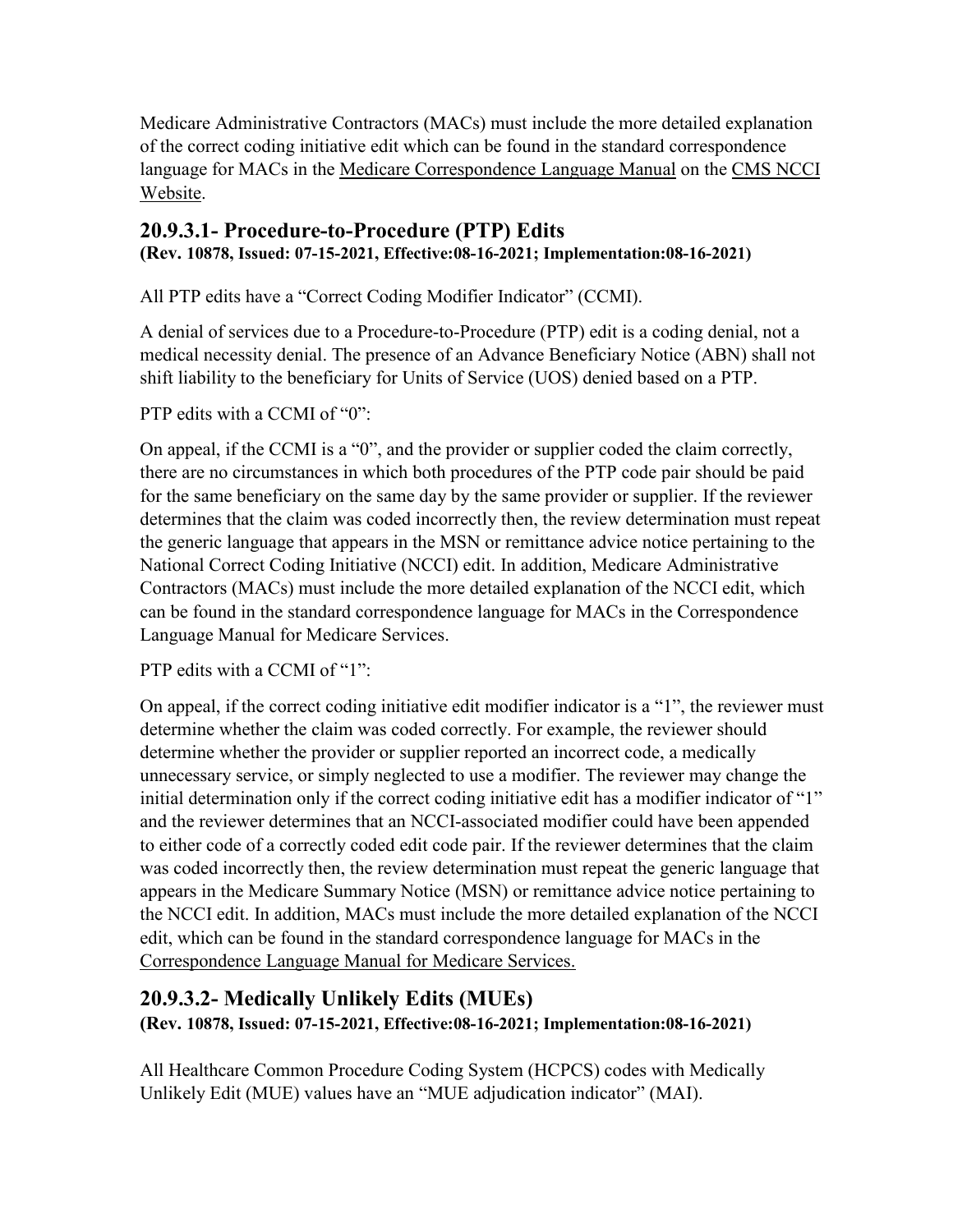#### MUEs for HCPCS codes with an MAI of "1":

MUEs for HCPCS codes with an MAI of "1" will be adjudicated as a claim line edit.

MUEs for HCPCS codes with an MAI of "2":

MUEs for HCPCS codes with an MAI of "2": MUEs for HCPCS codes with an MAI of "2" are absolute date of service edits. These are "per day edits based on policy". HCPCS codes with an MAI of "2" have been rigorously reviewed and vetted within CMS and obtain this MAI designation because units of service (UOS) on the same date of service in excess of the MUE value would be considered contrary to statute, regulation, or subregulatory guidance. Subregulatory guidance includes clear correct coding policy that is binding on both providers or suppliers and the Medicare Administrative Contractors (MACs). As stated in CR 8853, while Qualified Independent Contractors (QICs) are not bound by subregulatory guidance, they should understand the policy nature of the MAI "2" indicator when considering whether to pay UOS in excess of the MUE value if claim denials based on these edits are appealed.

Limitations created by anatomical or coding restrictions are incorporated in correct coding policy, both in the Health Insurance Portability & Accountability Act of 1996 (HIPAA) mandated coding descriptors and CMS approved coding guidance as well as specific guidance in the CMS and National Correct Coding Initiative (NCCI) Policy manuals. For example, it would be contrary to correct coding policy to report more than 1 unit of service for "ventilation assist and management . . . initial day" because such usage could not accurately describe 2 initial days of management occurring on the same date of service as would be required by the code descriptor.

The CMS establishes edits with an MAI of 2 based directly on regulation, statute or subregulatory guidance.

MUEs for HCPCS codes with an MAI of "3":

MUEs for HCPCS codes with an MAI of "3" are date of service edits. These are "per day edits based on clinical benchmarks". If claim denials based on these edits are appealed, MACs may pay UOS in excess of the MUE value if there is adequate documentation of medical necessity of correctly reported units. If MACs have pre-payment evidence (e.g. medical review) that UOS in excess of the MUE value were actually provided, were correctly coded, and were medically necessary, the MACs may bypass the MUE for a HCPCS code with an MAI of "3" during claim processing, reopening, or redetermination, or in response to effectuation instructions from a reconsideration or higher level appeal.

General Instructions on MUEs: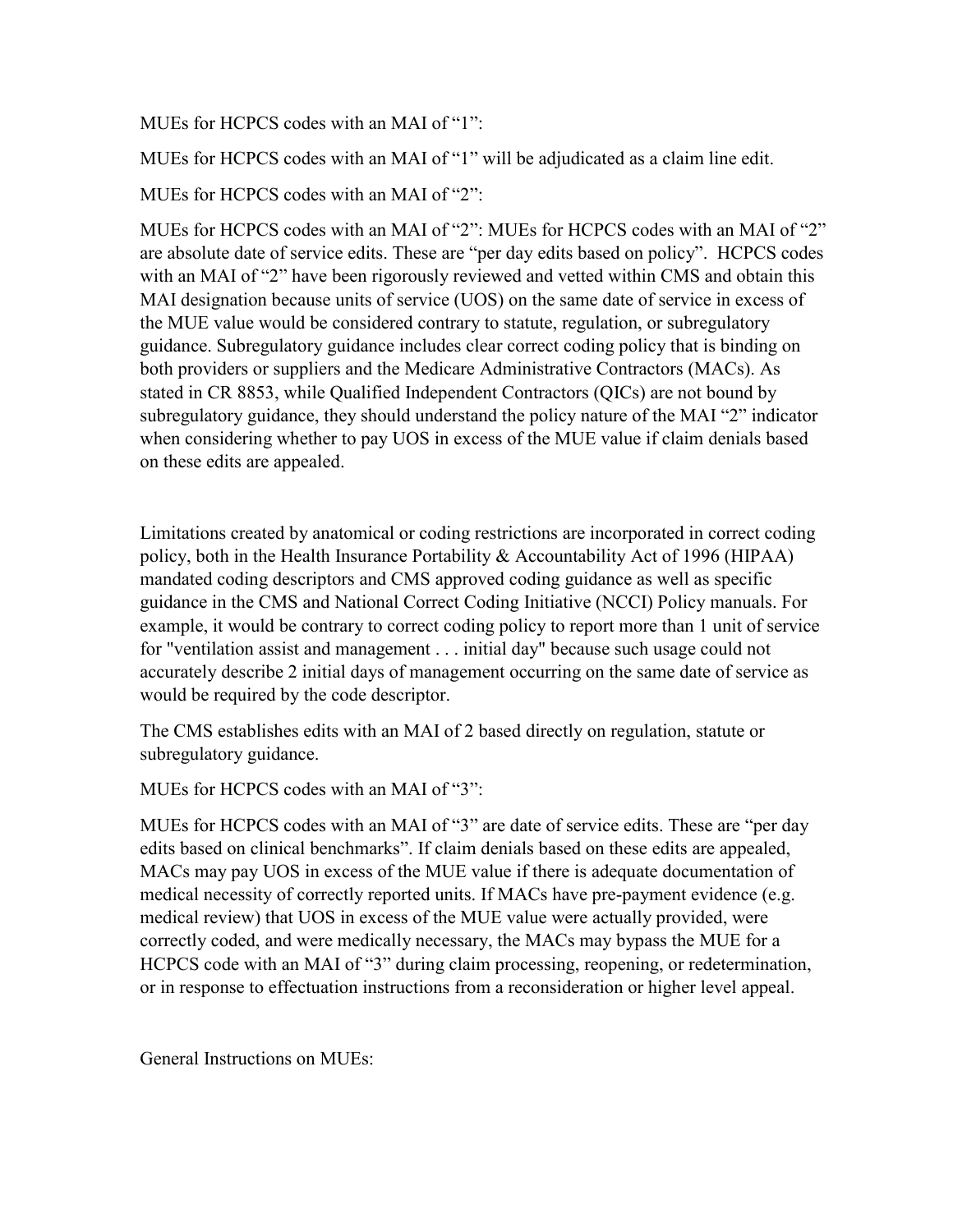- MUEs are set high enough to allow for medically likely daily frequencies of services provided in most settings. Because MUEs are based on current coding instructions and practices, MUEs are prospective edits applicable to the time period for which the edit is effective. A change in an MUE is not retroactive and has no bearing on prior services unless specifically updated with a retroactive effective date. In the unusual case of a retroactive MUE change, MACs are not expected to identify claims but should reopen impacted claims that providers or suppliers bring to their attention.
- Since MUEs are auto-deny edits, denials may be appealed. Appeals shall be submitted to the appropriate MAC not the NCCI contractor. MACs adjudicating an appeal for a claim denial for a HCPCS code with an MAI of "1" or "3" may pay correctly coded correctly counted medically necessary UOS in excess of the MUE value.
- A denial of services due to an MUE is a coding denial, not a medical necessity denial. The presence of an Advance Beneficiary Notice (ABN) shall not shift liability to the beneficiary for UOS denied based on an MUE. If during reopening or redetermination medical records are provided with respect to an MUE denial for an edit with an MAI of "3", MACs will review the records to determine if the provider or supplier actually furnished units in excess of the MUE, if the codes were used correctly, and whether the services were medically reasonable and necessary. If the units were actually provided but one of the other conditions is not met, a change in denial reason may be warranted (for example, a change from the MUE denial based on incorrect coding to a determination that the item/service is not reasonable and necessary under section 1862(a)(1)). This may also be true for certain edits with an MAI of "1." The CMS interprets the notice delivery requirements under Section1879 of the Social Security Act (the Act) as applying to situations in which a provider or supplier expects the initial claim determination to be a reasonable and necessary denial. Consistent with NCCI program guidance, denials resulting from MUEs are not based on any of the statutory provisions that give liability protection to beneficiaries under section 1879 of the Social Security Act. Thus, ABN issuance based on an MUE is NOT appropriate. A provider or supplier may not issue an ABN in connection with services denied due to an MUE and cannot bill the beneficiary for UOS denied based on an MUE.
- If a procedure is performed bilaterally and the HCPCS code descriptor does not state that it is a unilateral or bilateral procedure, report bilateral surgical procedures on a single claim line with modifier 50 and one (1) unit of service. For specific instructions for Ambulatory Surgical Centers, refer to Chapter 14, Section 40.5 of the "Medicare Claims Processing Manual" on the CMS website at: [Regulations-and-Guidance.Ch14](https://www.cms.gov/Regulations-and-Guidance/Guidance/Manuals/Downloads/clm104c14.pdf)

When modifier -50 is required by manual or coding instructions, claims submitted with 2 lines or 2 units and anatomic modifiers will be denied for incorrect coding. MACs may reopen or allow resubmission of those claims in accordance with their policies and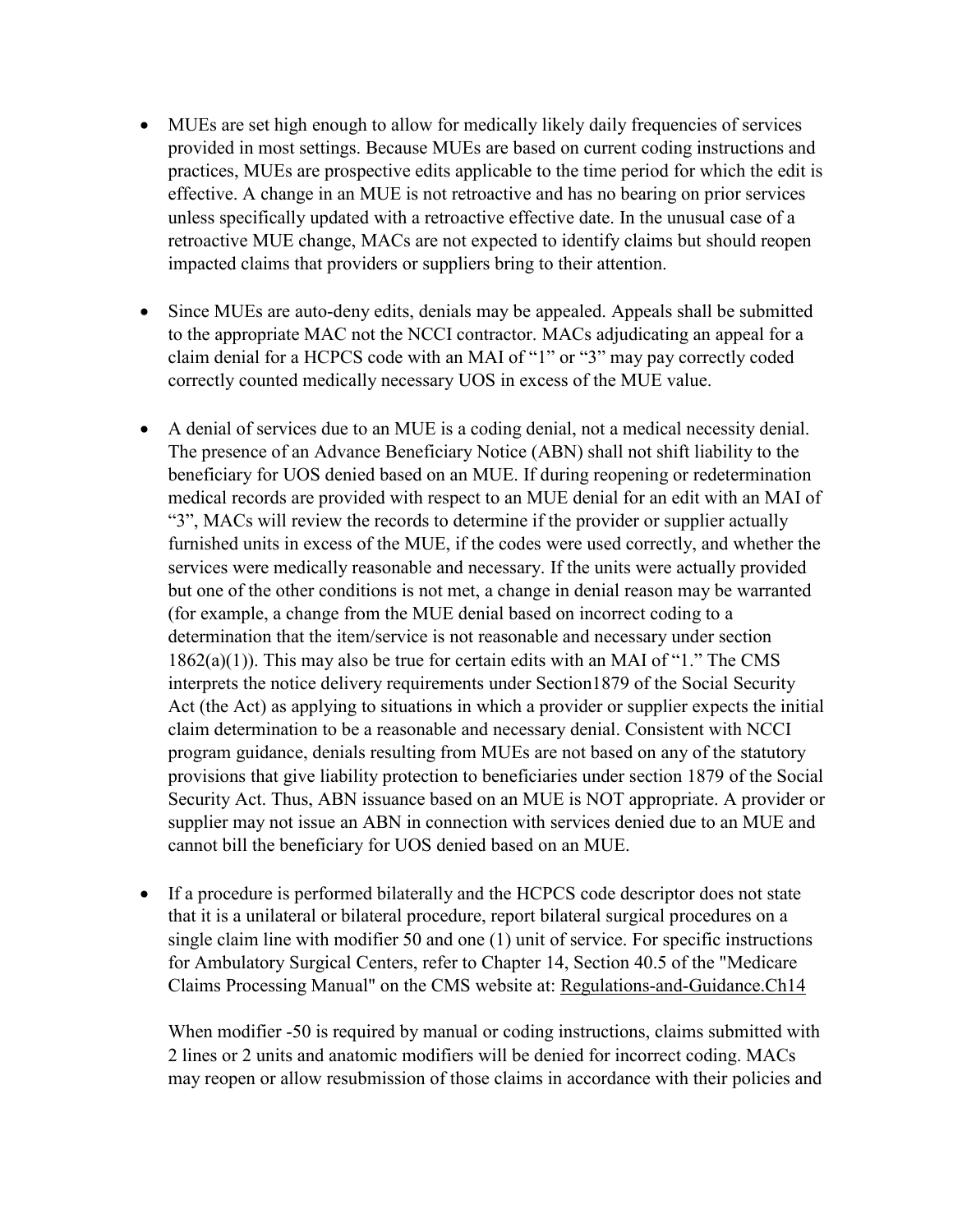with the policy in Chapter 34, Section 10.1, of the "Medicare Claims Processing Manual" on the CMS website at: [Regulations-and-Guidance.Ch34](https://www.cms.gov/Regulations-and-Guidance/Guidance/Manuals/Downloads/clm104c34.pdf)

Clerical errors (which include minor errors and omissions) may be treated as reopenings.

- Providers or suppliers may change and resubmit their own claims where possible but during reopening MACs may, when necessary, correct the claim to modifier -50 from an equivalent 2 units of bilateral anatomic modifiers. The original submitted version of the claim is retained in the Medicare IDR (Integrated Data Repository).
- Providers or suppliers shall use anatomic modifiers (e.g., RT, LT, FA, F1-F9, TA, T1-T9, E1-E4) and report procedures with differing modifiers on individual claim lines when appropriate. Many MUEs are based on the assumption that correct modifiers are used.
- A/B MACs shall include with the review determination the more detailed explanation of the correct coding initiative edit, which can be found in the standard correspondence language for A/B MACs in the [Correspondence Language Manual for Medicare](https://www.cms.gov/files/document/correspondence-language-manual-medicare-services.pdf)  [Services.](https://www.cms.gov/files/document/correspondence-language-manual-medicare-services.pdf)
- MACs shall assign MSN 15.6. CARC 151 with Group Code CO for claims that fail the MUE edits, when the UOS on the claim exceeds the MUE value, and deny the entire claim line(s) for the relevant Healthcare Common Procedure Coding System (HCPCS) code.
- MACs shall assign CARC 236 with Group Code CO and MSN 16.8 for claims that fail the PTP edits, and deny when this procedure or procedure/modifier combination is not compatible with another procedure or procedure/modifier combination provided on the same day according to the NCCI program or workers compensation state regulations/ fee schedule requirements.

## **20.9.4 Reserved for future use**

**(Rev. 4465; Issued: 11-15-19, Effective: 01-30-19, Implementation: 01-30-19)**

## **20.9.4.1 Reserved for future use**

**(Rev. 4465; Issued: 11-15-19, Effective: 01-30-19, Implementation: 01-30-19)**

## <span id="page-23-0"></span>**20.9.5 - Adjustments (Rev. 1, 10-01-03)**

A/B MACs (B) adjust for underpayment if the wrong, lower paying code is paid on the first of multiple claims submitted. If the wrong, higher paying code is paid on the first of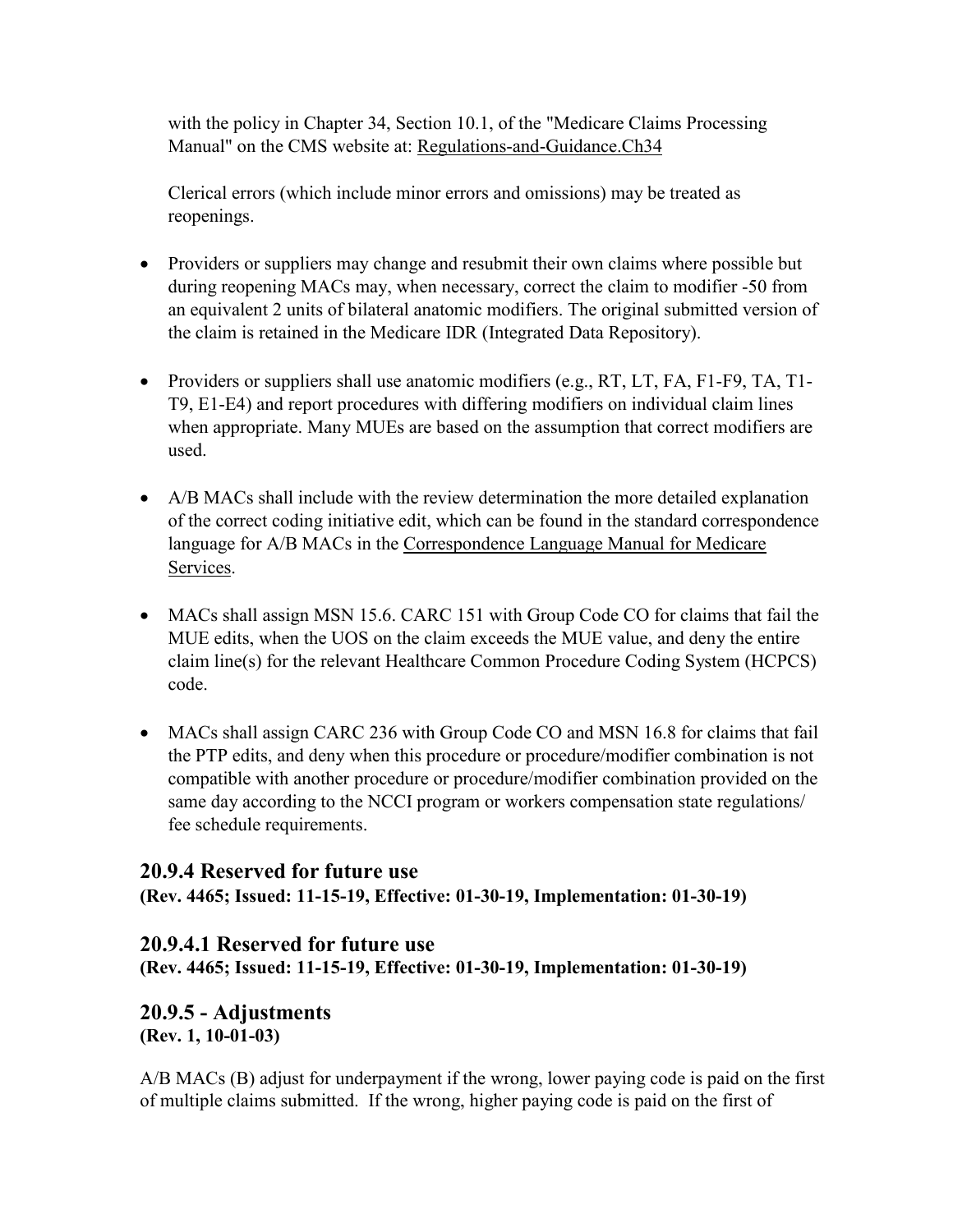multiple claims submitted, A/B MACs (B) pay the subsequent claim(s) and initiate recovery action on the previously paid claim(s).

#### **20.9.6 - Correct Coding Edit (CCE) File Record Format (Rev. 10233; Issued: 07-24-20, Effective: 06-16-20, Implementation: 06-16-20)**

The following record layout for the Correct Coding Edit (CCE) File is available to the Shared Systems, A/B MACs (B), and the Regional Offices via Network Data Mover and CMS Data Center.

A/B MAC (B)/Shared Systems Record Format

| <b>Field</b>                                                                                           | <b>Type</b> | <b>Record</b><br><b>Position</b> | Length         |
|--------------------------------------------------------------------------------------------------------|-------------|----------------------------------|----------------|
| Comprehensive Column 1 Code or<br>Mutually Exclusive Column 1 Code                                     | Character   | 1                                | 5              |
| Component Column 2 Code or<br>Mutually Exclusive Column 2 Code                                         | Character   | 6                                | 5              |
| Prior Rebundled Code Indicator<br>"*" rebundled prior to 1996 edits<br>"." rebundled 1/1/1996 or later | Character   | 11                               | $\mathbf{1}$   |
| Correspondence Language Reference                                                                      | Character   | 12                               | 12             |
| Effective Date (4 position year followed by<br>Julian day)                                             | Numeric     | 24                               | 7              |
| Deletion Date (4 position year followed by<br>Julian day)                                              | Numeric     | 31                               | $\overline{7}$ |
| <b>Modifier Indicators</b>                                                                             | Numeric     | 38                               | 1              |
| "0" No CCE modifier allowed<br>"1" CCE modifier acceptable<br>"9" Use of CCE modifier not specified    |             |                                  |                |
| Savings Type Indicator Edit<br>" $1$ " CCE<br>"2" Mutually Exclusive                                   | Character   | 39                               | 1              |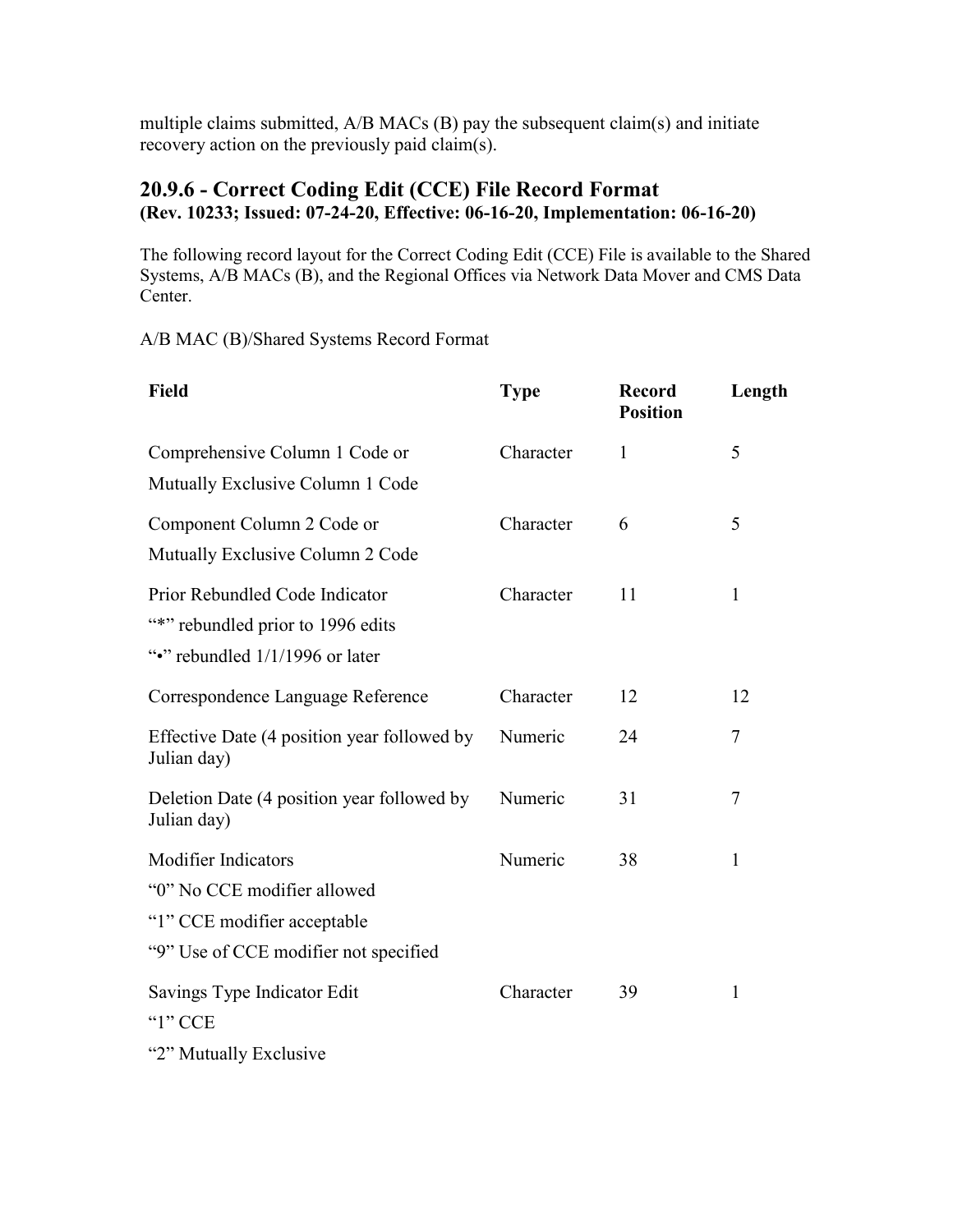## <span id="page-25-0"></span>**20.9.7 - National Correct Coding Initiative (NCCI) Edits Quarterly Updates (Rev. 10878, Issued: 07-15-2021, Effective:08-16-2021; Implementation:08-16-2021)**

Medicare Administrative Contractors (MACs) receive quarterly updates to National Correct Coding Initiative (NCCI) edits, indicating the version and the effective date, through a recurring update notification. At this time, the official method for providers or suppliers to receive the National Correct Coding Initiative (NCCI) edits is through the CMS website.

## <span id="page-25-1"></span>**30 - Services Paid Under the Medicare Physician's Fee Schedule (Rev. 1717, Issued: 04-24-09, Effective: 07-01-09, Implementation: 07-06-09)**

Following is a general description of services paid under the Medicare Physicians' Fee Schedule (MPFS).

## **A. Physician's Services**

Effective with services furnished on or after January 1, 1992, A/B MACs (B) pay for physicians' services based on the MPFS. The Medicare allowed charge for such physicians' services is the lower of the actual charge or the fee schedule amount. The Medicare payment is 80 percent of the allowed charge after the deductible is met for most services paid based on the fee schedule. Exceptions to the rule, e.g., services for which deductible is not applicable, are specifically identified for the service where the exception applies.

The Physicians Fee Schedule is used when paying for the following physicians' services.

- Professional services (including attending physicians' services furnished in teaching settings) of doctors of medicine and osteopathy (including osteopathic practitioners), doctors of optometry, doctors of podiatry, doctors of dental surgery and dental medicine, and chiropractors;
- Services covered incident to physicians' services other than certain drugs covered as incident to services;
- Physical and occupational therapy, and speech-language pathology services furnished by physical therapists, occupational therapists, and speech-language pathologists in private practices;
- Diagnostic tests other than clinical laboratory tests. See chapter 16 for payment for clinical diagnostic laboratory tests;
- Radiology services; and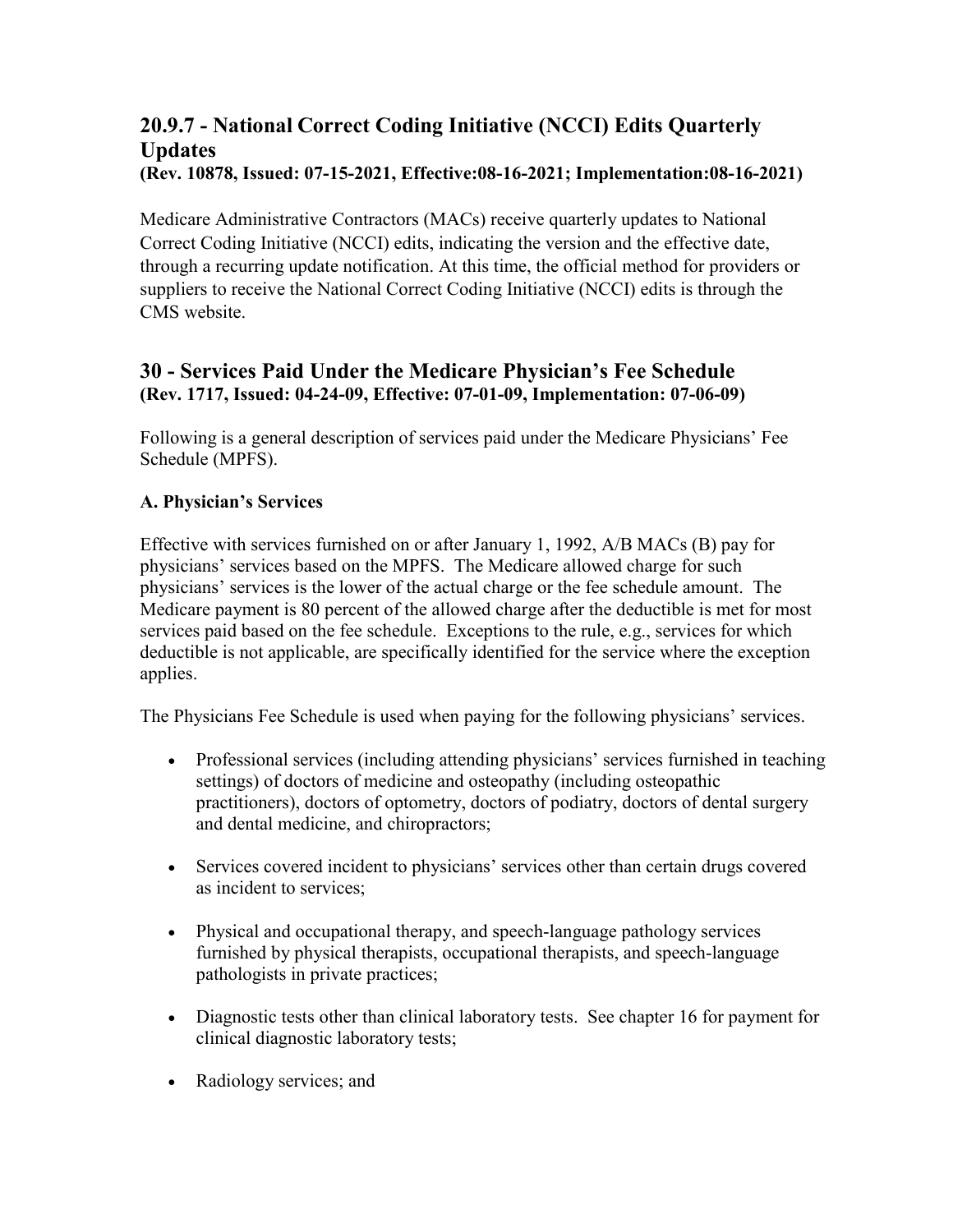• Monthly capitation payment (MCP) for physicians' services associated with the continuing medical management of end stage renal disease (ESRD) services.

The fee schedule is not used to pay for direct medical and surgical services of teaching physicians in hospitals that have elected cost payment under [§1861\(b\)\(7\)](http://www.cms.hhs.gov/regulations) of the Act.

When processing a claim, A/B MACs (B) continue to determine if a service is reasonable and necessary to treat illness or injury. If a service is not reasonable and necessary to treat illness or injury for any reason (including lack of safety and efficacy because it is an experimental procedure, etc.), A/B MACs (B) consider the service noncovered notwithstanding the presence of a payment amount for the service in the Medicare fee schedule. The presence of a payment amount in the MPFS and the Medicare physician fee schedule database (MPFSDB) does not imply that CMS has determined that the service may be covered by Medicare. The nature of the status indicator in the database does not control coverage except where the status is N for noncovered.

A/B MACs (B) pay the above-mentioned physician services according to the physician fee schedule when billed by the following entities:

- A physician or physician group including optometrists, dentists, oral and maxillofacial surgeons, podiatrists, and chiropractors;
- A privately practicing physical therapist, (for outpatient physical therapy services);
- A privately practicing speech-language pathologist (for outpatient speech-language services);
- A privately practicing occupational therapist (for outpatient occupational therapy services);
- A nonphysician practitioner including a nurse practitioner, a physician assistant, and a clinical nurse specialist beginning January 1, 1998, with respect to services these practitioners are authorized to furnish under state law: payment is equal to 85 percent of the participating physician fee schedule amount for the same service;
- A nurse midwife: payment is equal to 65 percent of the participating physician fee schedule amount for the same service;
- A registered dietitian or nutrition professional, for medical nutrition therapy services provided as of January 1, 2002: payment is equal to 85 percent of the participating physician fee schedule amount for the same service;
- An audiologist, for services rendered to beneficiaries not in a skilled nursing facility (SNF) Part A covered stay;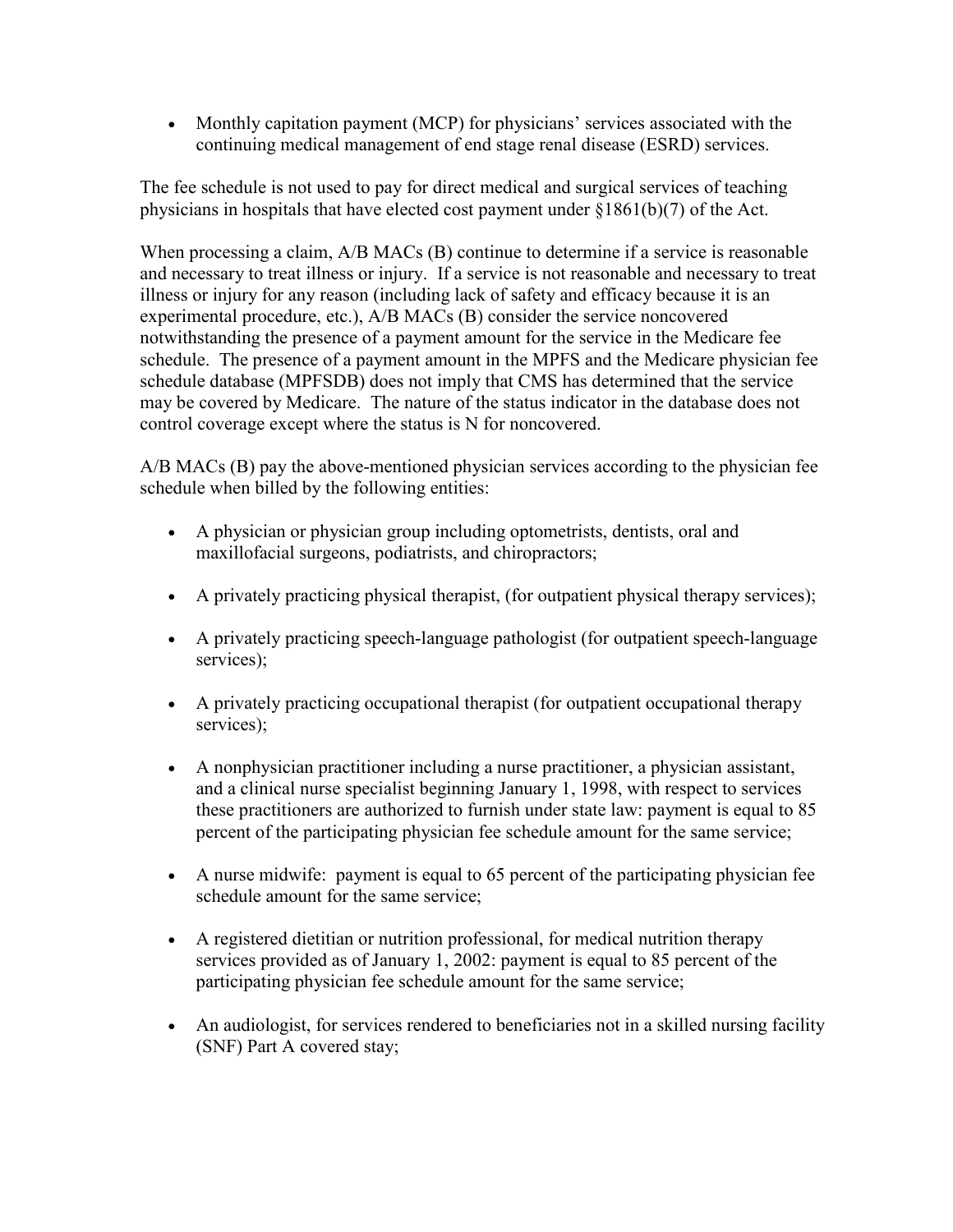- A clinical psychologist who renders services in community mental health centers (CMHCs) on or after July 1, 1988, and in all settings on or after July 1, 1990;
- A clinical social worker: The fee schedule for CSW services is set at 75 percent of the fee schedule for comparable services furnished by clinical psychologists;
- Another entity that furnishes outpatient physical therapy, occupational therapy, and speech- language pathology services. This could be a rehabilitation agency, a public health agency, a clinic, a skilled nursing facility, a home health agency (for beneficiaries who are not eligible for home health benefits because they are not home bound beneficiaries entitled to home health benefits), hospitals (when such services are provided to an outpatient or to a hospital inpatient who is entitled to benefits under Part A but who has exhausted benefits during a spell of illness, or who is not entitled to Part A benefits) and comprehensive outpatient rehabilitation facilities (CORFs). The fee schedule also applies to outpatient rehabilitation services furnished under an arrangement with any of the enumerated entities that are to be paid on the basis of the physician fee schedule;
- The supplier of the technical component of any radiology or diagnostic service;
- An independent laboratory doing anatomic pathology services; and
- Services billed by entities authorized to bill for physicians, suppliers, etc. under the reassignment rules.

## **B. Hospice Services**

The Physicians Fee Schedule is used when paying for hospice physician's services by the A/B MAC (HHH). Regular hospice services are paid under the hospice rate schedule (see chapter 11.)

#### **C. Outpatient Rehabilitation Services**

Effective with services furnished on or after January 1, 1999, A/B MACs (A) pay for outpatient rehabilitation services based on the MPFS. Services included are physical therapy, speech-language pathology, occupational therapy, and certain audiology and CORF services.

Effective with services furnished on or after July 1, 2000, A/B MACs (A) pay for all CORF services under the MPFS.

Effective with claims with dates of service on or after July 1, 2003, OPTs/Outpatient Rehabilitation Facilities (ORFs), (74X bill type) are required to report all their services utilizing HCPCS. A/B MACs (A) are required to make payment for these services under the MPFS unless the item or service is currently being paid under the orthotic fee schedule or the item is a drug, biological, supply or vaccine.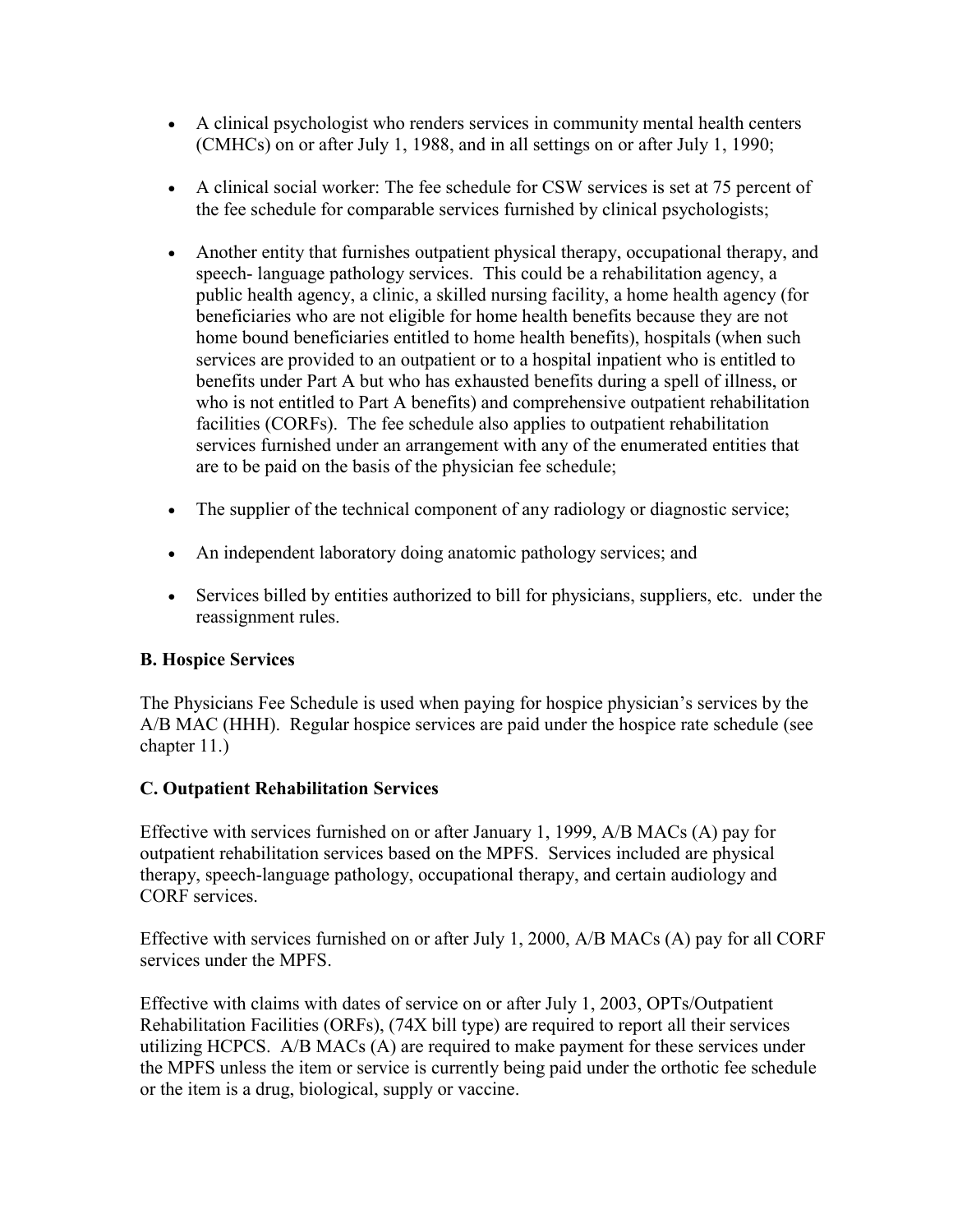The MPFS applies when these services are furnished by rehabilitation agencies, (outpatient physical therapy providers and CORFs), hospitals (to outpatients and inpatients who are not in a covered Part A stay), SNFs (to residents not in a covered Part A stay and to nonresidents who receive outpatient rehabilitation services from the SNF), and HHAs (to individuals who are not homebound or otherwise are not receiving services under a home health plan of treatment). The MPFS is used as a method of payment for outpatient rehabilitation services furnished under arrangement with any of these providers. The MPFS allowed charge for these services is the lower of the actual charge or the fee schedule amount. The Medicare payment for the services is 80 percent of the allowed charge after the Part B deductible is met. This is a final payment. The MPFS does not apply to outpatient rehabilitation services furnished by critical access hospitals (CAHs). CAHs are paid on a reasonable cost basis.

Application of the Outpatient Mental Health Treatment Limitation (A/B MACs (A))

In accordance with [§1833](http://www.cms.hhs.gov/regulations) of the Act, payment is made at  $62\frac{1}{2}$  percent of the approved amount for outpatient mental health treatment services. This provision will continue to be implemented in accordance with the Act when these services are furnished to beneficiaries by CORFs. Therefore, make payment at 62½ percent of 80 percent of the approved amount (or in effect 50 percent) for outpatient mental health treatment services.

#### **D. SNF Services**

Effective with services furnished on or after April 1, 2001, A/B MACs (A) pay for Part B services furnished to SNF Part B inpatients and outpatients (22X and 23X types of bill) under the MPFS and other applicable fee schedules. Thus, where a fee schedule exists for the type of service, the fee amount (or charge if less than the applicable fee amount) is paid. Fee schedules made effective for SNF on this date include: Therapy, Lab, and DMEPOS.

Effective for services furnished by a SNF on and after January 1, 2002, A/B MACs (A) pay SNFs for radiology, other diagnostic, and other services under the MPFS. Payment is the lower of billed charges or the fee schedule amount. In either case, any applicable deductible and coinsurance amounts are subtracted from the payment amount prior to payment. Coinsurance is calculated on the Medicare payment amount after the subtraction of any applicable deductible amount.

If there is no fee schedule for the service or item being billed, A/B MACs (A) and (HHH) are to make payment based on cost. Consequently, all services billed under Part B are to be billed using HCPCS codes, whether the beneficiary resides in a certified bed or a noncertified bed.

## <span id="page-28-0"></span>**30.1 - Maintenance Process for the Medicare Physician Fee Schedule Database (MPFSDB) (Rev. 1, 10-01-03)**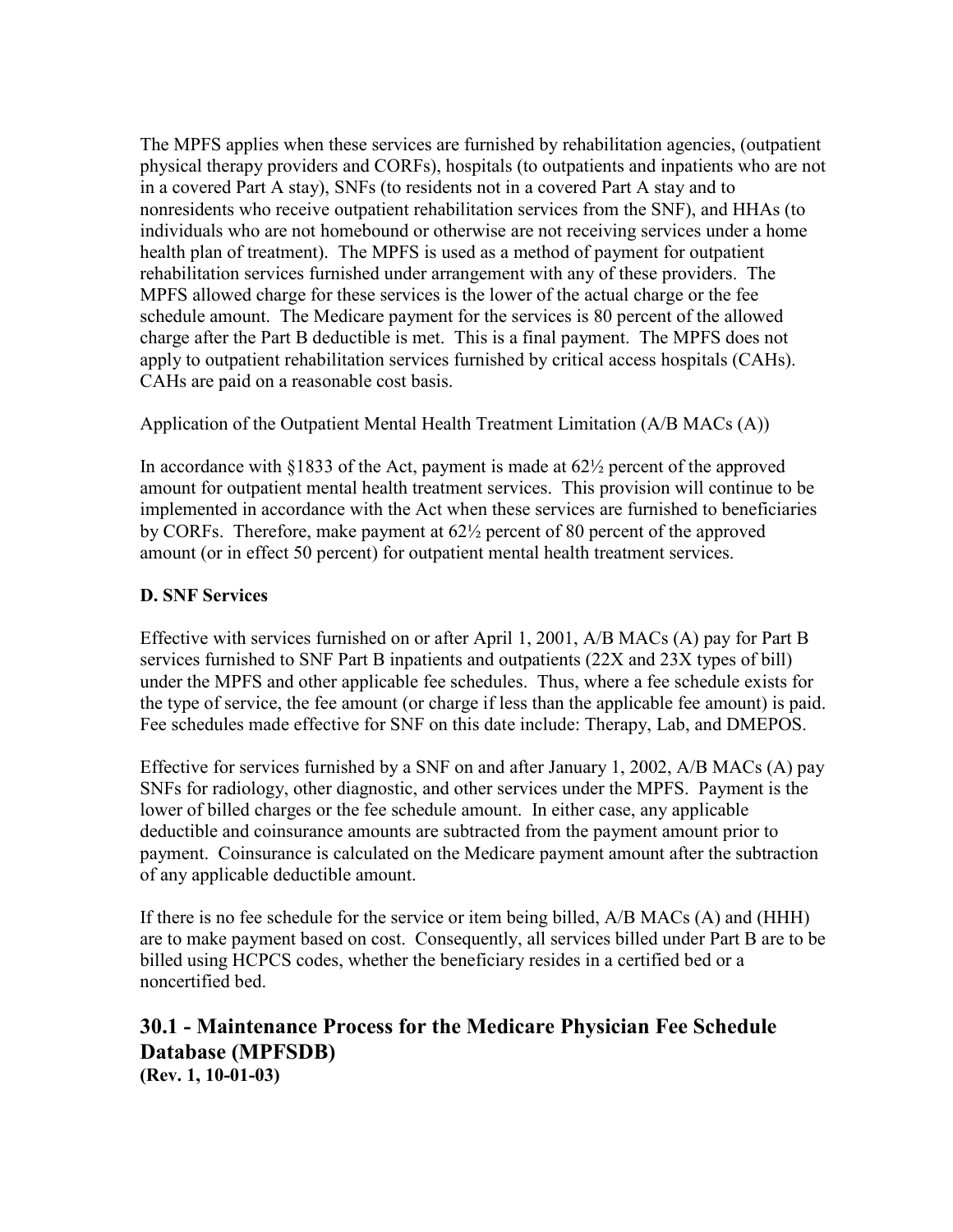The CMS calculates the fee schedule payment amounts and releases them to the A/B MACs (B) in the Medicare Physician Fee Schedule Database (MPFSDB). A/B MACs (B) implement those payment amounts on January 1 of each year. The CMS maintains the payment files centrally and is responsible for recalculating any revised payment amounts. Any revisions initiated by Central Office (fee schedule amounts or payment policy indicators) are issued to the A/B MACs (B) on a quarterly basis.

The information for the ongoing maintenance of the MPFSDB is stated below.

- CMS calculates the new fee schedule amounts. The CMS Central Office issues the revised data to the ROs in the same format of the MPFSDB.
- A/B MACs (B) receive a file containing data with revisions for the quarter. This file is released electronically via CMS' Mainframe Telecommunications System.
- A/B MACs (B) must allow providers 30 days notification before revised payment amounts are implemented. The revised payment amounts are implemented the beginning of the following quarter.
- CMS furnishes the recalculated payment amounts to the A/B MACs (B) in data files to ensure accuracy. A/B MACs (B) overlay these files into their existing file, to eliminate the potential for errors.
- A/B MACs (B) must make adjustments on those claims that were processed incorrectly if the adjustment is requested by the physician/supplier. Adjustments are made retroactively to January 1 of the current year, unless otherwise specified. This directive applies in all instances unless the situation requires special consideration. In those instances, instructions on handling adjustments will be provided on a case-by-case basis.

Separate instructions are issued describing the data exchange for the A/B MACs (A) and (HHH)

- . In summary, A/B MACs (A) and (HHH) receive the revised payment amounts two to three weeks after the A/B MACs (B) receive the data from CMS. A/B MACs (A) and (HHH) do not implement the revised payment amounts prior to the A/B MACs (B)'s implementation date.
- A/B MACs (B) are required to furnish the revised payment information to the State Medicaid Agencies upon their request one month following receipt of the data from CMS. Those State agencies with Internet access capability will download the data directly from CMS Web site.

The CMS publishes a schedule for Medicare Physician Fee Schedule updates and participation physician enrollment procedures annually for all MACs.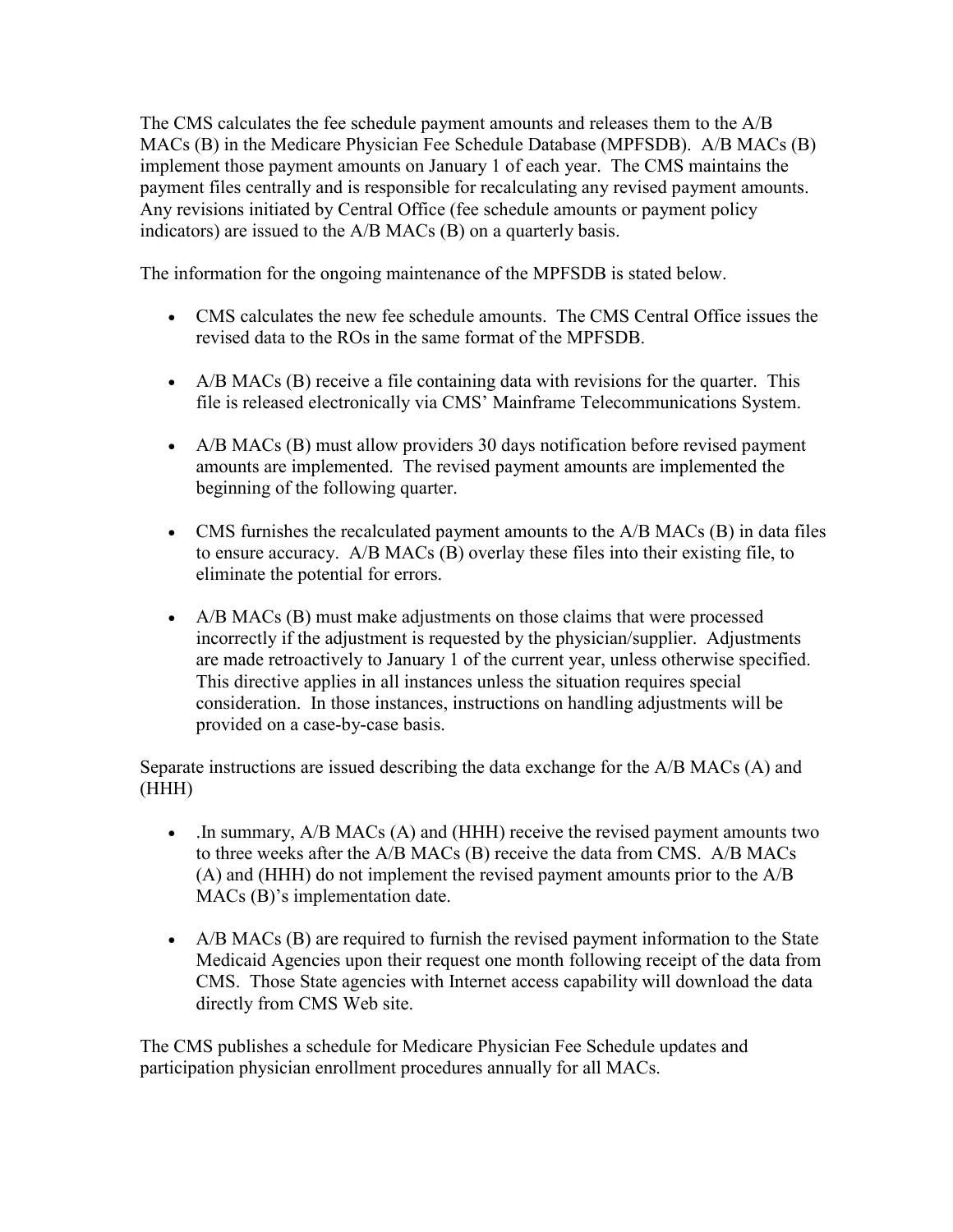## <span id="page-30-0"></span>**30.2 - MPFSDB Record Layout (Rev. 4298, Issued: 05-03-19, Effective: 01-01-19, Implementation 10-07-19)**

The CMS MPFSDB includes the total fee schedule amount, related component parts, and payment policy indicators. The record layout is provided in the Addendum below.

## <span id="page-30-1"></span>**30.2.1 - Payment Concerns While Updating Codes (Rev. 1, 10-01-03)**

The following instructions apply in situations where the CMS CO does NOT provide pricing guidance via the Medicare Physician Fee Schedule Database (MPFSDB) for physicians' services.

If a new code appears, A/B MACs (B) make every effort to determine whether the procedure, drug or supply has a pricing history and profile. If there is a pricing history, map the new code to previous customary and prevailing charges or fee schedule amounts to ensure continuity of pricing.

Since there are different kinds of coding implosions and explosions, the way the principle is applied varies. For example, when the code for a single procedure is exploded into several codes for the components of that procedure, the total of the separate relative value unit or other charge screens established for the components must not be higher than the relative value units or other charge screens for the original service. However, when there is a single code that describes two or more distinct complete services (e.g., two different but related or similar surgical procedures), and separate codes are subsequently established for each, continue to apply the payment screens that applied to the single code to each of the services described by the new codes.

If there is no pricing history or coding implosion and explosion, A/B MACs (B) must make an individual consideration determination for pricing and payment of a covered service.

Conversely, when the codes for the components of a single service are combined in a single global code, A/B MACs (B) establish the payment screens for the new code by totaling the screens used for the components (i.e., use the total of the customary charges for the components as the customary charge for the global code; use the total of the prevailing charges for the components adjusted for multiple surgical rules if applicable as the prevailing charge for the global code, etc.). However, when the codes for several different services are imploded into a single code, A/B MACs (B) set the payment screens at the average (arithmetic mean), weighted by frequency, of the payment screens for the formerly separate codes.

## <span id="page-30-2"></span>**30.2.2 - MPFSDB Status Indicators**

**(Rev. 4418, Issued: 10-18- 19, Effective: 01-01- 20 Implementation: 11- 19 19)**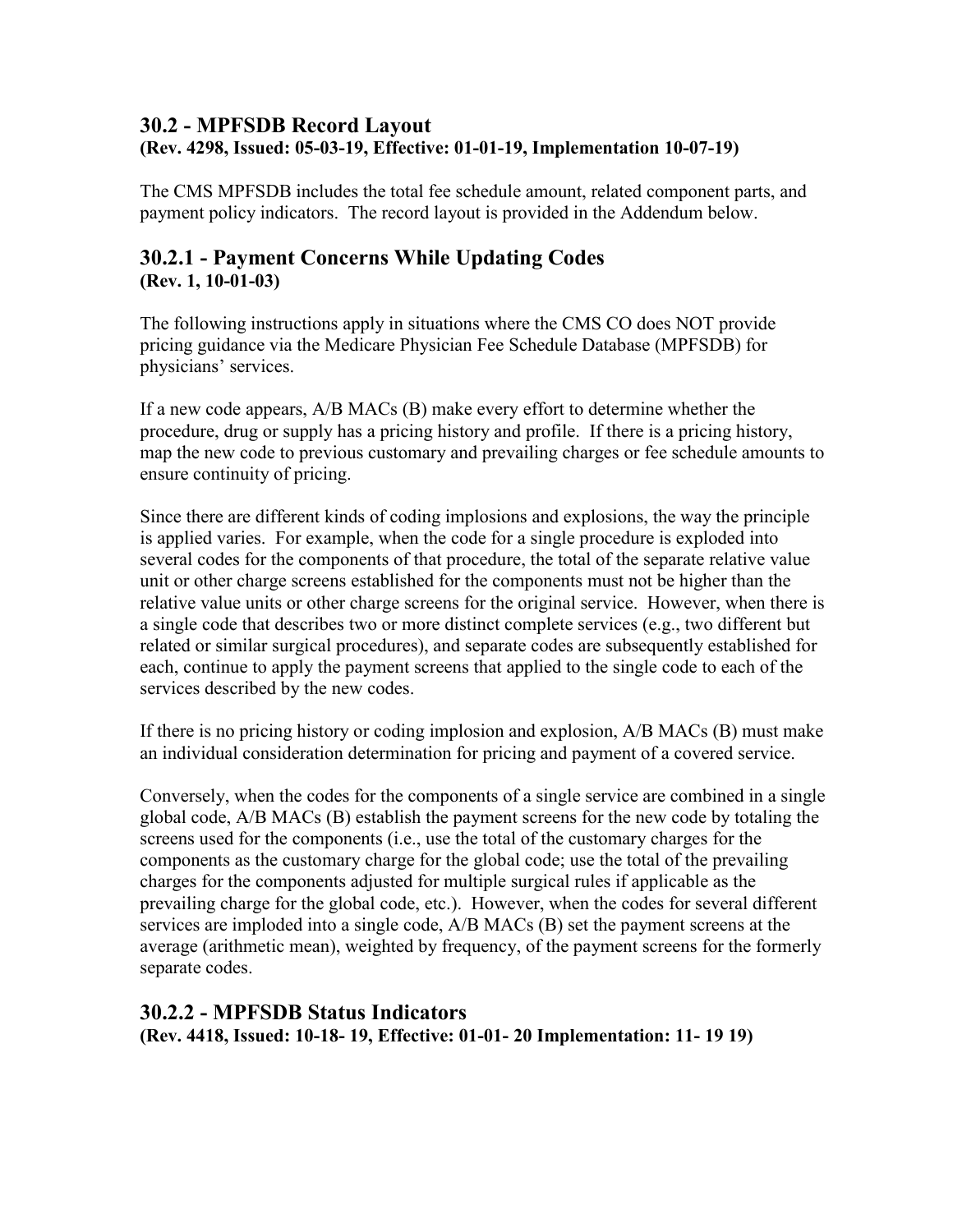| $A =$   | Active code. These codes are separately paid under the physician fee schedule if<br>covered. There will be RVUs and payment amounts for codes with this status.<br>The presence of an "A" indicator does not mean that Medicare has made a national<br>coverage determination regarding the service; A/B MACs (B) remain responsible<br>for coverage decisions in the absence of a national Medicare policy.           |
|---------|------------------------------------------------------------------------------------------------------------------------------------------------------------------------------------------------------------------------------------------------------------------------------------------------------------------------------------------------------------------------------------------------------------------------|
| $B =$   | Payment for covered services are always bundled into payment for other services<br>not specified. There will be no RVUs or payment amounts for these codes and no<br>separate payment is ever made. When these services are covered, payment for<br>them is subsumed by the payment for the services to which they are incident (an<br>example is a telephone call from a hospital nurse regarding care of a patient). |
| $C =$   | $A/B$ MACs (B) price the code. $A/B$ MACs (B) will establish RVUs and payment<br>amounts for these services, generally on an individual case basis following review<br>of documentation such as an operative report.                                                                                                                                                                                                   |
| $D = *$ | Deleted/discontinued codes.                                                                                                                                                                                                                                                                                                                                                                                            |
| $E =$   | Excluded from physician fee schedule by regulation. These codes are for items<br>and/or services that CMS chose to exclude from the fee schedule payment by<br>regulation. No RVUs or payment amounts are shown and no payment may be<br>made under the fee schedule for these codes. Payment for them, when covered,<br>continues under reasonable charge procedures.                                                 |
| $F =$   | Deleted/discontinued codes. (Code not subject to a 90 day grace period.) These<br>codes are deleted effective with the beginning of the year and are never subject to<br>a grace period. This indicator is no longer effective beginning with the 2005 fee<br>schedule as of January 1, 2005.                                                                                                                          |
| $G =$   | Not valid for Medicare purposes. Medicare uses another code for reporting of,<br>and payment for, these services. (Code subject to a 90 day grace period.) This<br>indicator is no longer effective beginning with the 2005 fee schedule as of January<br>1, 2005.                                                                                                                                                     |
| $H = *$ | Deleted modifier. For 2000 and later years, either the TC or PC component shown<br>for the code has been deleted and the deleted component is shown in the data base<br>with the H status.                                                                                                                                                                                                                             |
| $I =$   | Not valid for Medicare purposes. Medicare uses another code for reporting of,<br>and payment for, these services. (Code NOT subject to a 90 day grace period.)                                                                                                                                                                                                                                                         |
| $J=$    | Anesthesia services (no relative value units or payment amounts for anesthesia<br>codes on the database, only used to facilitate the identification of anesthesia<br>services.)                                                                                                                                                                                                                                        |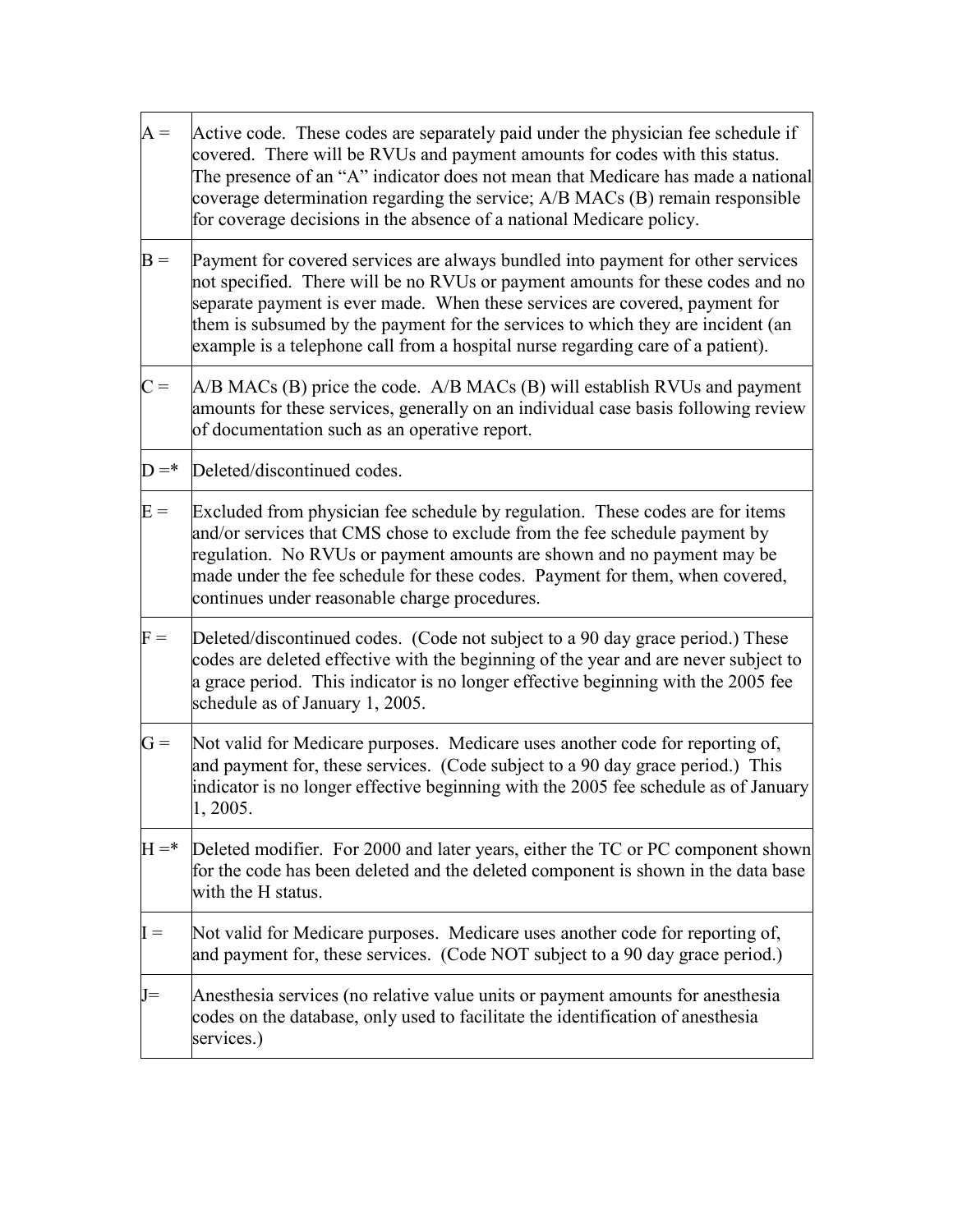| $L =$       | Local codes. A/B MACs (B) will apply this status to all local codes in effect on<br>January 1, 1998 or subsequently approved by central office for use. A/B MACs<br>(B) will complete the RVUs and payment amounts for these codes.                                                                                                                                                                                |
|-------------|--------------------------------------------------------------------------------------------------------------------------------------------------------------------------------------------------------------------------------------------------------------------------------------------------------------------------------------------------------------------------------------------------------------------|
| $M =$       | Measurement codes, used for reporting purposes only.                                                                                                                                                                                                                                                                                                                                                               |
| $N =$       | Non-covered service. These codes are carried on the HCPCS tape as noncovered<br>services.                                                                                                                                                                                                                                                                                                                          |
| ${\bf P} =$ | Bundled/excluded codes. There are no RVUs and no payment amounts for these<br>services. No separate payment is made for them under the fee schedule.                                                                                                                                                                                                                                                               |
|             | If the item or service is covered as incident to a physician service and is provided<br>on the same day as a physician service, payment for it is bundled into the payment<br>for the physician service to which it is incident (an example is an elastic bandage<br>furnished by a physician incident to a physician service).                                                                                    |
|             | If the item or service is covered as other than incident to a physician service, it is<br>excluded from the fee schedule (for example, colostomy supplies) and is paid<br>under the other payment provision of the Act.                                                                                                                                                                                            |
| $Q =$       | Therapy functional information code (used for required reporting purposes only).<br>This indicator is no longer effective beginning with the 2020 fee schedule as of<br>January 1, 2020.                                                                                                                                                                                                                           |
| $R =$       | Restricted coverage. Special coverage instructions apply.                                                                                                                                                                                                                                                                                                                                                          |
| $T =$       | There are RVUs and payment amounts for these services, but they are only paid if<br>there are no other services payable under the physician fee schedule billed on the<br>same date by the same provider. If any other services payable under the physician<br>fee schedule are billed on the same date by the same provider, these services are<br>bundled into the physician services for which payment is made. |
| $X =$       | Statutory exclusion. These codes represent an item or service that is not in the<br>statutory definition of "physician services" for fee schedule payment purposes.<br>No RVUs or payment amounts are shown for these codes and no payment may be<br>made under the physician fee schedule. (Examples are ambulances services and<br>clinical diagnostic laboratory services.)                                     |

\*Codes with these indicators had a 90 day grace period before January 1, 2005

# **30.3 - Furnishing Pricing Files**

**(Rev. 1, 10-01-03)**

The CMS provides a schedule for activities related to furnishing these pricing files in advance each year. The CMS will provide the completed physician fee schedule, the Durable Medical Equipment and Prosthetics and Orthotics and Supplies (DMEPOS) fee schedules and clinical lab data to United Mine Workers and Indian Health Services. A/B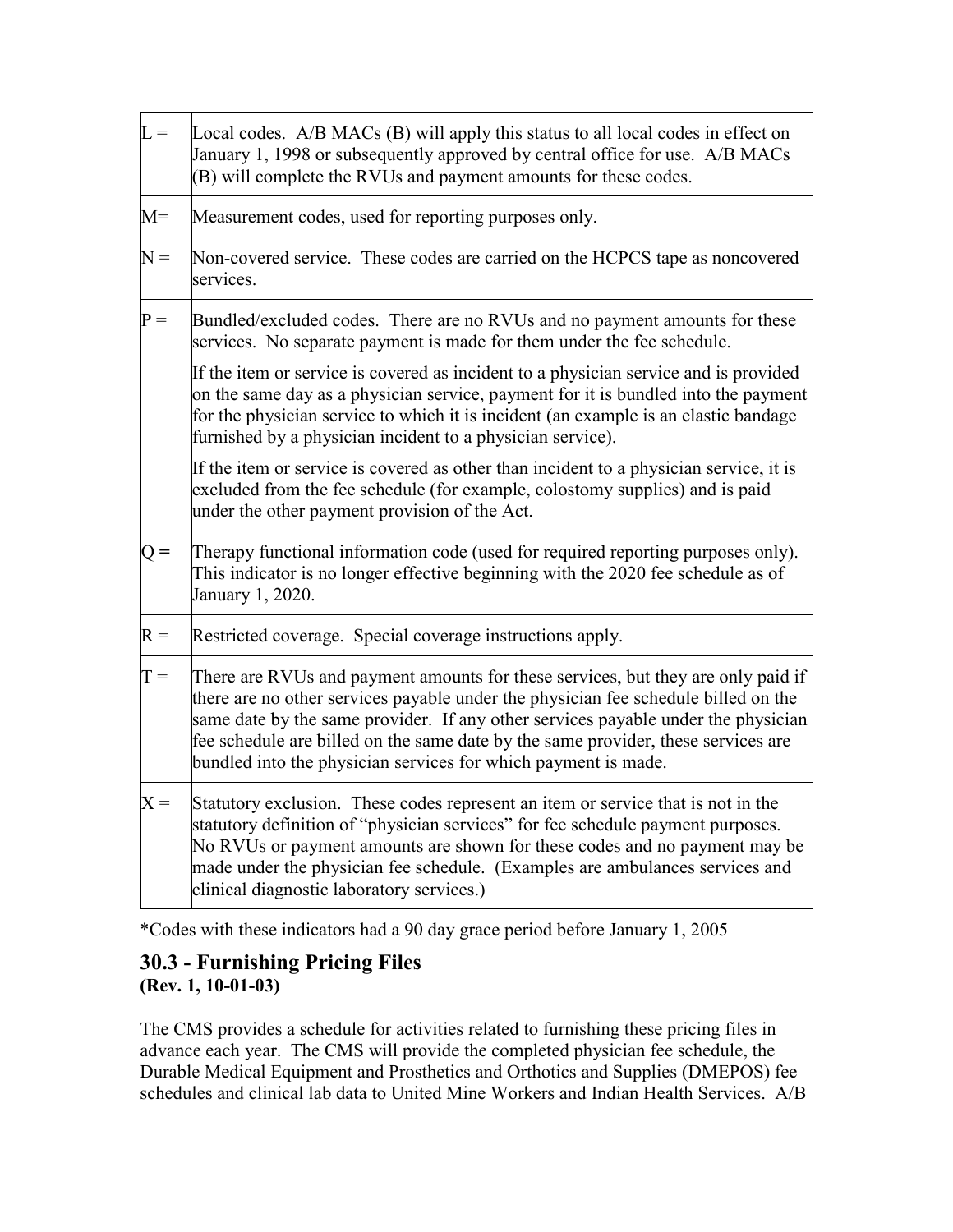MACs (A), (B), (HHH), and DME MACs are informed where to access the files for FTP (File Transfer Protocol) download.

## <span id="page-33-0"></span>**30.3.1 - RESERVED**

**(Rev. 2643, Issued: 01-31-13, Effective: 07-01-13, Implementation: 07-01-13)**

# <span id="page-33-1"></span>**30.3.2 - A/B MAC (A), (B), or (HHH) Furnishing Physician Fee Schedule Data for National Codes**

**(Rev. 4131, Issued: 09-14-18, Effective: 12-17-18, Implementation: 12-17-18)**

A/B MACs (A), (B), and (HHH) are responsible for furnishing fee schedules to related providers, suppliers, physicians, and practitioners with billing relationships.

A/B MACs (A), (B), and (HHH) may also receive requests for this information from the State Agencies. The data is available on the CMS website. The MACs shall direct State Agencies to the appropriate pages on the website to download the data directly.

The CMS will provide the Medicare physician, ambulance, DMEPOS, and clinical laboratory fee schedules and the zip code file to the A/B MACs (A) and (HHH), Palmetto GBA (the Specialty MAC or S MAC for Railroad Retirement Board), the Indian Health Services, and the United Mine Workers. MACs DO NOT NEED TO SEND FILES TO THOSE ENTITIES.

Fee schedules also are available for the public on the CMS Web site.

## <span id="page-33-2"></span>**30.3.3 - Furnishing Other Fee Schedule, Prevailing Charge, and Conversion Factor Data (Rev. 1, 10-01-03)**

**B3-4620.3**

 $A/B$  MACs (B) use the file format in §30.3.5 to furnish fee schedule (Excluding Physician Fee Schedule), prevailing charge, and conversion factor information to Palmetto GBA (S MAC for RRB), A/B MACs (A) or (HHH), State Agencies, Indian Health Services, and United Mine Workers.

A/B MACs (B) furnish statewide (or A/B MAC (B)-wide for areas less than an entire State) pricing data for certified registered nurse anesthetist conversion factors. Furnish all fee schedules and conversion factors on tape unless the receiving entity agrees that a paper listing is acceptable.

Clinical Lab pricing files subject to national limitation amounts and DMEPOS pricing files subject to national floor and ceiling limitation amounts will be furnished by CMS to all entities except the State Medicaid Agencies. The Center for Medicaid and State Operations will provide those pricing files to the State Medicaid Agencies.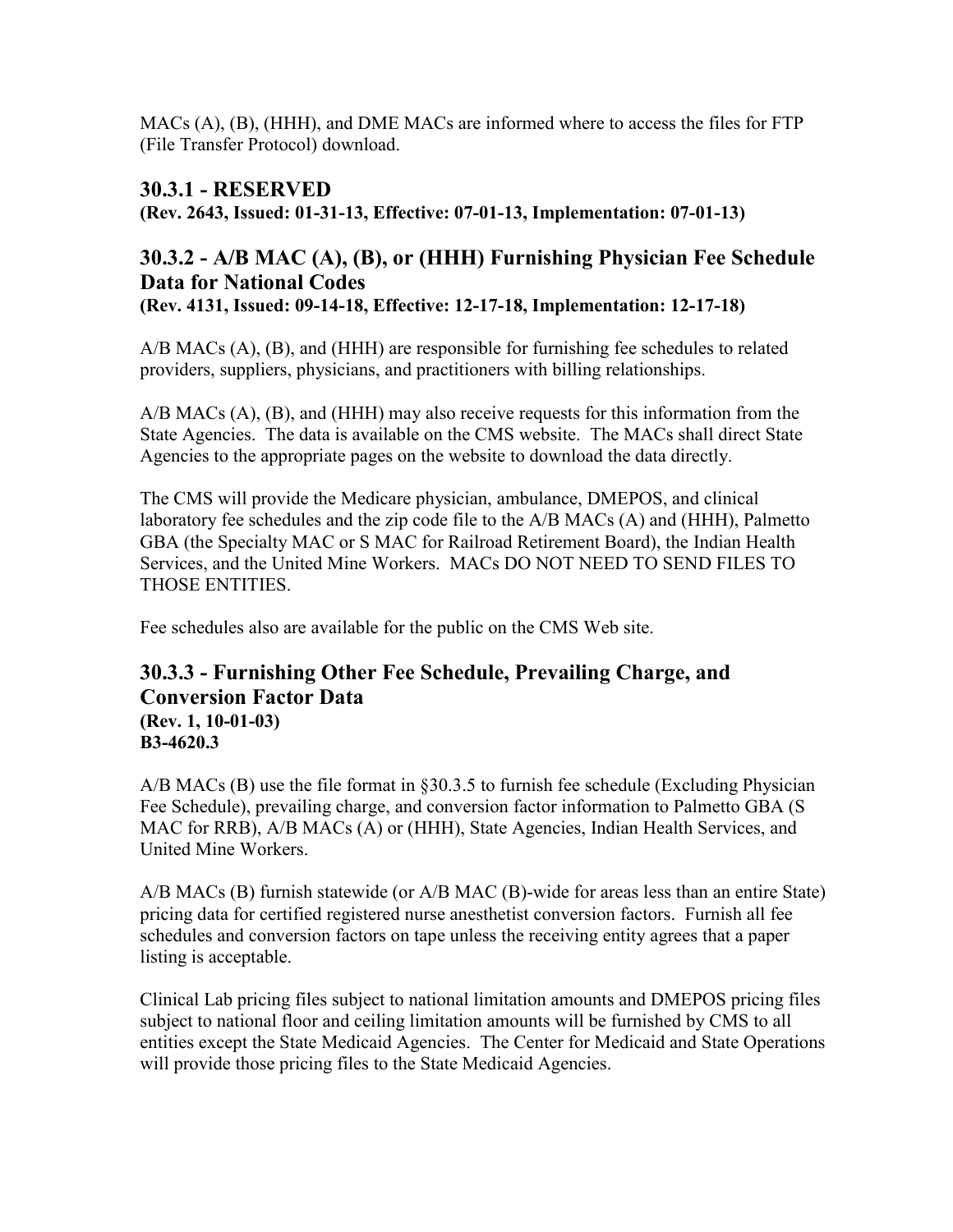In addition to the above pricing files, A/B MACs (B) furnish Palmetto GBA (the S MAC for RRB) with a tape file of locality prevailing charges for ambulance services and inflation indexed prevailing charges for non-physician services subject to the IIC.

Send pricing files for the RRB S MAC to:

Medicare Systems RRB - AG-430 Palmetto GBA Building One 2300 Springdale Drive Camden, SC 29020

For Indian Health Services, send pricing files to:

IHS Contract Health Services 12800 Indian School Road North East Albuquerque, NM 87112

For releasing nonphysician pricing files to State Agencies, contact the RO to obtain the name and mailing address of the individual to whom the file should be addressed. For the United Mine Workers, send the pricing files to:

Government Programs Manager UMWA Health and Retirement Funds 2121 K Street, NW Washington, DC 20037, or MedPricing@umwafunds.org

You may negotiate agreements with the receiving entity to use an alternate medium (e.g., paper, diskette) or a tape file format other than that specified in §30.3.5. However, such agreements must be in writing and signed by the affected entities (e.g., A/B MAC (A), (B), (HHH), or DME MAC, RRB S MAC, UMWA, etc.). Furnish your RO with a copy of written agreements for using mediums other than tape or tape file formats other than that in §30.3.5.

## <span id="page-34-0"></span>**30.3.4 - Responsibility to Obtain and Implement Durable Medical Equipment, Prosthetics, Orthotics, and Supplies (DMEPOS) Fee Schedules (Rev. 1, 10-01-03) B3-4622**

The A/B MACs (A), (B), (HHH), and DME MACs must download and implement the DMEPOS fee schedules for the items and services within their jurisdiction. DME MACs must also forward the DMEPOS fee schedule to Medicaid State Agencies. The CMS releases new fee schedules on an annual basis, with updates being issued quarterly, if needed. The CMS issues separate instructions for downloading and implementing fee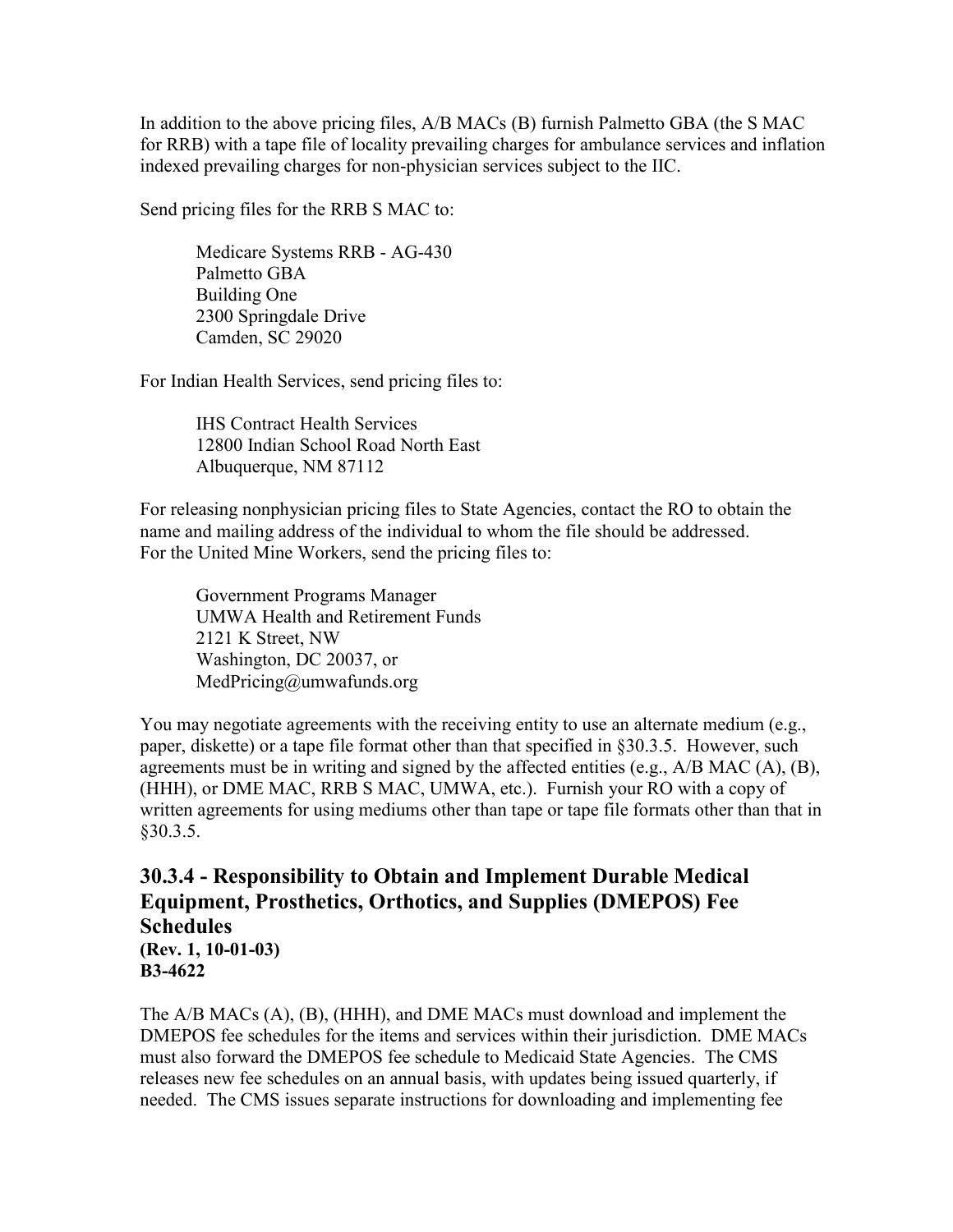schedule updates as appropriate. Central office (CO) will issue annual updates describing the maintenance process for each year. These instructions provide A/B MACs (A), (B), (HHH), and DME MACs the due dates. The instructions will also list the date the release will be made available and an implementation date for each release.

## <span id="page-35-0"></span>**30.3.5 - File Specifications (Rev. 1, 10-01-03) B3-4621**

The following guidelines are used to create the pricing files.

1. Recommended Physical File Specifications-Magnetic Tape - Tape characteristics-9 track, 8 2" to 10 2" reels with silver mylar reflector (standard reels) with write ring removed.

Parity – Odd Recording Density - 6250 bytes per inch Recording Code - Extended Binary Coded Decimal

File Label - IBM standard label. The tape must have an end of file mark. The first data record on the file identifies the submitter and the receiver and serves the function of a file label.

Physical Record Length - 60 characters

Blocking Factor - 100 records per block

The external label on the reel must appear as:

From

To

Reel number HCPCS (see footnote (a) below for entry) number (the unique number by which the tape is identified in your library).

Date (MMDDYYYY)

2. Record Specifications. The logical HCPCS record is made up of a series of 60 character physical records.

3. Blocking factor of 100 (100 records per data block).

4. Header Type Specifications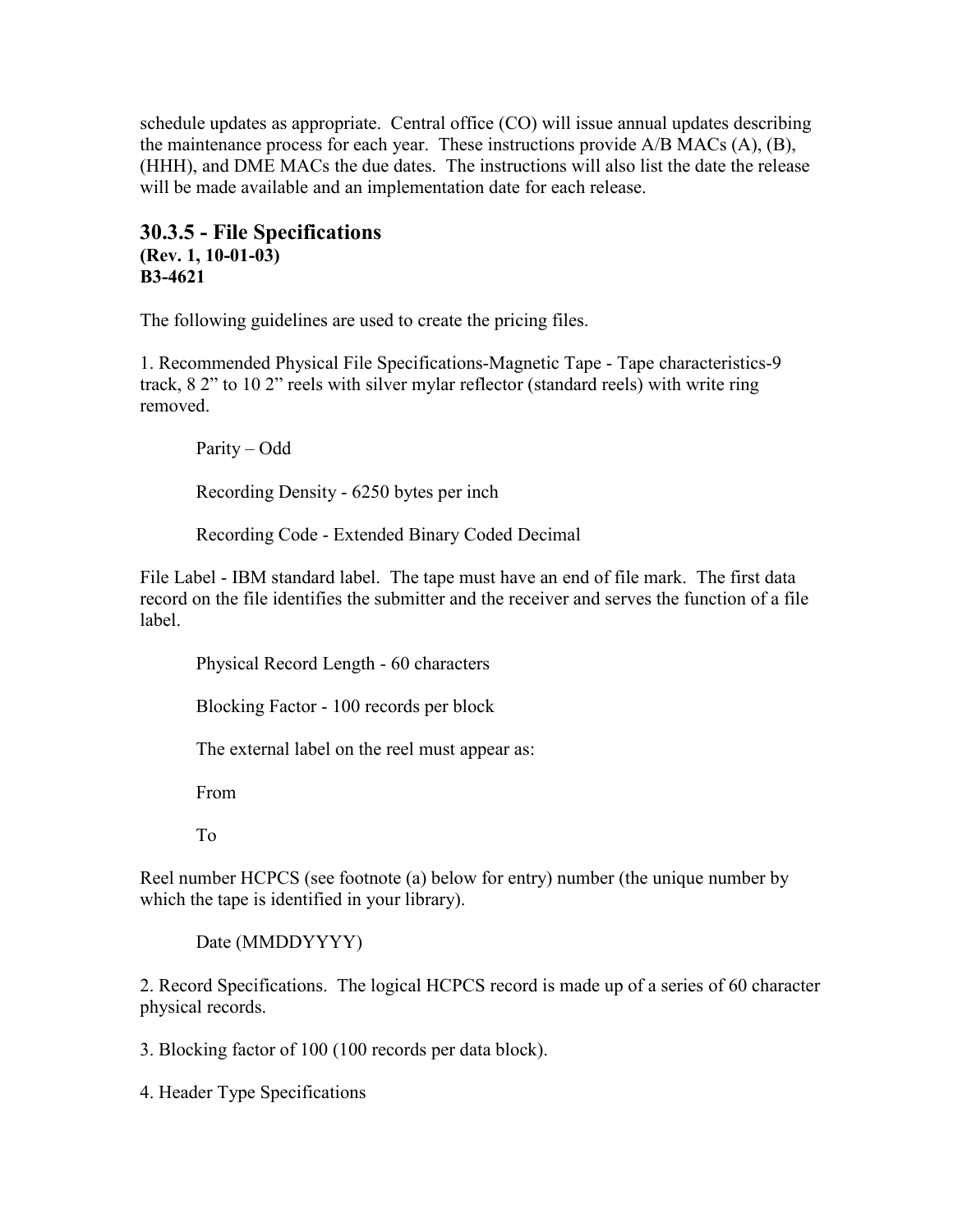| Field<br>No.   | <b>Field Name</b> | <b>Size</b>  | Picture | Specification | <b>Field Remarks</b> |
|----------------|-------------------|--------------|---------|---------------|----------------------|
| $\mathbf{1}$   | Label             | 3            | X(3)    | L             | See Footnote (b)     |
| $\overline{2}$ | Filler            | 7            | X(7)    | L             |                      |
| 3              | $A/B$ MAC $(B)$ # | 5            | 9(5)    | L             |                      |
| $\overline{4}$ | Filler            | $\mathbf{1}$ | X(1)    |               |                      |
| 5              | Interm. #         | 5            | 9(5)    | L             |                      |
| 6              | Filler            | 1            | X(1)    | L             |                      |
| 7              | Date Fee Updated  | 8            | X(8)    | L             | <b>MMDDYYYY</b>      |
| 8              | Filler            | 22           | X(22)   |               |                      |
| 9              | Date File Created | 8            | X(8)    | L             | <b>MMDDYYYY</b>      |

### 5. Detail Record

| <b>Field</b><br>No. | <b>Field Name</b> | <b>Size</b>    | Picture | Specification | <b>Field Remarks</b>                        |
|---------------------|-------------------|----------------|---------|---------------|---------------------------------------------|
| 1                   | <b>HCPCS</b>      | 5              | X(5)    | L             |                                             |
| $\overline{2}$      | Filler            | $\overline{2}$ | XX      | L             |                                             |
| 3                   | Filler            | $\overline{2}$ | XX      | L             |                                             |
| $\overline{4}$      | Fee/CF/Prev.      | $\overline{7}$ | 9(5)V99 | $\mathbf R$   | See Footnote (c) for<br>applicable category |
| 5                   | Fee               | $\overline{7}$ | 9(5)V99 | $\mathbb{R}$  | See Footnote (d)                            |
| 6                   | Fee               | $\overline{7}$ | 9(5)V99 | $\mathbf R$   | See Footnote (e)                            |
| $\overline{7}$      | $A/B$ MAC $(B)$ # | 5              | X(5)    | L             |                                             |
| 8                   | Locality          | $\overline{2}$ | 99      | L             |                                             |
| 9                   | Filler            | 23             | X(23)   |               |                                             |

(a) Identify the type of information furnished: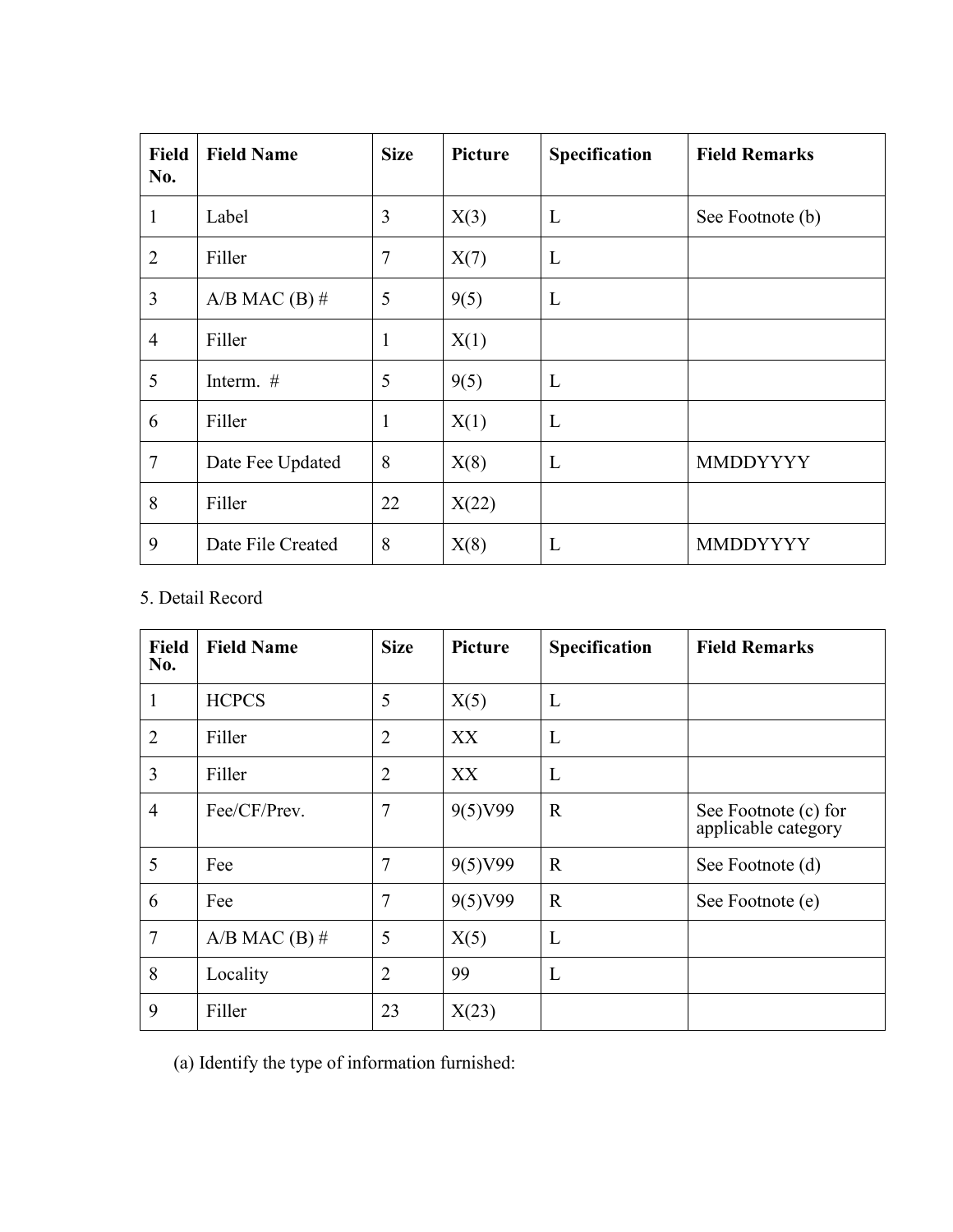- DME fee schedule (includes supplies, inexpensive/routinely purchased, frequency service, and capped rental);
- Surgical Dressings;
- Prevailing charges applicable to hospice physician services;
- Lab fee schedule;
- Other diagnostic service prevailing charges;
- Oxygen fee schedule;
- Prosthetic/orthotic fee schedule (includes ostomy, tracheostomy, and urologicals);
- Radiology conversion factors;
- Portable radiology fee schedule; or
- Certified registered nurse anesthetist conversion factors.
- (b) Show the label for category as:
	- DME durable medical equipment;
	- S/D surgical dressings;
	- HPH prevailing charges for pricing hospice physician services;
	- LAB laboratory;
	- ODX other diagnostic services;
	- OXY oxygen;
	- P/O prosthetic/orthotic;
	- RAD radiology;
	- PRF portable radiology; or
	- CNA certified nurse anesthetist.

(c, d, e) DME

- (c) purchase new
- (d) purchase used
- (e) monthly rental
- **NOTE:** When a HCPCS code has multiple fees, list all the fees. A/B MACs (HHH) are not able to accept procedure codes with modifiers.

HPH

(c) locality prevailing charge for physician services

LAB

- (c) fee schedule amount 60%
- (d) fee schedule amount 62%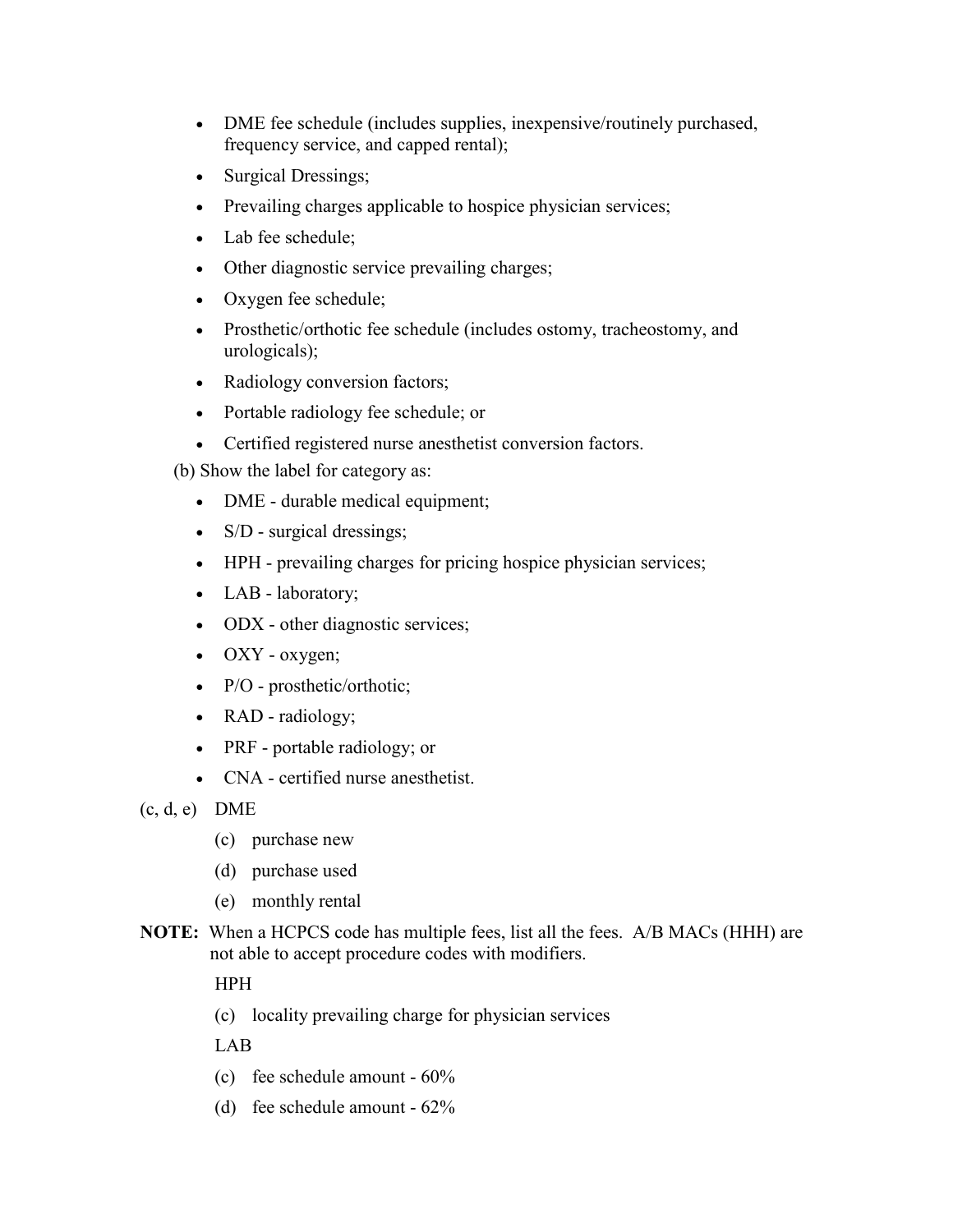ODX

(c) locality prevailing charge amounts

OXY

- (c) purchase new/purchased oxygen contents
- (d) purchase used
- (e) monthly rental

P/O

(c) purchase new

RAD

(c) conversion factors

**NOTE:** HCPCS codes are not necessary for radiology.

PRF

(c) fee schedule amount

CNA

- (c) conversion factor medically directed CRNA services
- (d) conversion factor non-medically directed CRNA services

#### **30.5 - Payment Amounts for Portable X-Ray Transportation Services (Rev. 1, 10-01-03) B-02-075**

Transportation for portable x-ray services (HCPCS code R0070) is paid under the Medicare physician fee schedule. There are no national values for this service. The CMS has not established national relative values for this service because there are no national data for these services and because there are significant differences in the delivery of this service in different geographic areas. Instead, each A/B MAC (B) is required to determine the payment amounts for its geographic areas.

The CMS has not established specific criteria that A/B MACs (B) should use in determining the payment amounts they establish for "A/B MAC (B) priced" services. The CMS has not established a specific annual update factor to be applied to these services. Mid-year adjustments are possible if the A/B MAC (B) believes such adjustments are appropriate. Such an appropriation provides A/B MACs (B) with the flexibility to take into account local factors affecting the level of resources required to perform this service.

A/B MACs (B) should periodically review (at least every five years, or more frequently if local conditions warrant) their locally determined payment amounts to determine whether the payment amounts reflect the relative resources (e.g., staff, equipment, supplies and general expenses) required to perform A/B MAC (B)-priced services. Such periodic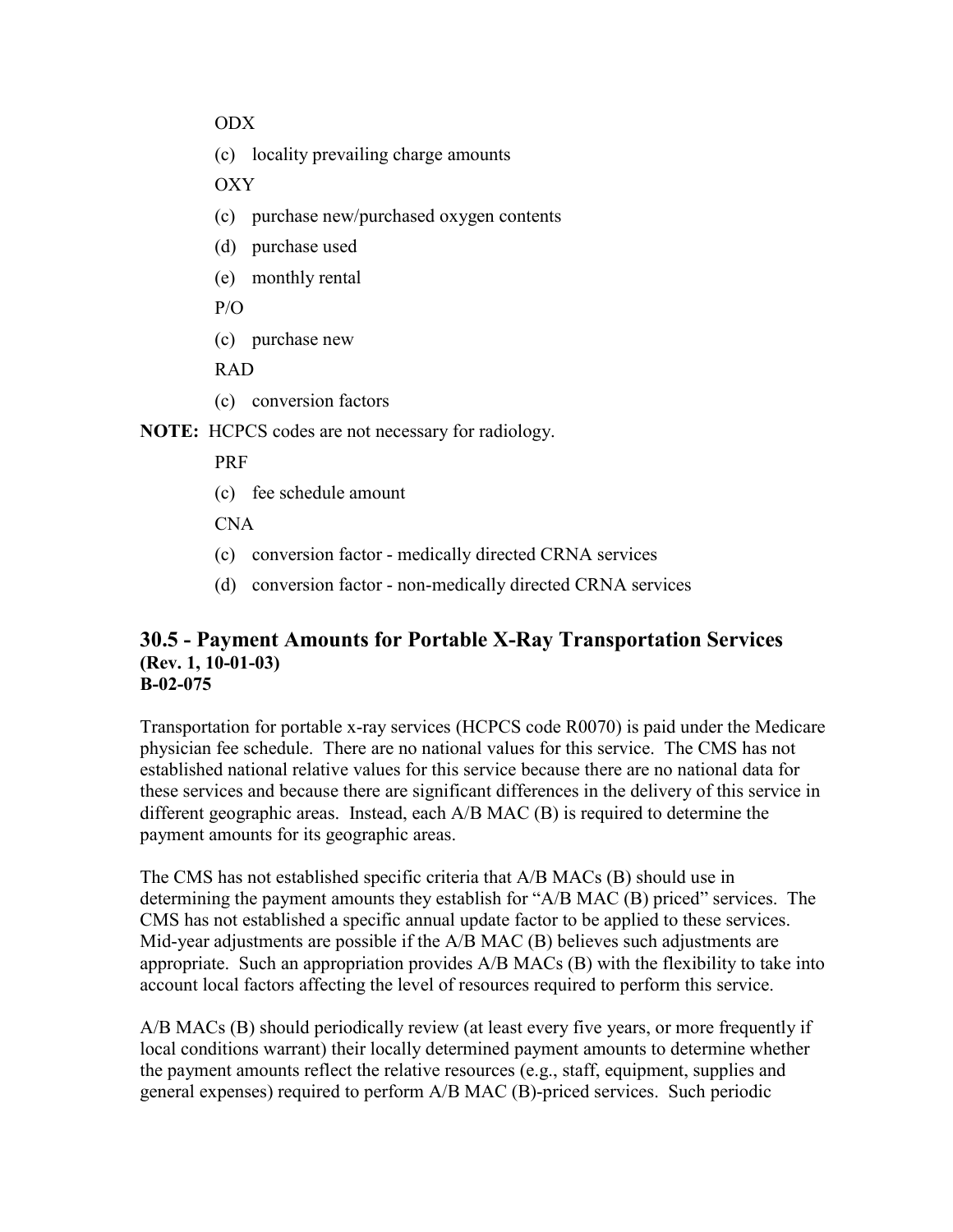reviews for A/B MAC (B) priced services would be consistent with statutory requirements. If portable x-ray transportation suppliers request such a review, A/B MACs (B) should work with the local suppliers to review the payment amounts for R0070, taking into account local factors and any data available regarding the resources required to provide these services.

#### **40 - Clinical Diagnostic Laboratory Fee Schedule (Rev. 2643, Issued: 01-31-13, Effective: 07-01-13, Implementation: 07-01-13)**

The Medicare Claims Processing Manual, Chapter 16, "Laboratory Services From Independent Labs, Physicians, and Providers," provides background and additional information for payment of laboratory services.

Clinical diagnostic laboratory tests - whether performed in a physician's office, by an independent laboratory, or by a hospital laboratory for its outpatients - are paid based on fee schedules. This section sets out rules for use of these schedules.

The fee schedule amounts are adjusted annually to reflect changes in the Consumer Price Index (CPI) for all Urban Consumers (U.S. city average), or as otherwise specified by legislation. Adjustments are applied and amounts are determined by CMS and published for A/B MAC (A), (B), and (HHH) use and also on CMS Web site. A/B MACs (A), (B), and (HHH) are notified when and where updates are published.

For a cervical or vaginal smear test (pap smear), payment is the lesser of the local fee or the national limitation amount, but not less than the national minimum payment amount. However, in no case may payment for these tests exceed actual charges. The Part B deductible and coinsurance do not apply.

Regardless of whether a diagnostic laboratory test is performed in a physician's office, by an independent laboratory, or by a hospital laboratory for its outpatients or nonpatients, it is considered a laboratory service. When a hospital laboratory performs diagnostic laboratory tests for nonhospital patients, the laboratory is functioning as an independent laboratory.

National minimum limitation amounts are established each year for cervical or vaginal smear clinical laboratory tests. These payment amounts are published each year in a Recurring Update Notification issued by CMS. The affected CPT laboratory test codes for the national minimum payment amount are also identified in the annual Recurring Update Notification. National maximum limitation amounts may also be established for certain services and are also published each year this Recurring Update Notification.

A/B MACs (A), (B), and (HHH) pay the lowest of the applicable current fee schedule, the actual charge, or the NLA. This applies to all clinical diagnostic laboratory tests except:

• Laboratory tests furnished to a hospital inpatient whose stay is covered under Part  $A$ ;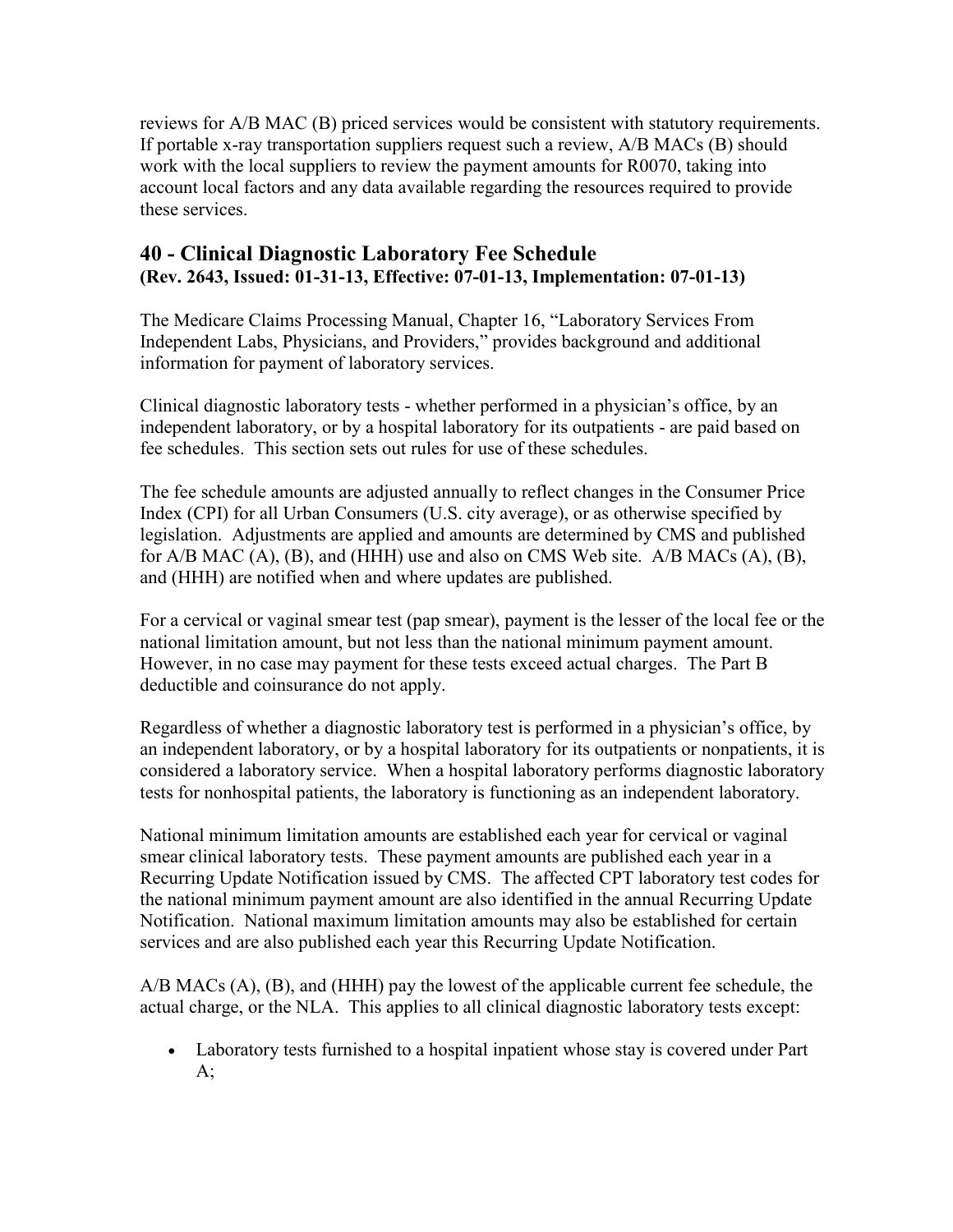- Laboratory tests performed by a Skilled Nursing Facility (SNF) for its own SNF inpatients and reimbursed under Part A or Part B and any laboratory tests furnished under arrangements to an SNF inpatient with Part A coverage. (The only covered source for laboratory services furnished under Part A is the SNF itself or a hospital with which the facility has a transfer agreement in effect.)
- Laboratory tests furnished by hospital-based or independent ESRD dialysis facilities that are included under the ESRD composite rate payment;
- Laboratory tests furnished by hospitals in States or areas which have been granted demonstration waivers of Medicare reimbursement principles for outpatient services. The State of Maryland has been granted such demonstration waivers;
- Laboratory tests furnished to inpatients of a hospital with a waiver under  $§602(k)$  of the 1983 Amendments to the Act. This section of the Act provides that an outside supplier may bill under Part B for laboratory and other nonphysician services furnished to inpatients that are otherwise paid only though the hospital;
- Laboratory tests furnished to patients of rural health clinics (RHCs) under an all inclusive rate;
- Laboratory tests provided by a participating health maintenance organization (HMO) or health care prepayment plan (HCPP) to an enrolled member of the plan; and
- Laboratory tests furnished by a hospice.

#### **40.1 - Access to Clinical Diagnostic Lab Fee Schedule Files (Rev. 2643, Issued: 01-31-13, Effective: 07-01-13, Implementation: 07-01-13)**

The annual laboratory fee schedule data file should be retrieved electronically through CMS' mainframe telecommunications system.

For each test code, if the MAC's system retains only the pricing amount, they should load the data from the field named "60% Pricing Amt." For each test code, if the MAC's system has been developed to retain the local fee and the NLA, they may load the data from the fields named "60% Local Fee Amt" and "60% Natl Limit Amt" to use to determine payment. For clinical laboratory test codes for cervical or vaginal smear tests (listed in Chapter 16, "Laboratory Services from Independent Labs, Physicians, and Providers," §80.3) load the data from the field named "60% Pricing Amt" to reflect the lower of the local fee or the NLA, but not less than the national minimum payment amount. The fields named "62% Local Fee Amt," "62% Natl Limit Amt," and "62% Pricing Amt" should be used by A/B MACs (A) for payment of clinical laboratory tests performed by a sole community hospital's qualified laboratory.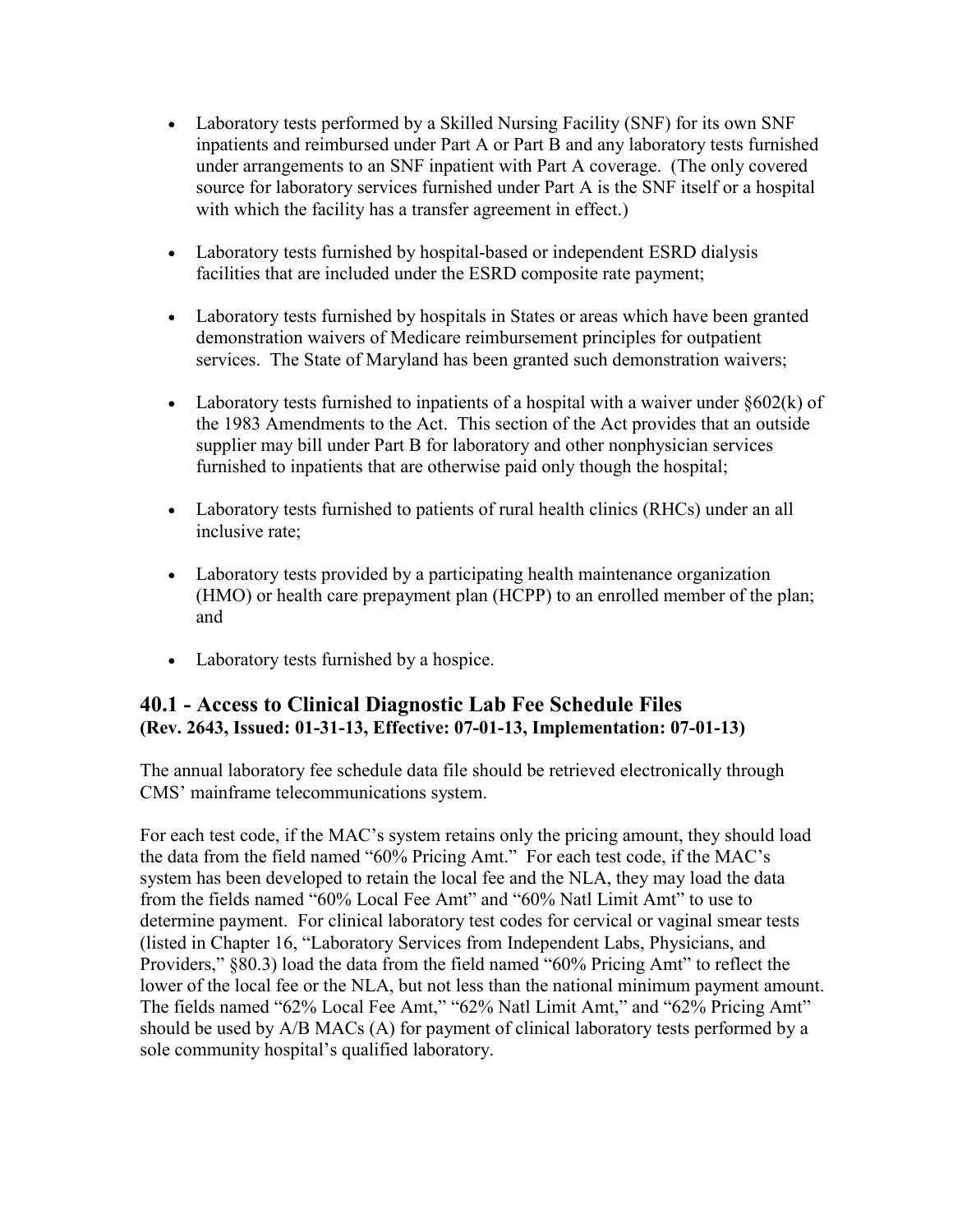The annual laboratory fee schedule data is available via the CMS website. It is available in multiple formats: Excel, text, and comma delimited.

#### **40.2 - A/B MAC (B) Record Layout for Clinical Laboratory Fee Schedule (Rev. 1, 10-01-03) PM AB-01-162, AB-02-163**

The instructions for each annual update contain the actual data set name for that year. The Data Set Name is included with each annual update instructions.

| <b>Data Element Name</b>  | Picture  | Location  | <b>Comment</b>                                            |
|---------------------------|----------|-----------|-----------------------------------------------------------|
| <b>HCPCS Code</b>         | X(05)    | $1 - 5$   |                                                           |
| $A/B$ MAC $(B)$<br>Number | X(05)    | $6 - 10$  |                                                           |
| Locality                  | X(02)    | $11 - 12$ | $00 =$ Denotes Single A/B MAC (B)<br><b>State</b>         |
|                           |          |           | $01$ = North Dakota                                       |
|                           |          |           | $02 =$ South Dakota                                       |
|                           |          |           | $20$ = Puerto Rico                                        |
|                           |          |           | $40$ = New Hampshire                                      |
|                           |          |           | $50 = Vermont$                                            |
| 60% Local Fee             | 9(05)V99 | $13 - 19$ |                                                           |
| 62% Local Fee             | 9(05)V99 | $20 - 26$ |                                                           |
| 60% Natl Limit Amt        | 9(05)V99 | $27 - 33$ |                                                           |
| 62% Natl Limit Amt        | 9(05)V99 | $34 - 40$ |                                                           |
| 60% Pricing Amt           | 9(05)V99 | $41 - 47$ |                                                           |
| 62% Pricing Amt           | 9(05)V99 | $48 - 54$ |                                                           |
| Gap - Fill Indicator      | X(01)    | $55 - 55$ | $0 = No$ Gap-fill Required                                |
|                           |          |           | $1 = A/B MAC$ (B) Gap-fill                                |
|                           |          |           | $2$ = Special Instructions Apply                          |
| Modifier                  | X(02)    | $56 - 57$ | Where modifier is shown, QW<br>denotes a CLIA waive test. |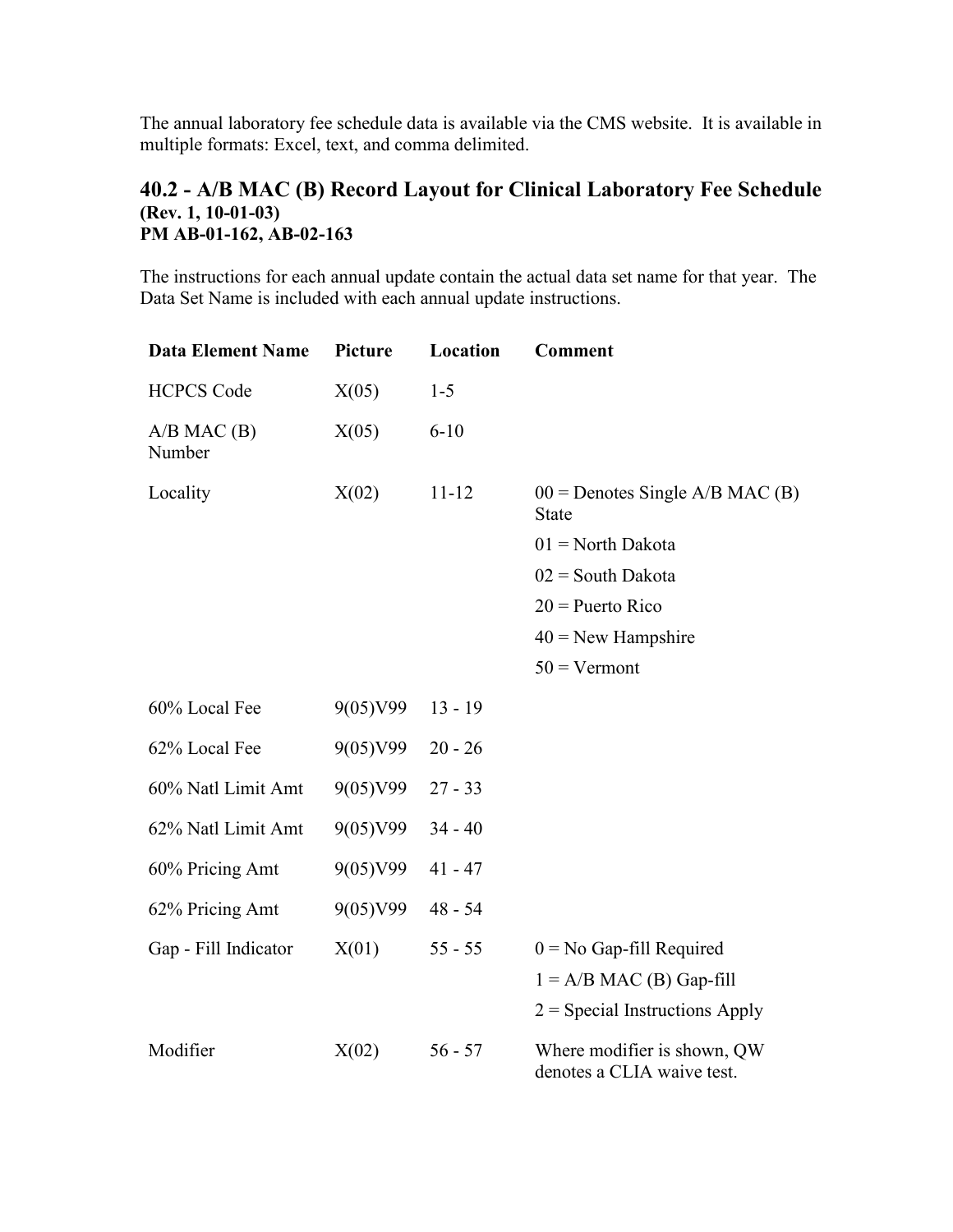| Data Element Name Picture Location Comment |       |           |  |
|--------------------------------------------|-------|-----------|--|
| Filler                                     | X(03) | $58 - 60$ |  |

#### **40.3 - Institutional Claim Record Layout for Clinical Laboratory Fee Schedule (Rev. 2643, Issued: 01-31-13, Effective: 07-01-13, Implementation: 07-01-13)**

The CMS will provide the specific file names when the prices are released. The file name will contain the label CLAB.

| Record Length $=$  | 60                                |
|--------------------|-----------------------------------|
| Record Format $=$  | FB                                |
| $Block Size =$     | 6000                              |
| $Character Code =$ | <b>ERCDIC</b>                     |
| Sort Sequence $=$  | A/B MAC (B), Locality, HCPCS Code |
| Header Record      |                                   |

| Data Element Name   | Picture  | Location  | Comment         |
|---------------------|----------|-----------|-----------------|
| 1-Label             | X(03)    | $1 - 3$   | $Value = Lab$   |
| 2-Filler            | X(07)    | $4 - 10$  |                 |
| 3-Filler            | X(08)    | $11 - 15$ |                 |
| 4-Filler            | X(04)    | $16 - 22$ |                 |
| 5-Date Fee Update   | X(08)    | $23 - 30$ | <b>YYYYMMDD</b> |
| 6-Filler            | X(22)    | $31 - 52$ |                 |
| 7-Date File Created | X(08)    | $53 - 60$ | <b>YYYYMMDD</b> |
| Data Record         |          |           |                 |
| Data Element Name   | Picture  | Location  | Comment         |
| 1-HCPCS             | X(05)    | $1 - 5$   |                 |
| 2-Filler            | X(04)    | $6 - 9$   |                 |
| 3-60% Fee           | 9(05)V99 | $10 - 16$ |                 |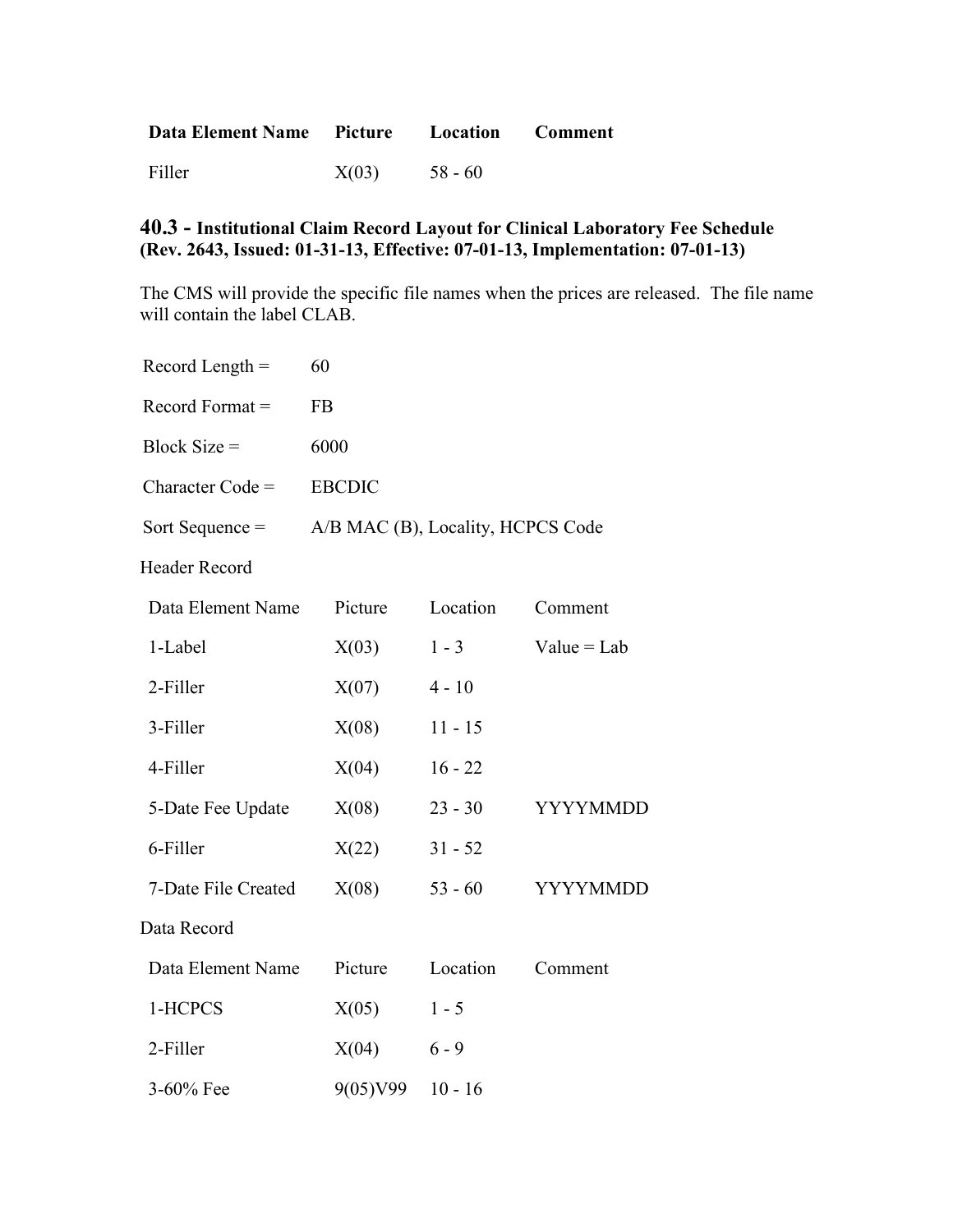| Data Element Name               | Picture  | Location  | Comment                                                                                             |
|---------------------------------|----------|-----------|-----------------------------------------------------------------------------------------------------|
| 4-62% Fee                       | 9(05)V99 | $17 - 23$ |                                                                                                     |
| 5-Filler                        | X(07)    | $24 - 30$ |                                                                                                     |
| $6 - A/B$ MAC $(B)$<br>Number   | X(05)    | $31 - 35$ |                                                                                                     |
| $7 - A/B$ MAC $(B)$<br>Locality | X(02)    | $36 - 37$ | $00 =$ Single State A/B MAC (B)<br>$01 = North Dakota$<br>$02 =$ South Dakota<br>$20$ = Puerto Rico |
| 8-State Locality                | X(02)    | $38 - 39$ | Separate instructions will be used<br>for the use of this field at a later<br>date.                 |
| 9-Filler                        | X(02)    | $40 - 41$ |                                                                                                     |
| 10-Effective Date               | X(08)    | $42 - 49$ | Update effective date<br>(YYYYMMDD)                                                                 |
| 11-Filler                       | X(11)    | $50 - 60$ |                                                                                                     |

#### **40.4 - Gap-Filled Fees Submitted to CMS by A/B MACs (B) (Rev. 1, 10-01-03) AB-01-162, AB-02-163**

In accordance with §531(b) of the Benefits Improvement and Protection Act of 2000 (BIPA), CMS solicits public comments on determining payment amounts for new laboratory tests. The CMS hosts an annual public meeting to allow parties the opportunity to provide input to the payment determination process. The CMS employs one of two approaches to establishing payment amounts for new laboratory test codes, crosswalking and gap-filling. After considering public input regarding the new test codes, CMS determines which approach is most appropriate for each new test code.

If the new test is comparable to an existing test, the new test is "crosswalked" to the existing test, and it is assigned the local fee for the existing test and the corresponding NLA. The new test code and payment amounts are included in the updated laboratory fee schedule annually.

If CMS determines that the laboratory fee schedule includes no sufficiently comparable test to permit crosswalking, CMS instructs A/B MACs (B) to "gap-fill" the payment amount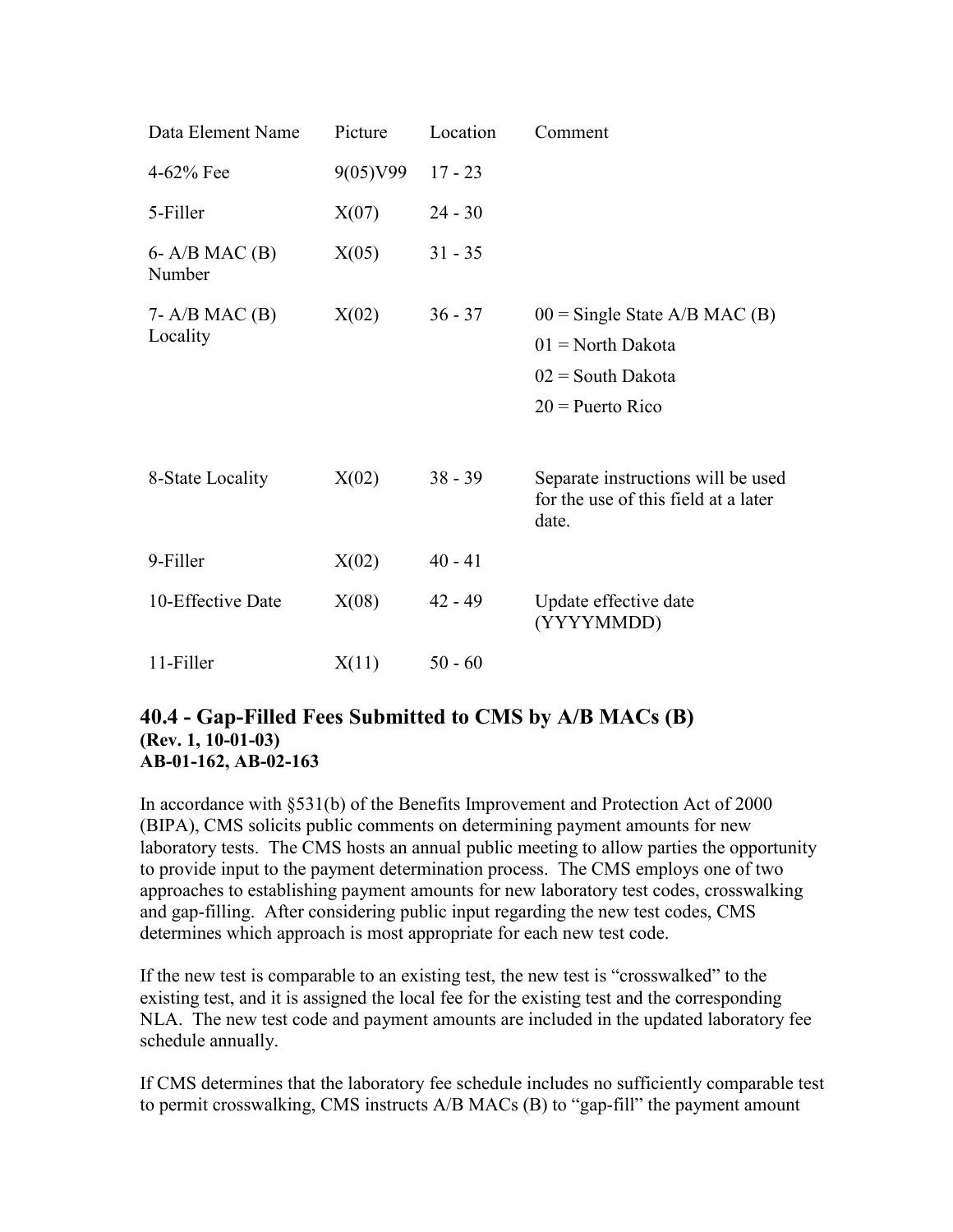for the new test code. Gap-filling is an empirical process of determining a payment amount in a locality using available information sources. Usually the period during which gapfilled payment amounts are instructed is the year following the introduction of a new code. During this period, A/B MACs (B) establish and use these payment amounts; they may be revised in the course of the year. Also during this period, A/B MACs (B) must report the gap-fill amounts to their ROs which are then forwarded to CMS CO. The CMS considers the gap-fill amounts and uses them to establish the fees for the new test code in the next update of the laboratory fee schedule.

In determining gap-fill amounts, the sources of information A/B MACs (B) should examine, if available, include: charges for the test and routine discounts to charges; resources required to perform the test; payment amounts determined by other payers; and charges, payment amounts, and resources required for other tests that may be comparable or otherwise relevant. A/B MACs (B) may consider other sources of information as appropriate, including clinical studies and information provided by clinicians practicing in the area, manufacturers, or other interested parties. To assist each A/B MAC (B) in establishing a gap-fill amount, A/B MACs (B)' Medical Directors may meet and share information regarding the new test, though without reaching a formal consensus.

Establishing payment amounts for new laboratory tests is inherently difficult, precisely because these tests are new and as a result the types and extent of information available about them may be limited. Because the circumstances of different tests may vary significantly, specifying in detail a method of using the various information sources outlined above does not appear appropriate at this time. However, CMS designates a new test code for gap-filling in instances where no test code seems sufficiently similar to make a crosswalk approach appropriate. Accordingly, A/B MACs (B) should not determine a gapfill amount by crosswalking to the payment amount for another test code.

After determining a gap-fill amount, an A/B MAC (B) may consider if a least costly alternative to a new test exists. If an A/B MAC (B) determines a least costly alternative test exists, the A/B MAC (B) may adopt the payment amount of the least costly alternative test as the gap-fill amount for the new test code. The least costly alternative amount will be considered the local fee, and CMS will use this payment amount in establishing the NLA. However in this case, the A/B MAC (B) must report two payment amounts, the gap-fill amount prior to determination of a least costly alternative and the payment amount that the A/B MAC (B) has determined to be the least costly alternative.

A/B MACs (B) should also communicate the gap-fill amounts to corresponding A/B MACs (A) and (HHH). A/B MACs (B) can seek assistance from RO staff to facilitate communication of the gap-fill amounts to A/B MACs (A) and (HHH). The list of codes which A/B MACs (B) are required to gap-fill each year are communicated in the annual instructions.

A/B MACs (B) provide their RO with gap-fill fees according to the date communicated by CMS (usually May), to be used by CMS-Central for the development of subsequent or later laboratory fee schedules. A/B MACs (B) submit the gap-fill fees in a right-justified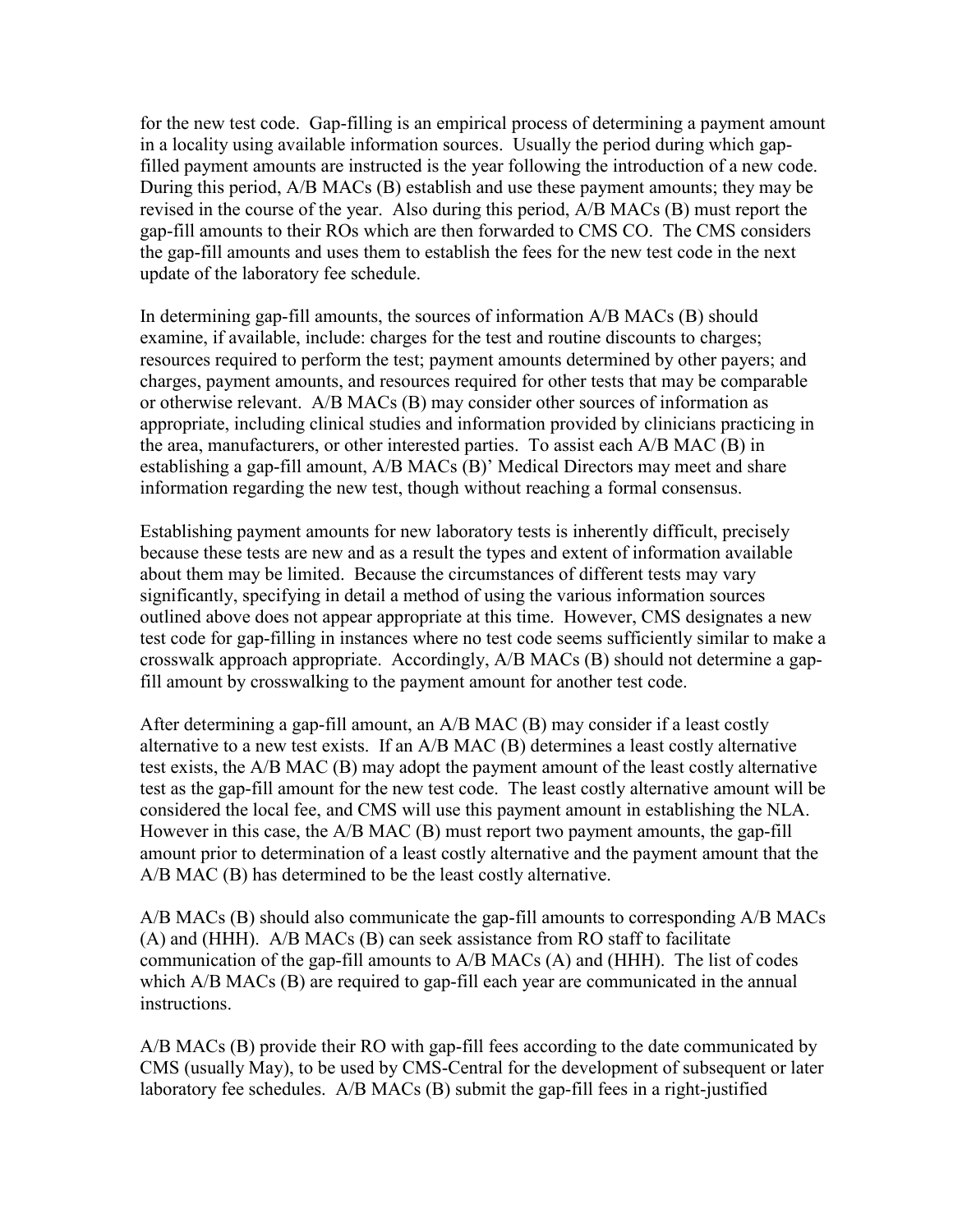format. These gap-fill data should be transmitted in an ASCII file with the following file specifications to MStevenson@cms.hhs.gov with a copy to Agreenberg@cms.hhs.gov to assist with coordinated collection of the gap-fill fees.

Data Set Name: CLXXXXX.TXT\* (ASCII File)

(\*Denotes A/B MAC (B) 5 - digit number)

Gap-filled Fees Record Layout

| <b>Data Element Name</b>                  | Picture | Location  | <b>Comment</b>                                              |
|-------------------------------------------|---------|-----------|-------------------------------------------------------------|
| Year                                      | X(4)    | $1 - 4$   | Set to Year (e.g., $2003$ )                                 |
| <b>HCPCS Code</b>                         | X(5)    | $5 - 9$   |                                                             |
| Modifier                                  | X(2)    | $10 - 11$ |                                                             |
| $A/B$ MAC $(B)$<br>Number                 | X(5)    | $12 - 16$ |                                                             |
| Locality                                  | X(2)    | $17 - 18$ | $00 =$ Denotes Single State<br>$A/B$ MAC $(B)$              |
|                                           |         |           | $01 =$ North Dakota                                         |
|                                           |         |           | $02 =$ South Dakota                                         |
|                                           |         |           | $20$ = Puerto Rico                                          |
|                                           |         |           | $40$ = New Hampshire                                        |
|                                           |         |           | $50$ = Vermont                                              |
| Gap-fill Amount                           | 9(5)V99 | $19 - 25$ | Prior to any determination of<br>a least costly alternative |
| Least Costly<br><b>Alternative Amount</b> | 9(5)V99 | $26 - 32$ |                                                             |
| Least Costly<br>Alternative Code          | X(5)    | 33-37     |                                                             |

#### **40.4.1 - A/B MACs (B) Forward HCPCS Gap Fill Amounts to A/B MACs (A) and (HHH) (Rev. 1, 10-01-03)**

**CMS Memo 9-13-02 HCPCS Gap-fillR3.doc**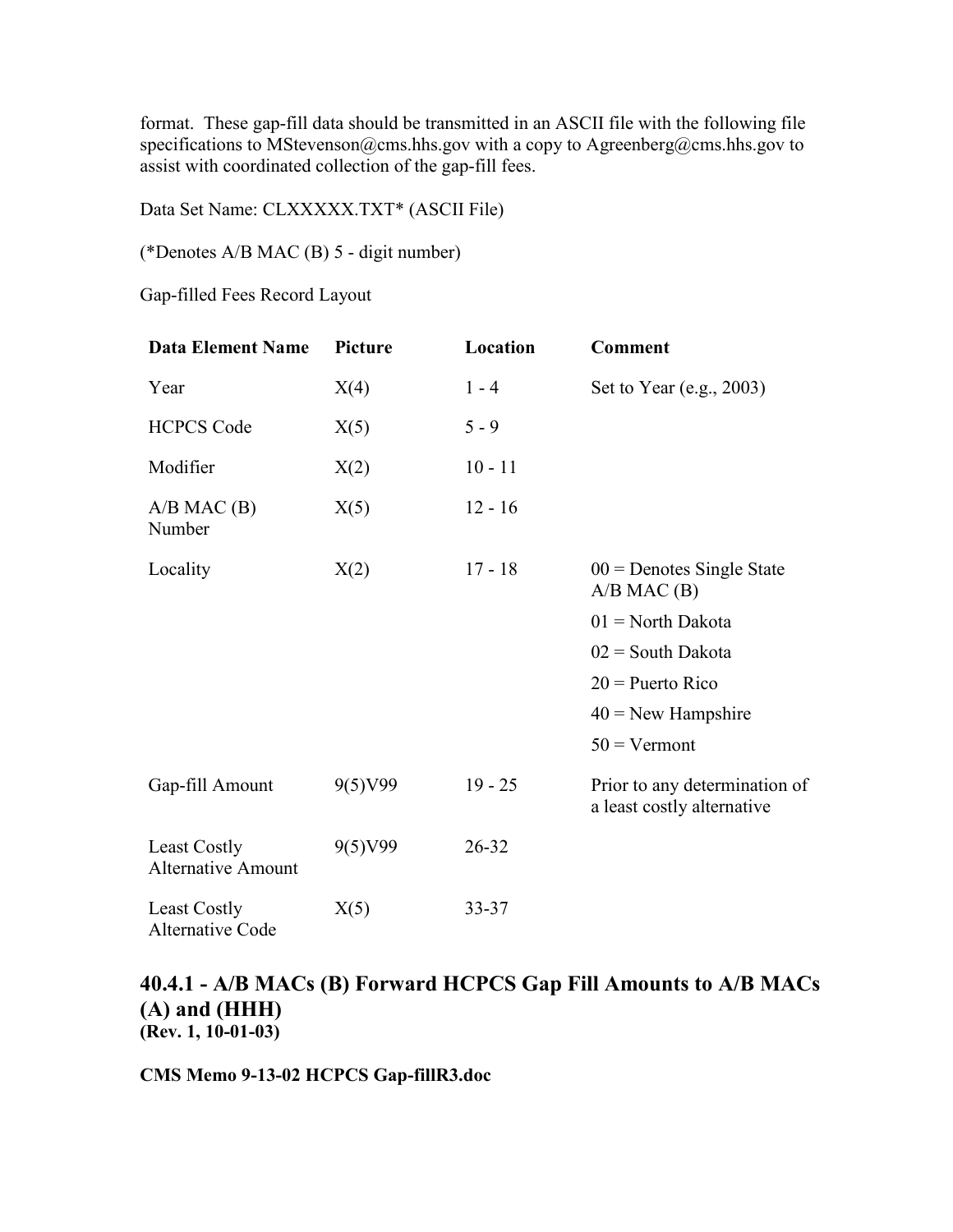Any A/B MAC (B) that establishes a HCPCS gap fill payment rate for its own use, or at the request of an A/B MAC (A) or (HHH), must forward the information to the contacts at all A/B MACs (A) or (HHH) with providers in the A/B MAC (B) service area.

A/B MACs (B) that establish HCPCS gap-fill payment rates for their own needs should forward the information to A/B MACs (A) and (HHH) as soon as practicable. A/B MACs (A) and (HHH) are to contact the appropriate A/B MAC (B) to request a gap fill payment rate with 5 working days of the suspension of claims containing HCPCS codes(s) for which payment rate is needed and has not been forwarded. A/B MACs (B) must provide the payment rate to the requesting  $A/B$  MAC (A) or (HHH) (and all other  $A/B$  MACs (A) or (HHH) with providers in that common jurisdiction) within 10 working days of receipt of the request.

Requests for policy clarification in A/B MAC (B) establishing the HCPCS gap fill payment rates or A/B MAC (A) or (HHH) procedures for the use thereof should be directed to the respective Regional Office HCPCS business function experts (BFE). Examples of the need for A/B MAC (A) or (HHH) consultation with the BFE are coverage questions and receipt of unresolved significant inconsistencies in fee amounts from different A/B MACs (B) for the same HCPCS. The A/B MAC (A) or (HHH) should consult the A/B MACs (B) with disparate fees before contacting the BFE.

An A/B MAC (A) or (HHH) experiencing delay in replies or nonresponses from an A/B MAC (B) should alert it respective Consortium Contractor Management Staff (CCMS) Contract Manager (CM). The CM will coordinate with his/her counterpart assigned to the A/B MAC (B) to achieve more timely action by the A/B MAC (B).

It is the A/B MAC (A)'s or (HHH)'s responsibility to ascertain the amount or consult with the A/B MAC (B), CCMS-CM, or BFE timely. A/B MAC (A or (HHH) requests to apply CC 15 to claims which are paid untimely solely because of a delay in ascertaining a HCPCS gap fill amount from the A/B MAC (B) should be addressed to the respective CM. The CM will contact the HCPCS BFE for a decision. Requests for application of CC 15 to claims for which the A/B MAC (A) or (HHH) did not request the gap fill payment rate within 5 working days of the claim suspension and/or did not seek timely advice from the RO BFE concerning application of gap fill amount will not be honored. Additionally, if the A/B MAC (B) replied at least five days before the expiration of the payment floor, CC 15 requests will not be honored.

## **50 - Fee Schedules Used by Medicare A/B MACs (A) and (HHH) Processing Institutional Claims (Rev. 2643, Issued: 01-31-13, Effective: 07-01-13, Implementation: 07-01-13)**

A/B MACs (A) and (HHH) processing institutional claims retrieve multiple files from the CMS mainframe telecommunications system. The HCPCS data files include deleted codes for the upcoming year. A/B MACs (A) and (HHH) need to identify deleted codes using the HCPCS files because they are not identifiable solely from the fee schedules. HCPCS files are also obtained from CMS annually. New fee schedules are effective for dates of service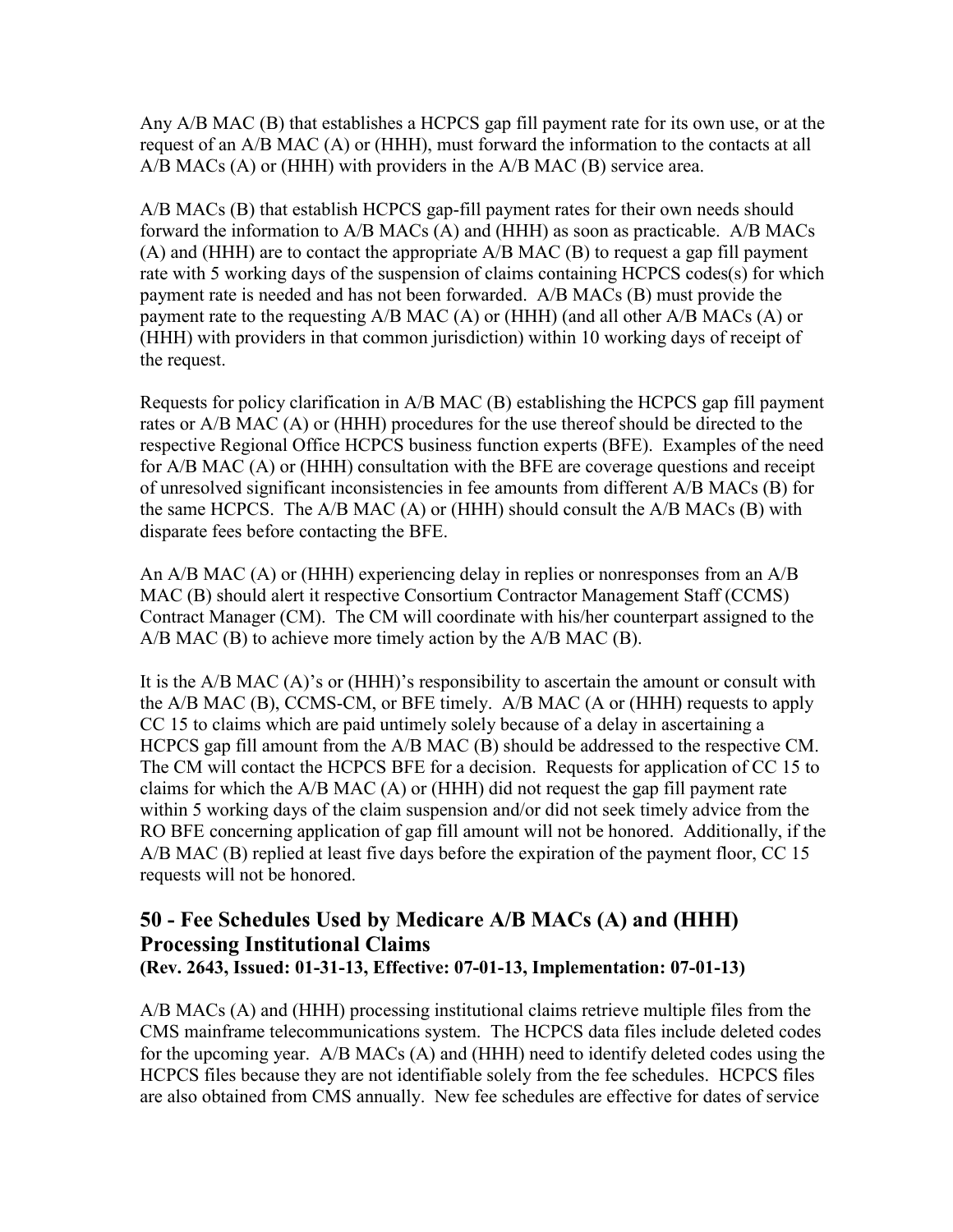on and after January 1 of each year. Quarterly and emergency updates to the fee schedules are also sometimes released. In that case, A/B MACs (A) and (HHH) implement them according to the instructions accompanying the release.

Two HCPCS files are furnished by CMS. They are:

- The annual HCPCS file update including procedure and modifier codes and deleted codes; and
- A print file of the new year HCPCS codes.

The following fee schedules are furnished by CMS for use in processing institutional claims:

- Fees for hospice claims for Part B services provided by the hospice beneficiary's attending physician;
- Medicare Physician Fee Schedule;
- Clinical Laboratory Fee Schedule discussed in §40.3 above;
- Durable Medical Equipment, Prosthetics/Orthotics and Supplies (DMEPOS) Fee Schedule. A/B MACs (HHH) with home health workloads retrieve data from all categories on this file. All MACs retrieve data from categories prosthetic/orthotics and surgical dressings;
- Outpatient Rehabilitation (Therapy) and CORF Services Fee Schedule Payment Amounts (Therapy/CORF Abstract File);
- CORF, outpatient Critical Access Hospital (CAH and Indian Health Services not part of the Outpatient Rehabilitation (therapy) file; and
- Skilled Nursing Facility (SNF) extract file for radiology, other diagnostic and other SNF services.

## **50.1 - Institutional Claim Record Layout for Hospice, Radiology and Other Diagnostic Prices and Local HCPCS Codes (Rev. 2643, Issued: 01-31-13, Effective: 07-01-13, Implementation: 07-01-13)**

This file contains hospice fee schedule prices extracted from the Physician Fee schedule. This file contains pricing data for A/B MAC (B)-priced and local HCPCS codes for radiology, other diagnostic services, and hospice services paid under the physician fee schedule. This file contains some high volume services such as portable x-rays. The file is also used to pay claims for Critical Access Hospitals that have elected the optional method. The CMS will provide the specific file names when the prices are released. The file name will contain the label HHH.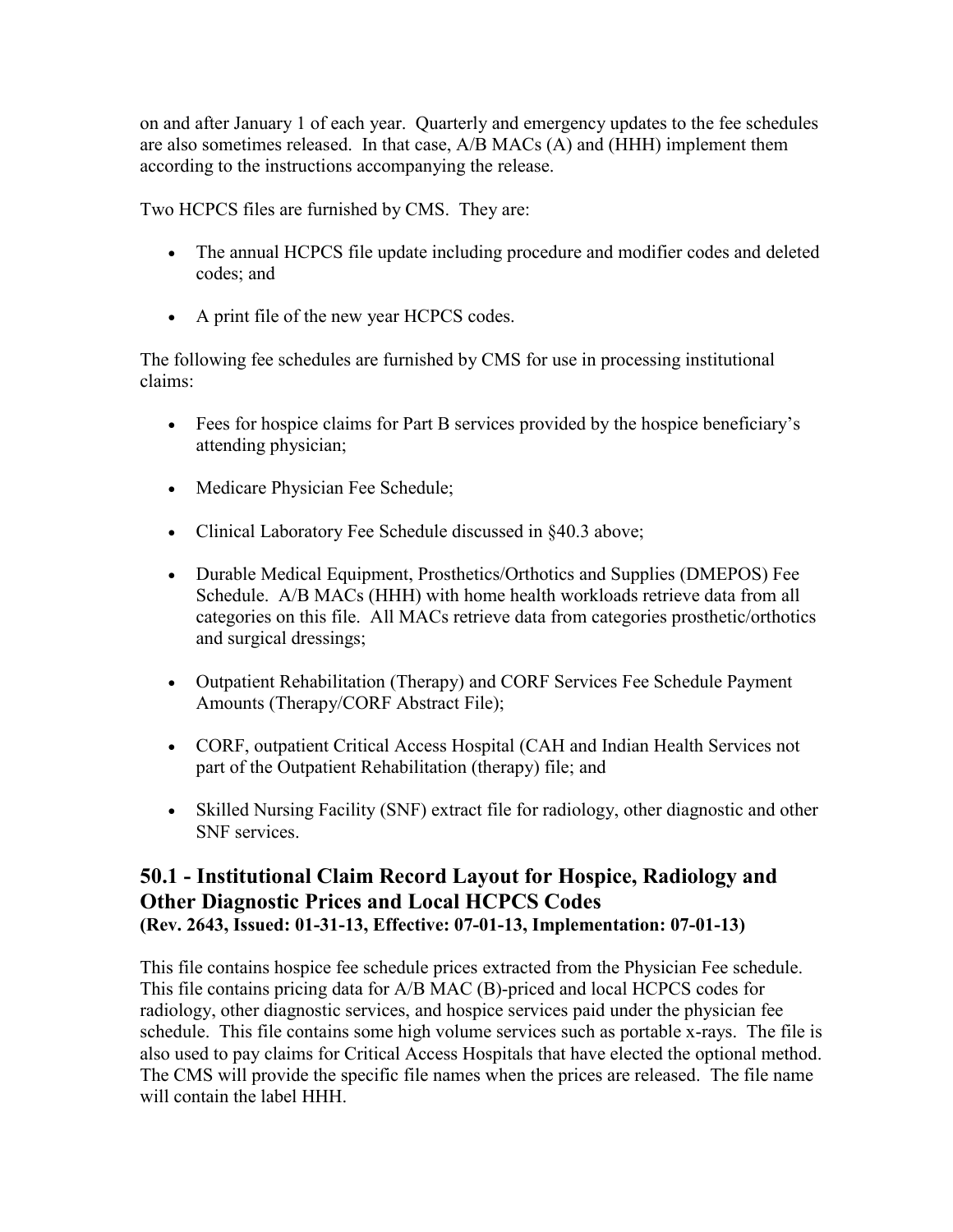| Record Length         | $\overline{\phantom{a}}$ | 60                                          |
|-----------------------|--------------------------|---------------------------------------------|
| Record Format         | $\overline{\phantom{a}}$ | FB                                          |
| <b>Block Size</b>     |                          | 6000                                        |
| <b>Character Code</b> | $\blacksquare$           | <b>EBCDIC</b>                               |
| Sort Sequence         |                          | A/B MAC (B), Locality, HCPCS Code, Modifier |

| <b>Data Element Name</b>      | Picture  | Location  | <b>Comment</b>                                                                                                                                                                                                                      |
|-------------------------------|----------|-----------|-------------------------------------------------------------------------------------------------------------------------------------------------------------------------------------------------------------------------------------|
| 1-HCPCS                       | X(05)    | $1 - 5$   |                                                                                                                                                                                                                                     |
| 2-Modifier                    | X(02)    | $6 - 7$   |                                                                                                                                                                                                                                     |
| 3-Non-Facility Fee            | 9(05)V99 | $8 - 14$  |                                                                                                                                                                                                                                     |
| 4-PCTC Indicator              | X(01)    | $15 - 15$ | This field is only applicable when<br>pricing Critical Access Hospitals<br>(CAHs) that have elected the optional<br>method (Method 2) of payment.                                                                                   |
| 5-Facility Fee                | 9(05)V99 | $16 - 22$ |                                                                                                                                                                                                                                     |
| 6-Effective Date              | X(08)    | $23 - 30$ |                                                                                                                                                                                                                                     |
| $7 - A/B$ MAC $(B)$<br>Number | X(05)    | $31 - 35$ |                                                                                                                                                                                                                                     |
| 8-Locality                    | X(02)    | $36 - 37$ |                                                                                                                                                                                                                                     |
| 9-**Label**                   | X(03)    | $38 - 40$ | $HPH = Hospice Physicali$ Services<br>$ODX = Other Diagnostic Services$<br>$PRF =$ Portable Radiology<br>$RAD = Radiology$                                                                                                          |
| 10-Filler                     | X(2)     | $41 - 42$ |                                                                                                                                                                                                                                     |
| 11-Status Code                | X(1)     | $43 - 43$ | Separate instructions will be used for<br>the use of this field at a later date. This<br>field indicates whether the code is in<br>the physician fee schedule and whether<br>it is separately payable if the service is<br>covered. |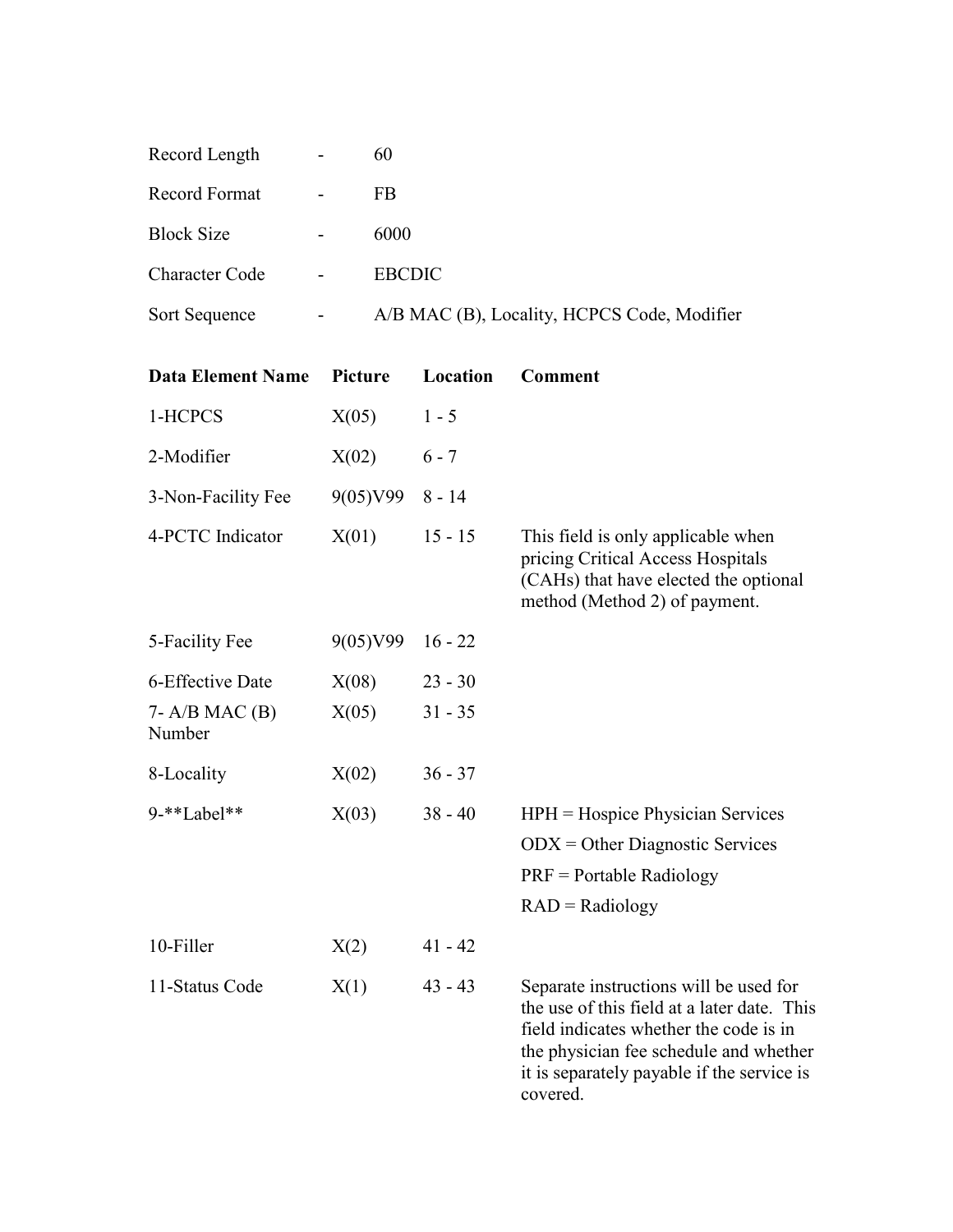| <b>Data Element Name</b>                         | Picture            | Location  | Comment                                                                                               |
|--------------------------------------------------|--------------------|-----------|-------------------------------------------------------------------------------------------------------|
| 12-Multiple Surgery                              | X(01)              | 44 - 44   | Indicator indicates which payment<br>adjustment rule for multiple procedures<br>apply to the service. |
| 13-Non Facility PE                               | 9(05)V99           | 45 - 51   | Non-facility practice expense RVU                                                                     |
| 14-Filler                                        | X(01)              | $52 - 52$ |                                                                                                       |
| 15- A/B MAC (A) or<br>(HHH) Therapy<br>Reduction | $9(05)V99$ 53 - 59 |           | Reduces payment amount for multiple<br>surgery                                                        |
| 16-Filler                                        | X(01)              | $60 - 60$ |                                                                                                       |

### **50.2 - Institutional Claim Record Layout for the Durable Medical Equipment, Prosthetic, Orthotic and Supply Fee Schedule (Rev. 3350, Issued: 09-11-15, Effective: 01-01-16, Implementation: 01-04-16)**

This file contains services subject to national Floors and Ceilings under the DMEPOS Fee Schedules including Surgical Dressings. The CMS will provide the specific file names when the prices are released. The file name will contain the label DMEPOS.

| Record Length                        | 60            |           |                                                          |
|--------------------------------------|---------------|-----------|----------------------------------------------------------|
| Record Format                        | <b>FB</b>     |           |                                                          |
| <b>Block Size</b>                    | 6000          |           |                                                          |
| <b>Character Code</b>                | <b>EBCDIC</b> |           |                                                          |
| Sort Sequence                        |               |           | Label, HCPCS Code, MOD, State                            |
|                                      |               |           |                                                          |
| <b>Data Element Name</b>             | Picture       | Location  | <b>Comment</b>                                           |
| 1-HCPCS                              | X(05)         | $1 - 5$   |                                                          |
| $2-MOD$                              | X(02)         | $6 - 7$   |                                                          |
| $3-MOD2$                             | X(02)         | $8 - 9$   |                                                          |
| 4-Fee Schedule Amt                   | 9(05)V99      | $10 - 16$ |                                                          |
| 5-Filler                             | X(01)         | 17        |                                                          |
| 6-Rural Fee Amt                      | 9(05)y99      | $18 - 24$ |                                                          |
| 7-Filler                             | X(01)         | 25        |                                                          |
| 8-Rural Fee indicator                | X(01)         | $26-$     | $R =$ Rural Fee is present                               |
| 9-Filler                             | X(04)         | 27-30     |                                                          |
| 10-State                             | X(02)         | $31 - 32$ |                                                          |
| 11-Filler                            | X(05)         | $33 - 37$ |                                                          |
| $12$ <sup>*</sup> Label <sup>*</sup> | X(3)          | $38 - 40$ | $DME = Durable Medical Equipment$<br>(other than oxygen) |

 $OXY = Oxygen$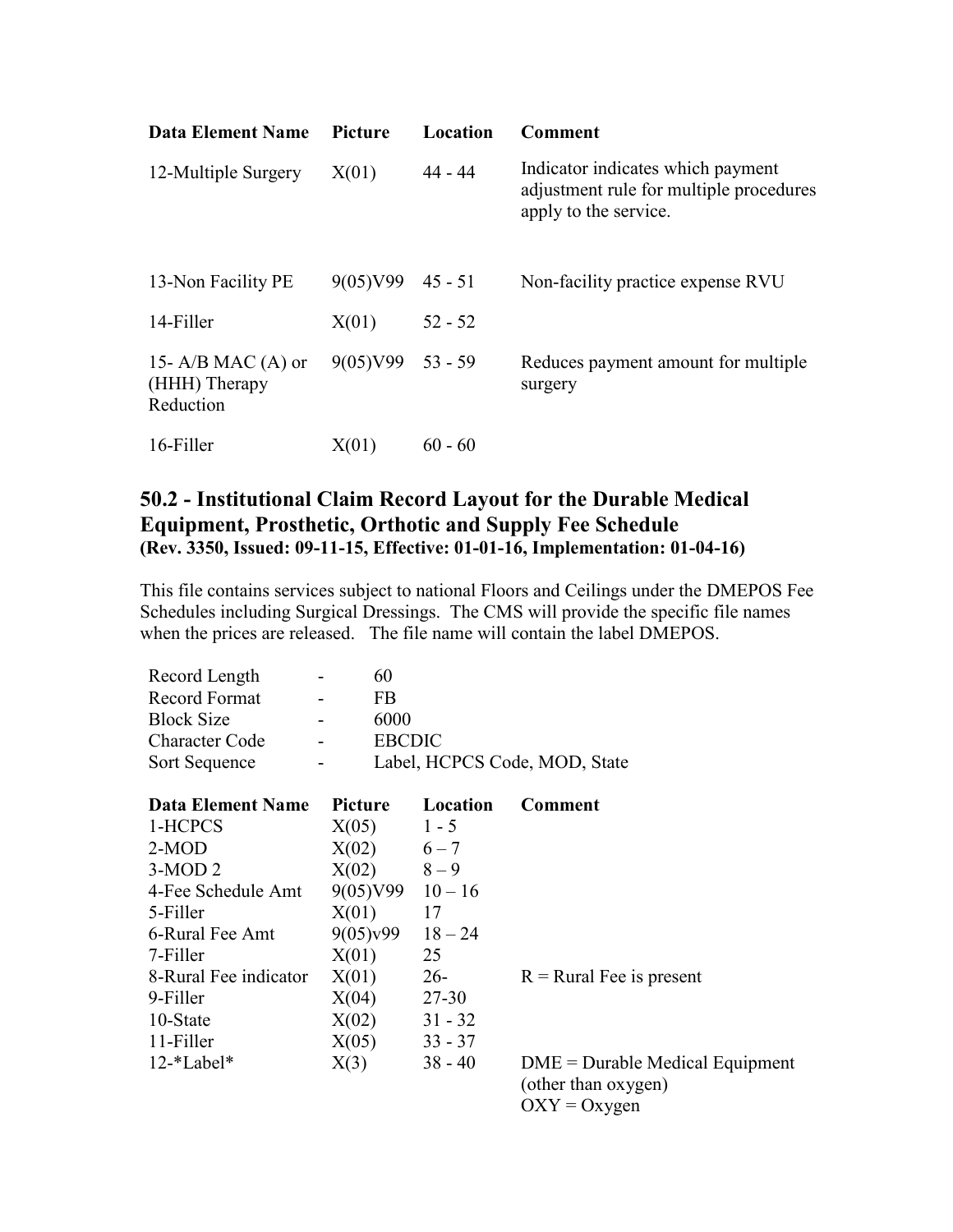| <b>Data Element Name</b> | <b>Picture</b> | Location  | <b>Comment</b>                              |
|--------------------------|----------------|-----------|---------------------------------------------|
|                          |                |           | $P/O = Prosthetic/Orthotic$                 |
|                          |                |           | $S/D =$ Surgical Dressings                  |
| 13-Filler                | X(4)           | 41 - 44   |                                             |
| 14-*Pricing Change       | X(1)           | $45 - 45$ | $0 = No$ change to Update Fee Schedule      |
| Indicator                |                |           | Amount since previous release               |
|                          |                |           | $1 = A$ change has occurred to the          |
|                          |                |           | Update Fee Schedule Amount since the        |
|                          |                |           | previous release.                           |
|                          |                |           | NOTE: In the initial release of the         |
|                          |                |           | annual update, this field is initialized to |
|                          |                |           | $>0$ '                                      |
| 15-Filler                | X(02)          | $46 - 47$ |                                             |
| 16-Effective Date        | X(08)          | $48 - 55$ | Update effective date (YYYYMMDD)            |
| 17-Filler                | X(05)          | $56 - 60$ |                                             |

### **50.3 - Institutional Claim Record Layout for the Outpatient Rehabilitation and CORF Services Fee Schedule (Rev. 2643, Issued: 01-31-13, Effective: 07-01-13, Implementation: 07-01-13)**

This is a physician fee schedule abstract file for outpatient rehabilitation and CORF services payment. The CMS will provide the specific file names when the prices are released. The file name will contain the label ABSTR.

| Record Length         |   | 60                                         |
|-----------------------|---|--------------------------------------------|
| <b>Record Format</b>  |   | FB                                         |
| <b>Block Size</b>     |   | 6000                                       |
| <b>Character Code</b> |   | <b>EBCDIC</b>                              |
| Sort Sequence         | - | A/B MAC (B), Locality HCPCS Code, Modifier |

| Data Element Name Picture Location Comment |               |  |
|--------------------------------------------|---------------|--|
| 1-HCPCS                                    | $X(05)$ 1 - 5 |  |
| 2-Modifier                                 | $X(02)$ 6 - 7 |  |
| 3-Non-Facility Fee $9(05)V99$ 8 - 14       |               |  |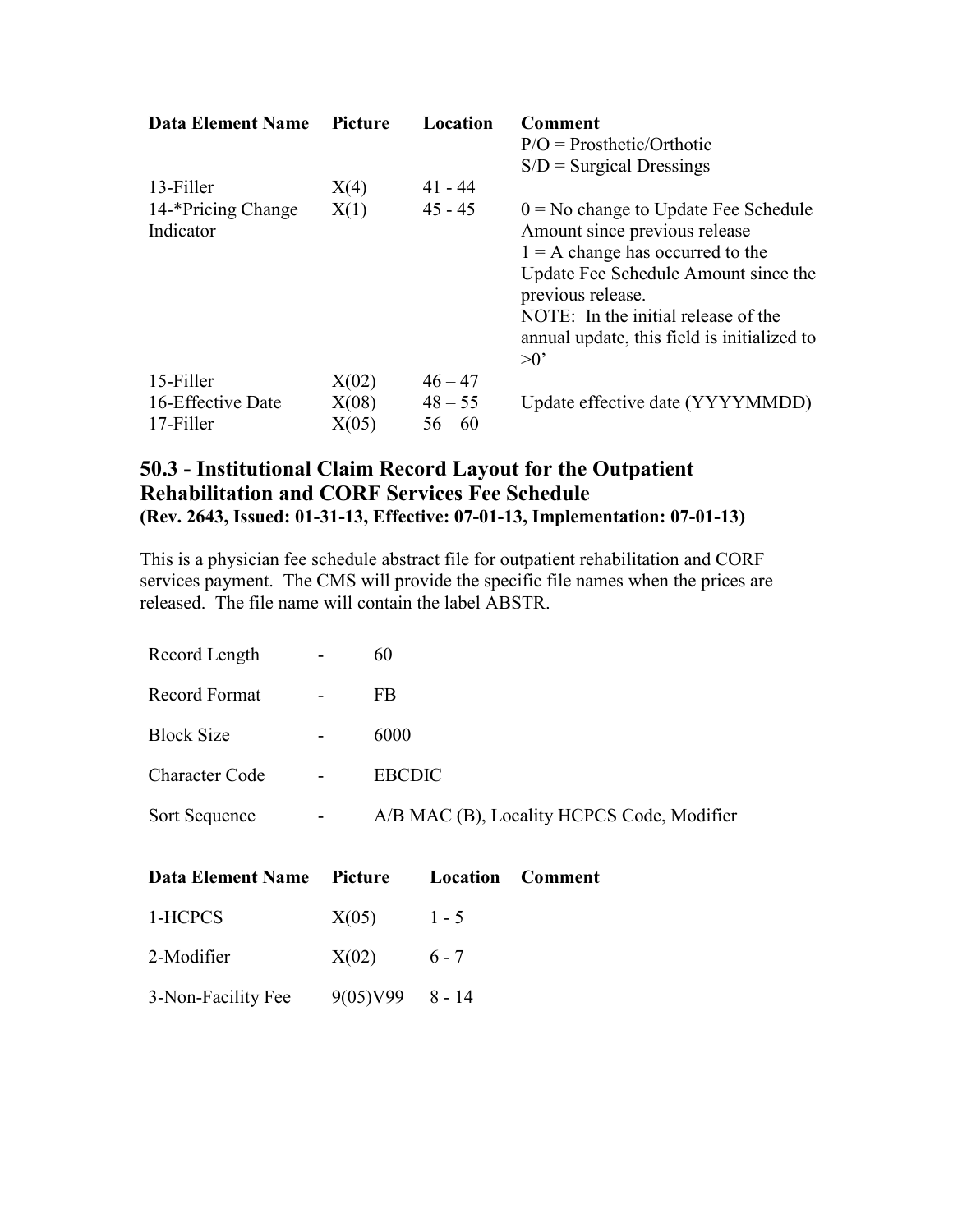| <b>Data Element Name</b>                           | <b>Picture</b> | Location  | <b>Comment</b>                                                                                                                                                                                                                      |
|----------------------------------------------------|----------------|-----------|-------------------------------------------------------------------------------------------------------------------------------------------------------------------------------------------------------------------------------------|
| 4-PCTC Indicator                                   | X(01)          | $15 - 15$ | This field is only applicable when<br>pricing Critical Access Hospitals<br>(CAHs) that have elected the optional<br>method (Method 2) of payment.                                                                                   |
| 5-Facility Fee                                     | 9(05)V99       | $12 - 22$ |                                                                                                                                                                                                                                     |
| 6-Effective Date                                   | X(08)          | $23 - 30$ | Update effective date                                                                                                                                                                                                               |
| $7 - A/B$ MAC $(B)$<br>Number                      | X(05)          | $31 - 35$ |                                                                                                                                                                                                                                     |
| 8-Locality                                         | X(02)          | $36 - 37$ |                                                                                                                                                                                                                                     |
| 9-Filler                                           | X(03)          | $38 - 40$ |                                                                                                                                                                                                                                     |
| 10-Fee Indicator                                   | X(1)           | $41 - 41$ | $R = Rehab/Audiology function$<br>test/CORF services                                                                                                                                                                                |
| 11-Outpatient<br>Hospital                          | X(1)           | $42 - 42$ | $0 =$ Fee applicable in hospital<br>outpatient setting                                                                                                                                                                              |
|                                                    |                |           | $1 =$ Fee not applicable in hospital<br>outpatient setting                                                                                                                                                                          |
| 12-Status Code                                     | X(1)           | $43 - 43$ | Separate instructions will be used for<br>the use of this field at a later date. This<br>field indicates whether the code is in<br>the physician fee schedule and whether<br>it is separately payable if the service is<br>covered. |
| 13-Multiple Surgery                                | X(01)          | 44 - 44   | Indicator indicates which payment<br>adjustment rule for multiple procedures<br>apply to the service.                                                                                                                               |
| 14-Non Facility PE                                 | 9(05)V99       | $45 - 51$ | Non-facility practice expense RVU                                                                                                                                                                                                   |
| 15-Filler                                          | X(01)          | $52 - 52$ |                                                                                                                                                                                                                                     |
| 16- $A/B$ MAC (A) or<br>(HHH) Therapy<br>Reduction | 9(05)V99       | $53 - 59$ | Reduces payment amount for multiple<br>surgery                                                                                                                                                                                      |
| 17-Filler                                          | X(01)          | $60 - 60$ |                                                                                                                                                                                                                                     |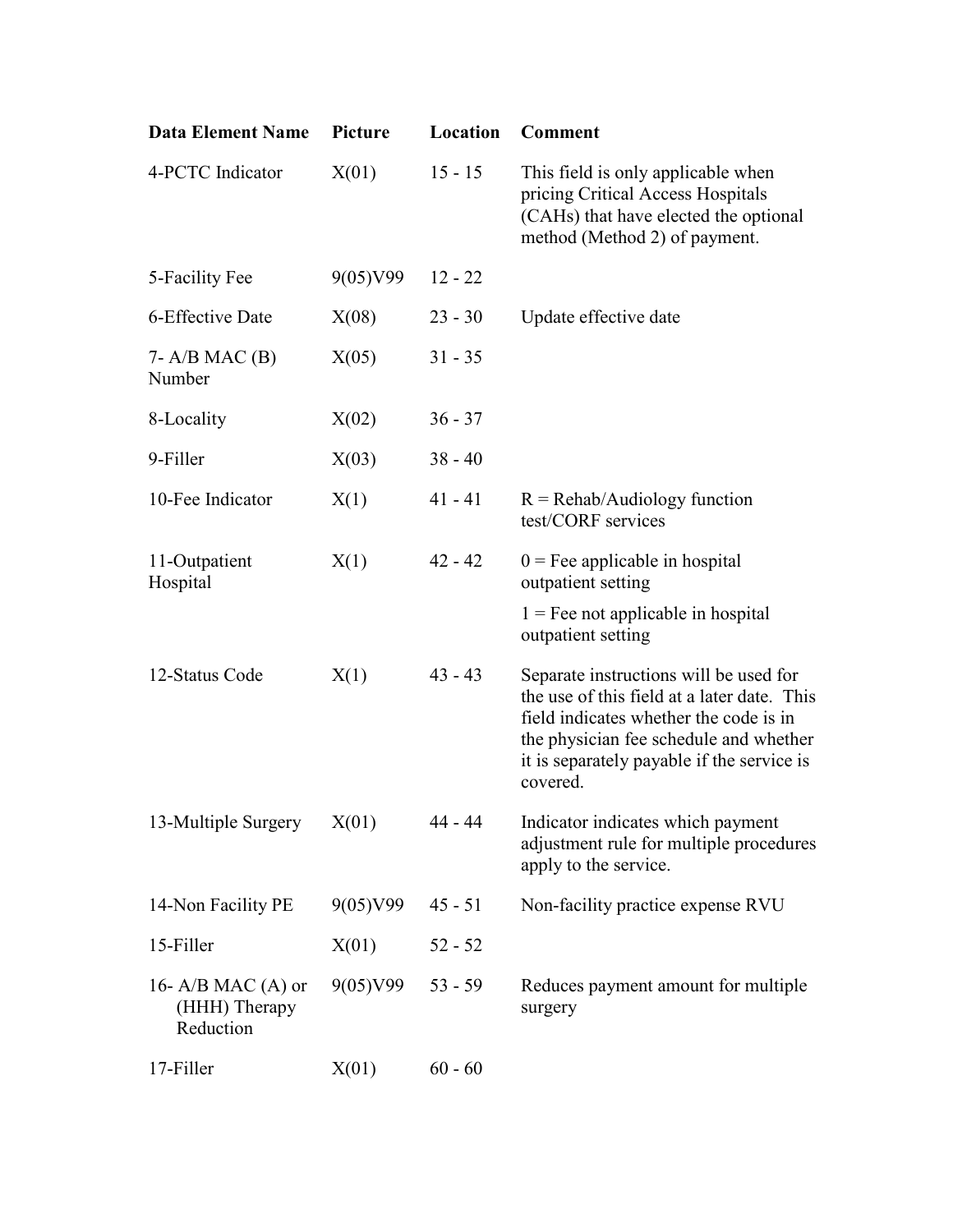# **50.4 - Institutional Claim Record Layout for the Skilled Nursing Facility Fee Schedule**

**(Rev. 2643, Issued: 01-31-13, Effective: 07-01-13, Implementation: 07-01-13)**

This section contains the record layout for the SNF extract for radiology Services, other diagnostic services, and other SNF services priced on the MPFS. The CMS will provide the specific file names when the prices are released. The file name will contain the label SNF.

| Record Length     | 60            |
|-------------------|---------------|
| Record Format     | FB            |
| <b>Block Size</b> | 6000          |
| Character Code    | <b>EBCDIC</b> |

| <b>Data Element Name</b>      | <b>Picture</b>   | Location  | <b>Comment</b>                                                                                                                                                                |
|-------------------------------|------------------|-----------|-------------------------------------------------------------------------------------------------------------------------------------------------------------------------------|
| 1-HCPCS                       | X(05)            | $1 - 5$   |                                                                                                                                                                               |
| 2-Modifier                    | X(02)            | $6 - 7$   |                                                                                                                                                                               |
| 3-Non-Facility Fee            | $9(05)V998 - 14$ |           | The SNF fee schedule amount is based<br>on the "non-facility rate" which is the<br>fee that physicians may receive if<br>performing the service in the<br>physician's office. |
| 4-PCTC Indicator              | X(01)            | $15 - 15$ |                                                                                                                                                                               |
| 5-Facility Fee                | 9(05)V99         | $16 - 22$ |                                                                                                                                                                               |
| 6-Effective Date              | X(08)            | $23 - 30$ | Update effective date                                                                                                                                                         |
| $7 - A/B$ MAC $(B)$<br>Number | X(05)            | $31 - 35$ |                                                                                                                                                                               |
| 8-Locality                    | X(02)            | $36 - 37$ |                                                                                                                                                                               |
| 9-Filler                      | X(05)            | $38 - 42$ |                                                                                                                                                                               |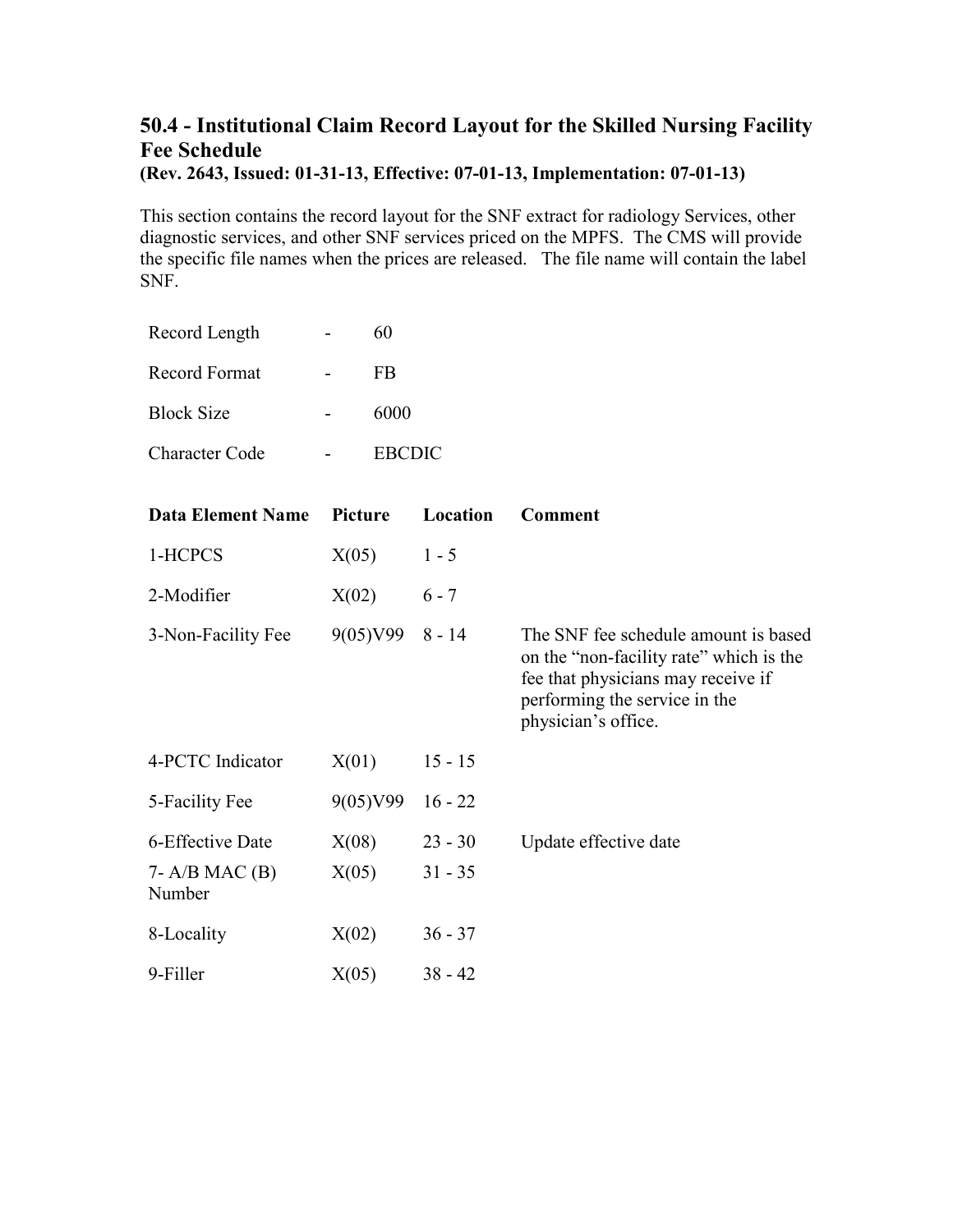| <b>Data Element Name</b>                           | <b>Picture</b> | Location  | <b>Comment</b>                                                                                                                                                                                                                      |
|----------------------------------------------------|----------------|-----------|-------------------------------------------------------------------------------------------------------------------------------------------------------------------------------------------------------------------------------------|
| 10-Status Code                                     | X(1)           | $43 - 43$ | Separate instructions will be used for<br>the use of this field at a later date. This<br>field indicates whether the code is in<br>the physician fee schedule and whether<br>it is separately payable if the service is<br>covered. |
| 11-Multiple Surgery                                | X(01)          | 44 - 44   | Indicator indicates which payment<br>adjustment rule for multiple procedures<br>apply to the service.                                                                                                                               |
| 12-Non Facility PE                                 | 9(05)V99       | $45 - 51$ | Non-facility practice expense RVU                                                                                                                                                                                                   |
| 13-Filler                                          | X(01)          | $52 - 52$ |                                                                                                                                                                                                                                     |
| 14- $A/B$ MAC (A) or<br>(HHH) Therapy<br>Reduction | 9(05)V99       | $53 - 59$ | Reduces payment amount for multiple<br>surgery                                                                                                                                                                                      |
| 15-Filler                                          | X(01)          | $60 - 60$ |                                                                                                                                                                                                                                     |

## **50.5 - RESERVED**

**(Rev. 2643, Issued: 01-31-13, Effective: 07-01-13, Implementation: 07-01-13)**

## **50.6 – Physician Fee Schedule Payment Policy Indicator File Record Layout**

**(Rev. 10320, Issued: 08-28-2020, Effective: 12-01-2020, Implementation: 12-01-2020)**

The information on the Physician Fee Schedule Payment Policy Indicator file record layout is used for processing Method II CAH professional services with revenue codes 96X, 97X or 98X.

| <b>FIELD NAME &amp; DESCRIPTION</b>                  | <b>LENGTH &amp; PIC</b> | <b>Position</b> |
|------------------------------------------------------|-------------------------|-----------------|
| <b>File Year</b>                                     | 4 Pic $x(4)$            | $1 - 4$         |
| This field displays the effective year of the file.  |                         |                 |
| <b>HCPCS Code</b>                                    | 5 Pic $x(5)$            | $5-9$           |
|                                                      |                         |                 |
| This field represents the procedure code. Each       |                         |                 |
| Current Procedural Terminology (CPT) code and        |                         |                 |
| alpha-numeric HCPCS codes that are currently         |                         |                 |
| returned on the MPFS supplemental file will be       |                         |                 |
| included when the MPFS Status Indicator is A, C, T,  |                         |                 |
| and some with R. The standard sort for this field is |                         |                 |
| blanks, alpha, and numeric in ascending order.       |                         |                 |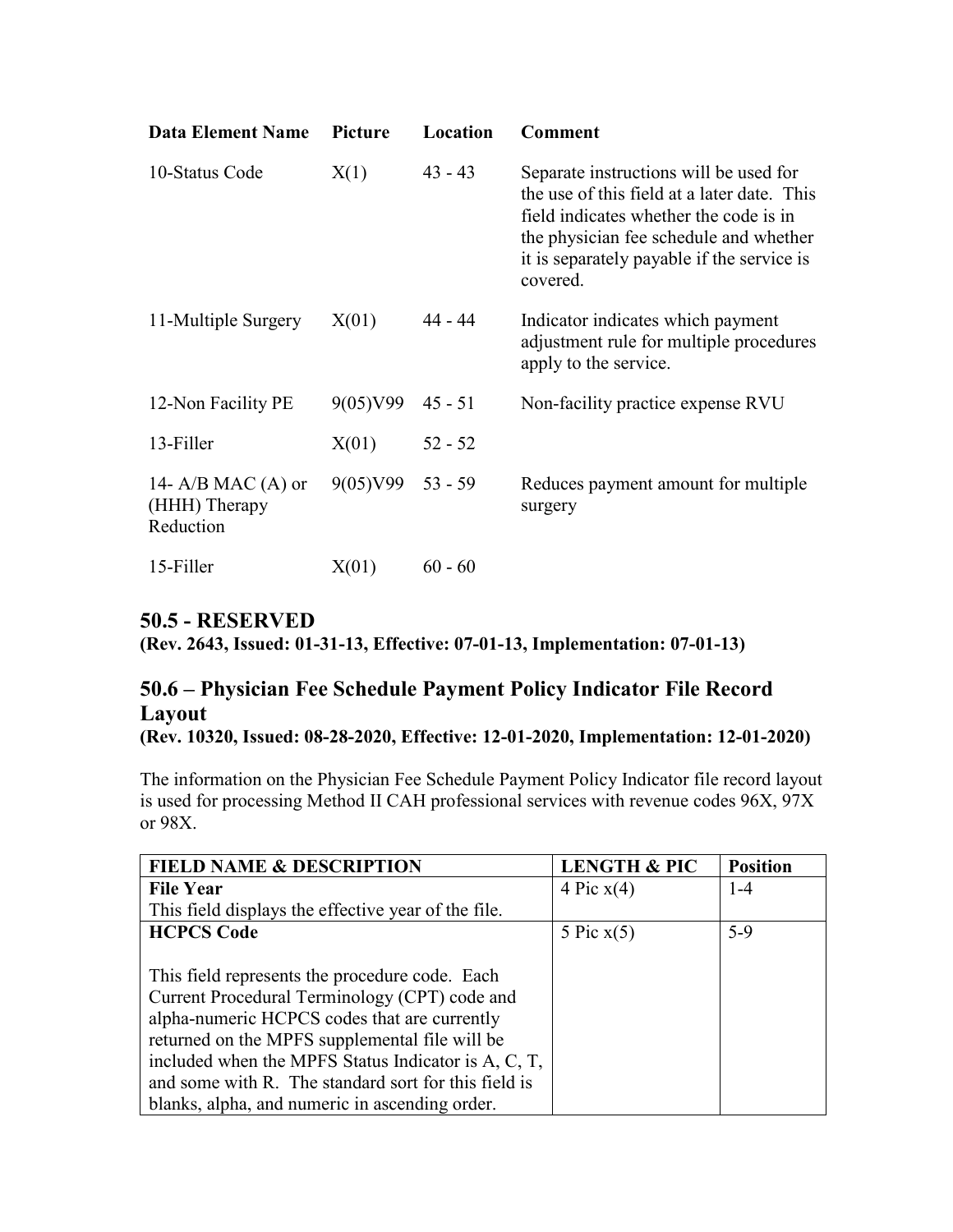| <b>FIELD NAME &amp; DESCRIPTION</b>                                                                                                                                                                                                                                                                                                                                                                                                                                                                                                                                                                     | <b>LENGTH &amp; PIC</b> | <b>Position</b> |
|---------------------------------------------------------------------------------------------------------------------------------------------------------------------------------------------------------------------------------------------------------------------------------------------------------------------------------------------------------------------------------------------------------------------------------------------------------------------------------------------------------------------------------------------------------------------------------------------------------|-------------------------|-----------------|
| <b>Modifier</b>                                                                                                                                                                                                                                                                                                                                                                                                                                                                                                                                                                                         | 2 Pic $x(2)$            | $10 - 11$       |
| For diagnostic tests, a blank in this field denotes the<br>global service and the following modifiers identify<br>the components:<br>$26$ = Professional component; and<br>$TC = Technical component.$                                                                                                                                                                                                                                                                                                                                                                                                  |                         |                 |
| For services other than those with a professional<br>and/or technical component, a blank will appear in<br>this field with one exception: the presence of CPT<br>modifier -53 which indicates that separate Relative<br>Value Units (RVUs) and a fee schedule amount<br>have been established for procedures which the<br>physician terminated before completion. This<br>modifier is used only with colonoscopy code 45378<br>and screening colonoscopy codes G0105 and<br>G0121. Any other codes billed with modifier -53<br>are subject to medical review and priced by<br>individual consideration. |                         |                 |
| Modifier- $53 =$ Discontinued Procedure - Under<br>certain circumstances, the physician may elect to<br>terminate a surgical or diagnostic procedure. Due to<br>extenuating circumstances, or those that threaten the<br>well being of the patient, it may be necessary to<br>indicate that a surgical or diagnostic procedure was<br>started but discontinued.                                                                                                                                                                                                                                         |                         |                 |
| <b>Code Status</b>                                                                                                                                                                                                                                                                                                                                                                                                                                                                                                                                                                                      | 1 Pic $x(1)$            | 12              |
| This 1 position field provides the status of each code<br>under the full fee schedule. Each status code is<br>explained in Pub. 100-04, Chapter 23, §30.2.2.                                                                                                                                                                                                                                                                                                                                                                                                                                            |                         |                 |
| <b>Global Surgery</b>                                                                                                                                                                                                                                                                                                                                                                                                                                                                                                                                                                                   | 3 Pic x(3)              | $13 - 15$       |
| This field provides the postoperative time frames<br>that apply to payment for each surgical procedure or<br>another indicator that describes the applicability of<br>the global concept to the service.                                                                                                                                                                                                                                                                                                                                                                                                |                         |                 |
| $000$ = Endoscopic or minor procedure with related<br>preoperative and postoperative relative values on the<br>day of the procedure only included in the fee<br>schedule payment amount; evaluation and                                                                                                                                                                                                                                                                                                                                                                                                 |                         |                 |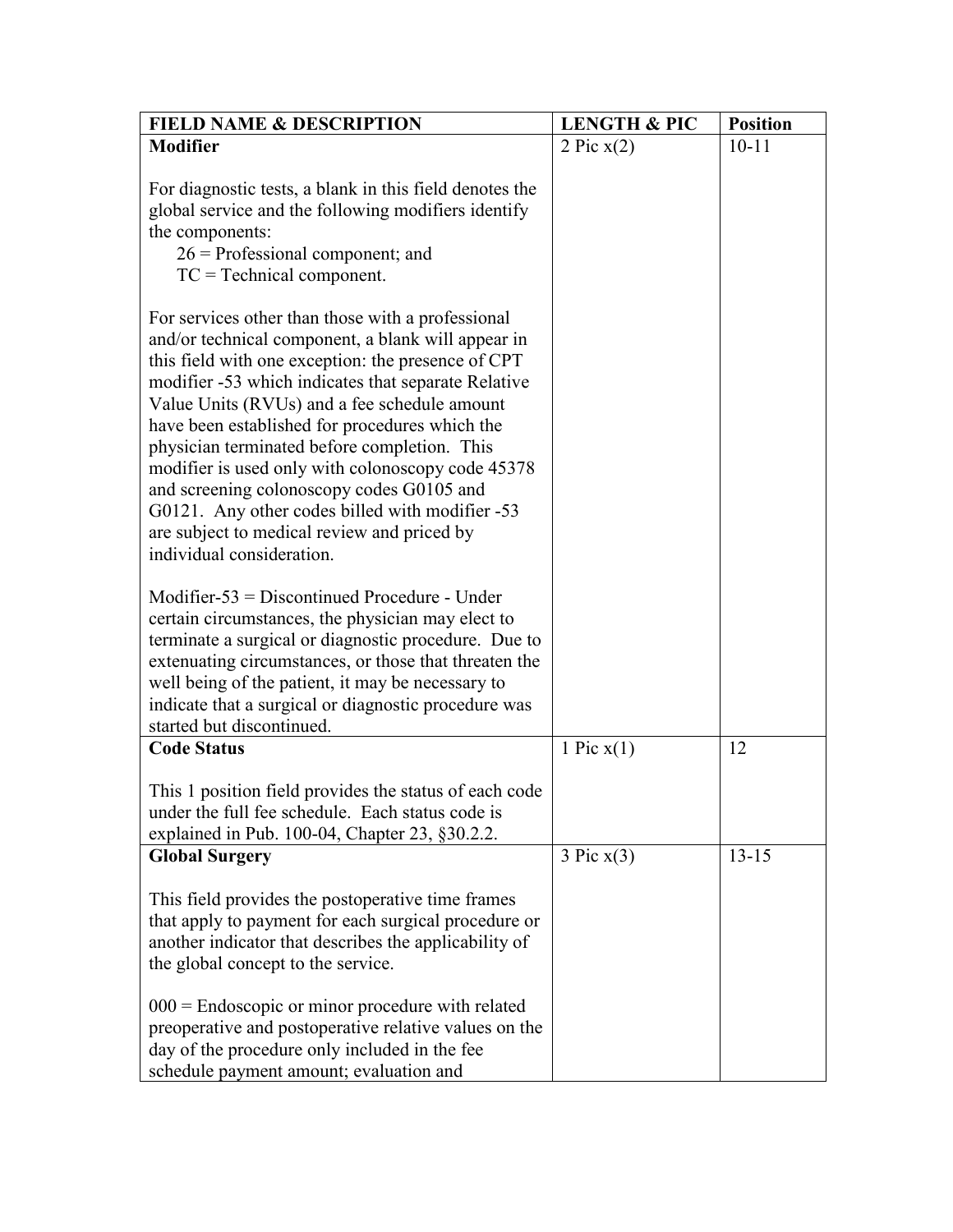| <b>FIELD NAME &amp; DESCRIPTION</b>                                                                                                                                                                                                                                                                                                                                        | <b>LENGTH &amp; PIC</b> | <b>Position</b> |
|----------------------------------------------------------------------------------------------------------------------------------------------------------------------------------------------------------------------------------------------------------------------------------------------------------------------------------------------------------------------------|-------------------------|-----------------|
| management services on the day of the procedure                                                                                                                                                                                                                                                                                                                            |                         |                 |
| generally not payable.                                                                                                                                                                                                                                                                                                                                                     |                         |                 |
| $010$ = Minor procedure with preoperative relative<br>values on the day of the procedure and postoperative<br>relative values during a 10-day postoperative period<br>included in the fee schedule amount; evaluation and<br>management services on the day of the procedure<br>and during this 10-day postoperative period<br>generally not payable.                      |                         |                 |
| $090$ = Major surgery with a 1-day preoperative<br>period and 90-day postoperative period included in<br>the fee schedule payment amount.                                                                                                                                                                                                                                  |                         |                 |
| $MMM = M^{*}$ atternity codes; usual global period does<br>not apply.                                                                                                                                                                                                                                                                                                      |                         |                 |
| $XXX = Global concept does not apply.$                                                                                                                                                                                                                                                                                                                                     |                         |                 |
| $YYY = A/B MAC (A) determines whether global$<br>concept applies and establishes postoperative period,<br>if appropriate, at time of pricing.                                                                                                                                                                                                                              |                         |                 |
| $ZZZ = \text{Code related to another service and is always}$<br>included in the global period of the other service.<br>(NOTE: Physician work is associated with intra-<br>service time and in some instances the post service<br>time.)                                                                                                                                    |                         |                 |
| <b>Preoperative Percentage (Modifier 56)</b>                                                                                                                                                                                                                                                                                                                               | 6 Pic $9v9(5)$          | $16 - 21$       |
| This field contains the percentage (shown in decimal<br>format) for the preoperative portion of the global<br>package. For example, 10 percent will be shown as<br>010000. The total of the preoperative percentage,<br>intraoperative percentage, and the postoperative<br>percentage fields will usually equal one. Any<br>variance is slight and results from rounding. |                         |                 |
| <b>Intraoperative Percentage (Modifier 54)</b>                                                                                                                                                                                                                                                                                                                             | 6 Pic $9v9(5)$          | $22 - 27$       |
| This field contains the percentage (shown in decimal<br>format) for the intraoperative portion of the global<br>package including postoperative work in the<br>hospital. For example, 63 percent will be shown as                                                                                                                                                          |                         |                 |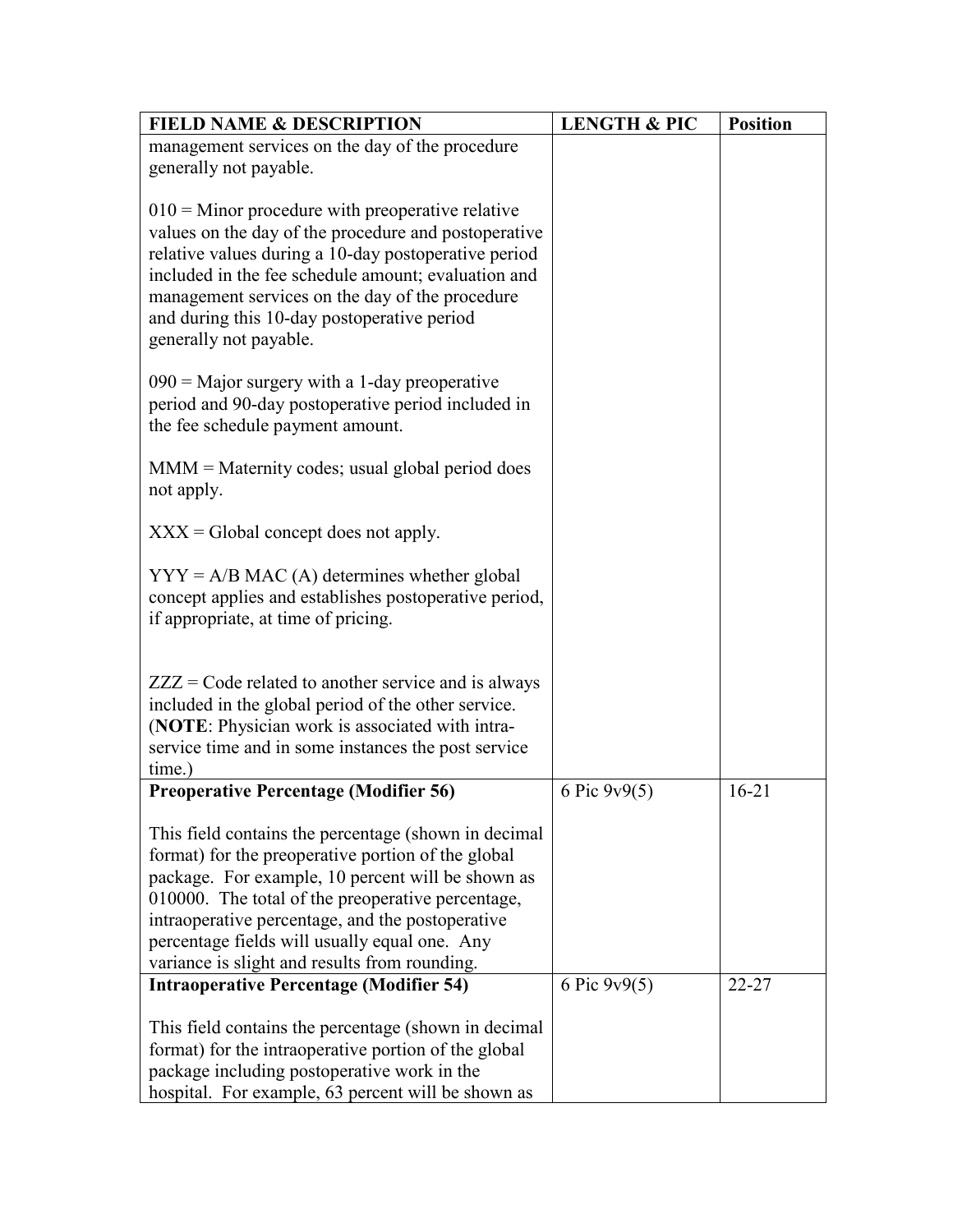| <b>FIELD NAME &amp; DESCRIPTION</b>                                                                                                                                                                                                                                                                                                                                                                                                                                                                                                                 | <b>LENGTH &amp; PIC</b> | <b>Position</b> |
|-----------------------------------------------------------------------------------------------------------------------------------------------------------------------------------------------------------------------------------------------------------------------------------------------------------------------------------------------------------------------------------------------------------------------------------------------------------------------------------------------------------------------------------------------------|-------------------------|-----------------|
| 063000. The total of the preoperative percentage,                                                                                                                                                                                                                                                                                                                                                                                                                                                                                                   |                         |                 |
| intraoperative percentage, and the postoperative                                                                                                                                                                                                                                                                                                                                                                                                                                                                                                    |                         |                 |
| percentage fields will usually equal one. Any                                                                                                                                                                                                                                                                                                                                                                                                                                                                                                       |                         |                 |
| variance is slight and results from rounding.                                                                                                                                                                                                                                                                                                                                                                                                                                                                                                       |                         |                 |
| <b>Postoperative Percentage (Modifier 55)</b>                                                                                                                                                                                                                                                                                                                                                                                                                                                                                                       | 6 Pic $9v9(5)$          | 28-33           |
| This field contains the percentage (shown in decimal<br>format) for the postoperative portion of the global<br>package that is provided in the office after discharge<br>from the hospital. For example, 17 percent will be<br>shown as 017000. The total of the preoperative<br>percentage, intraoperative percentage, and the<br>postoperative percentage fields will usually equal<br>one. Any variance is slight and results from<br>rounding.                                                                                                  |                         |                 |
| <b>Professional Component (PC)/Technical</b><br><b>Component (TC) Indicator</b>                                                                                                                                                                                                                                                                                                                                                                                                                                                                     | 1 Pic $x(1)$            | 34              |
| $0$ = Physician service codes: This indicator identifies<br>codes that describe physician services. Examples<br>include visits, consultations, and surgical<br>procedures. The concept of PC/TC does not apply<br>since physician services cannot be split into<br>professional and technical components. Modifiers<br>26 & TC cannot be used with these codes. The total<br>Relative Value Units (RVUs) include values for<br>physician work, practice expense and malpractice<br>expense. There are some codes with no work<br>RVU <sub>s</sub> . |                         |                 |
| $1 =$ Diagnostic tests or radiology services: This<br>indicator identifies codes that describe diagnostic<br>tests, e.g., pulmonary function tests, or therapeutic<br>radiology procedures, e.g., radiation therapy. These<br>codes generally have both a professional and<br>technical component. Modifiers 26 and TC can be<br>used with these codes.                                                                                                                                                                                             |                         |                 |
| The total RVUs for codes reported with a 26<br>modifier include values for physician work, practice<br>expense, and malpractice expense.                                                                                                                                                                                                                                                                                                                                                                                                            |                         |                 |
| The total RVUs for codes reported with a TC<br>modifier include values for practice expense and                                                                                                                                                                                                                                                                                                                                                                                                                                                     |                         |                 |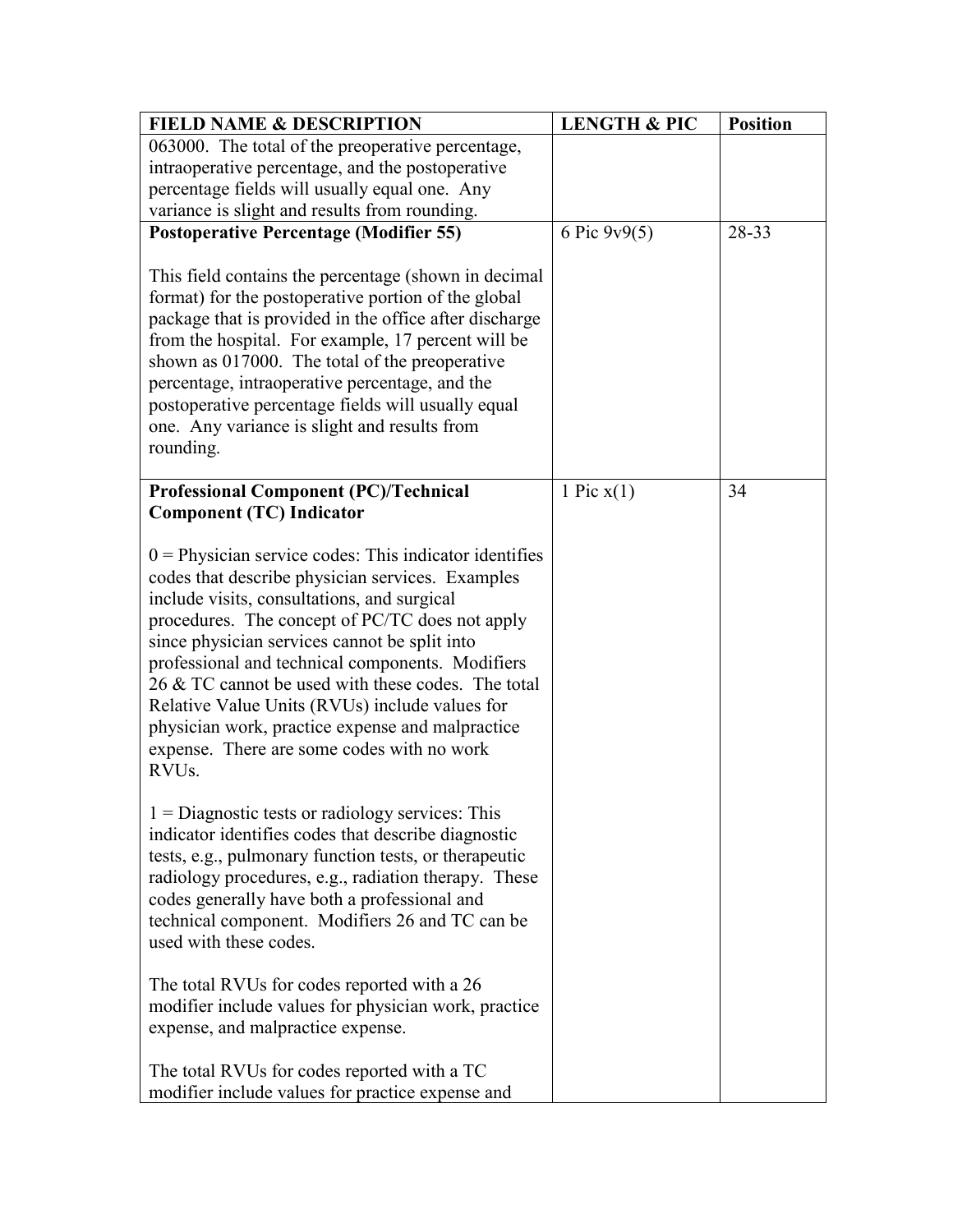| <b>FIELD NAME &amp; DESCRIPTION</b>                                                                                                                                                                                                                                                                                                               | <b>LENGTH &amp; PIC</b> | <b>Position</b> |
|---------------------------------------------------------------------------------------------------------------------------------------------------------------------------------------------------------------------------------------------------------------------------------------------------------------------------------------------------|-------------------------|-----------------|
| malpractice expense only. The total RVUs for                                                                                                                                                                                                                                                                                                      |                         |                 |
| codes reported without a modifier equals the sum of                                                                                                                                                                                                                                                                                               |                         |                 |
| RVUs for both the professional and technical                                                                                                                                                                                                                                                                                                      |                         |                 |
| component.                                                                                                                                                                                                                                                                                                                                        |                         |                 |
| $2$ = Professional component only codes: This<br>indicator identifies stand alone codes that describe<br>the physician work portion of selected diagnostic<br>tests for which there is an associated code that<br>describes the technical component of the diagnostic<br>test only and another associated code that describes<br>the global test. |                         |                 |
| An example of a professional component only code<br>is 93010, Electrocardiogram; interpretation and<br>report. Modifiers 26 and TC cannot be used with<br>these codes. The total RVUs for professional<br>component only codes include values for physician<br>work, practice expense, and malpractice expense.                                   |                         |                 |
| $3$ = Technical component only codes: This indicator<br>identifies stand alone codes that describe the<br>technical component (i.e., staff and equipment costs)<br>of selected diagnostic tests for which there is an<br>associated code that describes the professional<br>component of the diagnostic tests only.                               |                         |                 |
| An example of a technical component code is<br>93005, Electrocardiogram, tracing only, without<br>interpretation and report. It also identifies codes<br>that are covered only as diagnostic tests and<br>therefore do not have a related professional code.<br>Modifiers 26 and TC cannot be used with these<br>codes.                           |                         |                 |
| The total RVUs for technical component only codes<br>include values for practice expense and malpractice<br>expense only.                                                                                                                                                                                                                         |                         |                 |
| $4 =$ Global test only codes: This indicator identifies<br>stand alone codes for which there are associated<br>codes that describe: a) the professional component<br>of the test only and b) the technical component of<br>the test only. Modifiers 26 and TC cannot be used<br>with these codes. The total RVUs for global                       |                         |                 |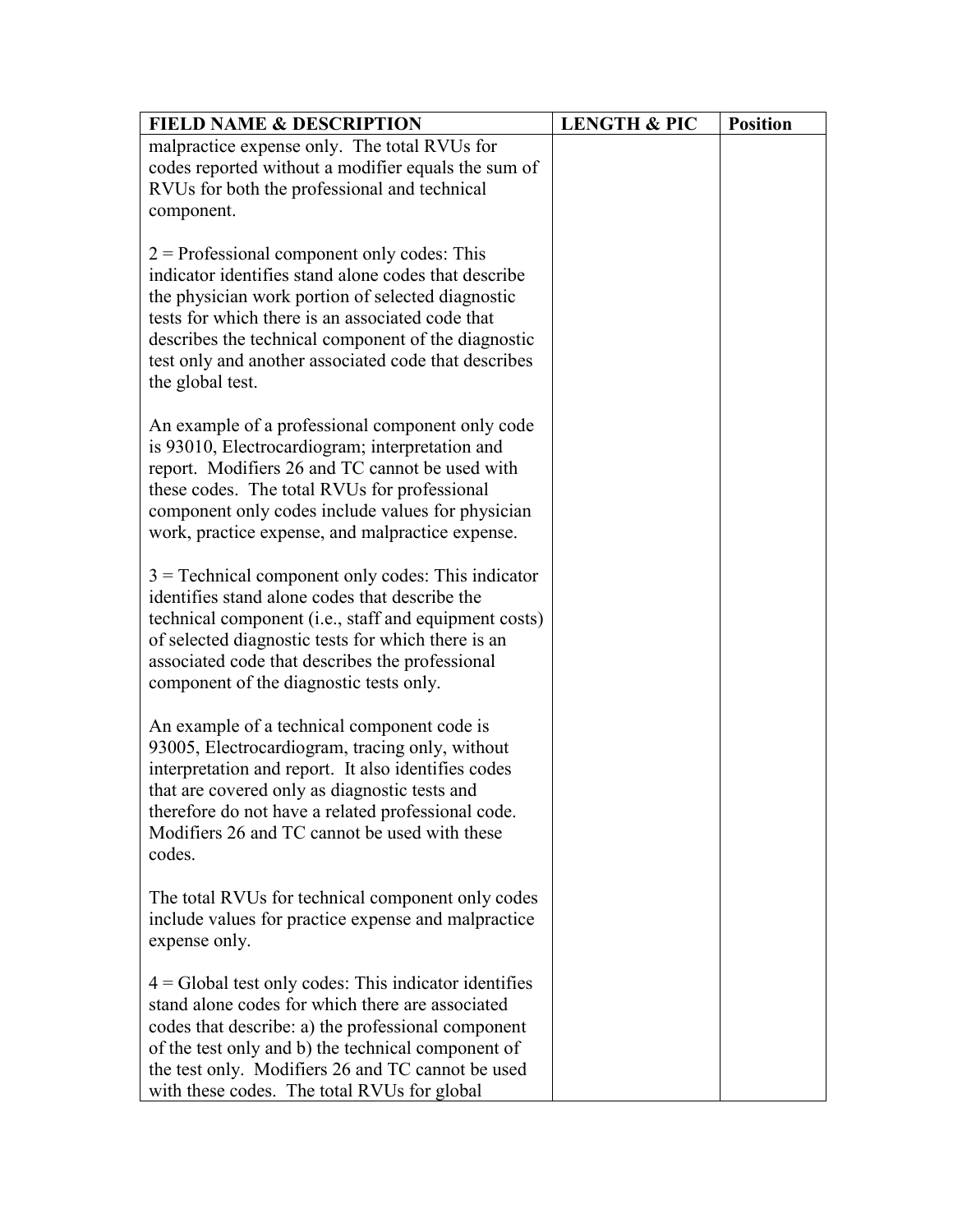| <b>FIELD NAME &amp; DESCRIPTION</b>                                                                       | <b>LENGTH &amp; PIC</b> | <b>Position</b> |
|-----------------------------------------------------------------------------------------------------------|-------------------------|-----------------|
| procedure only codes include values for physician                                                         |                         |                 |
| work, practice expense, and malpractice expense.                                                          |                         |                 |
| The total RVUs for global procedure only codes                                                            |                         |                 |
| equals the sum of the total RVUs for the                                                                  |                         |                 |
| professional and technical components only codes                                                          |                         |                 |
| combined.                                                                                                 |                         |                 |
| $5$ = Incident to Codes: This indicator identifies                                                        |                         |                 |
| codes that describe services covered incident to a                                                        |                         |                 |
| physicians service when they are provided by                                                              |                         |                 |
| auxiliary personnel employed by the physician and                                                         |                         |                 |
| working under his or her direct supervision.                                                              |                         |                 |
|                                                                                                           |                         |                 |
| Payment may not be made by carriers for these                                                             |                         |                 |
| services when they are provided to hospital                                                               |                         |                 |
| inpatients or patients in a hospital outpatient                                                           |                         |                 |
| department. Modifiers 26 and TC cannot be used                                                            |                         |                 |
| with these codes.                                                                                         |                         |                 |
|                                                                                                           |                         |                 |
| $6 =$ Laboratory physician interpretation codes: This                                                     |                         |                 |
| indicator identifies clinical laboratory codes for<br>which separate payment for interpretations by       |                         |                 |
| laboratory physicians may be made. Actual                                                                 |                         |                 |
| performance of the tests is paid for under the lab fee                                                    |                         |                 |
| schedule. Modifier TC cannot be used with these                                                           |                         |                 |
| codes. The total RVUs for laboratory physician                                                            |                         |                 |
| interpretation codes include values for physician                                                         |                         |                 |
| work, practice expense and malpractice expense.                                                           |                         |                 |
|                                                                                                           |                         |                 |
| $7$ = Physical therapy service: Payment may not be                                                        |                         |                 |
| made if the service is provided to either a hospital                                                      |                         |                 |
| outpatient or inpatient by an independently                                                               |                         |                 |
| practicing physical or occupational therapist.                                                            |                         |                 |
|                                                                                                           |                         |                 |
| $8$ = Physician interpretation codes: This indicator<br>identifies the professional component of clinical |                         |                 |
| laboratory codes for which separate payment may be                                                        |                         |                 |
| made only if the physician interprets an abnormal                                                         |                         |                 |
| smear for hospital inpatient. This applies only to                                                        |                         |                 |
| code 85060. No TC billing is recognized because                                                           |                         |                 |
| payment for the underlying clinical laboratory test is                                                    |                         |                 |
| made to the hospital, generally through the PPS rate.                                                     |                         |                 |
|                                                                                                           |                         |                 |
| No payment is recognized for code 85060 furnished                                                         |                         |                 |
| to hospital outpatients or non-hospital patients. The                                                     |                         |                 |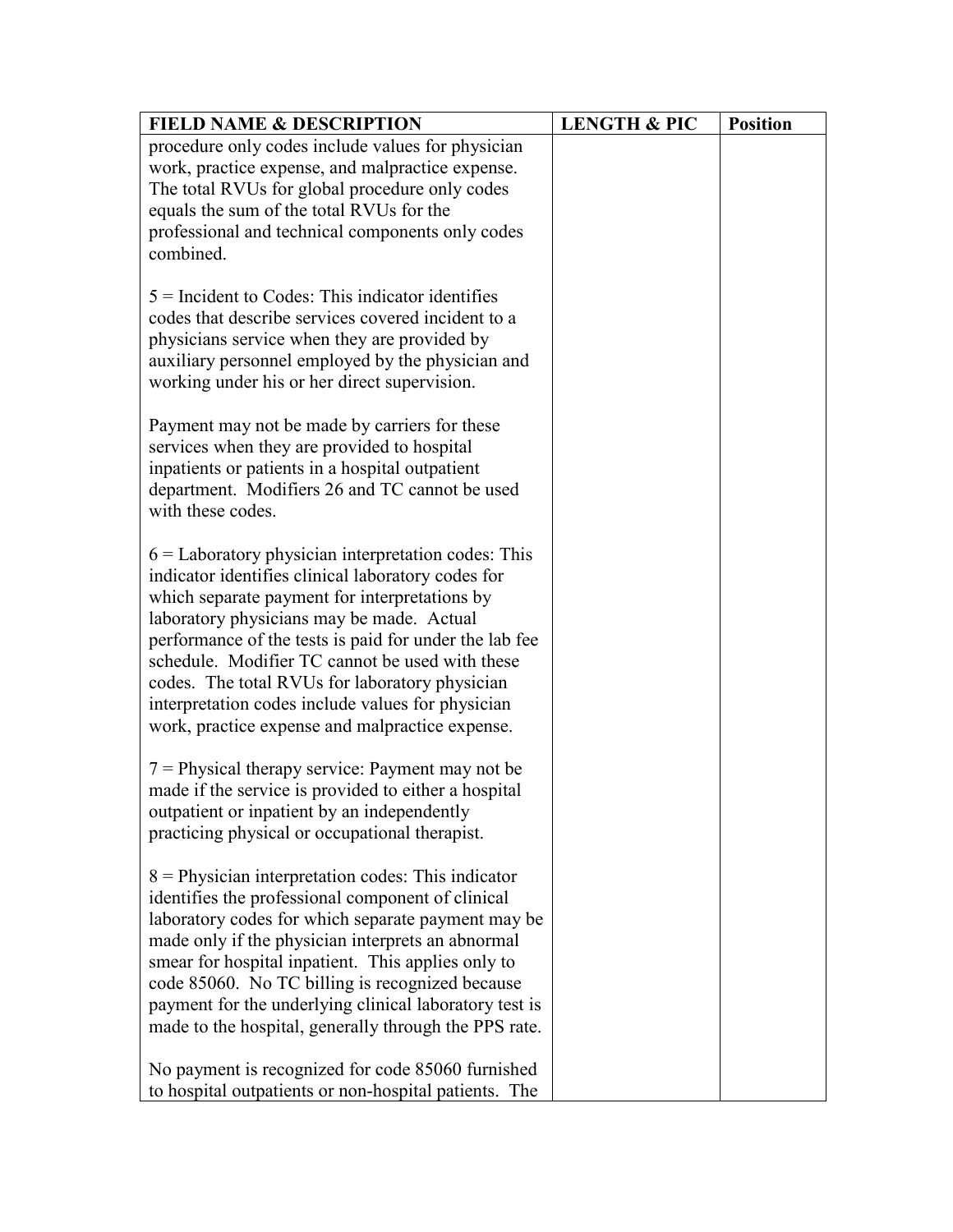| <b>FIELD NAME &amp; DESCRIPTION</b>                                                                                                                                                                                                                                                                                                                                                                                                                                                                                                                                                                                                     | <b>LENGTH &amp; PIC</b> | <b>Position</b> |
|-----------------------------------------------------------------------------------------------------------------------------------------------------------------------------------------------------------------------------------------------------------------------------------------------------------------------------------------------------------------------------------------------------------------------------------------------------------------------------------------------------------------------------------------------------------------------------------------------------------------------------------------|-------------------------|-----------------|
| physician interpretation is paid through the clinical                                                                                                                                                                                                                                                                                                                                                                                                                                                                                                                                                                                   |                         |                 |
| laboratory fee schedule payment for the clinical                                                                                                                                                                                                                                                                                                                                                                                                                                                                                                                                                                                        |                         |                 |
| laboratory test.                                                                                                                                                                                                                                                                                                                                                                                                                                                                                                                                                                                                                        |                         |                 |
| $9 =$ Concept of a professional/technical component                                                                                                                                                                                                                                                                                                                                                                                                                                                                                                                                                                                     |                         |                 |
| does not apply                                                                                                                                                                                                                                                                                                                                                                                                                                                                                                                                                                                                                          |                         |                 |
| <b>Multiple Procedure (Modifier 51)</b>                                                                                                                                                                                                                                                                                                                                                                                                                                                                                                                                                                                                 | 1 Pic $(x)$ 1           | 35              |
| Indicator indicates which payment adjustment rule                                                                                                                                                                                                                                                                                                                                                                                                                                                                                                                                                                                       |                         |                 |
| for multiple procedures applies to the service.                                                                                                                                                                                                                                                                                                                                                                                                                                                                                                                                                                                         |                         |                 |
| $0 = No$ payment adjustment rules for multiple<br>procedures apply. If the procedure is reported on<br>the same day as another procedure, base payment on<br>the lower of: $(a)$ the actual charge or $(b)$ the fee<br>schedule amount for the procedure.                                                                                                                                                                                                                                                                                                                                                                               |                         |                 |
| $1 =$ Standard payment adjustment rules in effect<br>before January 1, 1996, for multiple procedures<br>apply. In the 1996 MPFSDB, this indicator only<br>applies to codes with procedure status of "D." If a<br>procedure is reported on the same day as another<br>procedure with an indicator of $1,2$ , or 3, rank the<br>procedures by fee schedule amount and apply the<br>appropriate reduction to this code (100 percent, 50<br>percent, 25 percent, 25 percent, 25 percent, and by<br>report). Base payment on the lower of: (a) the<br>actual charge or (b) the fee schedule amount reduced<br>by the appropriate percentage. |                         |                 |
| $2$ = Standard payment adjustment rules for multiple<br>procedures apply. If the procedure is reported on<br>the same day as another procedure with an indicator<br>of 1, 2, or 3, rank the procedures by fee schedule<br>amount and apply the appropriate reduction to this<br>code (100 percent, 50 percent, 50 percent, 50<br>percent, 50 percent, and by report). Base payment<br>on the lower of: (a) the actual charge or (b) the fee<br>schedule amount reduced by the appropriate<br>percentage.                                                                                                                                |                         |                 |
| $3$ = Special rules for multiple endoscopic procedures<br>apply if procedure is billed with another endoscopy<br>in the same family (i.e., another endoscopy that has<br>the same base procedure). The base procedure for<br>each code with this indicator is identified in the<br>endoscopic base code field.                                                                                                                                                                                                                                                                                                                          |                         |                 |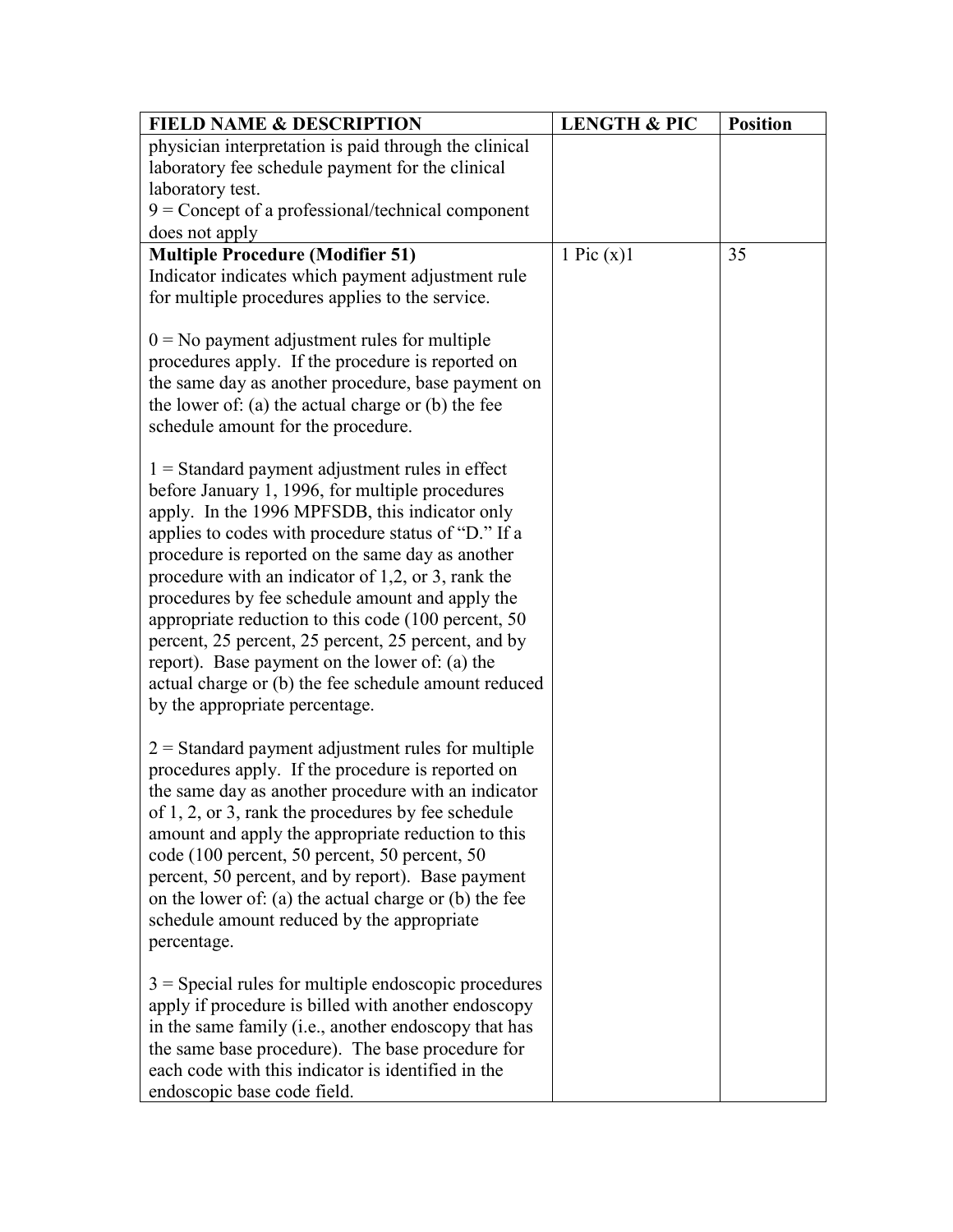| <b>FIELD NAME &amp; DESCRIPTION</b>                                                                                                                                                                                                                                                                                                     | <b>LENGTH &amp; PIC</b> | <b>Position</b> |
|-----------------------------------------------------------------------------------------------------------------------------------------------------------------------------------------------------------------------------------------------------------------------------------------------------------------------------------------|-------------------------|-----------------|
| Apply the multiple endoscopy rules to a family<br>before ranking the family with other procedures<br>performed on the same day (for example, if multiple<br>endoscopies in the same family are reported on the<br>same day as endoscopies in another family or on the<br>same day as a non-endoscopic procedure).                       |                         |                 |
| If an endoscopic procedure is reported with only its<br>base procedure, do not pay separately for the base<br>procedure. Payment for the base procedure is<br>included in the payment for the other endoscopy.                                                                                                                          |                         |                 |
| $4 =$ Subject to multiple procedure payment reduction<br>(MPPR).                                                                                                                                                                                                                                                                        |                         |                 |
| $9$ = Concept does not apply.                                                                                                                                                                                                                                                                                                           |                         |                 |
| Codes with RVUs equal to zero are not included in<br>the payment indicator file. These codes may have<br>multiple procedure indicators not shown. See note<br>below this table for instructions on these codes.                                                                                                                         |                         |                 |
| <b>Bilateral Surgery Indicator (Modifier 50)</b>                                                                                                                                                                                                                                                                                        | 1 Pic $(x)$ 1           | 36              |
| This field provides an indicator for services subject<br>to a payment adjustment.                                                                                                                                                                                                                                                       |                         |                 |
| $0 = 150$ percent payment adjustment for bilateral<br>procedures does not apply.                                                                                                                                                                                                                                                        |                         |                 |
| The bilateral adjustment is inappropriate for codes<br>in this category because of: (a) physiology or<br>anatomy, or (b) because the code descriptor<br>specifically states that it is a unilateral procedure<br>and there is an existing code for the bilateral<br>procedure.                                                          |                         |                 |
| $1 = 150$ percent payment adjustment for bilateral<br>procedures applies. If code is billed with the<br>bilateral modifier base payment for these codes<br>when reported as bilateral procedures on the lower<br>of: (a) the total actual charge for both sides, or (b)<br>150 percent of the fee schedule amount for a single<br>code. |                         |                 |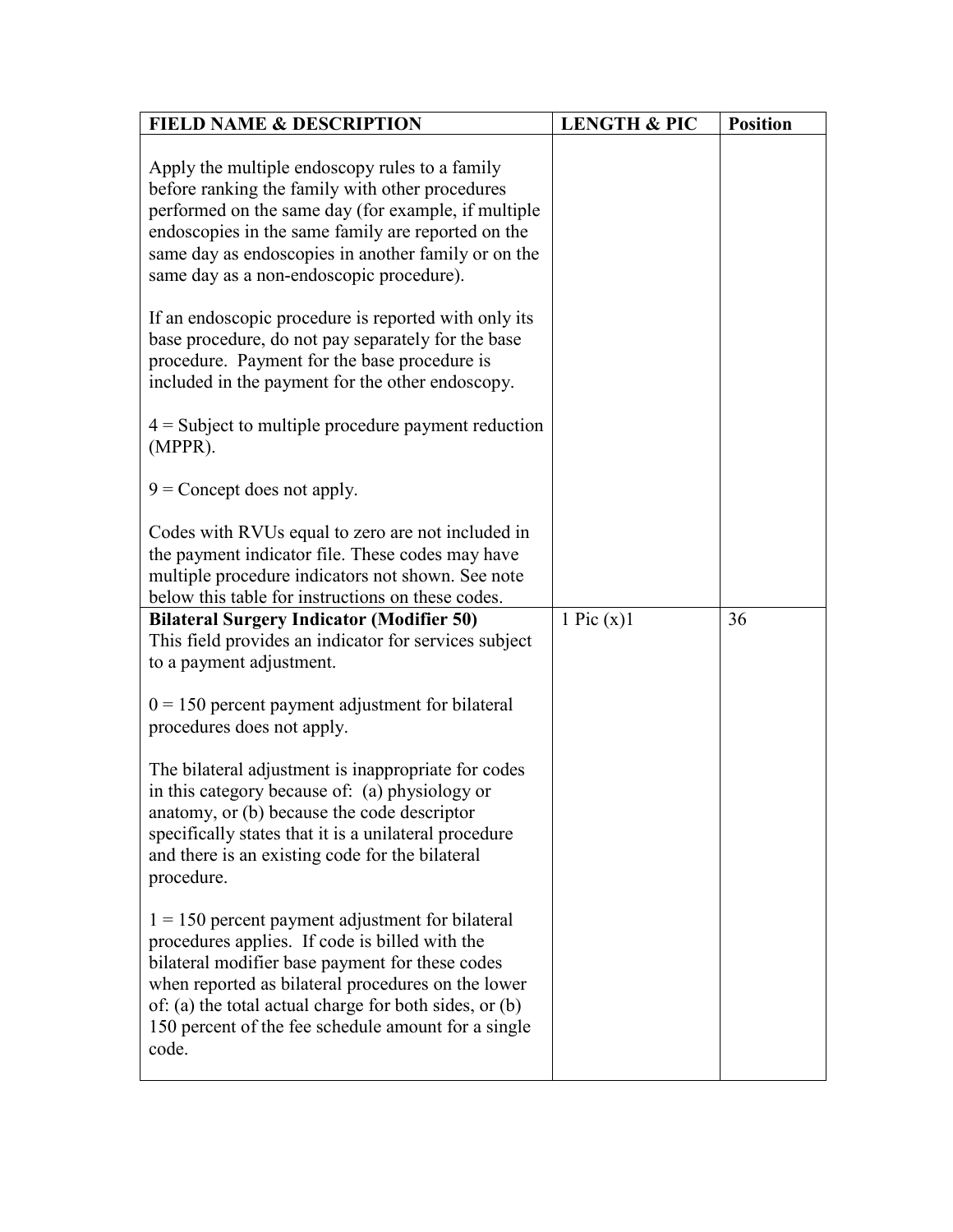| <b>FIELD NAME &amp; DESCRIPTION</b>                                                                                                                                                                                                                                                                                                                               | <b>LENGTH &amp; PIC</b> | <b>Position</b> |
|-------------------------------------------------------------------------------------------------------------------------------------------------------------------------------------------------------------------------------------------------------------------------------------------------------------------------------------------------------------------|-------------------------|-----------------|
| If code is reported as a bilateral procedure and is<br>reported with other procedure codes on the same<br>day, apply the bilateral adjustment before applying<br>any applicable multiple procedure rules.                                                                                                                                                         |                         |                 |
| $2 = 150$ percent payment adjustment for bilateral<br>procedure does not apply. RVUs are already based<br>on the procedure being performed as a bilateral<br>procedure.                                                                                                                                                                                           |                         |                 |
| The RVUs are based on a bilateral procedure<br>because: (a) the code descriptor specifically states<br>that the procedure is bilateral; (b) the code<br>descriptor states that the procedure may be<br>performed either unilaterally or bilaterally; or (c) the<br>procedure is usually performed as a bilateral<br>procedure.                                    |                         |                 |
| $3$ = The usual payment adjustment for bilateral<br>procedures does not apply.                                                                                                                                                                                                                                                                                    |                         |                 |
| Services in this category are generally radiology<br>procedures or other diagnostic tests which are not<br>subject to the special payment rules for other<br>bilateral procedures. If a procedure is billed with<br>the 50 modifier, base payment on the lesser of the<br>total actual charges for each side or 100% of the fee<br>schedule amount for each side. |                         |                 |
| $9$ = Concept does not apply.                                                                                                                                                                                                                                                                                                                                     |                         |                 |
| <b>Assistant at Surgery (Modifiers AS, 80, 81 and</b><br>82)                                                                                                                                                                                                                                                                                                      | 1 Pic $(x)$ 1           | 37              |
| This field provides an indicator for services where<br>an assistant at surgery may be paid:                                                                                                                                                                                                                                                                       |                         |                 |
| $0$ = Payment restriction for assistants at surgery<br>applies to this procedure unless supporting<br>documentation is submitted to establish medical<br>necessity.                                                                                                                                                                                               |                         |                 |
| $1 =$ Statutory payment restriction for assistants at<br>surgery applies to this procedure. Assistant at<br>surgery may not be paid.                                                                                                                                                                                                                              |                         |                 |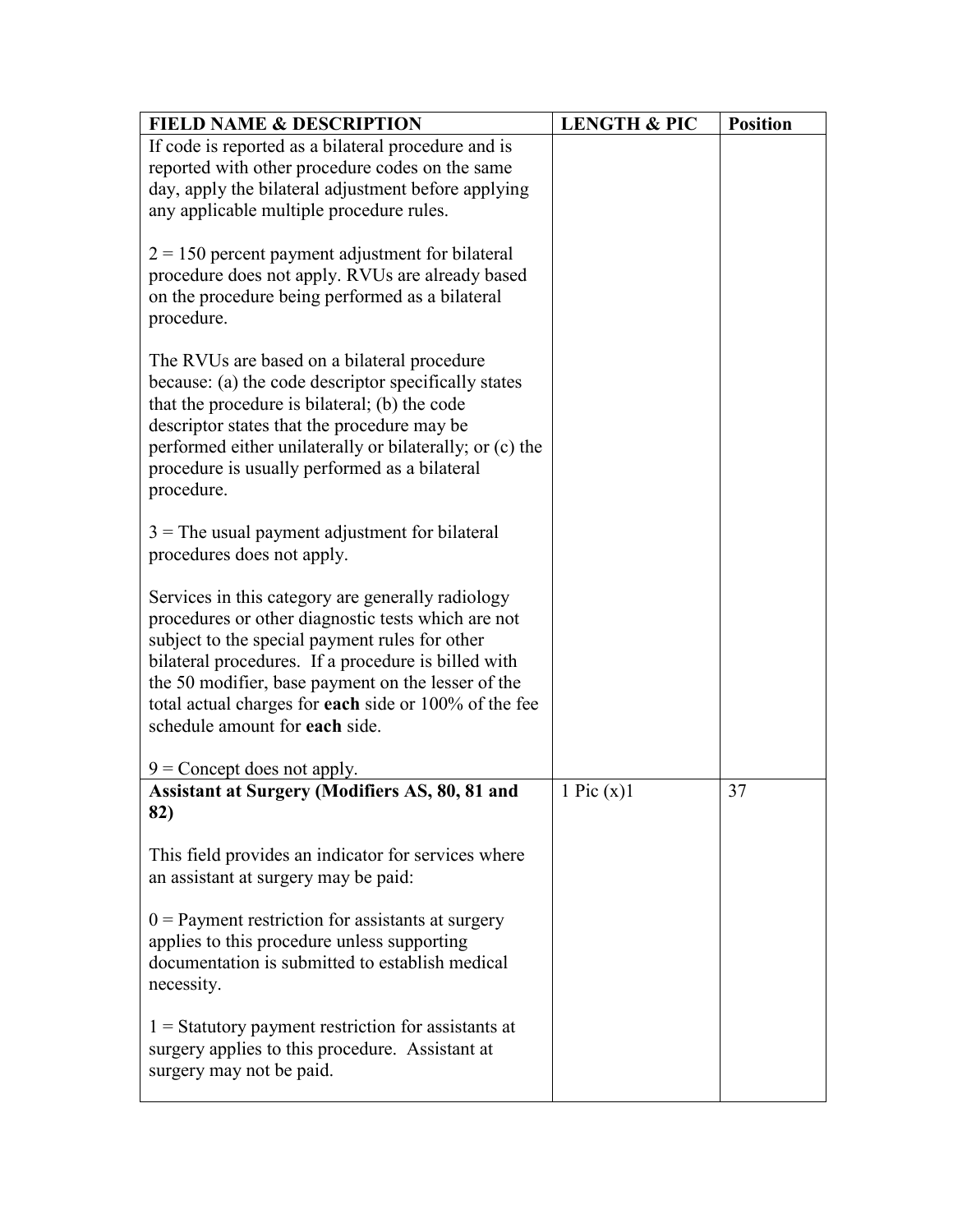| <b>FIELD NAME &amp; DESCRIPTION</b>                      | <b>LENGTH &amp; PIC</b> | <b>Position</b> |
|----------------------------------------------------------|-------------------------|-----------------|
| $2$ = Payment restriction for assistants at surgery does |                         |                 |
| not apply to this procedure. Assistant at surgery        |                         |                 |
| may be paid.                                             |                         |                 |
|                                                          |                         |                 |
| $9$ = Concept does not apply.                            |                         | 38              |
| <b>Co-Surgeons (Modifier 62)</b>                         | 1 Pic $(x)$ 1           |                 |
| This field provides an indicator for services for        |                         |                 |
| which two surgeons, each in a different specialty,       |                         |                 |
| may be paid.                                             |                         |                 |
|                                                          |                         |                 |
| $0 = Co-surgeons$ not permitted for this procedure.      |                         |                 |
|                                                          |                         |                 |
| $1 = Co-surgeons$ could be paid; supporting              |                         |                 |
| documentation required to establish medical              |                         |                 |
| necessity of two surgeons for the procedure.             |                         |                 |
| $2 = Co-surgeons$ permitted; no documentation            |                         |                 |
| required if two specialty requirements are met.          |                         |                 |
|                                                          |                         |                 |
| $9$ = Concept does not apply.                            |                         |                 |
| <b>Team Surgeons (Modifier 66)</b>                       | 1 Pic $(x)$ 1           | 39              |
|                                                          |                         |                 |
| This field provides an indicator for services for        |                         |                 |
| which team surgeons may be paid.                         |                         |                 |
|                                                          |                         |                 |
| $0 =$ Team surgeons not permitted for this procedure.    |                         |                 |
| $1 =$ Team surgeons could be paid; supporting            |                         |                 |
| documentation required to establish medical              |                         |                 |
| necessity of a team; pay by report.                      |                         |                 |
|                                                          |                         |                 |
| $2 =$ Team surgeons permitted; pay by report.            |                         |                 |
| $9$ = Concept does not apply.                            |                         |                 |
| <b>Endoscopic Base Codes</b>                             | $5$ Pic (x) $5$         | 40-44           |
|                                                          |                         |                 |
| This field identifies an endoscopic base code for        |                         |                 |
| each code with a multiple surgery indicator of 3.        |                         |                 |
| <b>Performance Payment Indicator</b><br>(For future use) | 1 Pic $x(1)$            | 45              |
| <b>Diagnostic Imaging Family Indicator</b>               | 2 Pic x $(2)$           | 46-47           |
| $88$ = Subject to the reduction for diagnostic imaging   |                         |                 |
| (effective for services January 1, 2011, and after).     |                         |                 |
| $99$ = Concept Does Not Apply                            |                         |                 |
| <b>Effective Date</b>                                    | 8 Pic $x(8)$            | $48 - 55$       |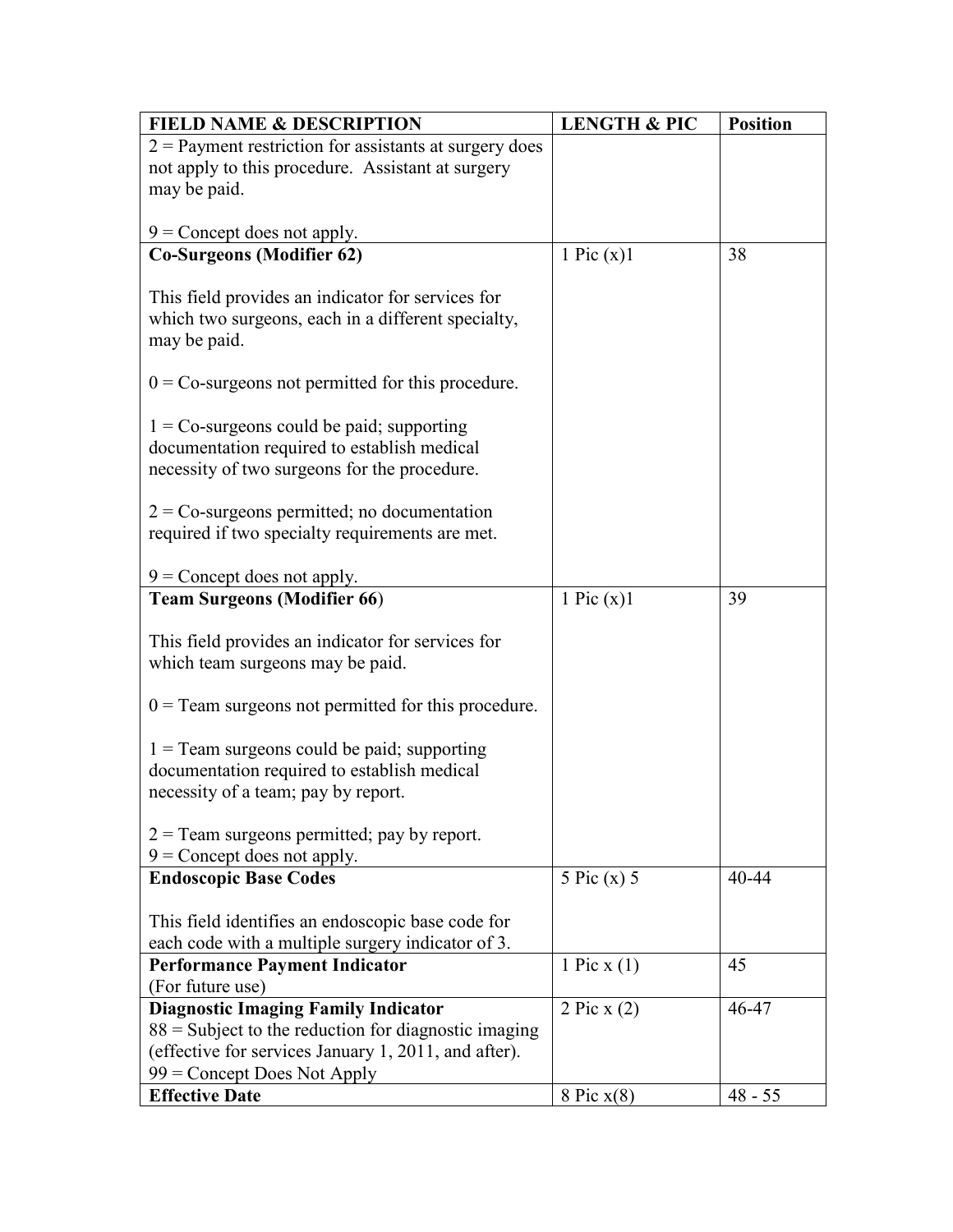| <b>FIELD NAME &amp; DESCRIPTION</b>                   | <b>LENGTH &amp; PIC</b> | <b>Position</b> |
|-------------------------------------------------------|-------------------------|-----------------|
| This field displays the effective date of the file in |                         |                 |
| l YYYYMMDD format.                                    |                         |                 |
| <b>Filler</b>                                         | 30 Pic $x(30)$          | 56 - 75         |

Multiple procedure indicator 5 is not included in this file, since the indicator represents the therapy multiple procedure payment reduction which never applies to professional service revenue codes. Multiple procedure indicators 6 and 7 are not included in this file, since in these cases the reduction only applies to technical component services. On CAH claims, technical components are paid on a cost basis and so are not subject to the reductions.

There may be cases when A/B MACs (A) must manually load a HCPCS code that is contractor priced which has a multiple procedure indicator that is not on the payment indicator file. In these cases, the MAC enters a multiple procedure indicator of 0.

## **50.7 - Institutional Claim Record Layout for the Mammography Fee Schedule**

**(Rev. 2643, Issued: 01-31-13, Effective: 07-01-13, Implementation: 07-01-13)**

This is a physician fee schedule abstract file for mammography services payment. The CMS will provide the specific file names when the prices are released. The file name will contain the label MAMMO.

| Record Length         | 60                                         |
|-----------------------|--------------------------------------------|
| Record Format         | FB                                         |
| <b>Block Size</b>     | 6000                                       |
| <b>Character Code</b> | <b>EBCDIC</b>                              |
| Sort Sequence         | A/B MAC (B), Locality HCPCS Code, Modifier |

| Data Element Name  | Picture            | Location  | Comment                                                                                                                   |
|--------------------|--------------------|-----------|---------------------------------------------------------------------------------------------------------------------------|
| 1-HCPCS            | X(05)              | $1 - 5$   |                                                                                                                           |
| 2-Modifier         | X(02)              | $6 - 7$   |                                                                                                                           |
| 3-Non-Facility Fee | $9(05)$ V99 8 - 14 |           |                                                                                                                           |
| 4-PCTC Indicator   | X(01)              | $15 - 15$ | This field is only applicable when<br>pricing Critical Access Hospitals<br>$(C\Lambda Hc)$ that have elected the optional |

(CAHs) that have elected the optional method (Method 2) of payment.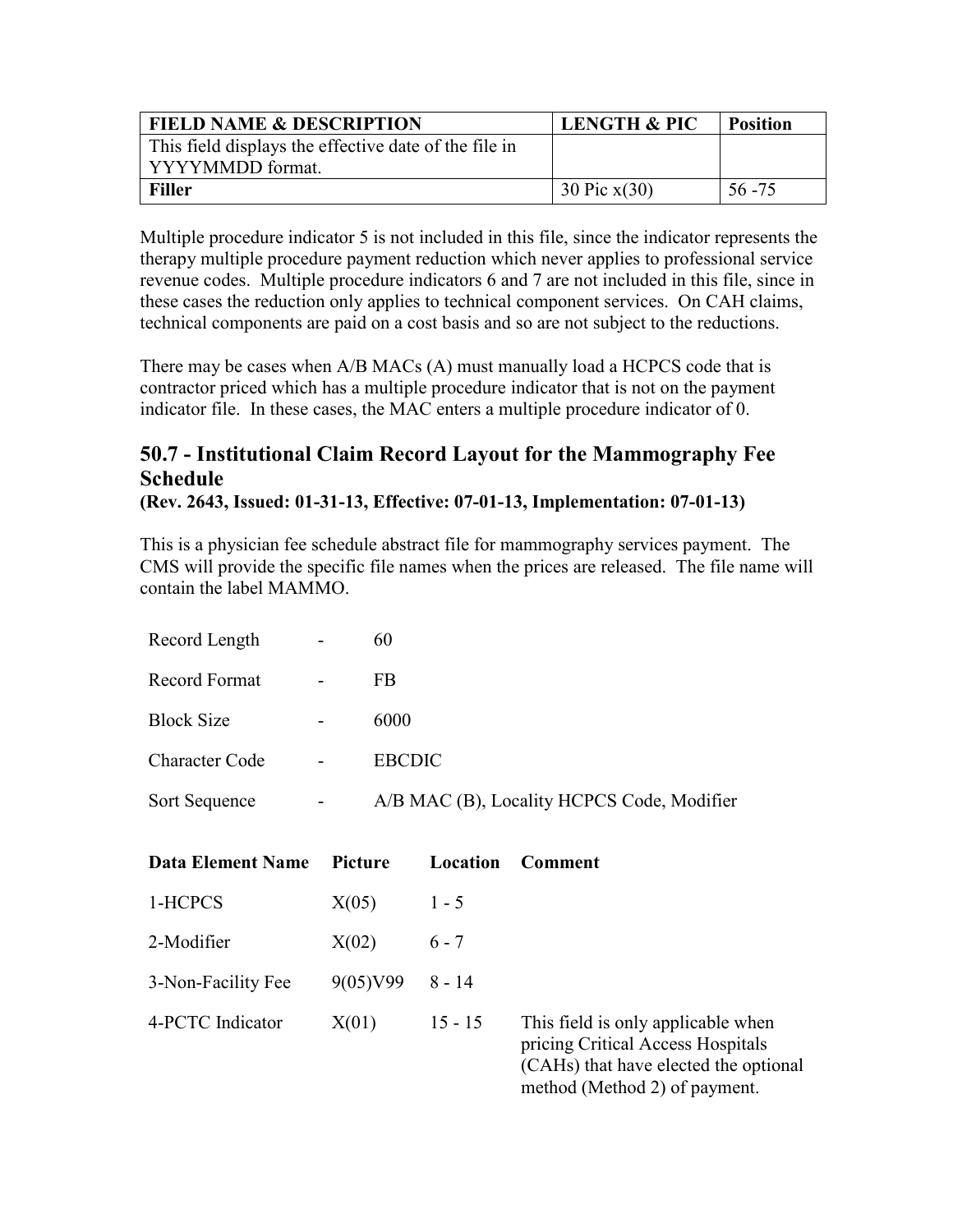| <b>Data Element Name</b>                           | Picture  | Location  | <b>Comment</b>                                                                                                                                                                                                                      |
|----------------------------------------------------|----------|-----------|-------------------------------------------------------------------------------------------------------------------------------------------------------------------------------------------------------------------------------------|
| 5-Facility Fee                                     | 9(05)V99 | $16 - 22$ |                                                                                                                                                                                                                                     |
| 6-Effective Date                                   | X(08)    | $23 - 30$ | Update effective date                                                                                                                                                                                                               |
| $7 - A/B$ MAC $(B)$<br>Number                      | X(05)    | $31 - 35$ |                                                                                                                                                                                                                                     |
| 8-Locality                                         | X(02)    | $36 - 37$ |                                                                                                                                                                                                                                     |
| 9-Filler                                           | X(05)    | $38 - 42$ |                                                                                                                                                                                                                                     |
| 10-Status Code                                     | X(1)     | $43 - 43$ | Separate instructions will be used for<br>the use of this field at a later date. This<br>field indicates whether the code is in<br>the physician fee schedule and whether<br>it is separately payable if the service is<br>covered. |
| 11-Multiple Surgery                                | X(01)    | $44 - 44$ | Indicator indicates which payment<br>adjustment rule for multiple procedures<br>apply to the service.                                                                                                                               |
| 12-Non Facility PE                                 | 9(05)V99 | $45 - 51$ | Non-facility practice expense RVU                                                                                                                                                                                                   |
| 13-Filler                                          | X(01)    | $52 - 52$ |                                                                                                                                                                                                                                     |
| 14- $A/B$ MAC (A) or<br>(HHH) Therapy<br>Reduction | 9(05)V99 | $53 - 59$ | Reduces payment amount for multiple<br>surgery                                                                                                                                                                                      |
| 15-Filler                                          | X(01)    | $60 - 60$ |                                                                                                                                                                                                                                     |

## **50.8 - Institutional Claim Record Layout for the Ambulance Fee Schedule (Rev. 2643, Issued: 01-31-13, Effective: 07-01-13, Implementation: 07-01-13)**

This is a physician fee schedule abstract file for ambulance services payment. The CMS will provide the specific file names when the prices are released. The file name will contain the label AMBFS.

| Record Length     | 80    |
|-------------------|-------|
| Record Format     | FB    |
| <b>Block Size</b> | 27920 |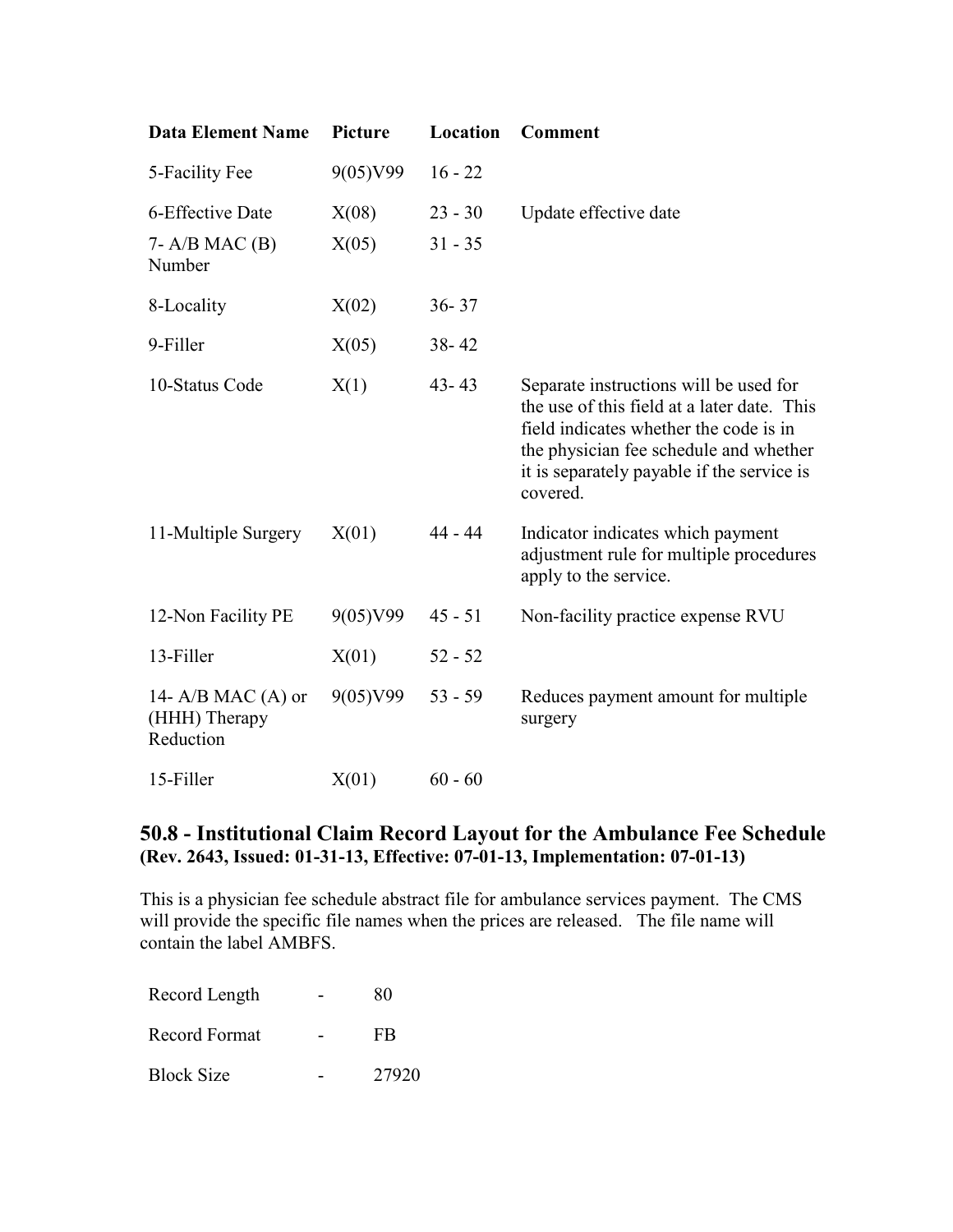| Character Code | <b>Contract Contract</b> | <b>EBCDIC</b>                |
|----------------|--------------------------|------------------------------|
| Sort Sequence  | $\sim$                   | HCPCS, A/B MAC (B), Locality |

| <b>Field Name</b>                | Format               | <b>Position</b> | <b>Description</b>                                                    |
|----------------------------------|----------------------|-----------------|-----------------------------------------------------------------------|
| 1-HCPCS                          | X(05)                | $1 - 5$         | <b>HCFA Common Procedure Coding</b><br>System                         |
| 2- $A/B$ MAC $(B)$<br>Number     | X(05)                | $6 - 10$        |                                                                       |
| 3-Locality Code                  | X(02)                | $11 - 12$       |                                                                       |
| 4-Base RVU                       | $9(4)$ v99           | $13 - 18$       | Relative Value Unit                                                   |
| 5-Non-Facility PE<br><b>GPCI</b> | 9v9(3)               | $19 - 22$       | Geographic Adjustment Factor                                          |
| <b>6-Conversion Factor</b>       | 9(5) <sub>v</sub> 99 | $23 - 29$       | <b>Conversion Factor</b>                                              |
| 7-Urban Mileage                  | 9(5) <sub>v</sub> 99 | $30 - 36$       | Urban payment rate or base rate<br>mileage rate (determined by HCPCS) |
| 8-Rural Mileage                  | 9(5) <sub>y</sub> 99 | $37 - 43$       | Rural payment rate or base rate mileage<br>rate (determined by HCPCS) |
| 9-Current Year                   | 9(04)                | 44-47           | <b>YYYY</b>                                                           |
| 10-Current Quarter               | 9(01)                | 48              | Calendar Quarter-value 1-4                                            |
| 11-Effective Date                | 9(8)                 | $49 - 56$       | Effective date of fee schedule file                                   |
| 12-Filler                        | X(24)                | $57 - 80$       | <b>Future Use</b>                                                     |

#### **60 - Durable Medical Equipment Prosthetics, Orthotics and Supplies (DMEPOS) Fee Schedule (Rev. 2902, Issued: 03-11-14, Effective: 04-01-14, Implementation: 04-07-14)**

The CMS issues instructions for implementing and/or updating the DMEPOS fee schedule payment amounts on a semiannual basis (January and July), with quarterly updates as necessary (April and October). The DMEPOS fee schedule is provided to DME MACs, the Pricing, Data Analysis and Coding Contractor (PDAC), and A/B MACs (B) via CMS' mainframe telecommunication system.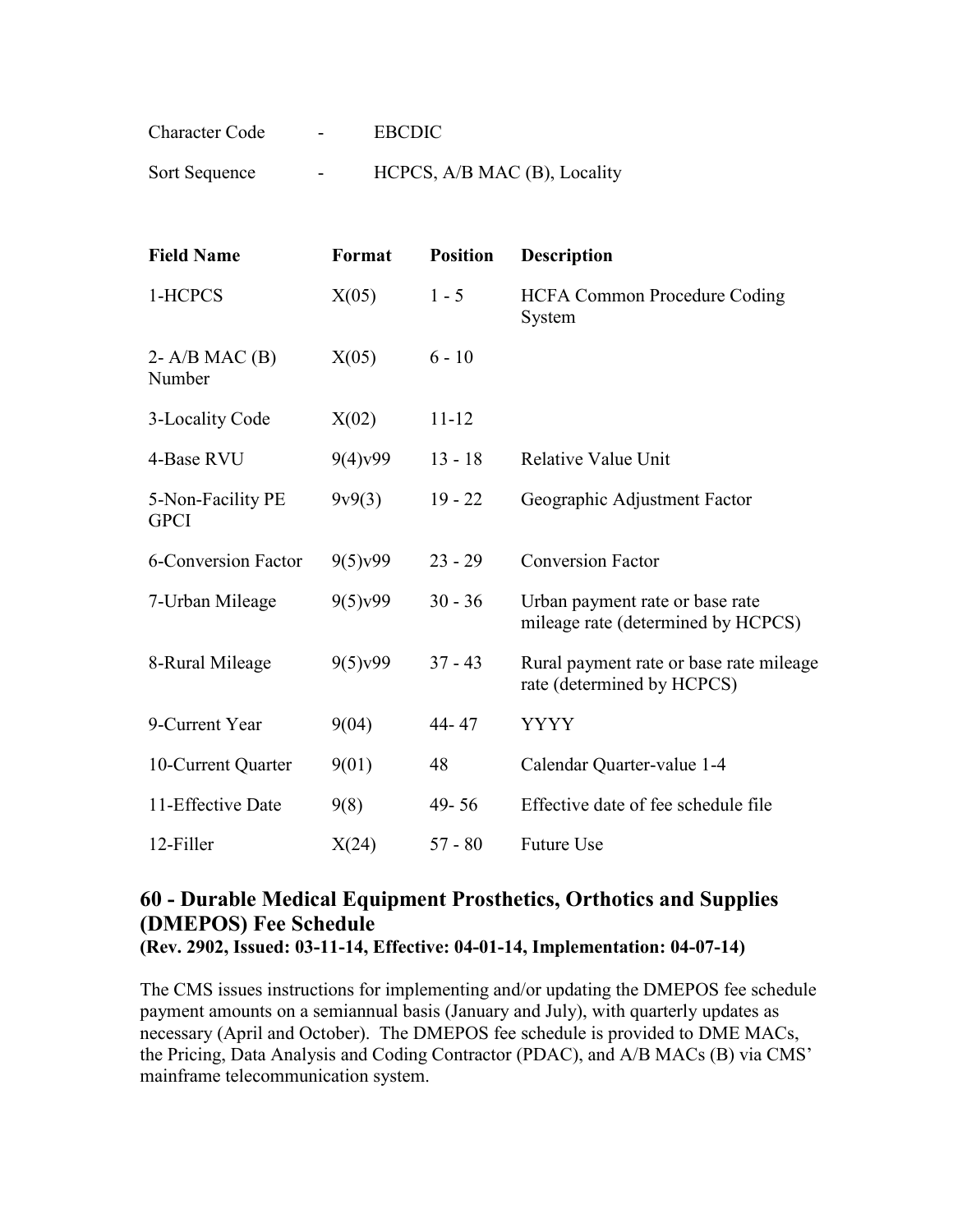The DMEPOS fee schedules are calculated by CMS. A separate DMEPOS Fee Schedule file is released to A/B MACs (A) and (HHH), Railroad Retirement Board (RRB) and RRB's Specialty MAC, Indian Health Service, and United Mine Workers. This fee schedule is also available on the CMS site [\(http://www.cms.gov/Medicare/Medicare-Fee](http://www.cms.gov/Medicare/Medicare-Fee-for-Service-Payment/DMEPOSFeeSched/DMEPOS-Fee-Schedule.html)[for-Service-Payment/DMEPOSFeeSched/DMEPOS-Fee-Schedule.html\)](http://www.cms.gov/Medicare/Medicare-Fee-for-Service-Payment/DMEPOSFeeSched/DMEPOS-Fee-Schedule.html) for other interested parties like the State Medicaid agencies and managed care organizations. The fee schedule for parenteral and enteral nutrition (PEN) is released to the PDAC and DME MACs in a separate file. All annual updates to fee schedules are to be implemented on January 1 for claims with dates of service on or after January 1.

As part of the annual or July update, the CMS provides a list of new items that will be subject to the DME, prosthetics and orthotics, surgical dressings, splints and casts, certain intraocular lenses or PEN fee schedules for which A/B MACs (B) or DME MACs must gap-fill base fee schedule amounts. The CMS identifies which codes apply to A/B MAC (B) or DME MAC for gap-filling. A/B MACs (B) and DME MACs submit the base fees for new codes to CMS CO. Once MACs submit base fees for a given code, they do not have to resubmit those base fees. MACs are notified when and where to submit the base fees.

The codes to be gap-filled are contained in the DMEPOS Fee Schedule file and are identifiable by a gap-fill indicator of "1." These codes have associated pricing amounts of 0. For further information see section 60.3.

After receiving the gap-filled base fees, CMS Division of Data Systems (DDS) will develop national fee schedule floors and ceilings and fee schedule amounts for these codes. A/B MACs (B) should note that the DDS files will not contain fee schedule amounts for noncontinental areas under A/B MAC (B) jurisdiction. A/B MACs (B) must update their fee schedules using the appropriate covered item updates.

Upon successful receipt of the file(s), MACs send notification of receipt via E-MAIL to price file receipt@cms.hhs.gov stating the name of the file received and the entities for which they were received (e.g., MAC name and A/B MAC (A) or (HHH) number.

#### **60.1 - Record Layout for DMEPOS Fee Schedule (Rev. 3350, Issued: 09-11-15, Effective: 01-01-16, Implementation: 01-04-16)**

Sort Sequence: Category, HCPCS, 1st Modifier, 2nd Modifier State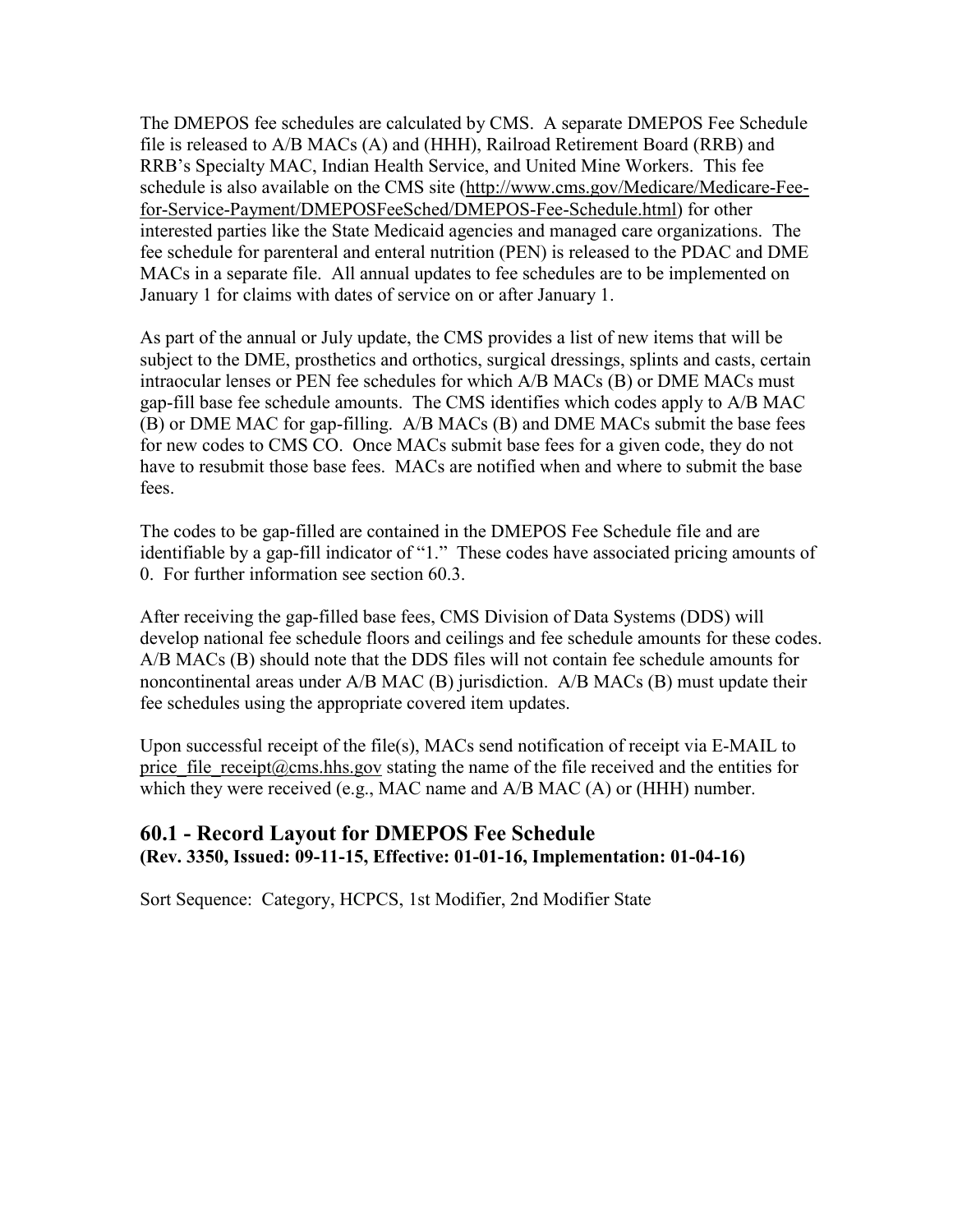| Field Name<br>Year<br><b>HCPCS Code</b> | Pic<br>X(4)<br>X(5) | Position<br>$1 - 4$<br>$5 - 9$ | Comment<br>Applicable Update Year<br>All current year active and deleted codes subject<br>to DMEPOS floors and ceilings                                                                                                                                                  |
|-----------------------------------------|---------------------|--------------------------------|--------------------------------------------------------------------------------------------------------------------------------------------------------------------------------------------------------------------------------------------------------------------------|
| 1st Modifier                            | X(2)                | $10 - 11$                      |                                                                                                                                                                                                                                                                          |
| 2nd Modifier                            | X(2)                | $12 - 13$                      |                                                                                                                                                                                                                                                                          |
| Jurisdiction                            | X                   | 14                             | $D = DME MAC$ Jurisdiction<br>$L =$ Local A/B MAC (B) jurisdiction<br>$J =$ Joint DME MAC/A/B MAC (B) jurisdiction                                                                                                                                                       |
| Category                                | X(2)                | $15 - 16$                      | $IN = Inexpensive/Routinely Purchased$                                                                                                                                                                                                                                   |
|                                         |                     |                                | $FS = Frequently Service$                                                                                                                                                                                                                                                |
|                                         |                     |                                | $CR = Capped Rental$                                                                                                                                                                                                                                                     |
|                                         |                     |                                | $OX = Oxygen & Oxygen$ Equipment                                                                                                                                                                                                                                         |
|                                         |                     |                                | $OS = Ostomy$ , Tracheostomy & Urologicals                                                                                                                                                                                                                               |
|                                         |                     |                                | $SD =$ Surgical Dressings                                                                                                                                                                                                                                                |
|                                         |                     |                                | $PO = Prostheets & Orthotics$                                                                                                                                                                                                                                            |
|                                         |                     |                                | $SU =$ Supplies                                                                                                                                                                                                                                                          |
|                                         |                     |                                | $TE = TENS$                                                                                                                                                                                                                                                              |
|                                         |                     |                                | $TS = The rap$ eutic Shoes                                                                                                                                                                                                                                               |
|                                         |                     |                                | $SC = Splints$ and Casts                                                                                                                                                                                                                                                 |
|                                         |                     |                                | $IL = Intraocular Lenses$                                                                                                                                                                                                                                                |
| <b>HCPCS</b> Action                     | X                   | 17                             | Indicates active/delete status in HCPCS file<br>$A =$ Active Code                                                                                                                                                                                                        |
|                                         |                     |                                | $D =$ Deleted Code, price provided for grace<br>period processing only                                                                                                                                                                                                   |
| Region                                  | X(2)                | $18 - 19$                      | This amount is not used for pricing claims. It is<br>on file for informational purposes.<br>$00 =$ For all non Prosthetic and Orthotic Services<br>$01 - 10$ = For Prosthetic and Orthotic Services<br>only. This field denotes the applicable regional<br>fee schedule. |
| <b>State</b>                            | X(2)                | $20 - 21$                      |                                                                                                                                                                                                                                                                          |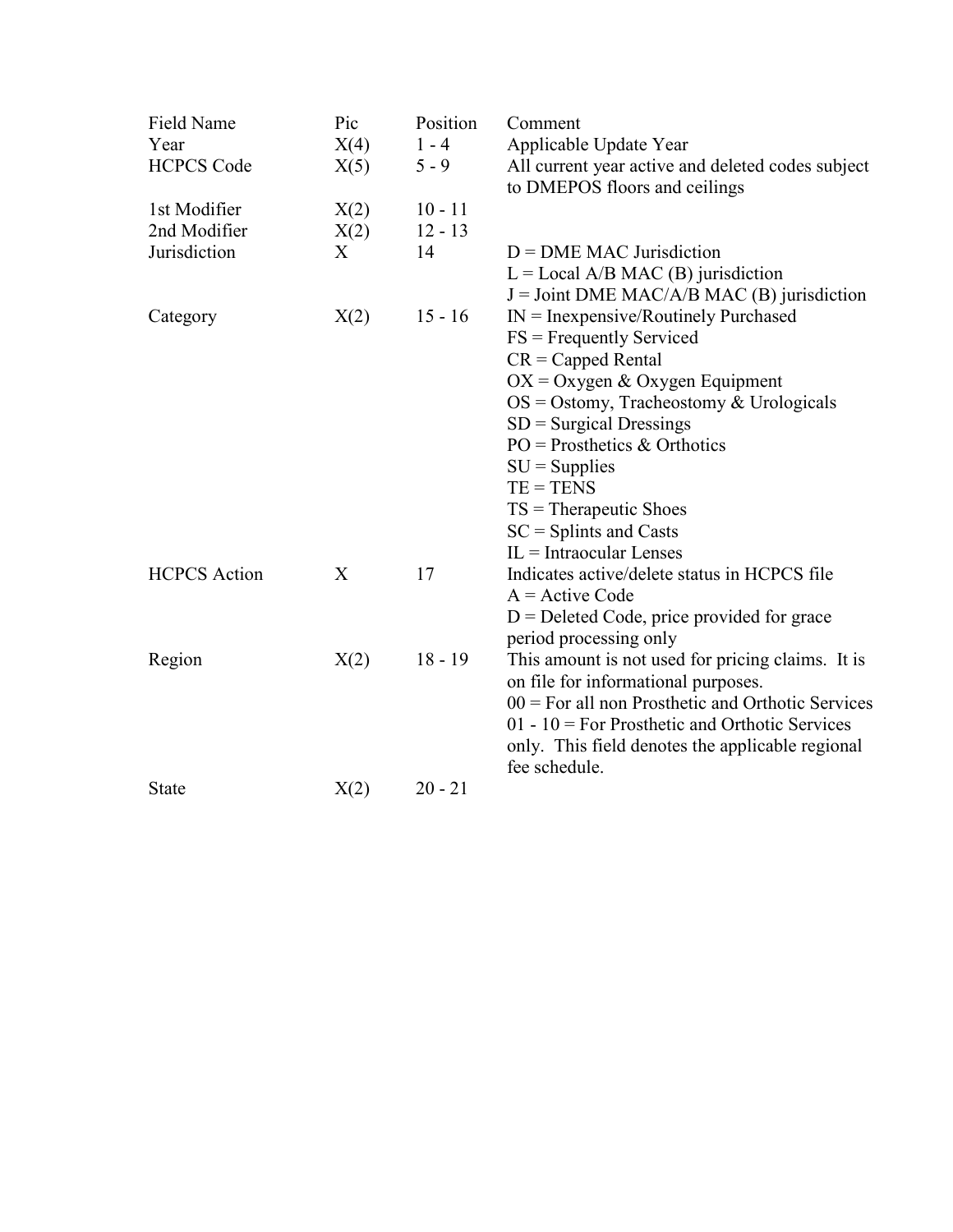| Original Base Fee | 9(5)V99 | $22 - 28$ | This amount is not used for pricing claims. It is<br>on file for informational purposes. For capped<br>rental services, this amount represents the base<br>fee after adjustments for rebasing and statewide<br>conversions. The base year for E0607 and<br>L8603 is 1995. Since pricing amounts for E1405<br>and E1406 are developed by summing pricing<br>amounts from source codes, they do not have a<br>true base fee. For these codes, this field will be<br>filled with zeros.<br>Beginning January 1, 2016, this field will<br>include the Competitive Bidding Rural Fee<br>Amount for specific HCPCS codes. A new<br>indicator field (RURAL FEE INDICATOR)<br>shall be populated with a value of "R" when the<br>Rural Fee is present in this field.                                                                                                                                                                                                                                                                                          |
|-------------------|---------|-----------|-------------------------------------------------------------------------------------------------------------------------------------------------------------------------------------------------------------------------------------------------------------------------------------------------------------------------------------------------------------------------------------------------------------------------------------------------------------------------------------------------------------------------------------------------------------------------------------------------------------------------------------------------------------------------------------------------------------------------------------------------------------------------------------------------------------------------------------------------------------------------------------------------------------------------------------------------------------------------------------------------------------------------------------------------------|
| Ceiling           | 9(5)V99 | $29 - 35$ | This amount is not used for pricing claims. It is<br>on file for informational purposes and could be<br>integrated into other processes (i.e., IR review,<br>validation, inquiries). NOTE: Since E0607 is<br>priced via national IR, it is not priced using<br>floors and ceilings. For E0607, this field will be<br>filled with zeros. Since pricing amounts for<br>E1405 and E1406 are developed by summing<br>pricing amounts from source codes, they are not<br>subject to ceilings and floors. Since non-mail<br>order (no-KL) codes A4233, A4234, A4235,<br>A4236, A4253, A4256, A4258, and A4259 are<br>priced using National Mail order single payment<br>amounts, they are not subject to ceilings and<br>floors. Splints, casts and intraocular lenses are<br>national fee schedule amounts not subject to<br>ceilings. For these codes, this field will be filled<br>with zeros. Beginning January 1, 2016, this field<br>will also be filled with zeros for codes whose<br>fees are adjusted using DMEPOS competitive<br>bid information. |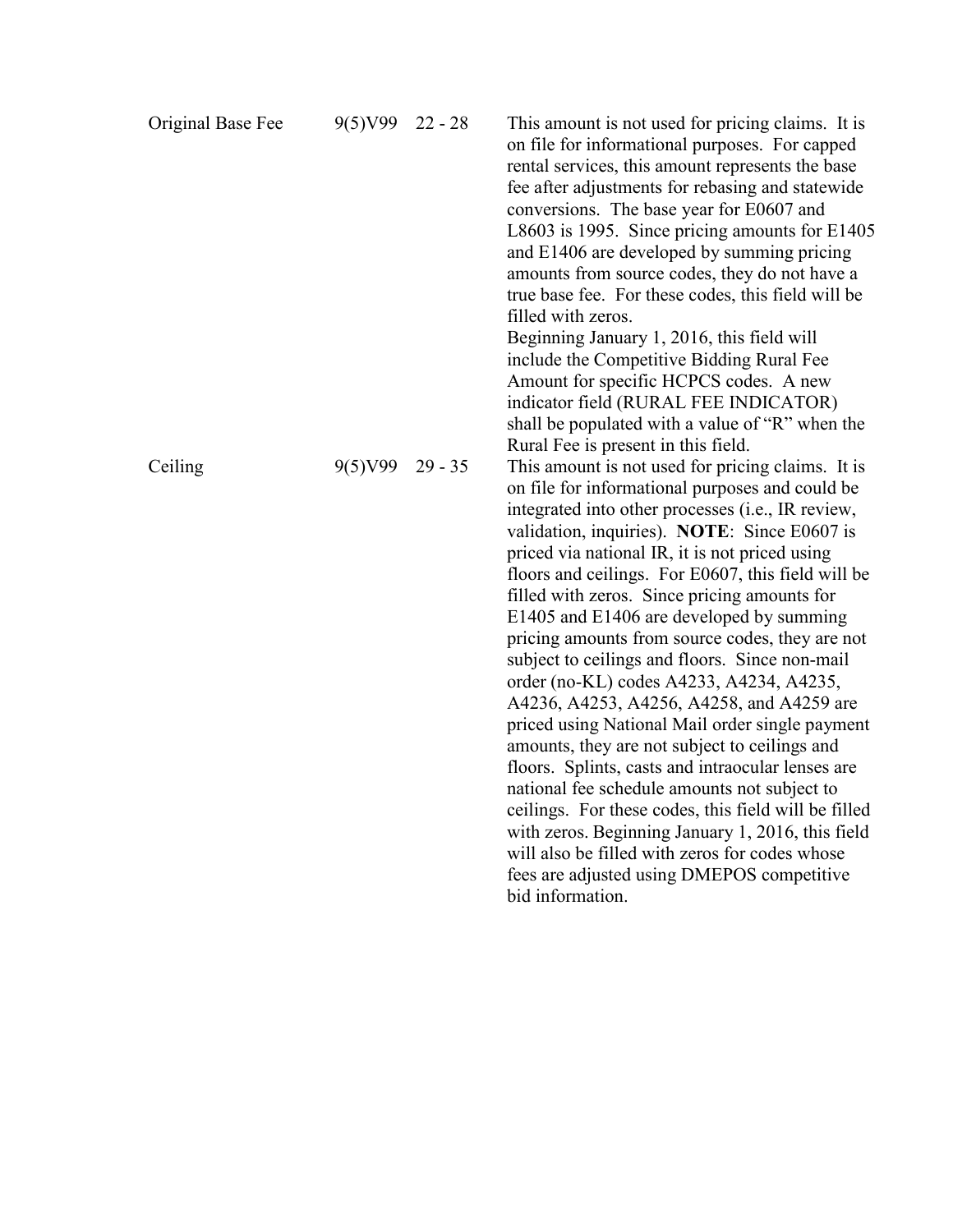| Floor                                 | 9(5)V99 | $36 - 42$ | This amount is not used for pricing claims. It is<br>on file for informational purposes and could be<br>integrated into other processes (i.e., IR review,<br>validation, inquiries). NOTE: Since E0607 is<br>priced via national IR, it is not priced using<br>floors and ceilings. For E0607, this field will be<br>filled with zeros. Since pricing amounts for<br>E1405 and E1406 are developed by summing<br>pricing amounts from source codes, they are not<br>subject to ceilings and floors. Since non-mail<br>order (no-KL) codes A4233, A4234, A4235,<br>A4236, A4253, A4256, A4258, and A4259 are<br>priced using National Mail order single payment<br>amounts, they are not subject to ceilings and<br>floors. Splints, casts and intraocular lenses are<br>national fee schedule amounts not subject to<br>floors. For these codes, this field will be filled<br>with zeros. Beginning January 1, 2016, this field<br>will also be filled with zeros for codes whose<br>fees are adjusted using DMEPOS competitive<br>bid information. |
|---------------------------------------|---------|-----------|-----------------------------------------------------------------------------------------------------------------------------------------------------------------------------------------------------------------------------------------------------------------------------------------------------------------------------------------------------------------------------------------------------------------------------------------------------------------------------------------------------------------------------------------------------------------------------------------------------------------------------------------------------------------------------------------------------------------------------------------------------------------------------------------------------------------------------------------------------------------------------------------------------------------------------------------------------------------------------------------------------------------------------------------------------|
| <b>Updated Fee Schedule</b><br>Amount | 9(5)V99 | $43 - 49$ | Amount used for pricing.                                                                                                                                                                                                                                                                                                                                                                                                                                                                                                                                                                                                                                                                                                                                                                                                                                                                                                                                                                                                                            |
| Gap-Fill Indicator                    | X       | 50        | $0 = No$ Gap-filling required.<br>$1 = A/B MAC(B)$ Needs to Gap-fill Original<br>Base Year Amount.                                                                                                                                                                                                                                                                                                                                                                                                                                                                                                                                                                                                                                                                                                                                                                                                                                                                                                                                                  |
| Pricing Change<br>Indicator           | X       | 51        | $0 = No$ change to the updated fee schedule<br>amount since previous release.<br>$1 = A$ change has occurred to the updated fee<br>schedule amount since the previous release.                                                                                                                                                                                                                                                                                                                                                                                                                                                                                                                                                                                                                                                                                                                                                                                                                                                                      |
| Rural Fee Indicator                   | X(01)   |           | $R =$ Rural Fee is present in the Original Base Fee<br>field                                                                                                                                                                                                                                                                                                                                                                                                                                                                                                                                                                                                                                                                                                                                                                                                                                                                                                                                                                                        |
| Filler                                | X(8)    | $53 - 60$ | Set to spaces                                                                                                                                                                                                                                                                                                                                                                                                                                                                                                                                                                                                                                                                                                                                                                                                                                                                                                                                                                                                                                       |

#### **60.2 - Quarterly Update Schedule for DMEPOS Fee Schedule (Rev. 2902, Issued: 03-11-14, Effective: 04-01-14, Implementation: 04-07-14)**

Following is an approximate schedule for making additions (for new HCPCS codes) and corrections to base-year amounts for the DMEPOS fee schedule.

• The DME MACs identify instances where base year fees are incorrect and forward requests for revisions to their regional offices. The DME MACs also identify those instances where fee schedule amounts are replaced by inherent reasonableness (IR) limits/payment amounts, should the authority for making IR adjustments be restored. A/B MACs (B) and DME MACs must use the file layout in §60.1 above to submit all revisions. Regional offices will review those requests and, upon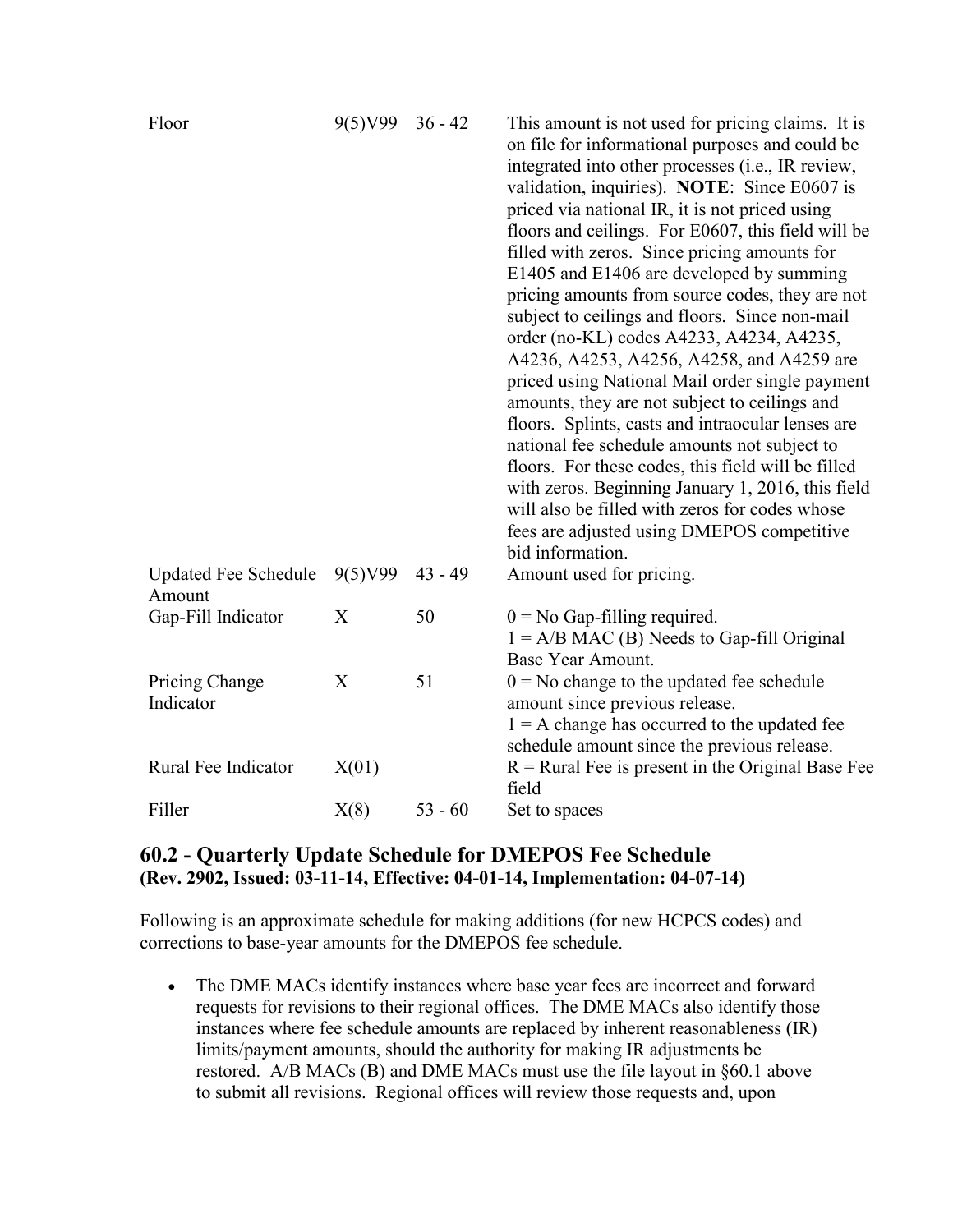concurrence, forward them to the Division of Data Systems (DDS) and the Division of DMEPOS Policy (DDP) in CMS Central Office. Those transmissions must occur within the timeframes established by CMS.

- Requests for revisions must be accompanied by a narrative description.
- For inherent reasonableness (IR) changes, the effective date of the revised payment amount must be provided. The format provides a field for those dates.
- DDS will recalculate the current year fee schedule amounts as appropriate.
- DDS will transmit the entire DMEPOS file to the DME MACs, PDAC, and A/B MACs using the file layout described in §60.1 above. An indicator in the record field will identify those instances where pricing amounts have changed. These transmissions must occur within the dates specified each year by CMS. DDP must also receive a copy of the corrected fees.
- Concurrently, DDP issues instructions for implementing the revised fee schedule amounts.
- DME MACs and A/B MACs should give providers 30 days' notice before revised payment amounts are implemented. Dates for implementation are provided by CMS.
- DME MACs and A/B MACs should make adjustments on those claims that were processed incorrectly if brought to their attention. Adjustments may be made retroactively to January 1 unless otherwise specified.
- CMS will furnish the revised payment amounts to RRB, Indian Health Service and United Mine Workers. DME MACs and A/B MACs (A), (B), and (HHH), shall provide the data to the State Medicaid Agencies.
- Fee Schedule Disclaimer: Whenever the MACs publish the DMEPOS fee schedule in their bulletins/notices, a disclaimer must be added. The disclaimer is, "Inclusion or exclusion of a fee schedule amount for an item or service does not imply any health insurance coverage."
- CMS will release specific timeframes for quarterly changes for DMEPOS Fees.

## **60.3 - Gap-filling DMEPOS Fees**

*(Rev. 11137, Issued: 12-02-21, Effective: 01-01-22, Implementation:01-03-22)* 

If a HCPCS code is new and describes items and services that have a fee schedule pricing history (classified and paid for previously under a different code), the fee schedule amounts for the new code are established using the process included in section 60.3.1 of this manual.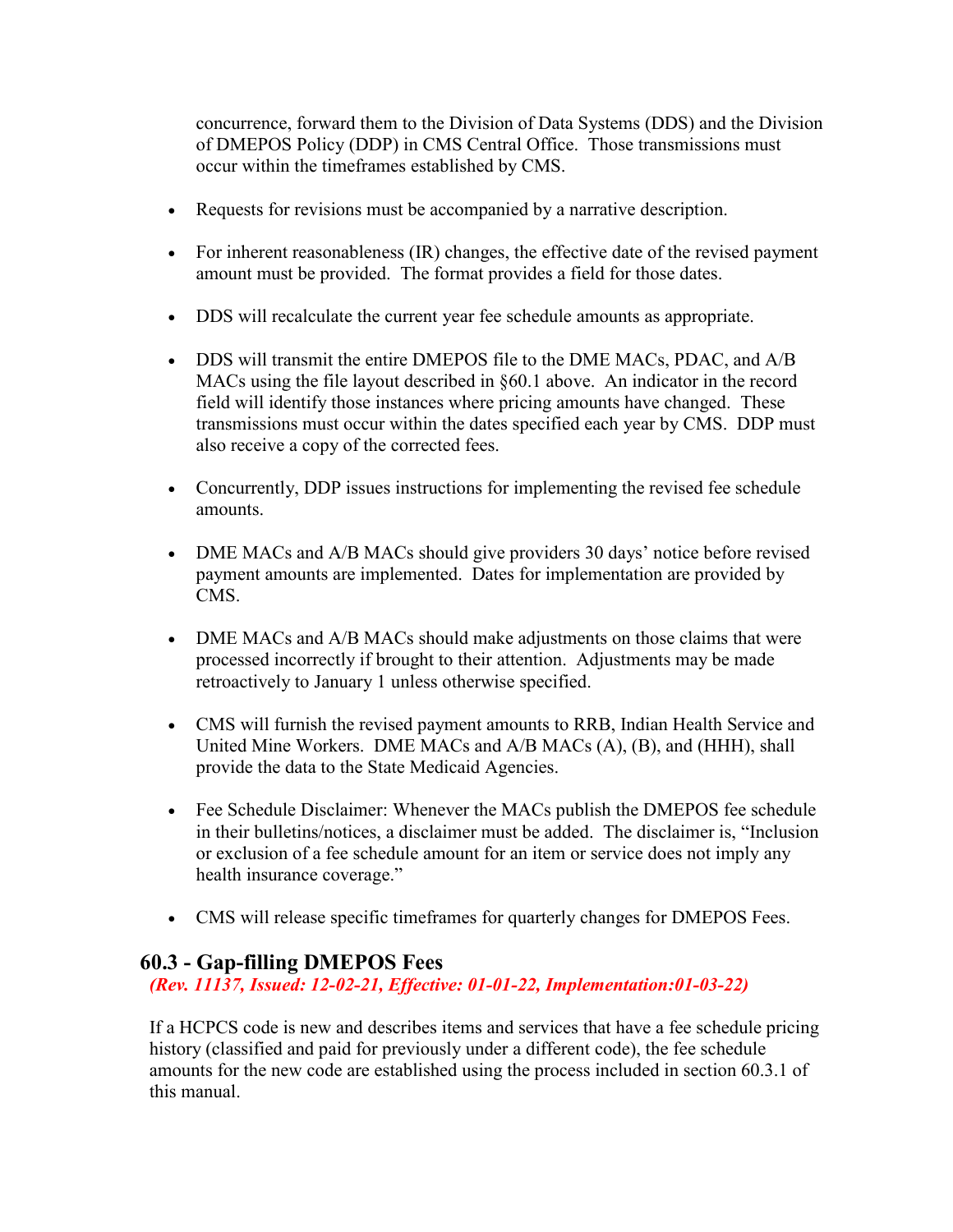The DME MACs and A/B MACs Part B shall gap-fill the DMEPOS fee schedule for items for which charge data were unavailable during the fee schedule data base year using the fee schedule amounts for comparable equipment. Fee schedule amounts for new HCPCS codes for items and services without a fee schedule pricing history are established using existing fee schedule amounts for comparable items when items with existing fee schedule amounts are determined to be comparable to the new items and services. A comparison can be based on, but not limited to the following components: physical, mechanical, electrical, function and intended use, and additional attributes and features. When examining whether an item is comparable to another item, the analysis can be based on the items as a whole, its subcomponents, or a combination of items. A new product does not need to be comparable within each category, and there is no prioritization to the categories.

Examples of Attributes in Each Component Category

- Physical: Aesthetics, Design, Customized vs. Standard, Material, Portable, Size, Temperature Range/Tolerance, Weight
- Mechanical: Automated vs. Manual, Brittleness, Ductility, Durability, Elasticity, Fatigue, Flexibility, Hardness, Load Capacity, Flow-Control, Permeability, Strength
- Electrical: Capacitance, Conductivity, Dielectric Constant, Frequency, Generator, Impedance, Piezo-electric, Power, Power Source, Resistance
- Function and Intended Use: Function, Intended Use
- Additional Attributes and Features: "Smart", Alarms, Constraints, Device Limitations, Disposable, Parts, Features, Invasive vs. Non-Invasive.

If unable to identify comparable item(s), other sources of pricing data can be used to calculate the gap-filled fee schedule amount for the new item. These sources include using supplier or commercial price lists with prices in effect during the fee schedule data base year. Data base "year" refers to the time period mandated by the statute and/or regulations from which Medicare allowed charge data is to be extracted in order to compute the fee schedule amounts for the various DMEPOS payment categories. For example, the fee schedule base year for inexpensive or routinely purchased durable medical equipment is the 12 month period ending June 30, 1987. Supplier price lists include catalogues and other retail price lists (such as internet retail prices) that provide information on commercial pricing for the item. Potential appropriate sources for such commercial pricing information can also include payments made by Medicare Advantage plans as well as verifiable information from supplier invoices and non-Medicare payer data (e.g., fee schedule amounts comprised of the median of the commercial pricing information adjusted as described below). DME MACs and A/B MACs shall gap-fill based on current instructions released each year for implementing and updating the payment amounts.

If the only available price information is from a period other than the base period, apply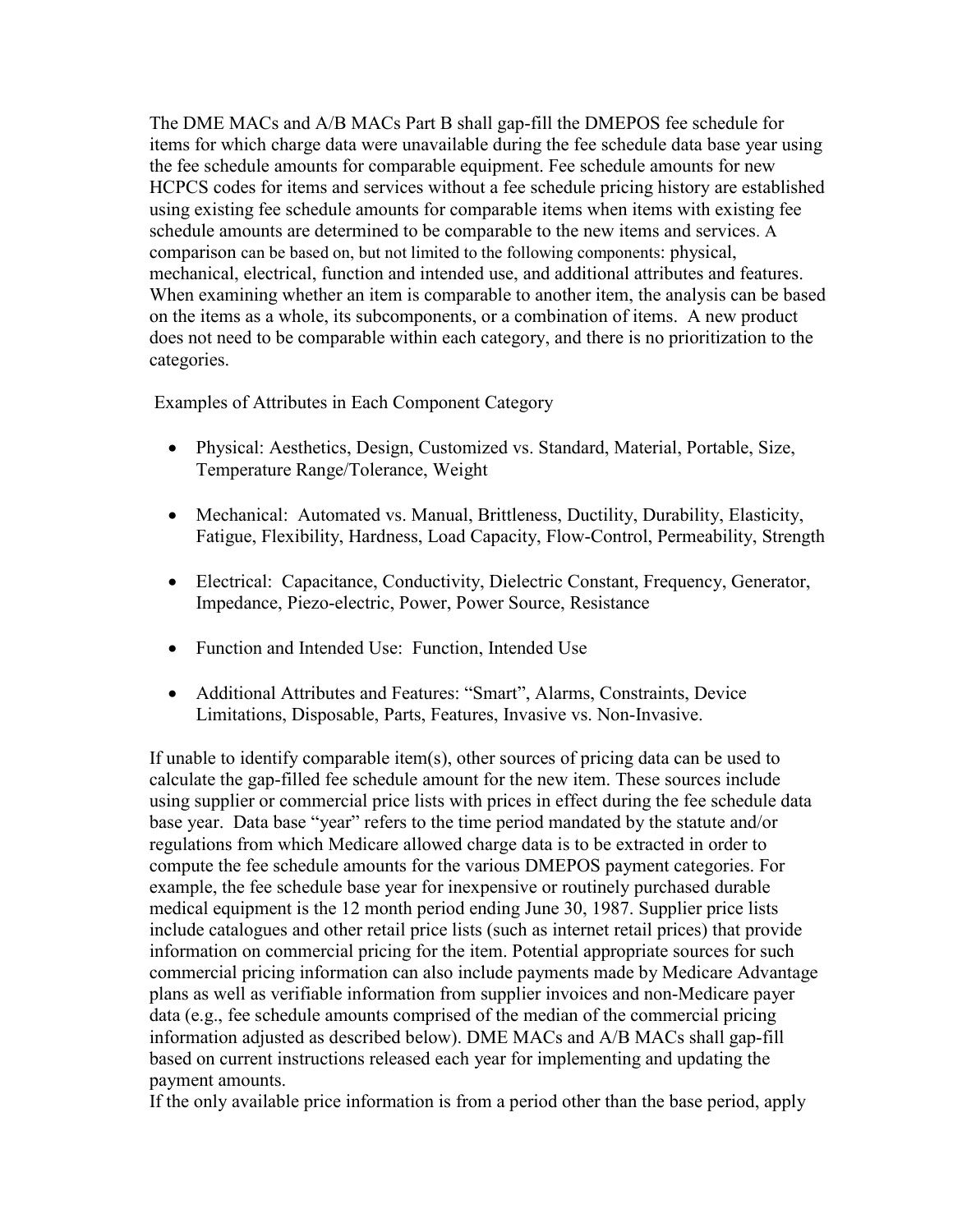the deflation factors that are included in the current year implementation instructions against current pricing in order to approximate the base year price for gap-filling purposes.

| Year* | OX    | <b>CR</b> | PO    | <b>SD</b> | PE    | $\bf SC$ | ${\bf I}{\bf L}$ |
|-------|-------|-----------|-------|-----------|-------|----------|------------------|
| 1987  | 0.965 | 0.971     | 0.974 | n/a       | n/a   | n/a      | n/a              |
| 1988  | 0.928 | 0.934     | 0.936 | n/a       | n/a   | n/a      | n/a              |
| 1989  | 0.882 | 0.888     | 0.890 | n/a       | n/a   | n/a      | n/a              |
| 1990  | 0.843 | 0.848     | 0.851 | n/a       | n/a   | n/a      | n/a              |
| 1991  | 0.805 | 0.810     | 0.813 | n/a       | n/a   | n/a      | n/a              |
| 1992  | 0.781 | 0.786     | 0.788 | n/a       | n/a   | n/a      | n/a              |
| 1993  | 0.758 | 0.763     | 0.765 | 0.971     | n/a   | n/a      | n/a              |
| 1994  | 0.740 | 0.745     | 0.747 | 0.947     | n/a   | n/a      | n/a              |
| 1995  | 0.718 | 0.723     | 0.725 | 0.919     | n/a   | n/a      | n/a              |
| 1996  | 0.699 | 0.703     | 0.705 | 0.895     | 0.973 | n/a      | n/a              |
| 1997  | 0.683 | 0.687     | 0.689 | 0.875     | 0.951 | n/a      | n/a              |
| 1998  | 0.672 | 0.676     | 0.678 | 0.860     | 0.936 | n/a      | n/a              |
| 1999  | 0.659 | 0.663     | 0.665 | 0.844     | 0.918 | n/a      | n/a              |
| 2000  | 0.635 | 0.639     | 0.641 | 0.813     | 0.885 | n/a      | n/a              |
| 2001  | 0.615 | 0.619     | 0.621 | 0.788     | 0.857 | n/a      | n/a              |
| 2002  | 0.609 | 0.613     | 0.614 | 0.779     | 0.848 | n/a      | n/a              |
| 2003  | 0.596 | 0.600     | 0.602 | 0.763     | 0.830 | n/a      | n/a              |
| 2004  | 0.577 | 0.581     | 0.582 | 0.739     | 0.804 | n/a      | n/a              |
| 2005  | 0.563 | 0.567     | 0.568 | 0.721     | 0.784 | n/a      | n/a              |
| 2006  | 0.540 | 0.543     | 0.545 | 0.691     | 0.752 | n/a      | n/a              |
| 2007  | 0.525 | 0.529     | 0.530 | 0.673     | 0.732 | n/a      | n/a              |
| 2008  | 0.500 | 0.504     | 0.505 | 0.641     | 0.697 | n/a      | n/a              |
| 2009  | 0.508 | 0.511     | 0.512 | 0.650     | 0.707 | n/a      | n/a              |
| 2010  | 0.502 | 0.506     | 0.507 | 0.643     | 0.700 | n/a      | n/a              |
| 2011  | 0.485 | 0.488     | 0.490 | 0.621     | 0.676 | n/a      | n/a              |
| 2012  | 0.477 | 0.480     | 0.482 | 0.611     | 0.665 | n/a      | n/a              |
| 2013  | 0.469 | 0.472     | 0.473 | 0.600     | 0.653 | n/a      | 0.983            |
| 2014  | 0.459 | 0.462     | 0.464 | 0.588     | 0.640 | 0.980    | 0.963            |
| 2015  | 0.459 | 0.462     | 0.463 | 0.588     | 0.639 | 0.978    | 0.962            |
| 2016  | 0.454 | 0.457     | 0.458 | 0.582     | 0.633 | 0.969    | 0.952            |
| 2017  | 0.447 | 0.450     | 0.451 | 0.572     | 0.623 | 0.953    | 0.937            |
| 2018  | 0.435 | 0.437     | 0.439 | 0.556     | 0.605 | 0.927    | 0.911            |
| 2019  | 0.427 | 0.430     | 0.431 | 0.547     | 0.595 | 0.912    | 0.896            |
| 2020  | 0.425 | 0.427     | 0.429 | 0.544     | 0.592 | 0.906    | 0.891            |
| 2021  | 0.403 | 0.406     | 0.407 | 0.516     | 0.561 | 0.859    | 0.845            |

The deflation factors for gap-filling purposes are:

\* Year price in effect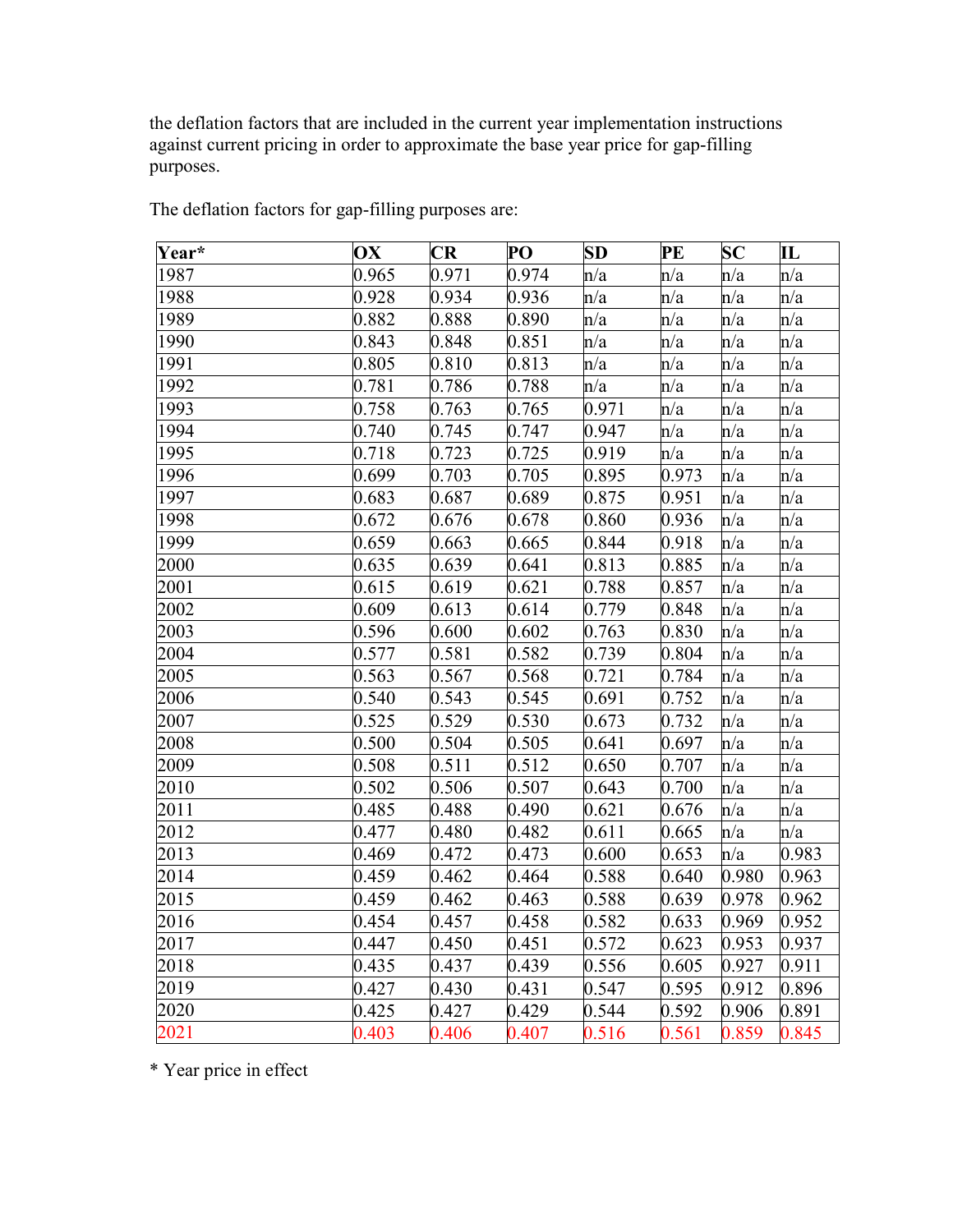Payment Category Key:

- OX Oxygen & oxygen equipment (DME)
- CR Capped rental (DME)
- IN Inexpensive/routinely purchased (DME)
- FS Frequently serviced (DME)
- SU DME supplies
- PO Prosthetics & orthotics
- SD Surgical dressings
- OS Ostomy, tracheostomy, andurological supplies
- PE Parental and enteral nutrition
- TS Therapeutic Shoes
- SC Splints and Casts
- IL Intraocular Lenses inserted in a physician's office

IN, FS, OS and SU categorydeflation factors=PO deflation factors

After deflation, the result must be increased by 1.7 percent and by the cumulative covered item update to complete the gap-filling (e.g., an additional .6 percent for a 2002 DME fee).

Note that when gap-filling for capped rental items, it is necessary to first gap-fill the purchase price then compute the base period fee schedule at 10 percent of the base period purchase price.

For used equipment, establish fee schedule amounts at 75 percent of the fee schedule amount for new equipment.

When gap-filling, for those DME MAC or A/B MAC Part B areas where a sales tax was imposed in the base period, add the applicable sales tax, e.g., five percent, to the gapfilled amount where the gap-filled amount does not take into account the sales tax, e.g., where the gap-filled amount is computed from pre-tax price lists or from another DME MAC or A/B MAC Part B area without a sales tax. Likewise, if the gap-filled amount is calculated from another DME MAC's or A/B MAC's fees where a sales tax is imposed, adjust the gap- filled amount to reflect the applicable local sales tax circumstances.

Contractors send their gap-fill information to CMS. After receiving the gap-filled base fees each year, CMS develops national fee schedule floors and ceilings and new fee schedule amounts for these codes and releases them as part of the July update file each year and during the quarterly updates.

If within 5 years of establishing fee schedule amounts using supplier or commercial prices, the supplier or commercial prices decrease by less than 15 percent, CMS can make a one-time adjustment to the fee schedule amounts using the new prices. The new supplier or commercial prices would be used to establish the new fee schedule amounts in the same way that the older prices were used, including application of the deflation formula of this section.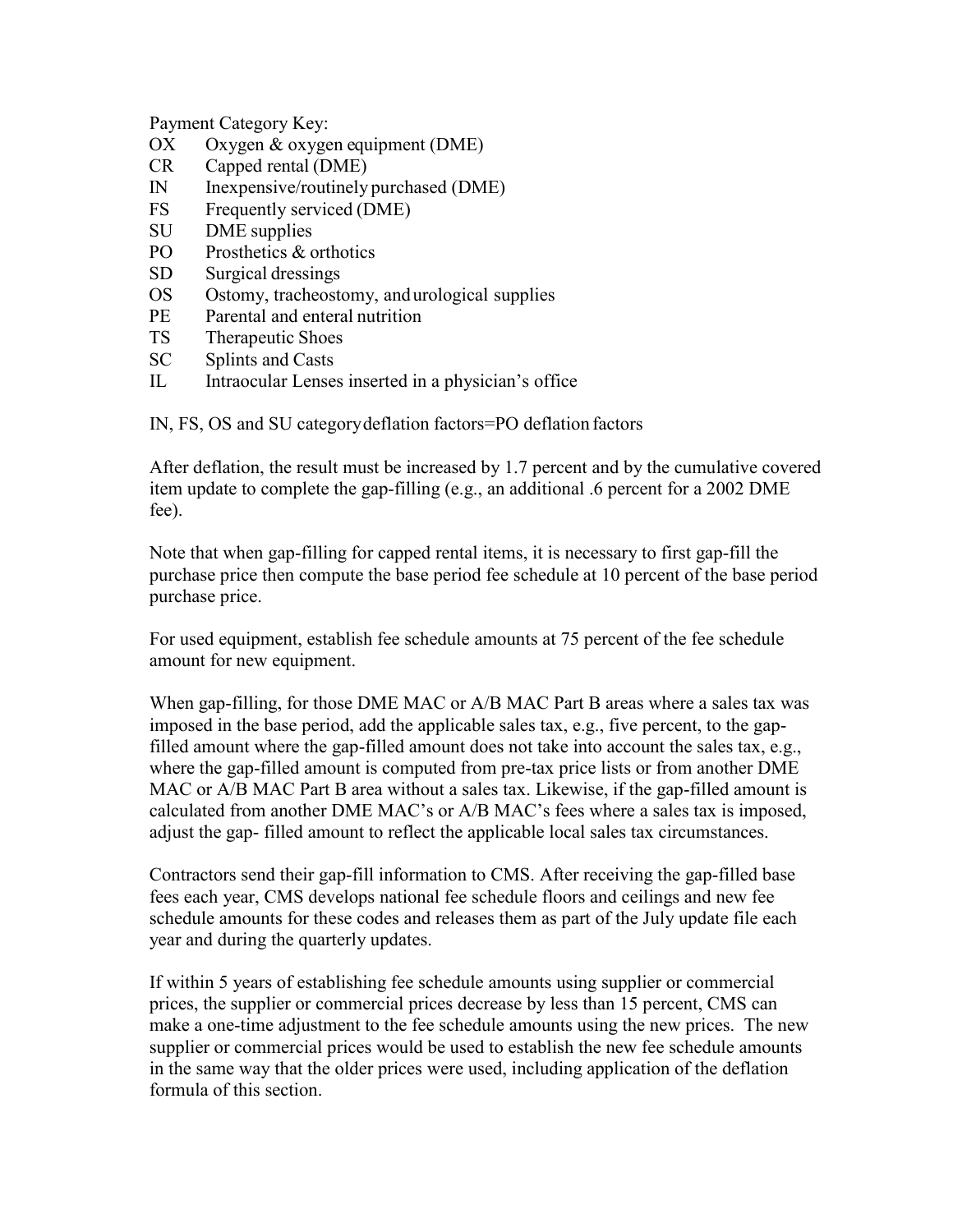## **60.3.1 - Payment Concerns While Updating Codes (Rev. 2236, Issued: 06-03-11, Effective: 01-01-11, for implementation of fee schedule amounts for codes in effect on 01-01-11, 07- 01-11 for all others changes. Implementation Date: (07-05-11)**

The instructions in section 30.2.1 of this chapter originally appeared in section 4509.1 of the Medicare Carriers Manual (HCFA-Pub. 14-3) and apply to all Part B items and services, including DMEPOS items and services. The language in section 30.2.1 was amended to address coding changes and continuity of pricing in the specific context of physician services and this was an error. The instructions should not have been revised to read as if they only applied to updated codes for physician services. These basic instructions have always applied, and continue to apply, to DMEPOS items and services as well as physician services and are repeated in this section so that it is clear that these instructions also apply to DMEPOS items and services.

The following instructions apply in situations where the CMS CO does NOT provide pricing guidance related to implementation of fee schedule for DMEPOS items and services.

Because a HCPCS code is new does not necessarily mean that Medicare payment on a fee schedule basis has never been made for the item and service described by the new code. If a new code appears, A/B MACs (B) make every effort to determine whether the item and service has a pricing history and profile. If there is a pricing history, map the new code to previous fee schedule amounts to ensure continuity of pricing.

Since there are different kinds of coding implosions and explosions, the way the principle is applied varies. For example, when the code for an item is exploded into several codes for the components of that item, the total of the separate fee schedule amounts established for the components must not be higher than the fee schedule amount for the original item. However, when there is a single code that describes two or more distinct complete items (e.g., two different but related or similar items), and separate codes are subsequently established for each, continue to apply the fee schedule amounts that applied to the single code to each of the items described by the new codes.

Conversely, when the codes for the components of a single item are combined in a single global code, A/B MACs (B) establish the fee schedule amounts for the new code by totaling the fee schedule amounts used for the components (i.e., use the total of the fee schedule amounts for the components as the fee schedule amount for the global code). However, when the codes for several different items are imploded into a single code, A/B MACs (B) set the fee schedule amounts at the average (arithmetic mean), weighted by frequency, of the fee schedule amounts for the formerly separate codes.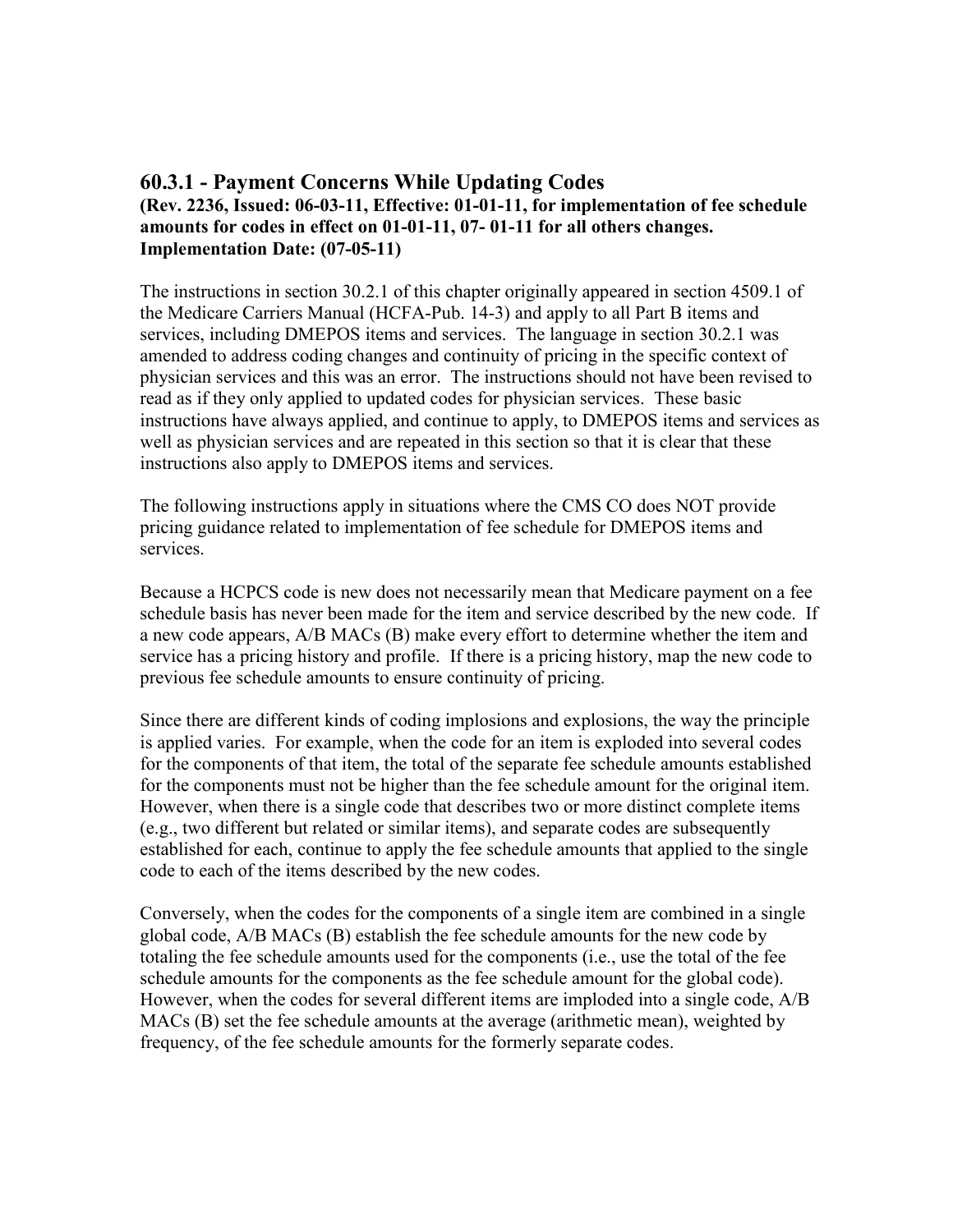# **60.4 - Process for Submitting Revisions to DMEPOS Fee Schedule to CMS**

**(Rev. 2006, Issued: 07-23-10, Effective: 01-01-10, Implementation: 10-04-10)** 

The DME MACs identify instances where revisions to DMEPOS fees are needed and forward requests for revisions to their regional offices (RO). The RO will review requests and upon concurrence, forward them to CMS Division of Data Systems (DDS). The revisions must be contained in an ASCII file. The requests for revisions must be accompanied by a narrative description. This narrative description must be forwarded via e-mail to Laura Ashbaugh (Laura.Ashbaugh@cms.hhs.gov) and Karen Jacobs (Karen.Jacobs@cms.hhs.gov). If the files are mailed, they must be mailed to the following address:

Centers for Medicare & Medicaid Management Laura Ashbaugh Division of Data Systems/CMM 7500 Security Blvd. C4-10-07 Baltimore, MD 21244-1850

The following file specifications are 2003 examples, the actual file names may change each year:

| Data Set Name | DMEREV1A.TXT | <b>First Quarter Submission</b> |
|---------------|--------------|---------------------------------|
|               | DMEREV1B.TXT | Second Quarter Submission       |
|               | DMEREVIC.TXT | Third Quarter Submission        |
|               | DMEREV1D.TXT | Fourth Quarter Submission       |

#### **Record Format**

| <b>Field Name</b>     | <b>PIC</b> | <b>Position</b> | Comment       |
|-----------------------|------------|-----------------|---------------|
| <b>HCPCS Code</b>     | X(5)       | $1 - 5$         |               |
| Filler                | X(1)       | $6 - 6$         | Set to Spaces |
| <b>First Modifier</b> | X(2)       | $7 - 8$         |               |
| Filler                | X(1)       | 9               | Set to Spaces |
| Second Modifier       | X(2)       | $10 - 11$       |               |
| Filler                | X(2)       | $12 - 13$       | Set to Spaces |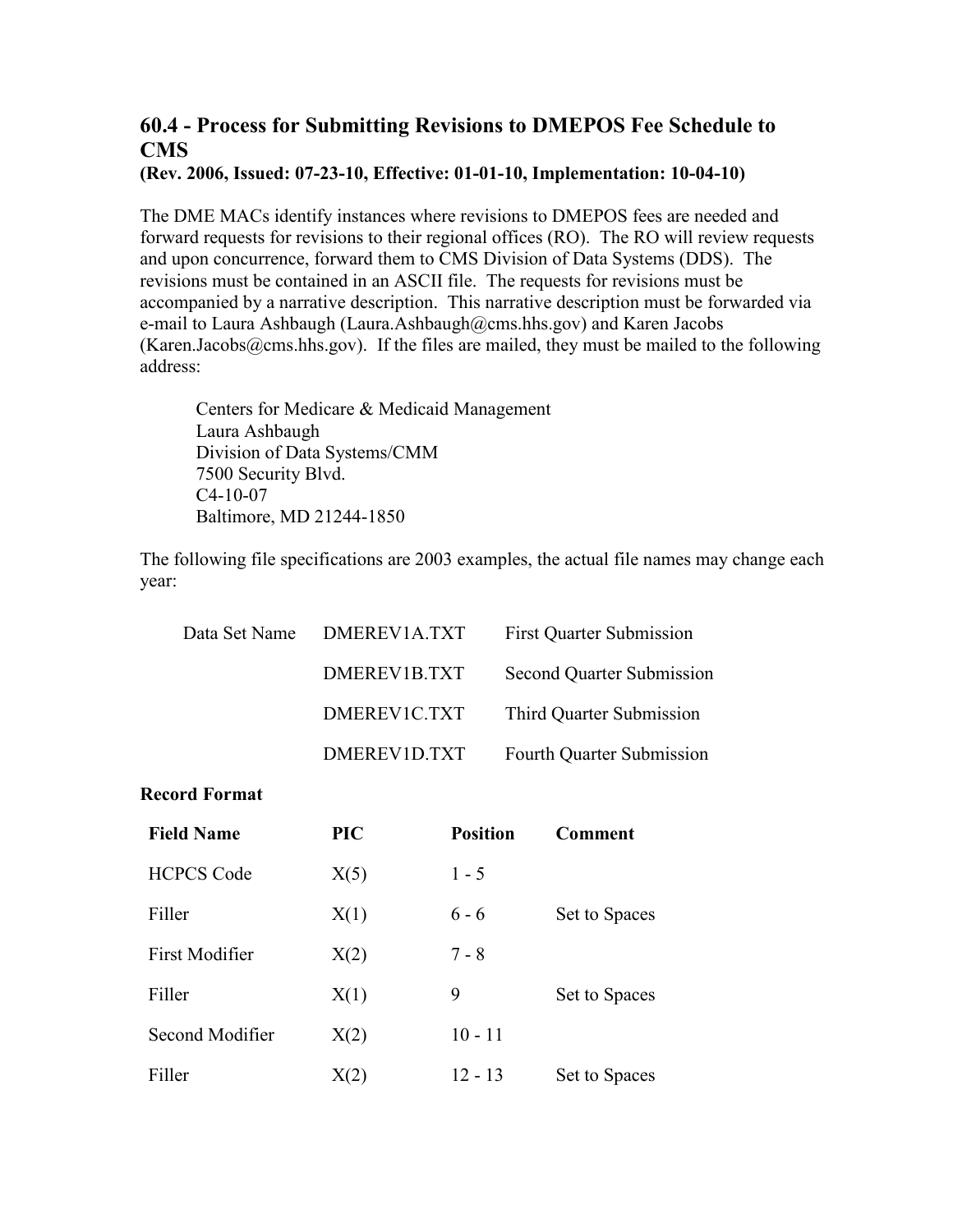| <b>Field Name</b>       | <b>PIC</b> | <b>Position</b> | <b>Comment</b>                                                                                                                                                                                   |
|-------------------------|------------|-----------------|--------------------------------------------------------------------------------------------------------------------------------------------------------------------------------------------------|
| State                   | X(3)       | $14 - 16$       |                                                                                                                                                                                                  |
| Filler                  | X(1)       | 17              | Set to Spaces                                                                                                                                                                                    |
| <b>Revised Base Fee</b> | S9(5)V99   | $18 - 26$       | 1992 level for surgical dressings;<br>1989 for all other categories                                                                                                                              |
| Filler                  | X(1)       | 27              | Set to Spaces                                                                                                                                                                                    |
| Capped Rental           | X(1)       | 28              | For Capped Rental Services Only:                                                                                                                                                                 |
| Rebasing Indicator      |            |                 | 0 - IR not applied to original base<br>fee and base fee in effect prior to<br>1991, base fee is subject to<br>rebasing adjustment                                                                |
|                         |            |                 | 1 - IR applied to original base fee<br>or base fee not in effect prior to<br>1991, base fee is exempted from<br>rebasing adjustment                                                              |
| Filler                  | X(1)       | 29              | Set to Spaces                                                                                                                                                                                    |
| Nature of Fee           | X(1)       | 30              | $0$ = Correction                                                                                                                                                                                 |
| Revision                |            |                 | $1 = IR$ Revision                                                                                                                                                                                |
|                         |            |                 | $2 =$ Other - Please submit<br>supporting documentation.                                                                                                                                         |
| Filler                  | X(1)       | 31              | Set to Spaces                                                                                                                                                                                    |
| IR - Effective Date     | 9(8)       | $32 - 39$       | Field is applicable only to those<br>records where the fee has<br>changed due to an inherent<br>reasonableness decision and the<br>previous field contains a value of<br>"1." Format is YYYYMMDD |

The CMS will recalculate current year fee schedule amounts as appropriate and release the entire file in the record layout described in §60.1. An indicator in the record field (Pricing Change Indicator) will identify those instances where pricing amounts have changed. The CMS will also issue instructions for implementing the revised fee schedule amounts with the fee schedule.

## **60.5 – Rural ZIP Code Claim Record Layout for Medicare Contractors Processing Rural DMEPOS Fee Schedule Claims**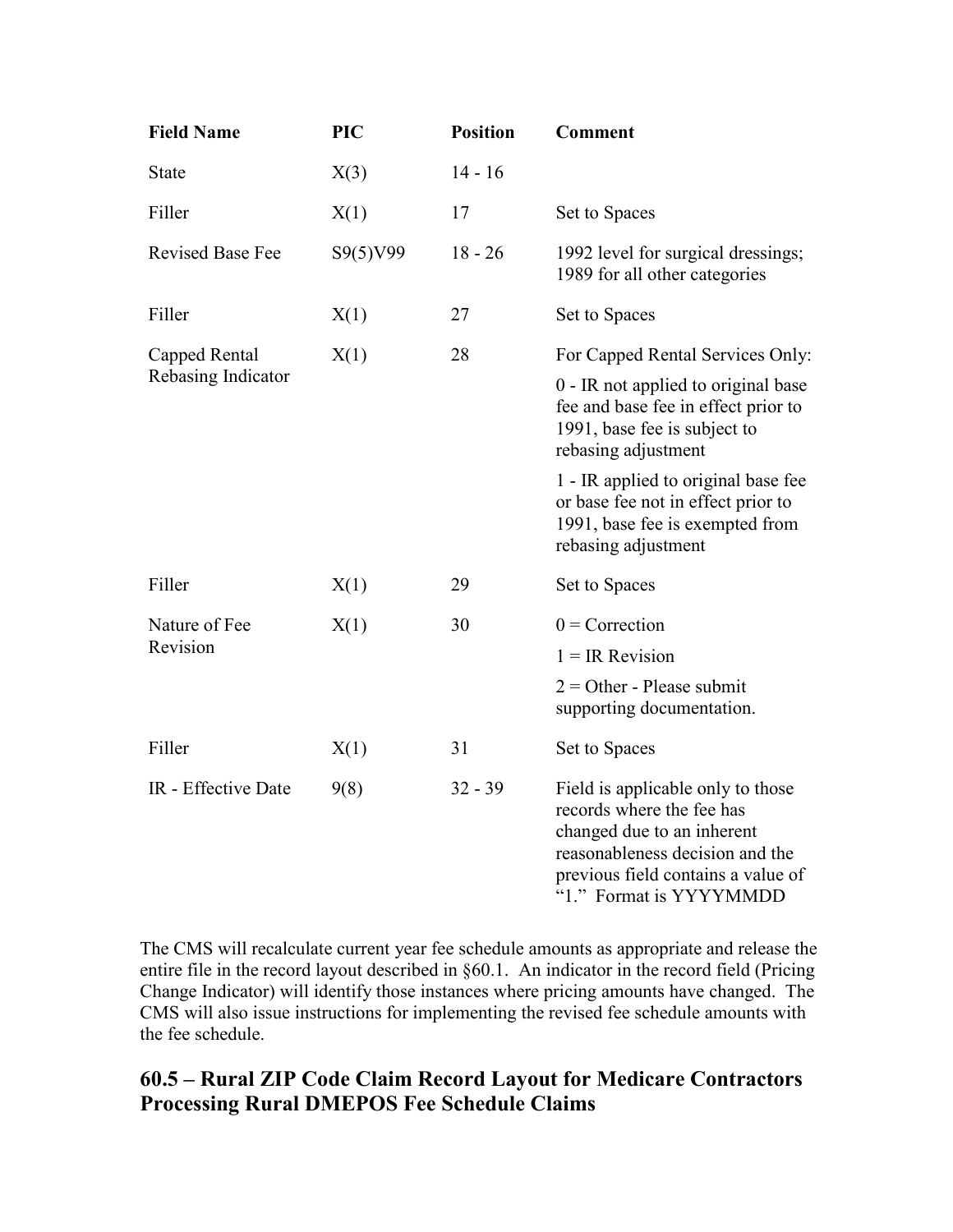#### **(Rev. 3350, Issued: 09-11-15, Effective: 01-01-16, Implementation: 01-04-16)**

This file contains rural area, as defined in 42 CFR §414.202, ZIP codes within the contiguous United States for use processing claims subject to the adjusted fee schedule methodology required by Section1834(a)(1)(F) of the Social Security Act. The CMS will provide the specific file names when the rural ZIP code files are released.

| Field Name             | Pic   | Position  | Comment                                                                                                                                                                                                                                                                       |
|------------------------|-------|-----------|-------------------------------------------------------------------------------------------------------------------------------------------------------------------------------------------------------------------------------------------------------------------------------|
| <b>Effective Date</b>  | 9(8)  | $1 - 8$   | Effective date that ZIP code considered rural<br>(CCYYMMDD).                                                                                                                                                                                                                  |
| <b>Expiration Date</b> | 9(8)  | $9 - 16$  | Final date for considering a ZIP code rural. Field<br>will be filled with 99999999 if an end-date has<br>not been established. Discontinued rural ZIP<br>codes will be end dated as of the end of the<br>quarter it was last an active rural ZIP. File<br>Format is CCYYMMDD. |
| ZIP Code               | X(5)  | $17 - 21$ | 5-digit ZIP code considered rural                                                                                                                                                                                                                                             |
| <b>State</b>           | X(2)  | $22 - 23$ |                                                                                                                                                                                                                                                                               |
| Filler                 | X(17) | $24 - 40$ | Set to spaces                                                                                                                                                                                                                                                                 |

### **70 - Parenteral and Enteral Nutrition (PEN) Fee Schedule (Rev. 1, 10-01-03) PM B-01-54, AB-02-152**

The Balanced Budget Act of 1997 §4315 authorized the Secretary to implement a fee schedule for parenteral and enteral nutrition (PEN) items and services. These items were previously paid on a reasonable charge basis. The DME MACs will make payment based on the new PEN fee schedule effective for claims with dates of service on or after January 1, 2002.

The file layout for the PEN fee schedule is consistent with that of the DMEPOS fee schedule in §60.1 above except that "Region," "Ceiling," and "Floor" fields are not applicable and will be zero filled.

The CMS issues instructions for implementing an annual PEN fee schedule along with the DMEPOS fee schedule instructions. The PEN fee schedule is provided to DME MACs and the Pricing, Data Analysis, and Coding Contractor (PDAC) via CMS' mainframe telecommunication system.

## **70.1 - Record Layout for PEN Fee Schedule (Rev. 3350, Issued: 09-11-15, Effective: 01-01-16, Implementation: 01-04-16)**

| <b>Field Name</b> | Pic  | Position  | <b>Comment</b>                            |
|-------------------|------|-----------|-------------------------------------------|
| Year              | X(4) | $1 - 4$   | Applicable Update Year                    |
| <b>HCPCS Code</b> | X(5) | $5 - 9$   | All current year active and deleted codes |
| 1st Modifier      | XX.  | $10 - 11$ |                                           |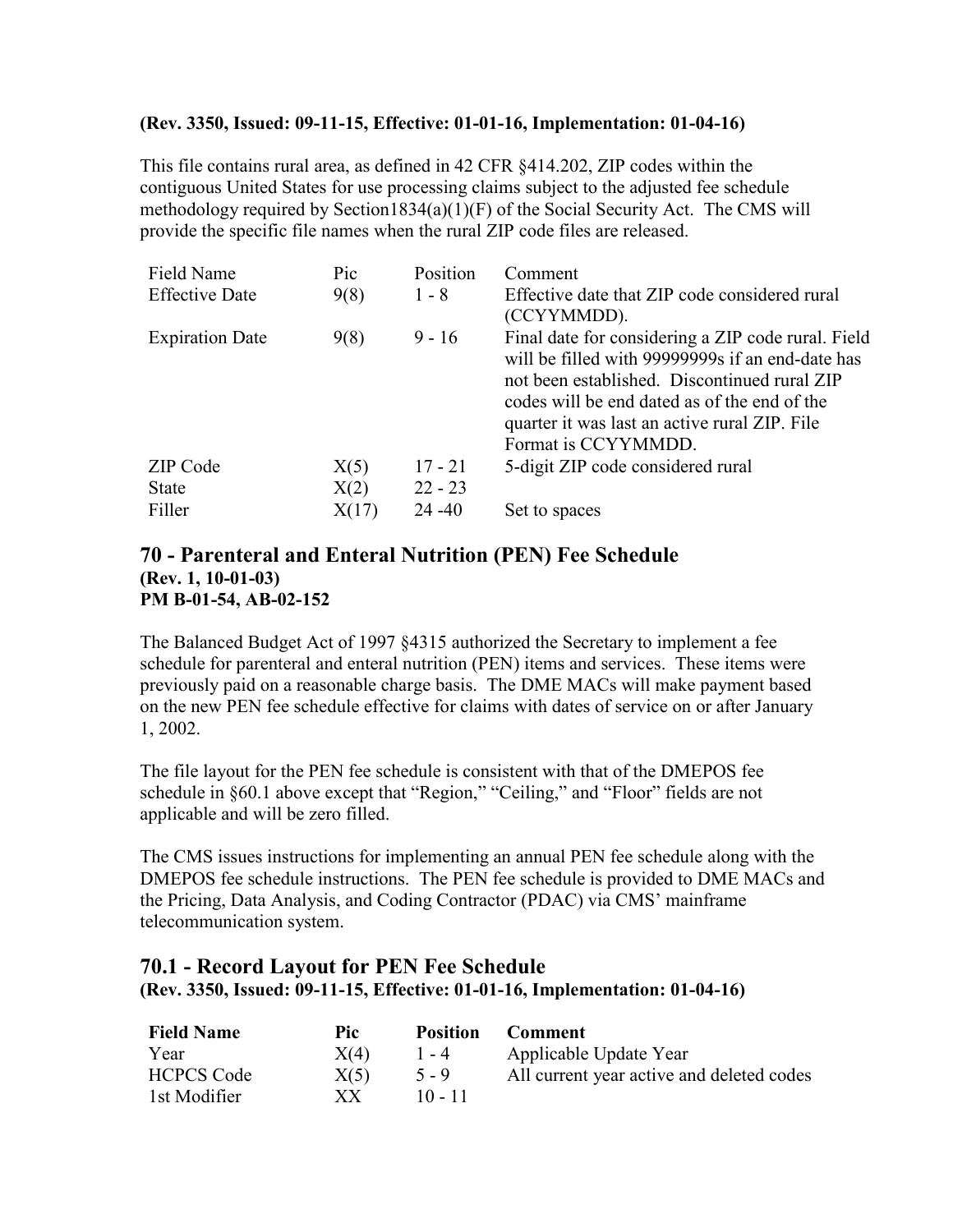| <b>Field Name</b><br>2nd Modifier     | Pic<br>XX | <b>Position</b><br>$12 - 13$ | <b>Comment</b>                                                                             |
|---------------------------------------|-----------|------------------------------|--------------------------------------------------------------------------------------------|
| Jurisdiction                          | X         | 14                           | $D = DME MAC$ Jurisdiction                                                                 |
| Category                              | XX        | $15 - 16$                    | $PE = \text{Parenteral}$ and Enteral Nutrition.                                            |
| <b>HCPCS</b> Action                   | X         | 17                           | Indicates active/delete status in HCPCS<br>file                                            |
|                                       |           |                              | $A =$ Active Code                                                                          |
|                                       |           |                              | $D =$ Deleted Code, price provided for<br>grace period processing only                     |
| Filler                                | XX        | $18 - 19$                    | Value = $00$                                                                               |
| <b>State</b>                          | XX        | $20 - 21$                    |                                                                                            |
| Original Base Fee                     | 9(5)V99   | $22 - 28$                    | This amount is not used for pricing<br>claims. It is on file for informational             |
|                                       |           |                              | purposes.<br>Beginning January 1, 2016, this field<br>will include the Competitive Bidding |
|                                       |           |                              | Rural Fee Amount for specific HCPCS                                                        |
|                                       |           |                              | codes. A new indicator field (RURAL                                                        |
|                                       |           |                              | FEE INDICATOR) shall be populated<br>with a value of "R" when the Rural Fee                |
|                                       |           |                              | is present in this field.                                                                  |
| Filler                                | 9(5)V99   | $29 - 35$                    | This field is zero filled.                                                                 |
| Filler                                | 9(5)V99   | $36 - 42$                    | This field is zero filled.                                                                 |
| <b>Updated Fee Schedule</b><br>Amount | 9(5)V99   | $43 - 49$                    | Amount used for pricing.                                                                   |
| Gap-Fill Indicator                    | X         | 50                           | $0 = No$ Gap-filling required.                                                             |
|                                       |           |                              | $1 = A/B MAC$ (B) Needs to Gap-fill<br>Original Base Year Amount.                          |
| Pricing Change                        | X         | 51                           | $0 = No$ change to the updated fee                                                         |
| Indicator                             |           |                              | schedule amount since previous release.                                                    |
|                                       |           |                              | $1 = A$ change has occurred to the                                                         |
|                                       |           |                              | updated fee schedule amount since the<br>previous release.                                 |
| Rural Fee Indicator                   | X(01)     | 52                           | $R =$ Rural Fee is present in the Original                                                 |
|                                       |           |                              | Base Fee field                                                                             |
| Filler                                | X(8)      | $53 - 60$                    |                                                                                            |

## **80 - Reasonable Charges as Basis for A/B MAC (B)/DME MAC Payments (Rev. 1, 10-01-03) B3-5000, AB-01-118, AB-02-136, B-02-089**

Effective with services furnished on or after January 1, 1992, A/B MACs (B) pay for physicians' services based on a fee schedule. Nonphysician services are also paid based on a percentage of fee schedule amounts depending on the type of nonphysician and service rendered. Other services and supplies (e.g., DMEPOS) are paid under the fee schedule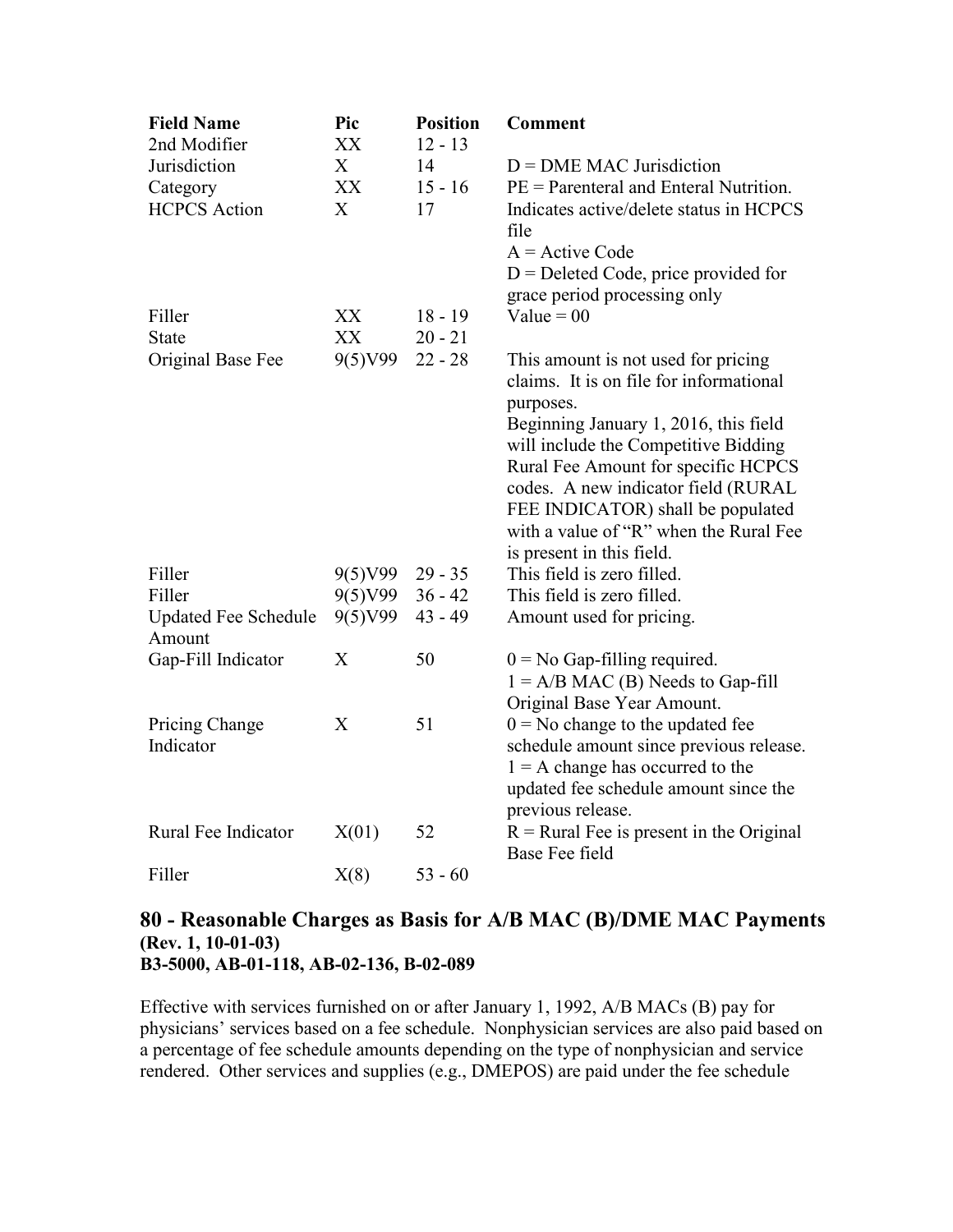designed specifically for those services. Beginning in 1992, only the services listed below are paid under the reasonable charge methodology.

Where payment continues to be made on a reasonable charge basis for items and services, other than ambulance and laboratory services, A/B MACs (B) compute customary and prevailing charge updates at the beginning of each fee screen year (the 12-month period beginning January), using available statistics on charges for services from claims processed or services rendered during the 12 month period ending June 30 immediately preceding the start of the fee screen year. For example, the customary and prevailing charge rates established for fee screen year 2003 (January 1, 2003, through December 31, 2003) are based on the charges made from July 1, 2001, through June 30, 2002.

Instructions regarding payment for ambulance and for laboratory services still subject to reasonable charges are found in Medicare Claims Processing Manual, Chapter 15, "Ambulance," and Chapter 16, "Laboratory Services from Independent Labs, Physicians, and Providers." Additional instructions regarding payment for dialysis supplies and equipment are provided in the Medicare Claims Processing Manual, Chapter 8, "Outpatient ESRD Hospital, Independent Facility, and Physician/Supplier Claims."

See specific year Program Memorandum instructions for a list of codes that are subject to the inflation-indexed charge (IIC) each year. A/B MACs (B) compute each year's IIC screen, by increasing the appropriate previous year's screen by the percentage amount specified in annual Program Memorandum instructions. A/B MACs (B) must not compute IIC screens for items paid using gap-filled payment amounts in the previous year. See specific year Program Memorandum instructions for any variances to these rules and for each year's specific increase percentage.

Services paid on a reasonable charge basis continue to be paid for under the rules in this section. A/B MACs (B)/DME MACs have the primary responsibility for determining reasonable charges. The following guidelines are intended to assure overall consistency among A/B MACs (B)/DME MACs with respect to the concepts applied in making reasonable charge determinations.

### **80.1 - Criteria for Determining Reasonable Charge (Rev. 1, 10-01-03) B3-5002, B-03-007**

There are two criteria in [§1842](http://www.cms.hhs.gov/regulations) of the Act that must be considered in determining the reasonable charge for a service. They are:

- The customary charges for similar services generally made by the physician or other person furnishing such services; and
- The prevailing charges in the locality for similar services.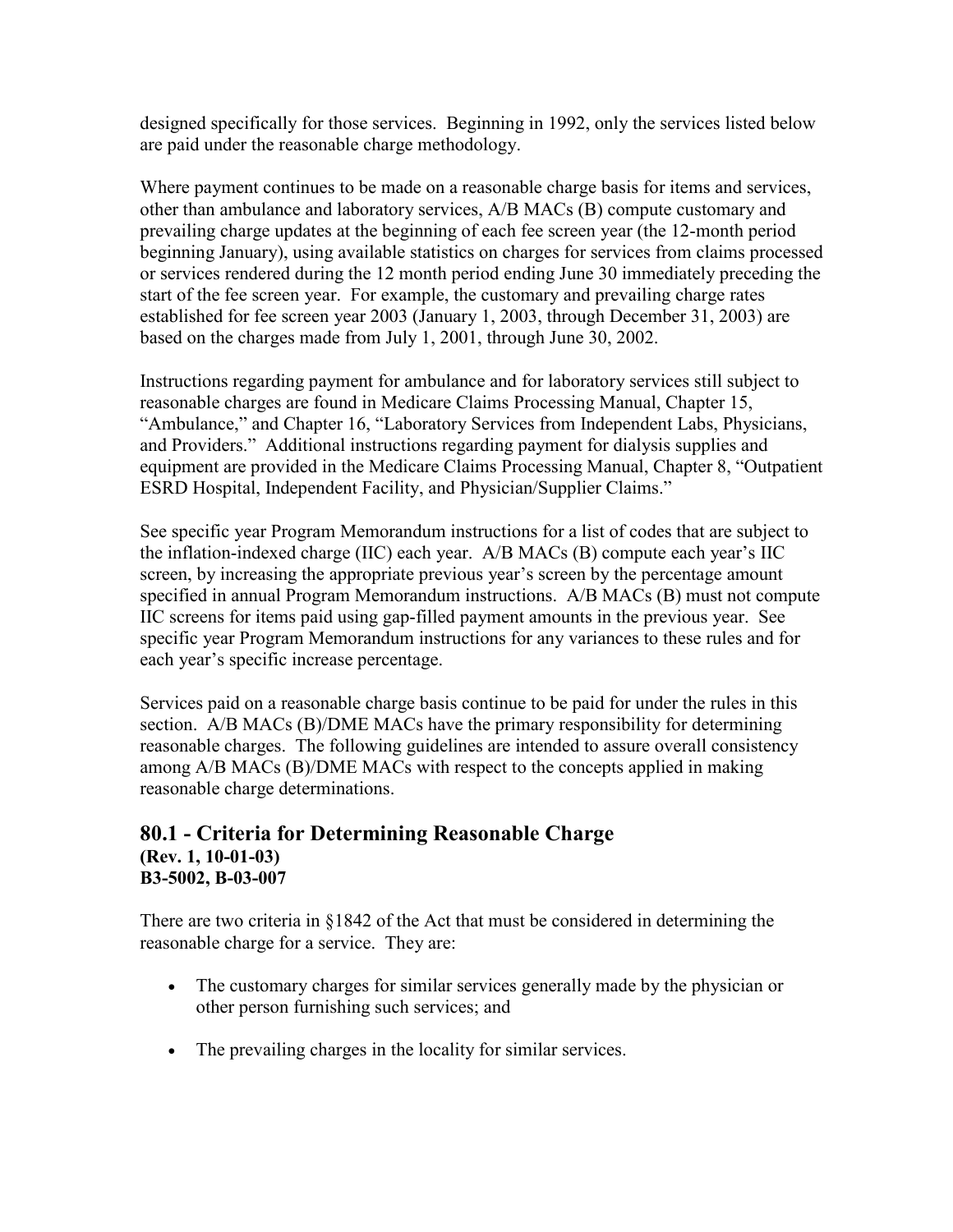Therefore, the reasonable charge for a specific service in the absence of unusual medical complications or circumstances, may not exceed the lowest of:

- The customary charge for that service;
- The prevailing charge made for similar services in the locality; or
- The actual charge for the service. (See §80.8.)

The law also provides that the reasonable charge for a service not exceed the charge applicable for a comparable service under comparable circumstances to the contractor's policyholders or subscribers. (See §80.7.) The A/B MAC (B) or DME MAC also determines if the charge for the specific item or service is inherently reasonable.

The income of an individual patient may not be considered in determining the amount of the reasonable charge.

Public Law 96-499 requires that reasonable charge payments be based on customary and prevailing charge screens in effect on the date the service is rendered. However, if the service was rendered at any time prior to the current fee year, payment is based on the screens in effect during the preceding fee screen year.

To implement this provision, the A/B MAC (B) must complete the following activities:

- Retain the prior year's pricing files in the system so that reasonable charge pricing data is available for two years. As of July 1, 2003, all A/B MACs (B) operating the MCS system must retain at least five pricing files (current period plus four prior periods); and
- Price the service based on the date of service on the claim using pricing files in effect for the same year as the date of service.

## **80.2 - Updating Customary and Prevailing Charges (Rev. 1, 10-01-03) B3-5003**

A/B MACs (B)/DME MACs update customary and prevailing charge limits at the beginning of each fee screen year (the 12-month period beginning January), using available statistics on charges for services from claims processed or services rendered during the 12 month period ending June 30 immediately preceding the start of the fee screen year. For example, the limits used during fee screen year 2003 (January 1, 2003, through December 31, 2003) were based on the charges made from July 1, 2001, through June 30, 2002.

Customary and prevailing charge screens for a fee screen year are not changed except for the following reasons: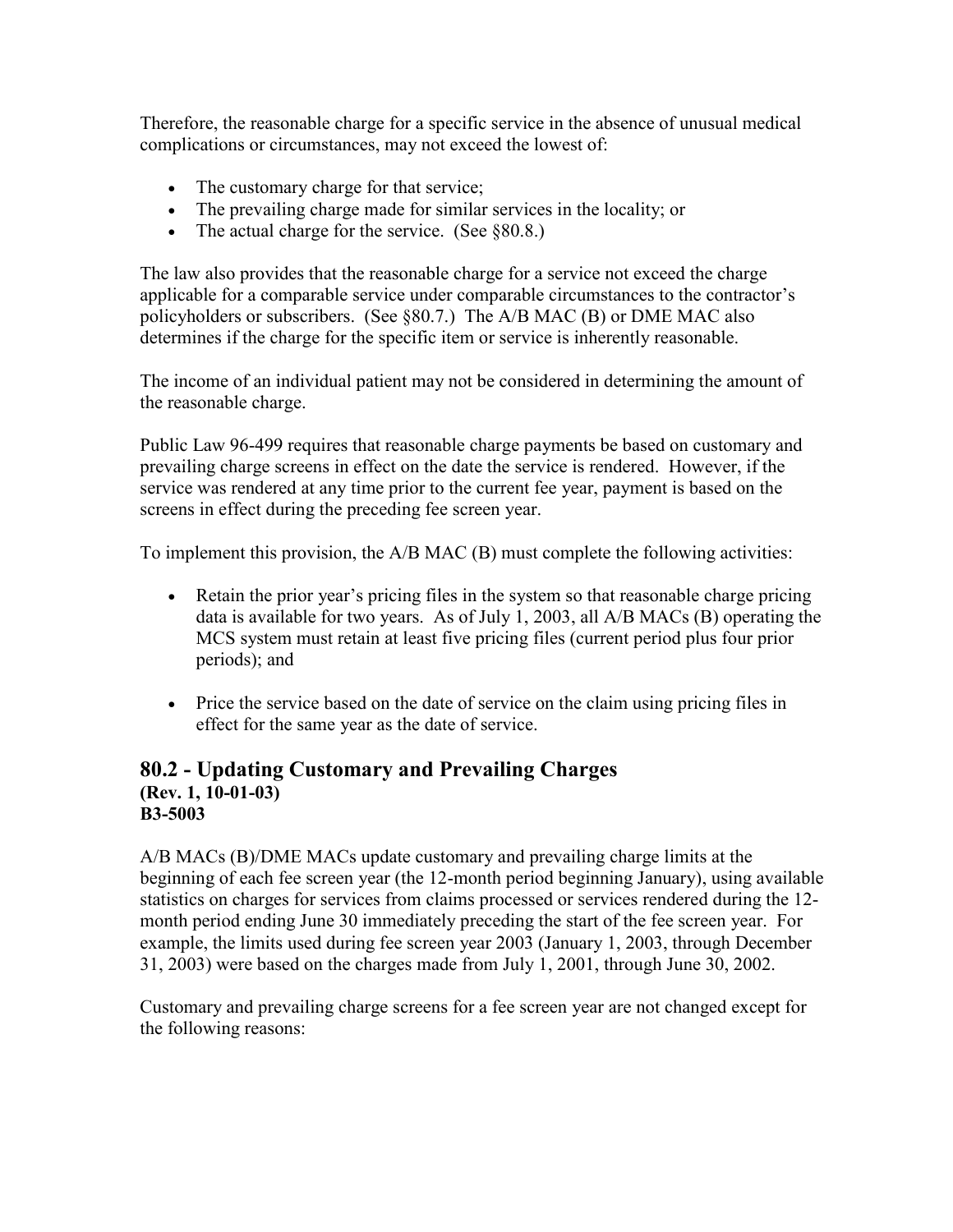- In individually identified and highly unusual situations where equity clearly indicates that the increases are warranted and requested by the entity furnishing the service;
- To correct erroneous calculations; or
- To establish screens for new services.

A/B MACs (B)/DME MACs must ensure that all data on the frequency of services, all data files and customary and prevailing charge files used to establish reasonable charge screens are retained and are available for use.

## **80.3 - The Customary Charge (Rev. 1, 10-01-03) B3-5010, B3-5205**

The customary charge is the amount that best represents the actual charges made for a given medical service or by other persons who supply other medical and health services to the general public. Therefore, obtain information on the customary charges from the following sources:

- Physicians and other persons not only from the Medicare program;
- Any other available sources;
- Other contractor programs;
- Other insurance programs;
- Federal Employee Health Benefit Program;
- TriCare;
- Any studies conducted by State or local medical societies;
- From public agencies;
- Any data volunteered from other sources.

Where circumstances warrant, MACs may also ask physicians or other persons for their charges for services rendered to the public in general. MACs should validate any information on charges obtained from sources against claims.

### **A. Charges for Rare or Unusual Procedures**

A/B MACs (B) may incur situations where a new or rare procedure is performed and information on customary and prevailing charges is difficult to obtain. In such situations, in order to make the reasonable charge determination:

- a. Obtain data, if possible, on the charges made for the unusual or rare procedure in other areas similar to the locality in which the service was rendered; or
- b. Consult with the local medical society regarding the appropriate charge to be made for this procedure.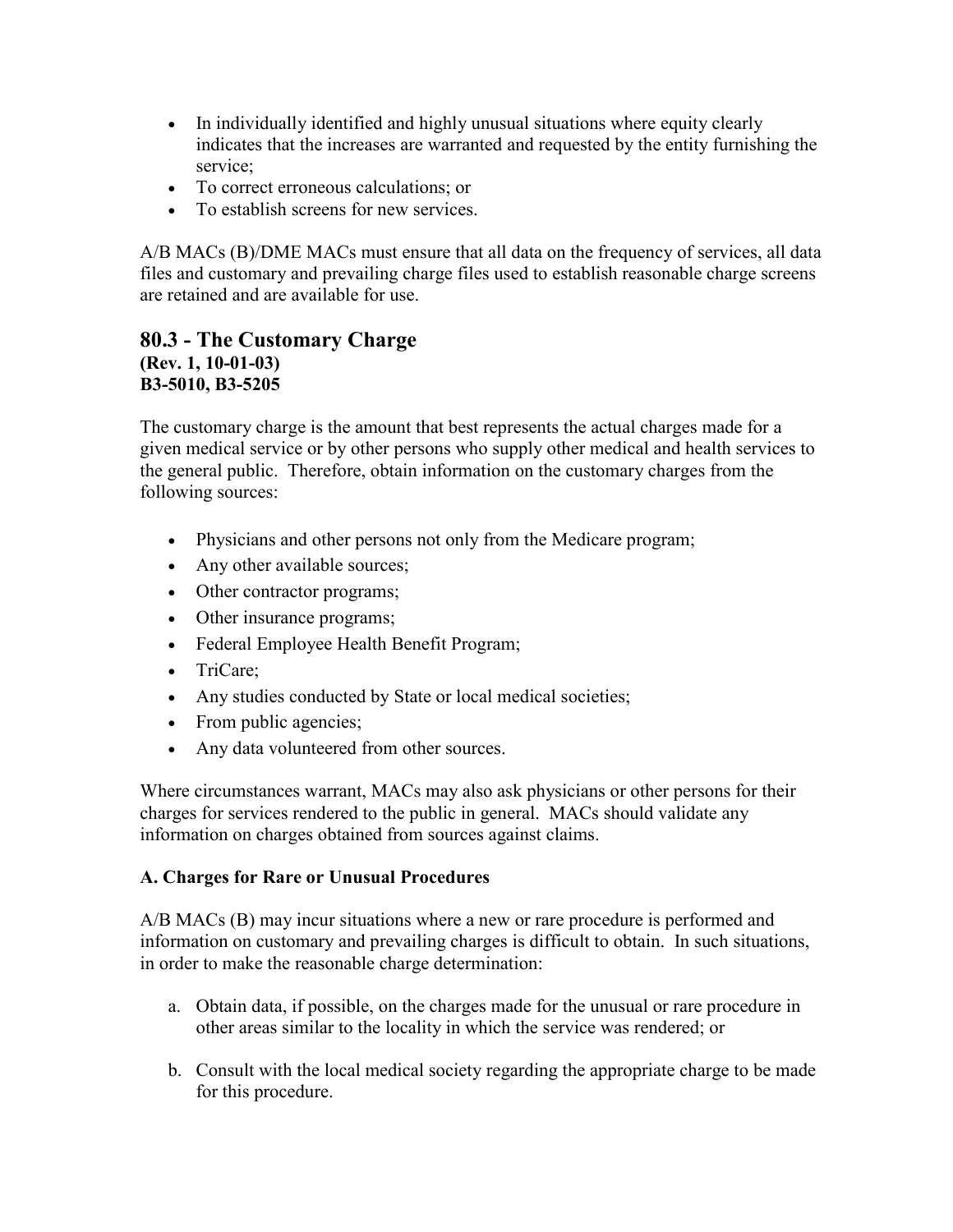A relative value scale may be used together with available information about the physician's customary charges and about the prevailing charges for more frequently performed services in the locality in order to fill gaps in the data available. Where there is insufficient information, consult with any medical authority that would be helpful, such as the medical personnel within the A/B MAC (B), the local or State medical society, or hospital medical personnel. In assessing the value of the procedure, the medical personnel should take into consideration:

- a. Its complexity;
- b. The time needed to perform the procedure; and
- c. The prevailing charges in the locality for other procedures of comparable complexity.

A/B MACs (B) then determine reasonable charge for a given service on the best available medical opinion and information on customary and prevailing charges.

## **80.3.1 - Calculating Customary Charge (Rev. 1, 10-01-03) B3-5010.1, B3-5213**

A/B MACs (B) and DME MACs use to the extent possible, the actual charges for services rendered during the year ending June 30 immediately preceding the start of the fee screen year. Use data either from claims processed or from claims for services rendered during that 12-month period.

The A/B MAC (B) or DME MAC arrays each charge the physician, supplier, or another entity made for a service in ascending order. The lowest actual charge which is high enough to include the median of the arrayed charge data is then selected as the physician's or other person's customary charge for the service. Include charges made to a class of patients (such as members of a Preferred Provider Organization) in the array of charges used to compute the customary charge.

Customary charges may be established using price lists when there is inadequate charge data. In this case, use only the fees charged and the price lists in effect as of December 31 of the data base year. The intent is to use a price list which reasonably replicates the median of the prices charged by the supplier for his items and services during the data base year.

Where the MAC permitted an increase in a customary charge under the equity provision (see §80.3.1.1 below), the increased amount is recognized as the customary charge for the next fee screen year if it exceeds the median of charges made by the physician or other person for the service during the 12 months ending June 30 immediately preceding the start of that fee screen year. The increased amount is the correct customary charge for use in the appropriate prevailing charge calculation(s).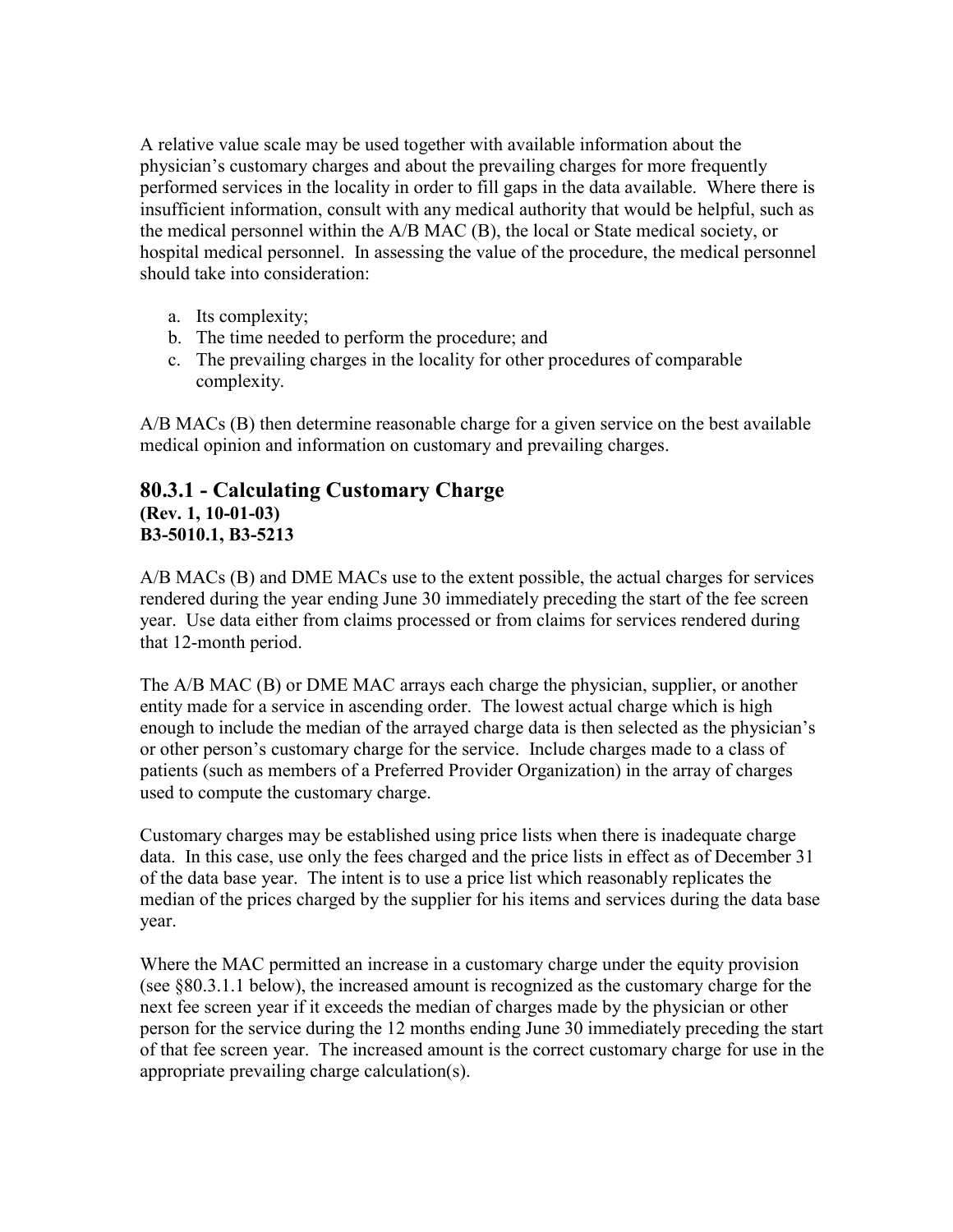### **A. Inclusion of Sales Taxes in Reasonable Charges**

Sales taxes where appropriate were included in the calculation of reasonable charges computed. They were also accounted for in the calculation of the base fee schedules for DME and orthotic/prosthetic devices. The Consumer Price Index used to update fee schedules also accounts for sales tax. Therefore, MACs do not make any additional payment for sales taxes and do not make adjustments in fees to reflect local changes in tax rates.

#### **80.3.1.1 - Equity Adjustments in Customary Charge Screens (Rev. 1, 10-01-03) B3-5010.2**

Once the MAC establishes the customary charge screens for a fee screen year, further increases (other than to correct errors) are permitted only in individually identified and highly unusual situations where equity clearly indicates that the increases are warranted. Requests for revisions in customary charge profiles are initiated only by physicians or other persons furnishing covered services. Such requests are neither encouraged nor discouraged, and each request is handled on the basis of its own merits.

All of the following considerations are taken into account, as applicable, in determining whether unusual circumstances warrant a revision in a customary profile in a particular situation.

- Time elapsed since last change was made in customary charge
	- <sup>o</sup> Identify if the last change made in a customary charge for the service was in the past two or three years. Generally, the more time that has elapsed since the last change the stronger the case is for recognizing the current charge.
	- <sup>o</sup> Take into consideration that a physician or other entity did not increase fees charged for a service because of the government's request for restraint and this can be verified. This should be taken into account in determining whether unusual circumstances are present in a particular case.

• Consider the amount of the requested increase and the relationship of the new and old charges to the customary charges of other physicians or other persons in the locality for the service.

- Increases in Operating Expenses Used to Justify an Increase in Charges
	- <sup>o</sup> The entity must specifically prove that increases in operating expenses are substantially above those resulting from general economic factors and the situation is unique.

## **80.3.2 - Customary Charge Profile**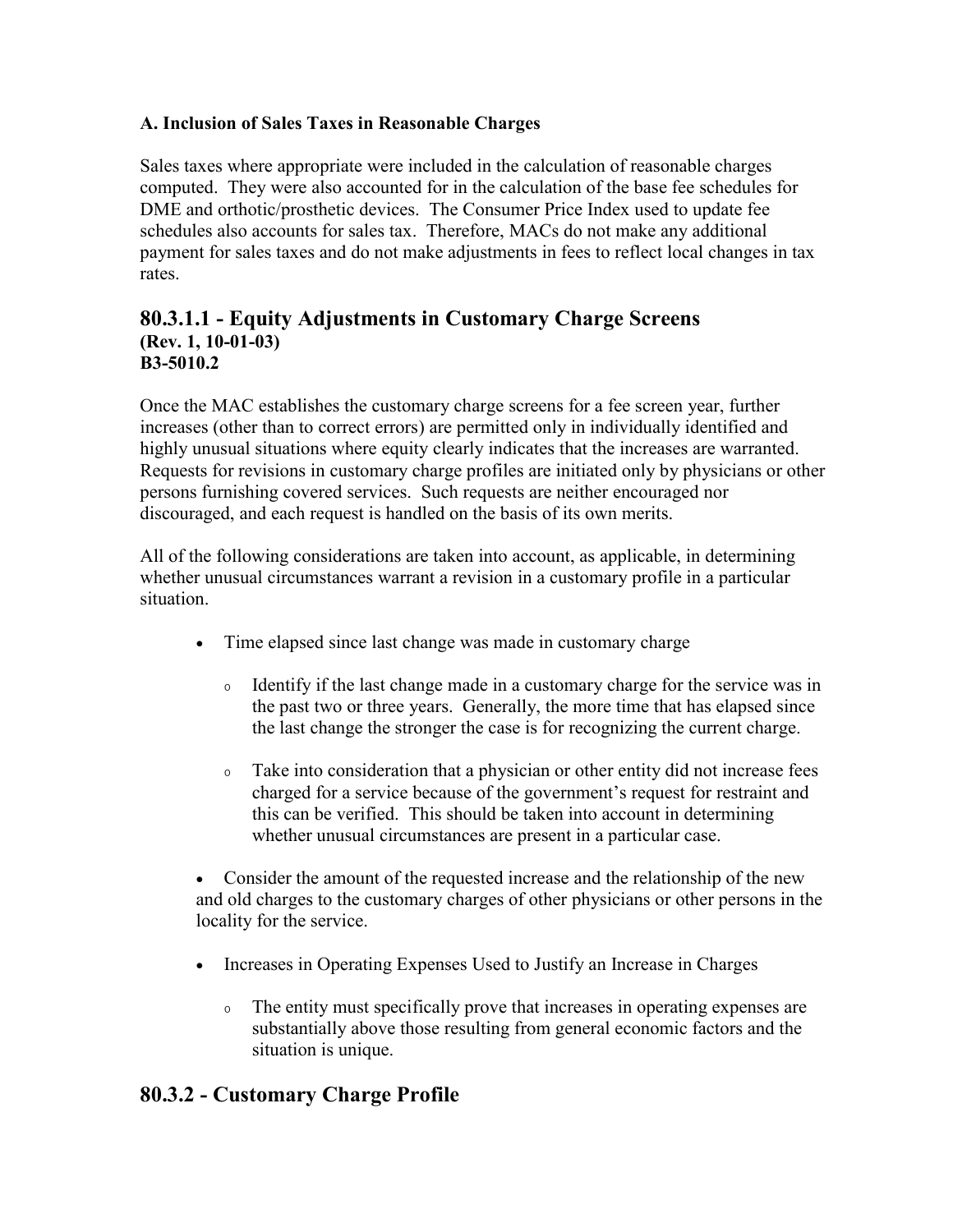### **(Rev. 1, 10-01-03) B3-5010.3**

A/B MACs (B)/DME MACs establish and maintain adequate data on the customary charges for specific services and procedures made by individual physicians and other persons and organizations which render covered services. This data must be readily available. The customary charge record for each entity rendering covered services must include a minimum of the following data:

- Entity name, address, identification code, locality and specialty status;
- A continuing history of the entity's charges for specific services, supplies, etc;
- A customary charge for each specific service or item derived from the entity's history of charges for that service or item (and which is to be used as the basis for the determination of reasonable charges in conjunction with the prevailing charge criterion); and
- For a charge made under unusual circumstances, include a description of the circumstances.

A/B MACs (B)/DME MACs develop and include in the entity's profile a customary charge conversion factor for use with a relative value scale when there is insufficient data to establish the actual customary charge or when an infrequently performed service or item is involved.

### **80.4 - Prevailing Charge (Rev. 1, 10-01-03) B3-5020**

Prevailing charges are those charges that fall within the range of charges most frequently and widely used in a locality for a particular procedure or service. The top of this range establishes an overall limitation on the charges that the A/B MAC (B) accepts as reasonable for a given procedure or service, except where unusual circumstances or medical complications warrant an additional charge.

For any fee screen year, the prevailing charge limit in a locality for a service must be calculated as the 75th percentile of the customary charges determined for that service. Array each customary charge for the service in ascending order and weight by how often the physician or other person rendered the service (as reflected by the charge data used to calculate the customary charge. The lowest customary charge which is high enough to include the customary charges of the physicians or other persons who rendered 75 percent of the cumulative services is then determined as the prevailing charge for the service. The proper procedure for establishing revised prevailing charge screens based on the 75th percentile is illustrated by the following example: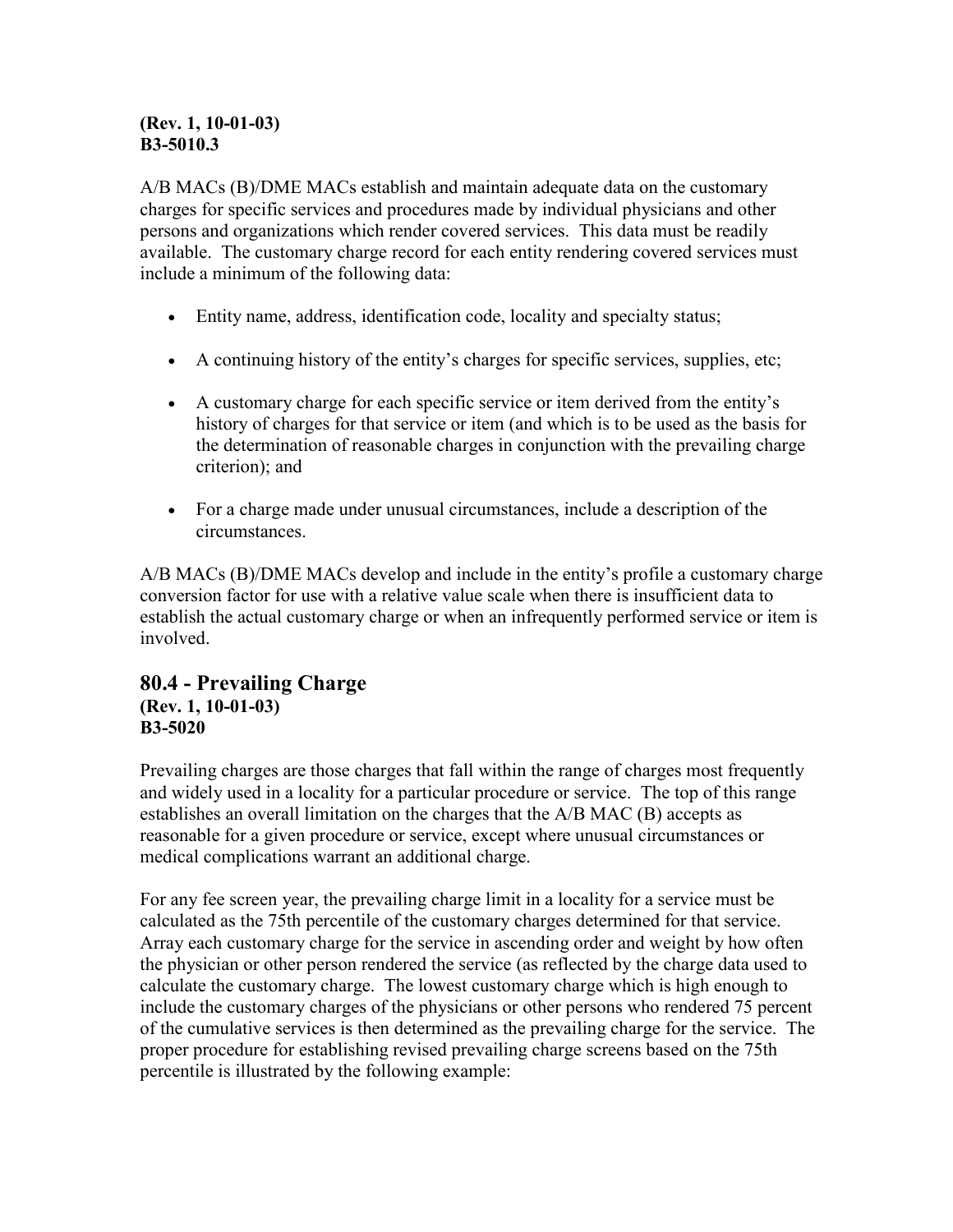| <b>Customary Charge</b> | Number of the item/ | <b>Cumulative Services</b> |
|-------------------------|---------------------|----------------------------|
|                         | service rendered    |                            |
| \$5                     | 1402                | 1402                       |
| \$6                     | 1115                | 2517                       |
| \$7                     | 1680                | 4197                       |
| \$8                     | 803                 | 5000                       |
|                         | Total 5000          |                            |

In the above example, 75 percent of the total of 5,000 services equals 3,750 services. The prevailing charge is, therefore, \$7. (A total of 2,517 services were rendered with \$5 and \$6 customary charges, and an additional 1,680 services were rendered with \$7 customary charges. The 3,750th service was thus rendered with a \$7 customary charge.)

A/B MACs (B)/DME MACs establish four customary charges as the minimum number of customary charges for the same service needed to calculate the prevailing charge for a particular service in a locality or in an A/B MAC (B) service area.

If it is necessary to establish customary charges using price lists, A/B MACs (B)/DME MACs use these customary charges to also establish the required prevailing charges. (See §80.3.1.) If the A/B MAC (B)/DME MAC cannot derive precise data on the frequency of services from their records, they may use any information they have about the volume of business done by various suppliers in their area in order to weight the customary charges used to calculate the prevailing charges.

If the A/B MAC (B)/DME MAC has not established a locality prevailing charge for the service by specialty or group of specialties, they select the locality prevailing charge from the remaining sources of data (items 2 through 5 below inclusive). That sequence must be followed in strict order except as otherwise permitted by item 6. The first charge available in the sequence of sources of data is selected as the locality prevailing charge. Payments must be based on the fully adjusted locality prevailing charges.

Approved Sources of Data in the Required Sequence

- 1 Prevailing charge by locality and by specialty or group of specialties;
- 2 Prevailing charge by A/B MAC (B) service area and by specialty or group of specialties;
- 3 Prevailing charge by locality without regard to specialty;
- 4 Prevailing charge by A/B MAC (B) service area without regard to specialty; and
- 5 Array of actual charges Where items 1 through 4 have not produced an acceptable prevailing charge and where at least four physicians or other persons in your service area (without regard to locality or specialty) have submitted charges for a service (but four "qualified customary charges" are not available), array all the available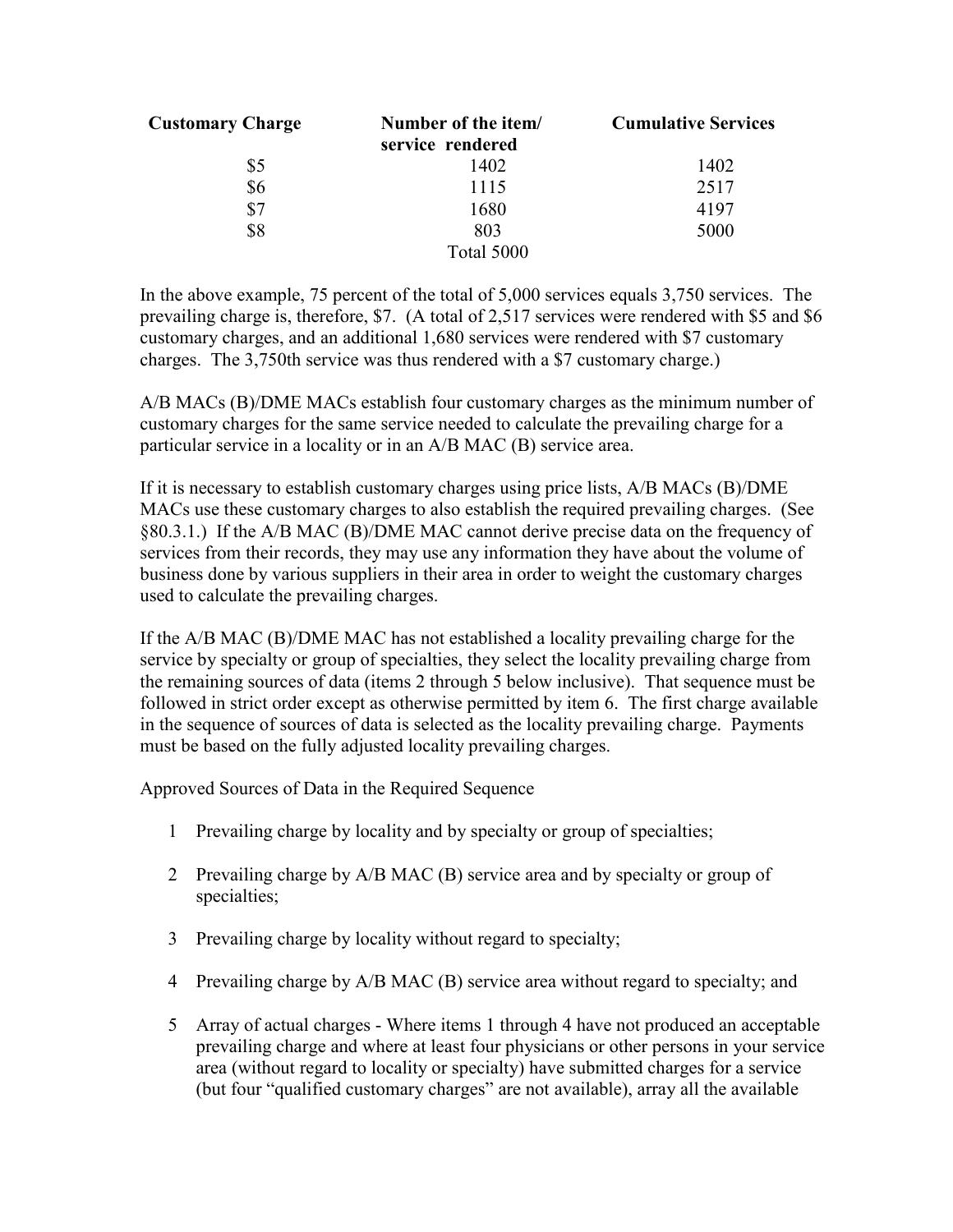actual charges for that service. Set the prevailing charge for that service at the 75th percentile of that array.

6 Item 4 may be omitted with RO approval from the sources of data listed above, e.g., because this simplifies claims processes and reduces the related expenses. Also, when there is insufficient charge data to establish valid prevailing charges for substantial numbers of services or items, request RO assistance in working out mergers of charge data with that from other A/B MACs (B). Use another A/B MAC (B)'s data that has a similar service area with regards to medical prices, and other economic and demographic characteristics. Such data mergers must receive prior approval from CMS.

The steps described above may not always achieve a perfect result. However, beneficiaries, physicians, and suppliers have the right to question the determination in a given case. In such instances, A/B MACs (B) should use their best judgment based on the available data to resolve the issue.

The CMS publishes A/B MAC (B) and DME MAC localities. These designations should be used in making reasonable charge determinations. Where appropriate, multiple localities may be used with respect to different types and levels of services. This may occur where there are not enough members of a specialty group in any one locality to establish a valid basis for deriving the prevailing charges for their services. Prior CO approval must be obtained when deviating from the established CMS localities.

## **80.4.1 - Rounding of Reasonable Charge Calculation (Rev. 1, 10-01-03) B3-5021**

A/B MAC (B) screens should include both dollars and cents. Rounding of customary and prevailing charges should not normally take place with one exception.

Rounding is permitted in situations where the A/B MAC (B)'s customary charge calculation is clearly erroneous and results in a peculiar or odd cent amount, e.g., \$8.33. In such an instance, rounding to the nearest l0 cents is permissible, pending the required correction of the calculation, where the data result in a customary charge that is not in 25 cent or 75-cent units. For other than the 25-cent or 75-cent amounts, fractional amounts ending in 5-cent increments should be rounded up to the nearest 10 cents. However, where the  $A/B$  MAC (B) knows the odd cents in a customary charge calculation are correct, e.g., because a sales tax is involved in the charges made by a physician, then no rounding of the odd cents should take place.

The above exception applies only to customary charge calculations, and not to prevailing charges. The exception is permissible only as an interim measure to deal with an immediate problem. The A/B MAC (B) should promptly identify the cause of the error and take appropriate corrective action.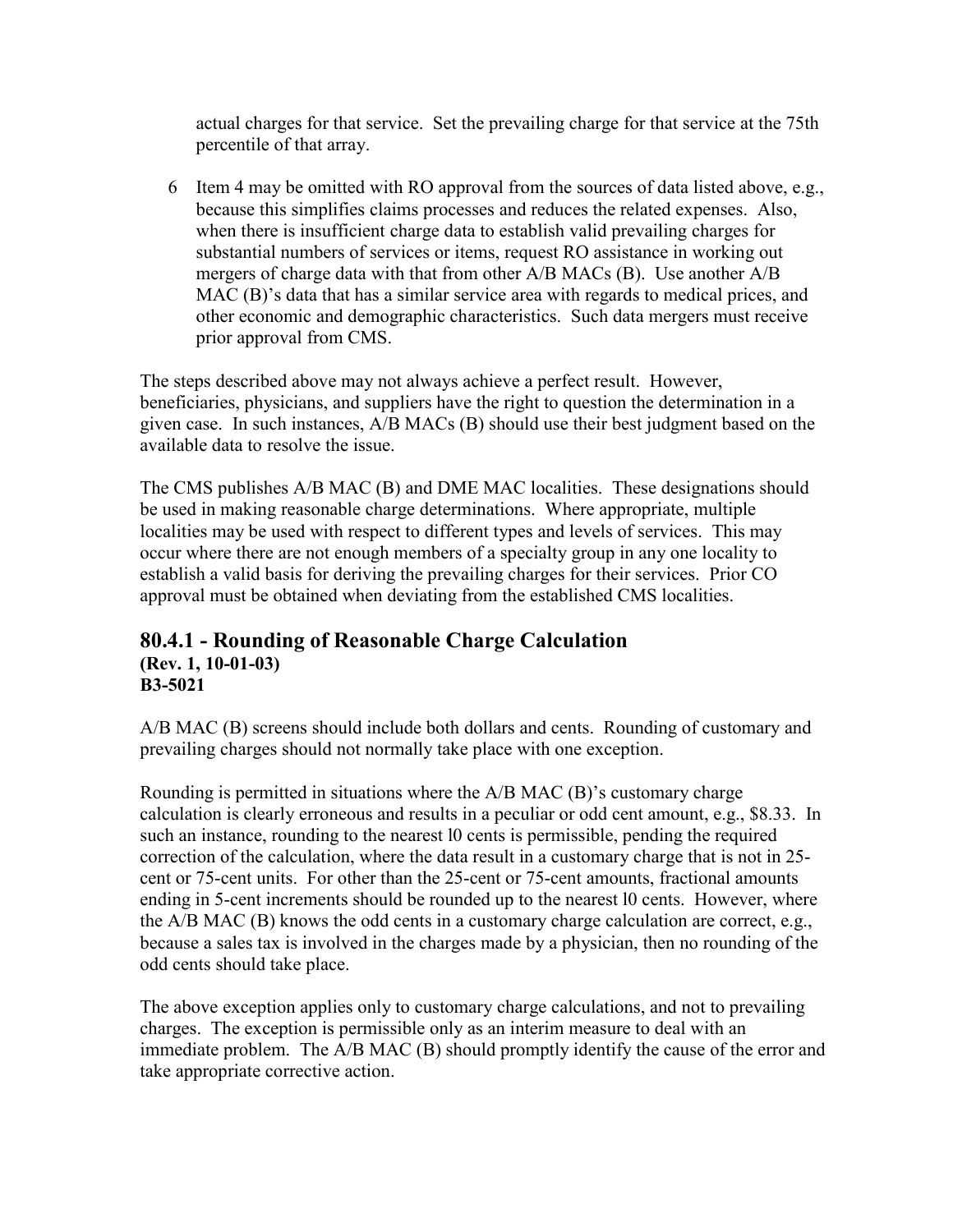There should be no need for rounding initial prevailing charge calculations since actual customary charges are used to establish these screens.

### **80.5 - Filling Gaps in A/B MAC (B) Reasonable Charge Screens (Rev. 1, 10-01-03) B3-5022, AB-02-136, B-02-089**

Where there is insufficient actual charge data for determining the customary charge and/or the prevailing charge in the locality for a particular medical procedure or service, A/B MACs (B)/DME MACs must use one of the following gap-filling methods to establish the needed screen.

## **A. Gaps in Customary Charge Screens**

A/B MACs (B)/DME MACs fill a gap in a customary charge screen:

- 1. By applying a conversion factor derived from the physician's (or supplier's) known customary charges for other services in the same category of service (medicine, surgery, etc.) to a relative value scale in the manner suggested in §§80.3, or
- 2. By using the 50th percentile in the array of customary charges (weighted by frequency) that was used to establish the prevailing charges for similar services for the physicians in the same specialty and locality.

A/B MACs (B)/DME MACs must ensure that, where a 50th percentile charge is used as a customary charge for payment purposes, the reasonable charge does not exceed either that amount or the locality prevailing charge. Also, all A/B MACs (B)/DME MACs that use 50th percentile charges to fill gaps in their customary charge data must retain the capacity to calculate and use conversion factors with relative value scales when this is appropriate.

### **B. Gaps in Prevailing Charge Screens**

Where the A/B MAC (B) has not been able to establish a prevailing charge for a service based on the prevailing charge screen procedures, then A/B MACs (B) must gap-fill the payment amounts using a prevailing charge conversion factor (§80.5.1) and a relative value scale, manually if necessary. (See §80.3 regarding charges for rare or unusual procedures. This is to be used as a last resort.

## **80.5.1 - Use of Relative Value Scale and Conversion Factors for Reasonable Charge Gap-Filling (Rev. 1, 10-01-03) B3-5022.1**

The relative value scales used to fill gaps in charge data for the Medicare program should, to the extent possible, be those that contractors use in their own programs. Relative value scales developed by contractors or by medical societies for States other than those in which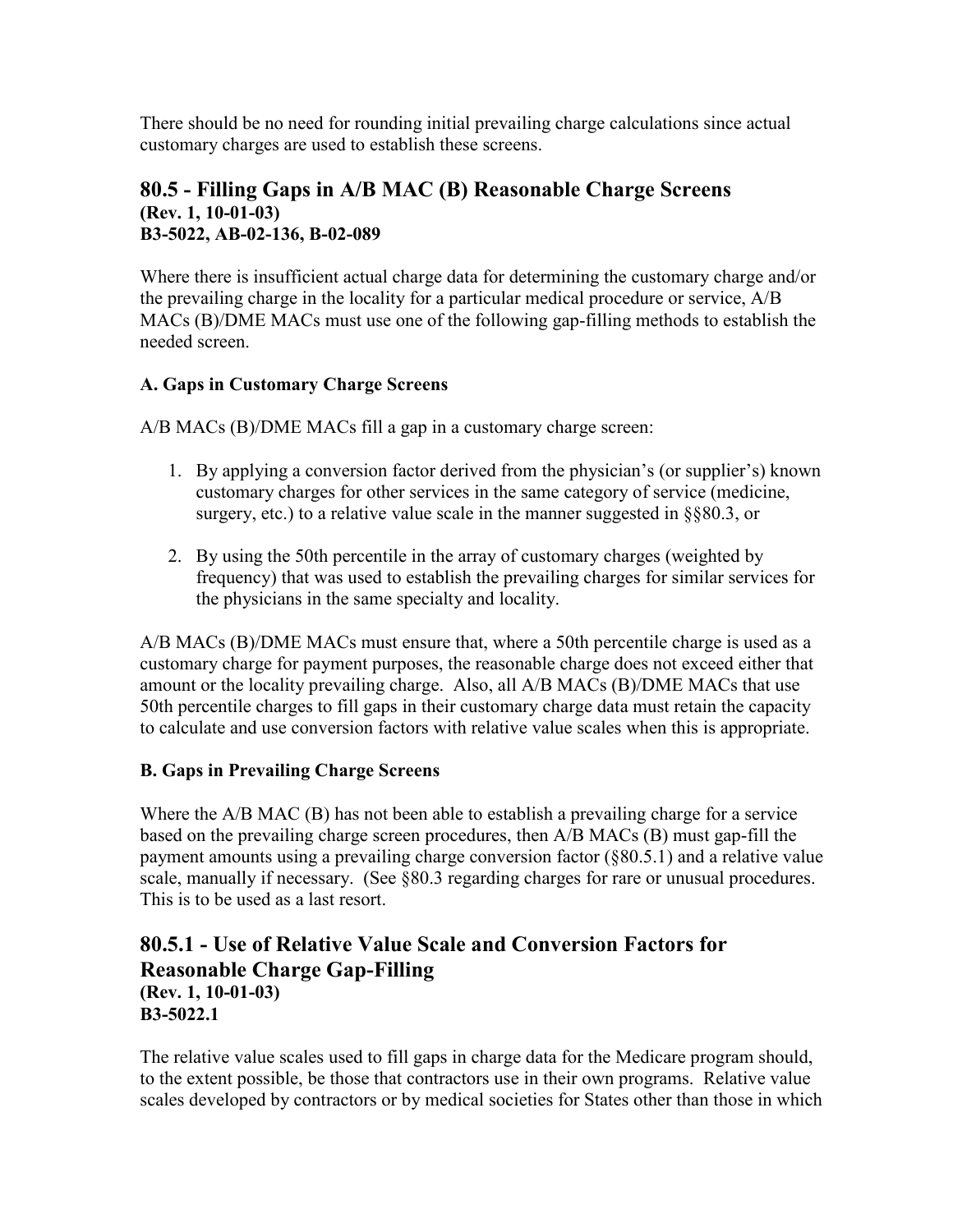your Medicare service area is located should be carefully reviewed and validated before they are used. Ensure that a relative value scale, which is used to estimate customary charges or prevailing charges, accurately reflects charge patterns in the area you service. Similarly, the conversion factor used with the relative value scale should reflect the known customary charges of the physician or other person for whom a customary charge is being estimated, or the known prevailing charges for services in the locality, as appropriate.

As a result of consent agreements with the Federal Trade Commission (FTC), relative value scales formerly published by the American Academy of Orthopedic Surgeons, the American College of Obstetricians and Gynecologists, the American College of Radiology, and the California Medical Association have been withdrawn from circulation. The FTC consent agreements did not bar the use of the related procedural terminology and coding systems. However, do not use these four relative value scales to fill gaps in customary and prevailing charge data.

This does not mean that you must discontinue using relative value scales to fill gaps in customary charges or in determining prevailing charges. Instead use a system of relative value units that has not been the subject of a consent agreement, or develop your own system. A potential source of information in this regard is the relative value scale that has been included with the CMS HCPCS. This relative value scale is included with HCPCS as an informational item only. You may use it, revise it, or use some other relative value scale if you deem it more appropriate.

You may, if necessary develop a relative value scale for gap-filling purposes by dividing the unadjusted prevailing charges in a locality by a common denominator and filling the gaps in the resulting "relative value scale" by relying on medical staff judgment or on other persons with knowledge of the charging patterns and practices in your service area. Alternatively, you may use a service area wide approach and/or the unweighted average of the customary charges that have been made for a service, divided by a common denominator.

For radiology codes (codes beginning with 7, local radiology codes, and R-codes in HCPCS), you may use the national and local relative values used to make payment under the radiology fee schedule.

Customary and/or prevailing charge conversion factors used with relative value scales to fill gaps in reasonable charge screens should be calculated as outlined in A and B below. (Develop separate customary charge conversion factors for each physician or supplier from his known customary charges in the same category of services, e.g., medicine, surgery, radiology, etc. Similarly, separate prevailing charge conversion factors, by locality (and by specialty or groups of specialties as applicable), should be calculated based on the known prevailing charges, by locality and specialty, or groups of specialties within the same category of service. Customary charge conversion factors may only be calculated for a physician for a category of service if the physician has at least seven customary charges for services in that category of service upon which to base the conversion factor calculation. If a physician does not have sufficient customary charges to calculate a conversion factor in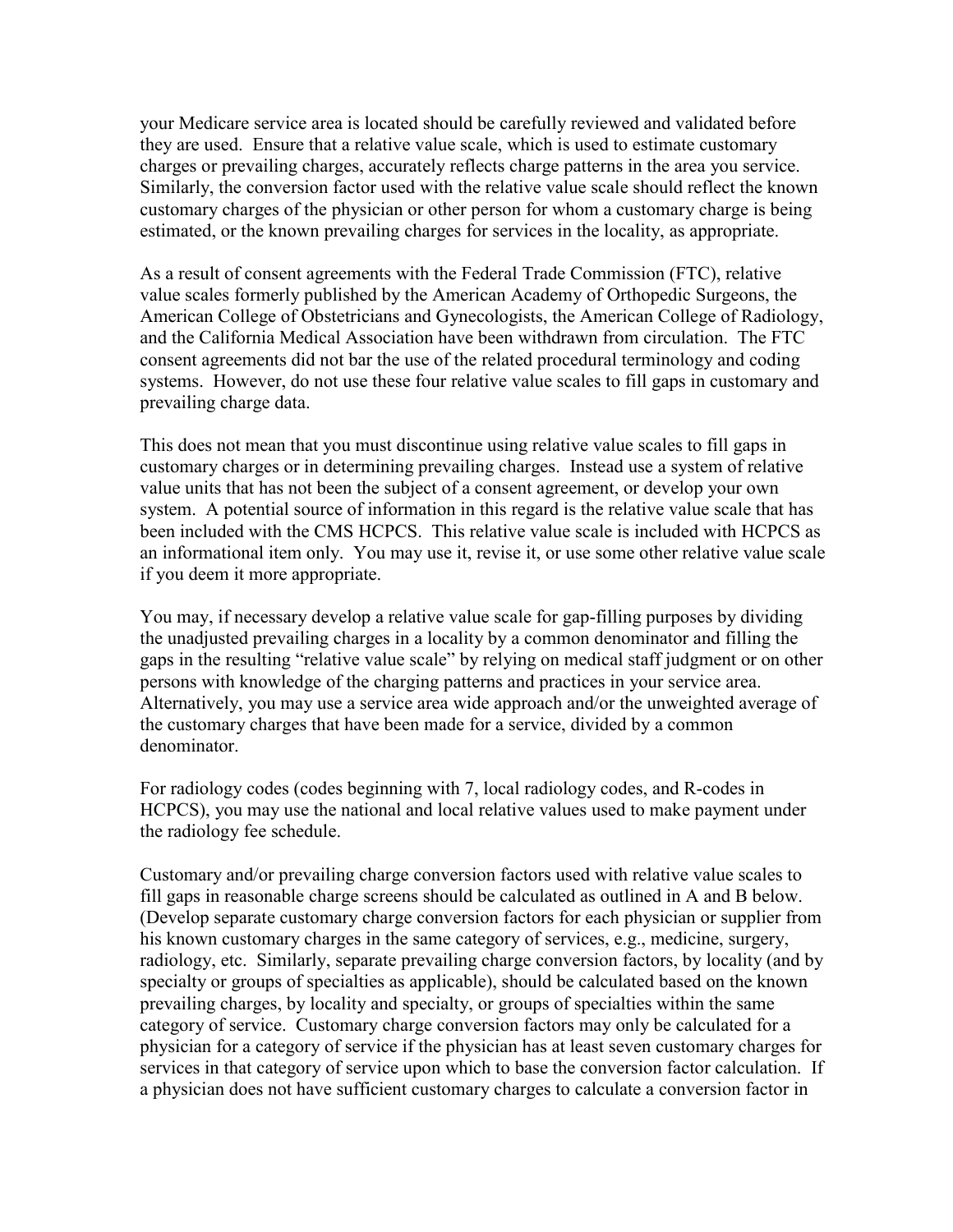one category of service, this does not preclude the calculation of his customary charge conversion factors for other categories of service for which he does have sufficient customary charges).

#### **A. Customary Charge**

Use the following formula for the calculation of a customary charge conversion factor:

C/F = Customary charge conversion factor

 $CHG = The physician's customary charge for a procedure$ 

SVC = Number of times the physician performed the procedure

 $l-n$  = The different procedures the physician performed within a category of service

 $RVU =$ The relative value unit assigned to a procedure

 $SIGMA = Sum of$ 

| $C/F =$ | CHG <sub>1</sub> | $X$ SVC <sub>1</sub> | $+CHG2$          | $X$ SV $C_2$ | CHG <sub>n</sub> | $x$ SV $C_n$ |
|---------|------------------|----------------------|------------------|--------------|------------------|--------------|
|         | $RVU_1$          |                      | RVU <sub>2</sub> |              | $RVU_n$          |              |

#### **SIGMA SVC1-n**

**EXAMPLE**: Compute a customary charge conversion factor for a physician with the following charge history: (May be for medicine, surgery, radiology, pathology.)

| Procedure | Frequency | <b>Customary Charge</b> | Relative Value |
|-----------|-----------|-------------------------|----------------|
|           | \$3       | 5.00                    |                |
|           |           | 12.00                   |                |
|           |           | 35.00                   |                |
|           |           | 20.00                   |                |
|           |           | 8.00                    |                |
|           |           |                         |                |

#### Method

l. For each procedure, divide the customary charge by the relative value and multiply the result by the frequency of that procedure in the physician's charge history.

2. Add all the results of these computations.

3. Divide the result by the sum of all the frequencies.

#### Solution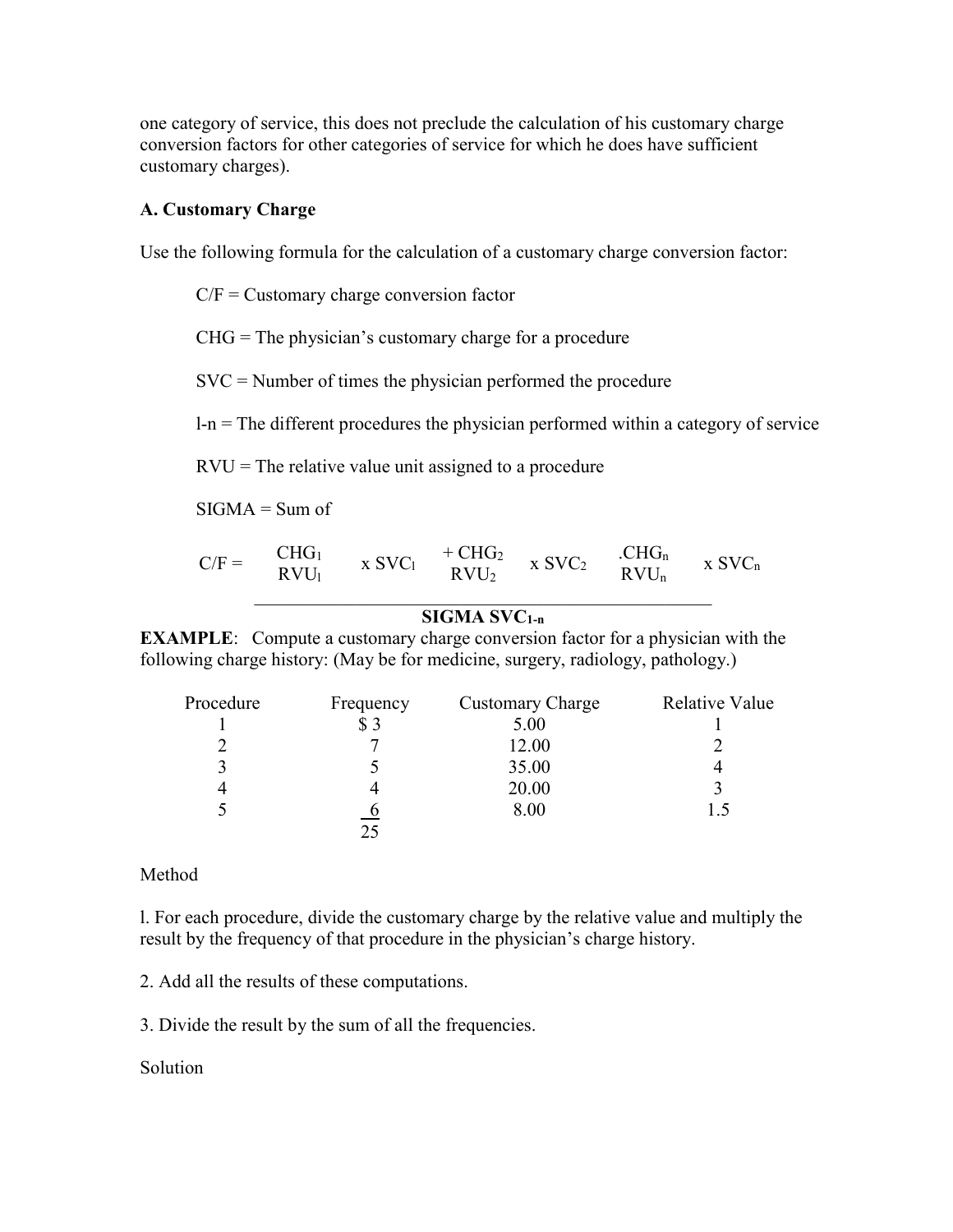$(5x3)$ 1 + (12x7) 2 + (35x5) 4 + (20x4) 3 + (8x6  $\frac{(8x6)}{1.5}$  divided by 25=  $(5 \times 3) + (6 \times 7) + (8.75 \times 5) + (6.67 \times 4) + (5.33 \times 6) = 25$  $15 + 42 + 43.75 + 26.68 + 31.98 = 25$  $159.41 = $6.40$  (i.e., \$6.38 rounded to the 25 nearest 10 cents)

To determine a physician's customary charge for a particular procedure where there is no reliable statistical basis, multiply the relative value of the procedure by the physician's customary charge conversion factor for the appropriate category of service (e.g., radiology, medicine, surgery).

## **B. Prevailing Charges**

The prevailing charge conversion factors used with the appropriate relative value scale are developed from the same formula used for customary charge conversion factors, except that:

CHG = The fully adjusted locality prevailing charge for a procedure by locality and by specialty or group of specialties (regardless of the source of data from which the locality prevailing charge was developed).

 $SVC = The number of times the procedure was performed by all physicians in the$ same specialty or group of specialties and locality.

 $l-n$  = The different procedures within a category of service for which prevailing charges have been established by specialty or group of specialties and locality.

The conversion factors calculated for any fee screen year reflect customary and prevailing charges calculated on the basis of charge data for the year ending June 30 immediately preceding the start of the fee screen year. Also, reasonable charge screens established through the use of a relative value scale and conversion factors consist of two components. Consequently, the conversion factors must be recalculated when there is any change in the relative value units assigned to procedures (as may occur if you use a different or updated relative value scale) in order to assure that the change(s) in unit values do not violate the integrity of the reasonable charge screens. The economic index limitation, the no rollback provision, and the Administrative Savings Clause are not applied directly to prevailing charge conversion factors calculated in accordance with this section.

**80.6 - Inflation Indexed Charge (IIC) for Nonphysician Services (Rev. 2837, Issued: 12-13-13, Effective: 01-01-14 - payment reasonable charge basis/04-01-14 - payment national fee schedule basis, Implementation: 01-06-14 payment reasonable charge basis/04-07-14 - payment national fee schedule basis)**

### **A General**

Effective for services rendered on or after October 1, 1985, an additional factor - the inflation indexed charge (IIC), is added to the factors taken into consideration in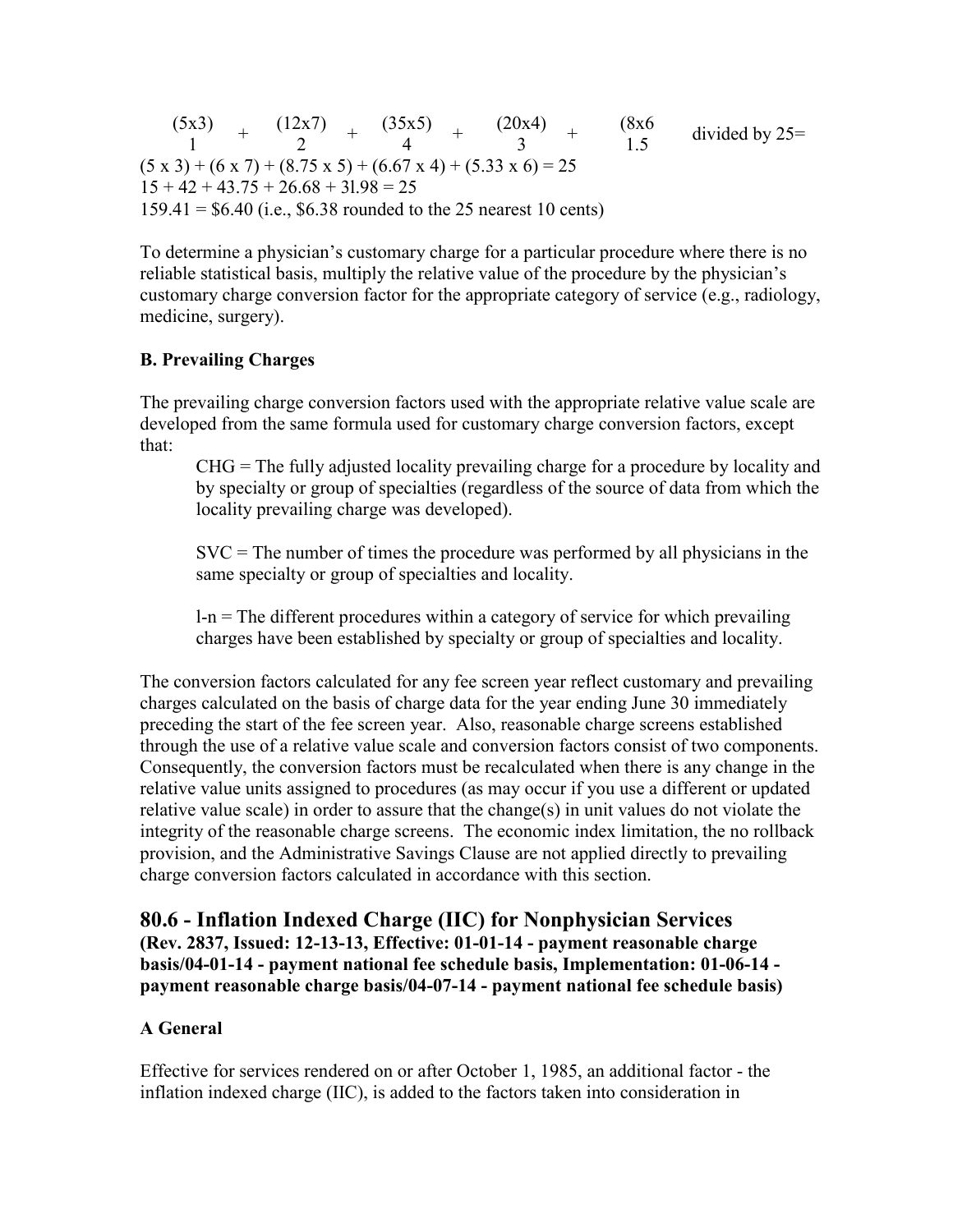determining reasonable charges for non-physician services. Non-physician services are defined as those Part B medical services, supplies, and equipment reimbursed on a reasonable charge basis and not subject to the application of the Medicare Economic Index (MEI).

Examples of items affected by the IIC are:

- Prosthetic and orthotic devices not subject to the fee schedules [Therapeutic Shoes (2005 and prior), Intraocular Lenses (2014 and prior)];
- Blood products and transfusion medicine;
- Certain medical supplies used in connection with home dialysis (2011 and prior); and
- Ambulance services (2001 and prior)

### **80.7 - Determination of Comparable Circumstances (Rev. 1, 10-01-03) B3-5026**

A/B MACs (B) do not make a reasonable charge determination that would be higher than the charge upon which they would base payment to their own policyholders for a comparable service under comparable circumstances. The charge upon which payment is based does not mean the amount the A/B MAC (B) would be obligated to pay. Under certain circumstances, some A/B MACs (B) pay amounts on behalf of their policyholders, which are below the customary and prevailing charges physicians or other persons usually make to the general public. Payments under the medical insurance program are not limited to these lower amounts.

"Comparable circumstances" refers to the circumstances under which services are rendered to individuals and the nature of your health insurance programs, and the method used to determine the amounts of payment under these programs. Generally, comparability exists where:

- Payment is made under the contractor's own program on the customary charges of physicians or other persons, and on current prevailing charges in a locality, and
- The determination does not preclude recognition of factors such as specialty status and unusual circumstances that affect the amount charged for a service.

However, even where there is comparability, coverage limitations applicable under the contractor's own programs do not necessarily apply to reasonable charge determinations for Medicare purposes.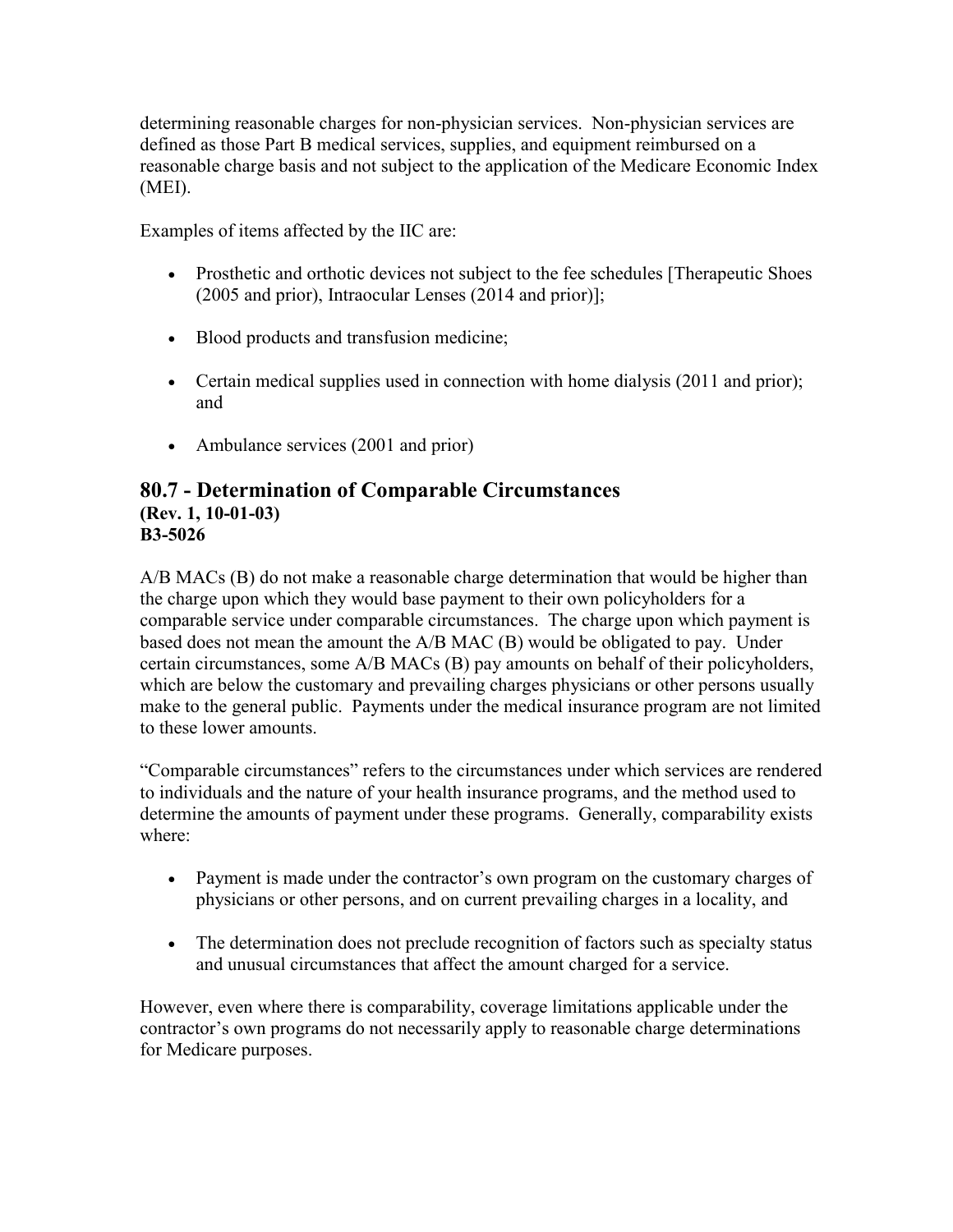The "current" customary and/or prevailing charges of an A/B MAC (B)'s private health plan refer to the payment screens that are presently in effect, e.g., payment levels actually being used in the A/B MAC (B)'s private business for settling claims submitted by its policy holders or subscribers. A/B MACs (B) must, therefore, continue to apply the comparability limitation based upon their payment screens that are presently in effect, even where an update under their private insurance plans has been deferred. If an A/B MAC (B)'s private health plan allowances are later revised, it will be necessary for the A/B MAC (B) to reexamine the relationship of these new payment levels to those under the Medicare program an initiate the necessary changes through their routine maintenance operations.

Responsibility for determining whether an A/B MAC (B)'s program has comparability will fall upon the A/B MAC (B) in reporting pertinent information about its programs to CMS. When the pertinent information has been reported, CMS will advise the A/B MAC (B) whether any of its programs have comparability.

## **80.8 - Applying Criteria for Reasonable Charge Determinations (Rev. 1, 10-01-03) B3-5030, B3-5030.2**

The reasonable charge determination for a covered service should be based on the actual charge for the service when that charge is no higher than the applicable customary and prevailing charges. The A/B MAC (B) should exercise judgment so that its reasonable charge determinations are realistic and equitable. A/B MACs (B) should take into account special factors in individual cases that might affect the reasonableness of charges. The special factors could involve travel, medical complications, or other unusual circumstances such as prolonged time and attention required by a patient's condition.

Different services and supplies for which charges are made under Part B, may not be grouped together for the purpose of making one overall reasonable charge determination. Thus, in processing a claim for payment a separate reasonable charge determination must be made with respect to each item for which a charge is made.

## **80.8.1 - Waiver of Deductible and Coinsurance (Rev. 1, 10-01-03) B3-5220**

Physicians or suppliers who routinely waive the collection of deductible or coinsurance from a beneficiary constitute a violation of the law pertaining to false claims and kickbacks. These situations should be referred to Program Integrity area for additional investigation according to the procedures in the Medicare Program Integrity Manual.

Deductible and coinsurance amounts are taken into account (included) in determining the reasonable charge for a service or item. In this regard, a billed amount that is not reasonably related to an expectation of payment is not considered the "actual" charge for the purpose of processing a claim or for the purpose of determining customary charges.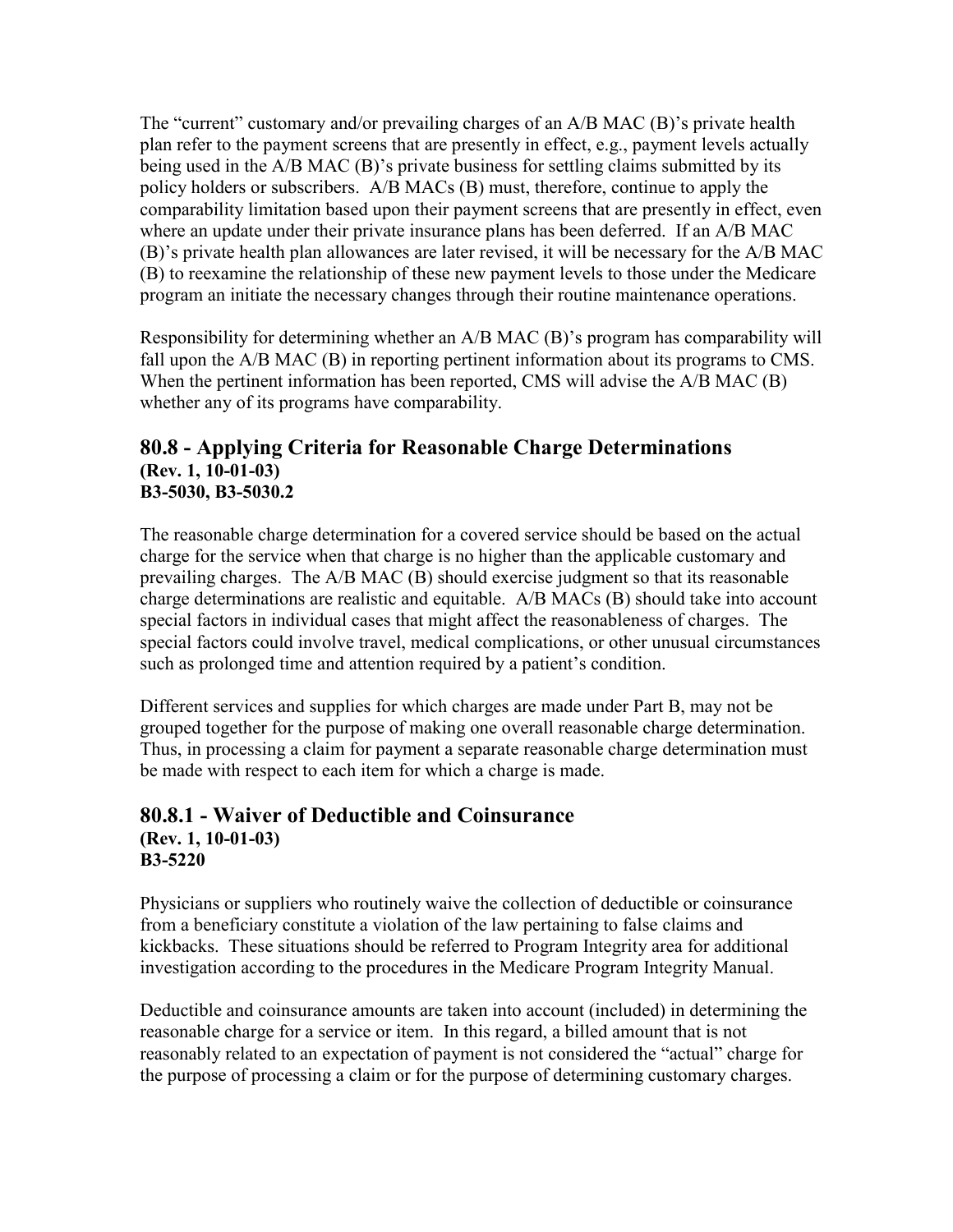Where a physician/supplier makes a reasonable collection effort for the payment of coinsurance/deductibles, failure to collect payment is not considered a reduction in the physician's/supplier's charge. To be considered a reasonable collection effort, the effort to collect Medicare coinsurance/deductible amounts must be similar to the effort made to collect comparable amounts from non-Medicare patients. It must also involve the issuance of a bill to the beneficiary or to the party responsible for the patient's personal financial obligations. In addition, it may include other actions, such as subsequent billings, collection letters and telephone calls or personal contacts which constitute a genuine, rather than token, collection effort.

## **90 - Inherent Reasonableness Used for Payment of Nonphysician Services (Rev. 1, 10-01-03) B3-5246, AB-98-9 (Obsolete instructions)**

Placeholder for instruction when current regulation is finalized.

## **100 - Competitive Bidding Durable Medical Equipment Prosthetics, Orthotics and Supplies (DMEPOS) Single Payment Amounts (Rev. 2682, Issued: 04-05-13, Effective: 07-01-13, Implementation: 07-01-13)**

Section 1847 (b)(5) of the Social Security Act mandates that a single payment amount be established for each item in each competitive bid area based on the bids submitted and accepted for that item. Section  $1847(a)(6)$  of the Act requires that this payment basis be substituted for the fee schedule payment basis otherwise applied under section 1834(a) of the Act for DME, section 1834(h) of the Act for off-the-shelf orthotics, or section 1842(s) of the Act for enteral nutrients, equipment and supplies, as appropriate.

For the Round One Rebid, the DME MACs will make payment based on the new competitive bidding single payment amounts effective for claims with dates of service on or after January 1, 2011. The CMS issues instructions for implementing the single payment amounts and/or updating the payment amounts quarterly for competitive bidding items. The following files will be provided to the DME MACs and the Pricing, Data Analysis and Coding (PDAC) Contractor via CMS' mainframe telecommunication system in order to implement a competitive bidding round: a Healthcare Common Procedure Coding System (HCPCS) category file, a bid pricing file, a ZIP Code file, and a contract supplier file. All four files will contain data only for the current competitive bidding round.

The DME MACs will make manual updates to the competitive bidding files, as instructed through Recurring Update Notifications. The following files will be provided on a quarterly basis to the DME MACs and the Pricing, Data Analysis and Coding (PDAC) Contractor via CMS' mainframe telecommunication system: HCPCS category file, bid pricing file, and ZIP Code file. These files will only contain the changes for that quarter.

Upon successful receipt of the mainframe files, DME MACs will send notification of receipt via e-mail to price file receipt@cms.hhs.gov, stating the name of the files received and the entities for which they were received (e.g., DME MAC name).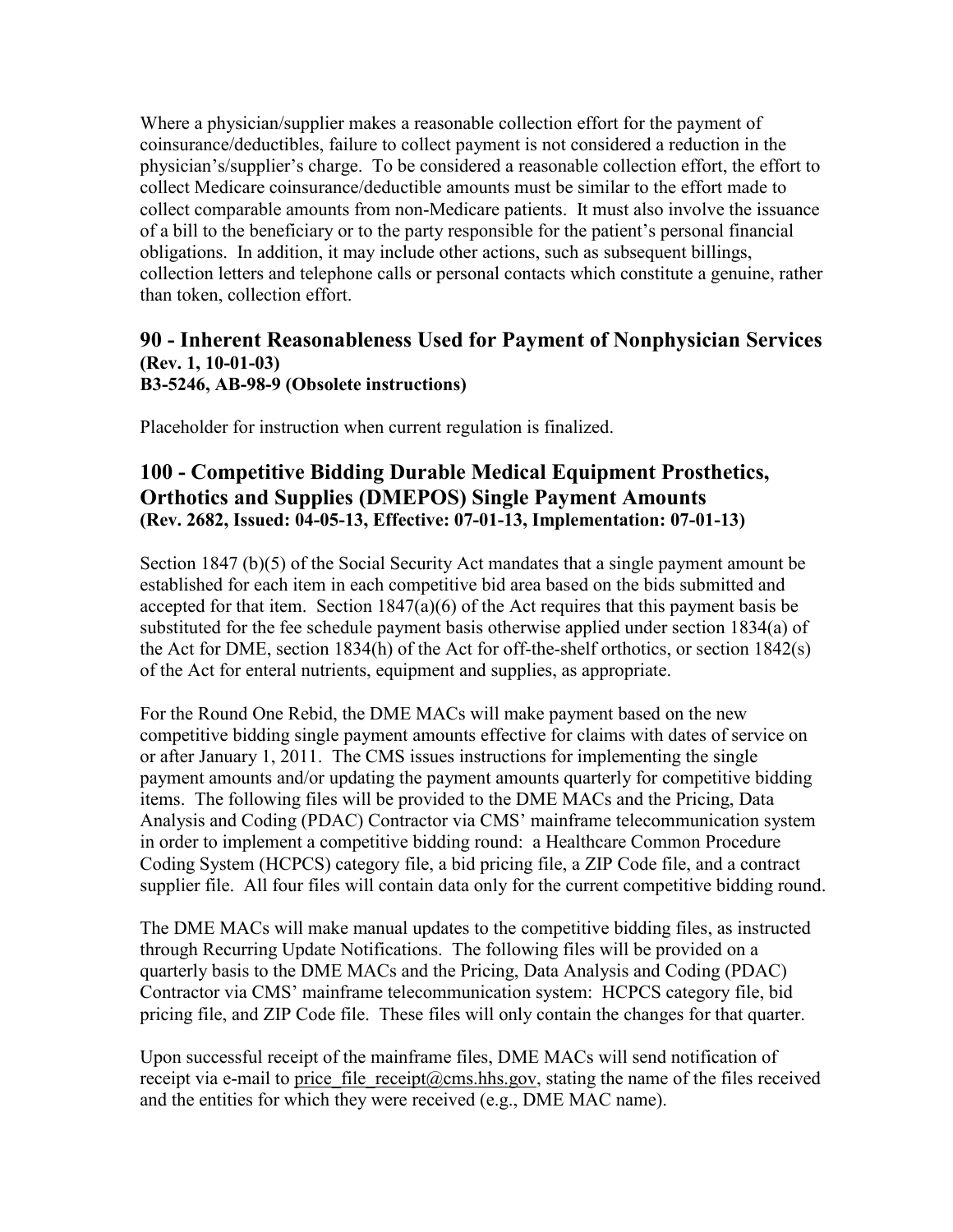Following program implementation and on an as needed basis, updates to the contract supplier file will be accomplished via an Excel file emailed directly from the Competitive Bidding Implementation Contractor (CBIC) to the DME MACs. Upon successful receipt of the files, the DME MACs will send notification of receipt via email stating the name of the file received and the entities for which they were received (e.g., DME MAC name) to the CBIC. E-mails should be sent to [cbic.dmemac@palmettoGBA.com](mailto:cbic.dmemac@palmettoGBA.com) at the CBIC. The DME MACs shall manually update the contract supplier file with the changes by adding and/or end dating each supplier record.

Public use files containing the competitive bidding HCPCS categories, single payment amounts and ZIP Codes are available on the CBIC Website at [http://www.dmecompetitivebid.com/palmetto/cbic.nsf.](http://www.dmecompetitivebid.com/palmetto/cbic.nsf)

| <b>Field Name</b>                                               | Pic  | <b>Position</b> | <b>Comment</b> |
|-----------------------------------------------------------------|------|-----------------|----------------|
| <b>CBA Bid Category</b><br><b>Effective Date</b>                | X(8) | $1 - 8$         |                |
| <b>Bid Product Category</b><br><b>Effective Date- CC</b>        | 9(2) | $1 - 2$         |                |
| <b>Bid Product Category</b><br><b>Effective Date-Year</b>       | 9(2) | $3 - 4$         |                |
| <b>Bid Product Category</b><br><b>Effective Date -Month</b>     | 9(2) | $5 - 6$         |                |
| <b>Bid Product Category</b><br>Effective-Day                    | 9(2) | $7 - 8$         |                |
| <b>Bid Category</b><br><b>Expiration Date</b>                   | X(8) | $9 - 16$        |                |
| <b>Bid Product Category</b><br><b>Expiration Date -CC</b>       | 9(2) | $9 - 10$        |                |
| <b>Bid Product Category</b><br><b>Expiration Date -</b><br>Year | 9(2) | $11 - 12$       |                |

## **100.1 - Record Layout for Competitive Bidding HCPCS Category File (Rev. 2088, Issued: 11-05-10, Effective: 01-01-11, Implementation: 01-03-11)**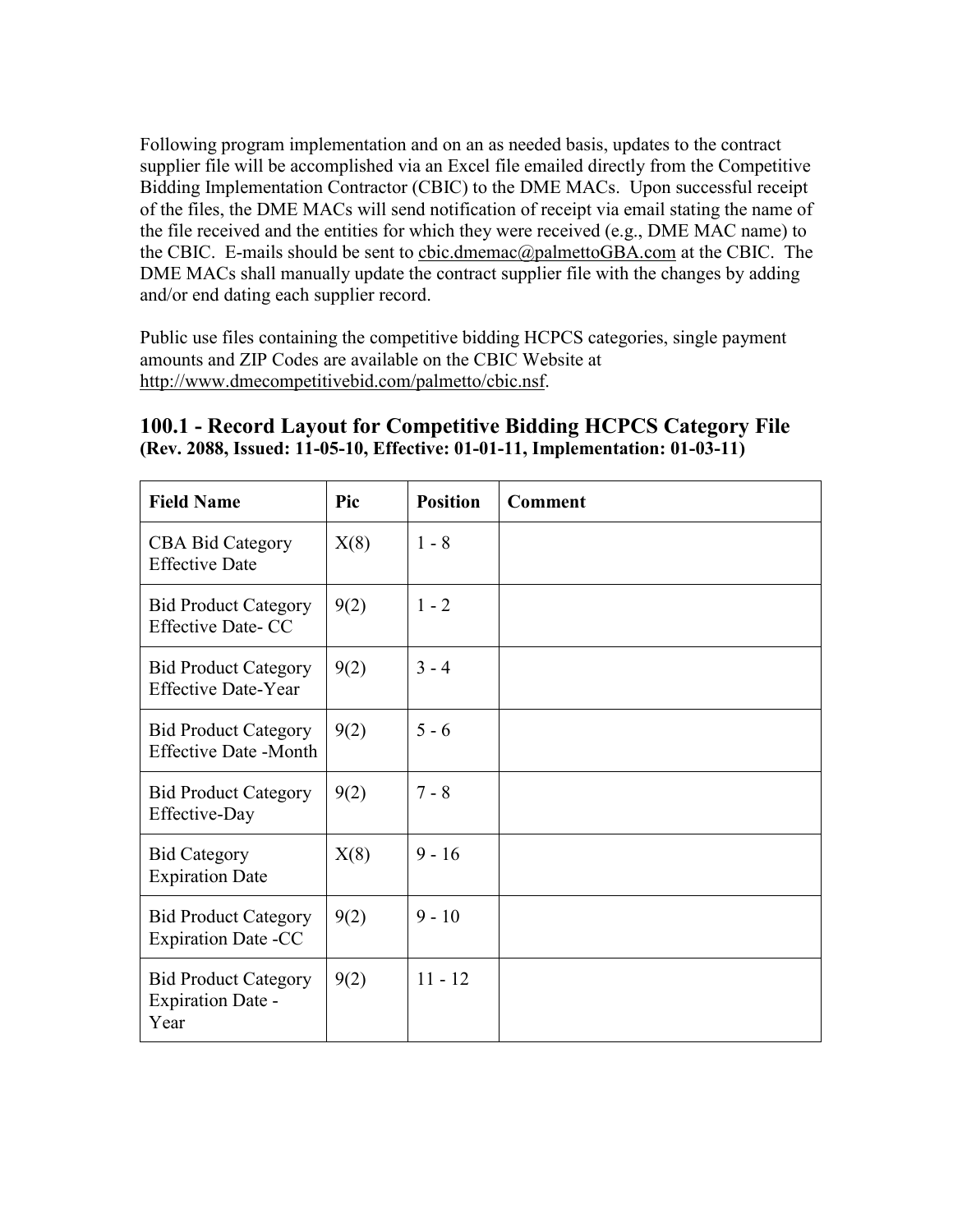| <b>Field Name</b>                                               | Pic   | <b>Position</b> | <b>Comment</b>                        |
|-----------------------------------------------------------------|-------|-----------------|---------------------------------------|
| <b>Bid Product Category</b><br><b>Expiration Date-</b><br>Month | 9(2)  | $13 - 14$       |                                       |
| <b>Bid Product Category</b><br><b>Expiration Date - Day</b>     | 9(2)  | $15 - 16$       |                                       |
| <b>HCPCS</b> Procedure<br>Codes                                 | X(13) | $17 - 29$       |                                       |
| <b>HCPCS</b> Procedure<br>Code                                  | X(5)  | $17 - 21$       | All Competitive Bidding Active Codes. |
| Modifier 1                                                      | X(2)  | $22 - 23$       |                                       |
| Modifier 2                                                      | X(2)  | $24 - 25$       |                                       |
| Modifier 3                                                      | X(2)  | $26 - 27$       |                                       |
| Modifier 4                                                      | X(2)  | $28 - 29$       |                                       |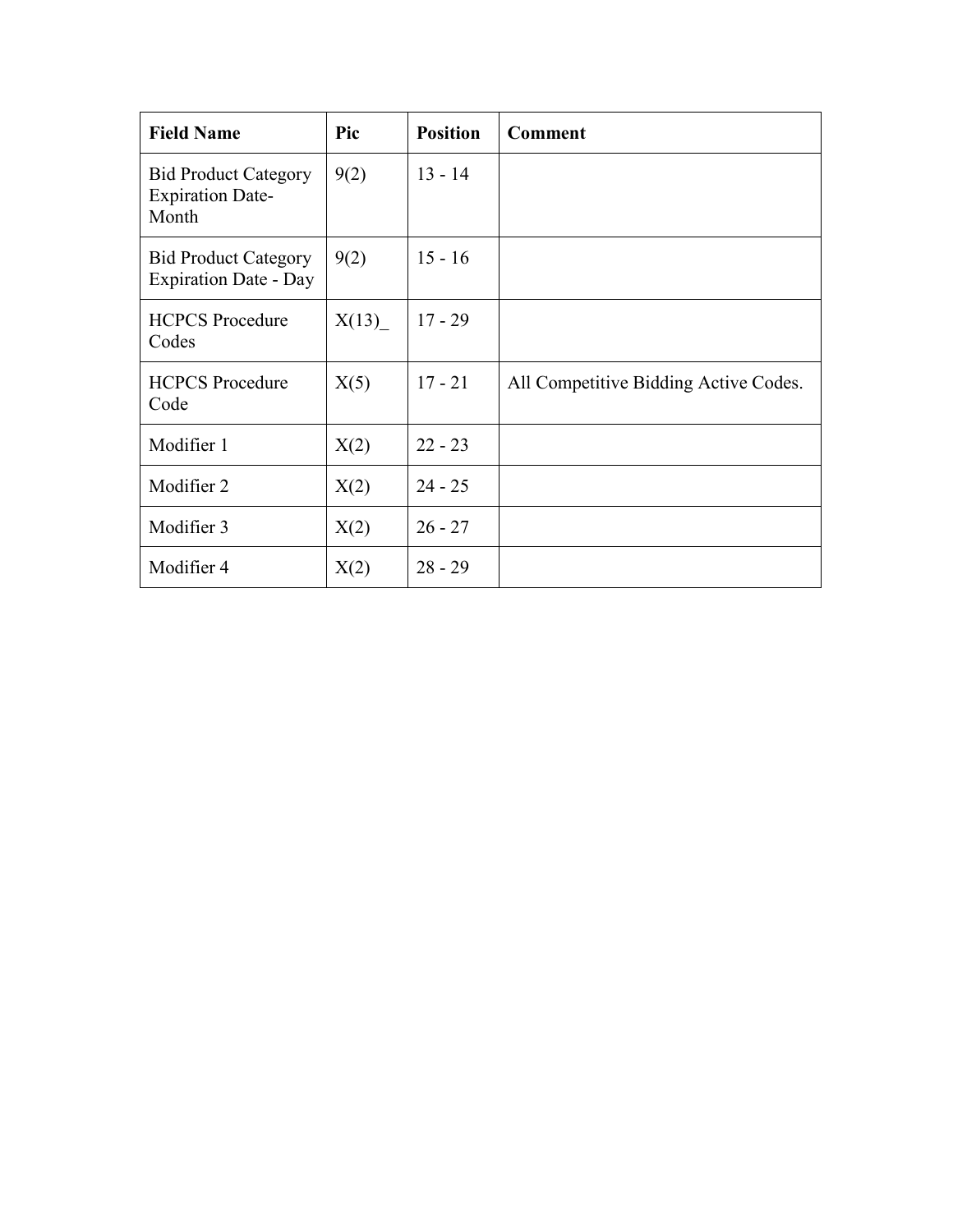| <b>Field Name</b>           | Pic  | <b>Position</b> | <b>Comment</b>                                      |
|-----------------------------|------|-----------------|-----------------------------------------------------|
| CBA Area                    | X(5) | $30 - 34$       | $16740$ = Charlotte NC-SC                           |
|                             |      |                 | $16741$ = Charlotte NC-SC Mail Order                |
|                             |      |                 | $17140$ = Cincinnati OH                             |
|                             |      |                 | $17141$ = Cincinnati OH Mail Order                  |
|                             |      |                 | $17460$ = Cleveland OH                              |
|                             |      |                 | $17461$ = Cleveland OH Mail Order                   |
|                             |      |                 | $19100 =$ Dallas TX                                 |
|                             |      |                 | $19101 =$ Dallas TX Mail Order                      |
|                             |      |                 | $28140 =$ Kansas MO-KS                              |
|                             |      |                 | 28141 = Kansas MO- KS Mail Order                    |
|                             |      |                 | $33100$ = Miami FL                                  |
|                             |      |                 | $33101$ = Miami FL Mail Order                       |
|                             |      |                 | $36740 =$ Orlando FL                                |
|                             |      |                 | $36741 =$ Orlando FL Mail Order                     |
|                             |      |                 | $38300$ = Pittsburgh PA                             |
|                             |      |                 | 38301 = Pittsburgh PA Mail Order                    |
|                             |      |                 | $40140$ = Riverside CA                              |
|                             |      |                 | $40141$ = Riverside CA Mail Order                   |
| <b>Bid Product Category</b> | X(3) | $35 - 37$       | $001 =$ Oxygen Supplies & Equipment                 |
| Number                      |      |                 | $002$ = Standard Power Wheelchairs                  |
|                             |      |                 | $003$ = Complex Rehab Power<br>Wheelchairs          |
|                             |      |                 | $004$ = Mail Order Diabetic Supplies                |
|                             |      |                 | $005$ = Enteral Nutrients, Equipment                |
|                             |      |                 | $006 = \text{CPAPs}$ , RADs and Related<br>Supplies |
|                             |      |                 | $007$ = Hospital Beds & Related Supplies            |
|                             |      |                 | $009$ = Walkers & Related Supplies                  |
|                             |      |                 | $010$ = Support Surfaces                            |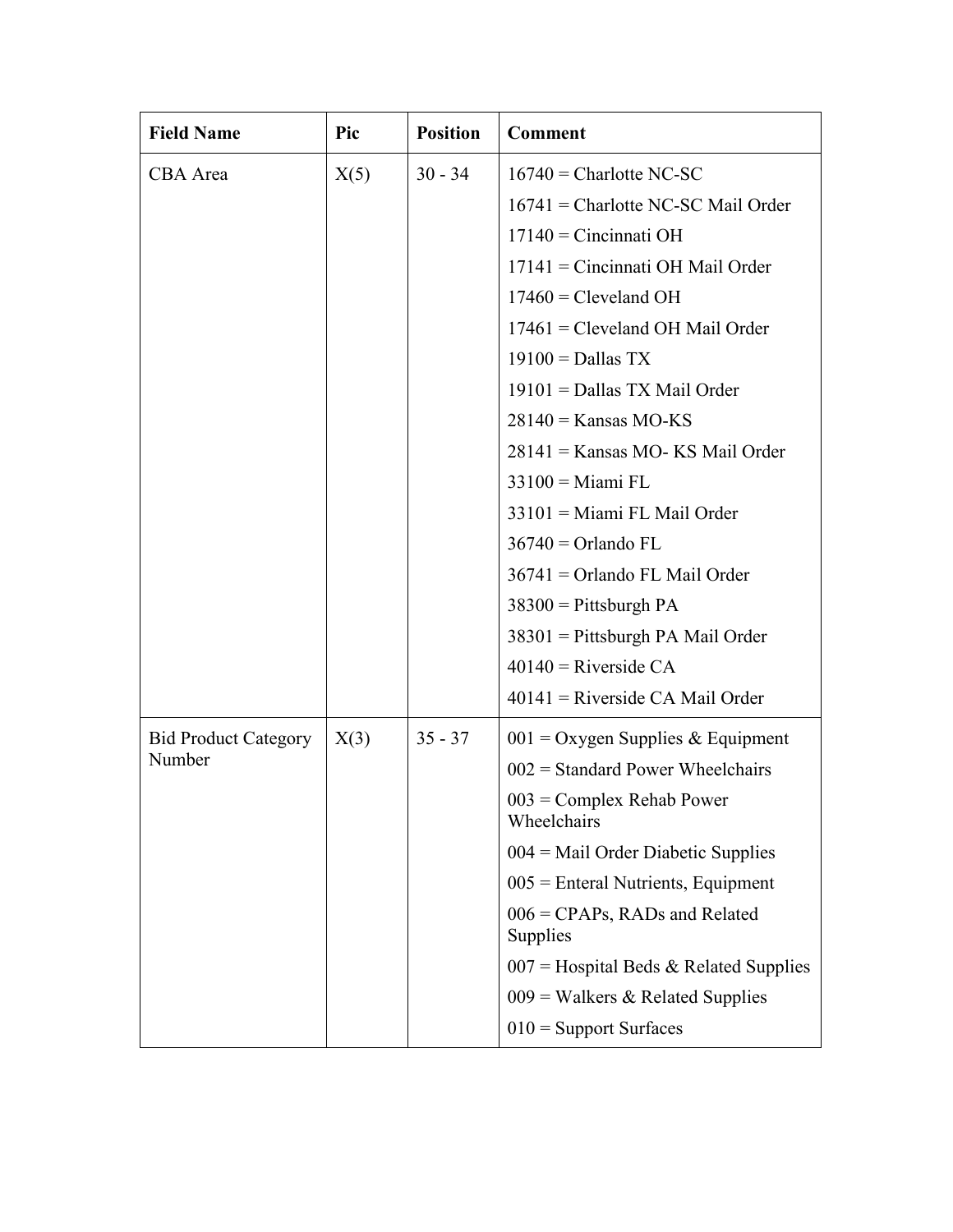| <b>Field Name</b>          | Pic  | <b>Position</b> | <b>Comment</b>                                                                                                                                    |
|----------------------------|------|-----------------|---------------------------------------------------------------------------------------------------------------------------------------------------|
| <b>Bid Business Rule 1</b> | X(1) | $38 - 38$       | When field contains "S", permits non-<br>contract physicians to bill selected CB<br>items or "H", permits Hospitals to bill<br>selected CB items  |
| <b>Bid Business Rule 2</b> | X(1) | $39 - 39$       | When field contains "S", permits non-<br>contract physicians to bill selected CB<br>items or "H", permits Hospitals to bill<br>selected CB items. |
| <b>Bid Business Rule 3</b> | X(1) | $40 - 40$       | For future use                                                                                                                                    |
| <b>Bid Business Rule 4</b> | X(1) | $41 - 41$       | For future use                                                                                                                                    |
| <b>Bid Business Rule 5</b> | X(1) | $42 - 42$       | For future use                                                                                                                                    |
| Filler                     | X(8) | $43 - 50$       |                                                                                                                                                   |

## **100.2 - Record Layout for Competitive Bidding Pricing File (Rev. 2088, Issued: 11-05-10, Effective: 01-01-11, Implementation: 01-03-11)**

| <b>Field Name</b>                          | Pic  | <b>Position</b> | <b>Comment</b> |
|--------------------------------------------|------|-----------------|----------------|
| CBA Bid Round<br><b>Effective Date</b>     | X(8) | $1 - 8$         |                |
| <b>Bid Round Effective</b><br>Date - CC    | 9(2) | $1 - 2$         |                |
| <b>Bid Round Effective</b><br>Date -Year   | 9(2) | $3-4$           |                |
| <b>Bid Round Effective</b><br>Date - Month | 9(2) | $5 - 6$         |                |
| <b>Bid Round Effective</b><br>Date - Day   | 9(2) | $7 - 8$         |                |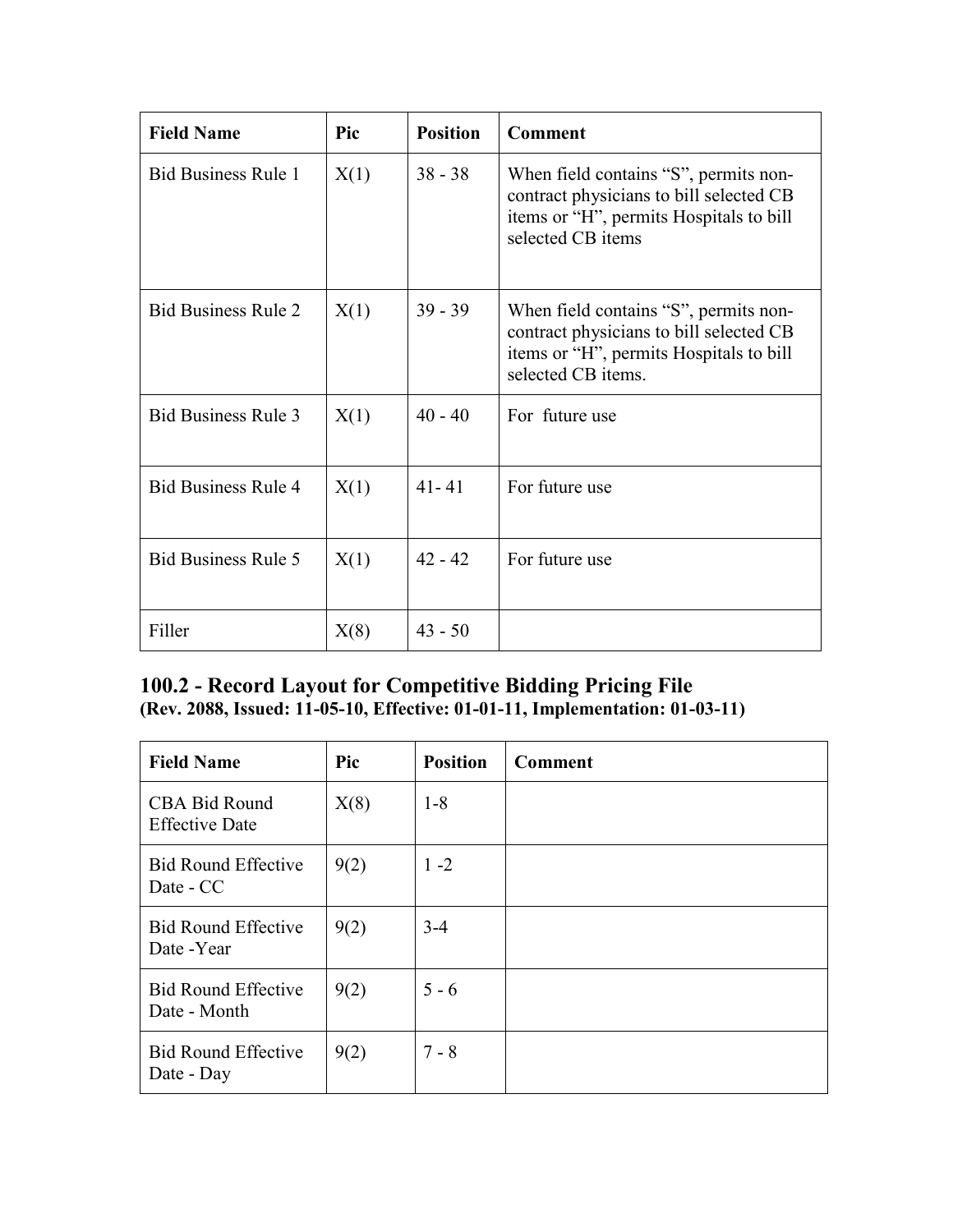| <b>Field Name</b>                          | Pic  | <b>Position</b> | <b>Comment</b>                                                                                                                                                                                                                                                                   |
|--------------------------------------------|------|-----------------|----------------------------------------------------------------------------------------------------------------------------------------------------------------------------------------------------------------------------------------------------------------------------------|
| <b>Bid Round Expiration</b>                | X(8) | $9-16$          |                                                                                                                                                                                                                                                                                  |
| <b>Bid Round Expiration</b><br>Date -CC    | 9(2) | $9 - 10$        |                                                                                                                                                                                                                                                                                  |
| <b>Bid Round Expiration</b><br>Date - Year | 9(2) | $11 - 12$       |                                                                                                                                                                                                                                                                                  |
| <b>Bid Round Expiration</b><br>Date-Month  | 9(2) | $13 - 14$       |                                                                                                                                                                                                                                                                                  |
| <b>Bid Round Expiration</b><br>Date - Day  | 9(2) | $15 - 16$       |                                                                                                                                                                                                                                                                                  |
| <b>HCPCS</b> Procedure<br>Code             | X(5) | $17 - 21$       |                                                                                                                                                                                                                                                                                  |
| Modifier 1                                 | X(2) | $22 - 23$       |                                                                                                                                                                                                                                                                                  |
| Modifier 2                                 | X(2) | $24 - 25$       |                                                                                                                                                                                                                                                                                  |
| Modifier 3                                 | X(2) | $26 - 27$       |                                                                                                                                                                                                                                                                                  |
| Modifier 4                                 | X(2) | $28 - 29$       |                                                                                                                                                                                                                                                                                  |
| <b>DMEPOS Category</b>                     | X(2) | $30 - 31$       | $IN = Inexpensive/Routinely Purchased$<br>$FS = Frequently Service$<br>$CR = Capped Rental$<br>$OX = Oxygen & Oxygen$ Equipment<br>$OS = Ostomy$ , Tracheostomy &<br>Urologicals<br>$SD =$ Surgical Dressings<br>$PO = Prostheets & Orthotics$<br>$SU =$ Supplies<br>$TE = TENS$ |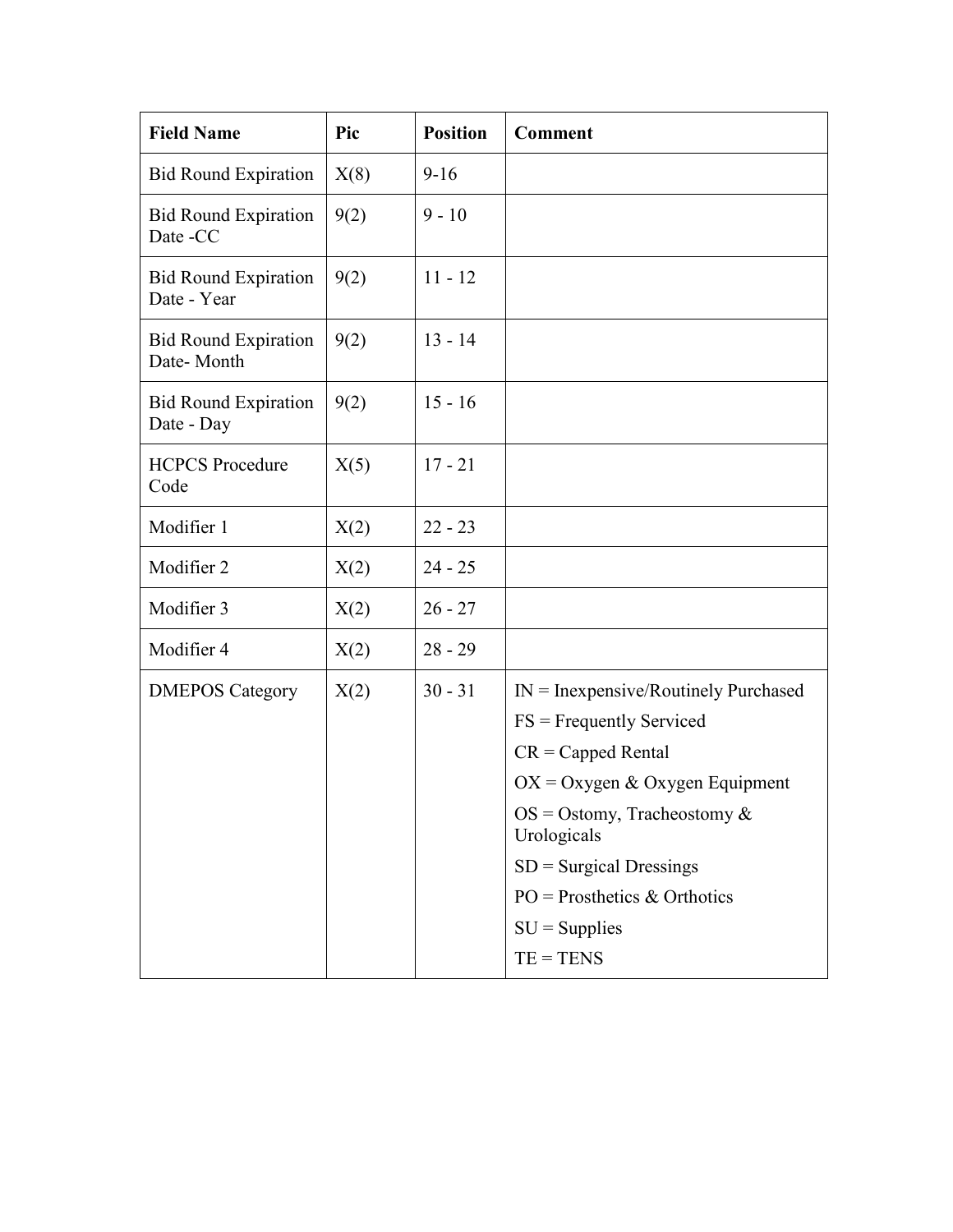| <b>Field Name</b>                          | Pic       | <b>Position</b> | <b>Comment</b>                                                     |
|--------------------------------------------|-----------|-----------------|--------------------------------------------------------------------|
| CBA Area                                   | X(5)      | $32 - 36$       | $16740$ = Charlotte NC-SC                                          |
|                                            |           |                 | $16741$ = Charlotte NC-SC Mail Order                               |
|                                            |           |                 | $17140$ = Cincinnati OH                                            |
|                                            |           |                 | $17141$ = Cincinnati OH Mail Order                                 |
|                                            |           |                 | $17460$ = Cleveland OH                                             |
|                                            |           |                 | 17461 = Cleveland OH Mail Order                                    |
|                                            |           |                 | $19100 =$ Dallas TX                                                |
|                                            |           |                 | $19101 =$ Dallas TX Mail Order                                     |
|                                            |           |                 | $28140 =$ Kansas MO-KS                                             |
|                                            |           |                 | 28141 = Kansas MO- KS Mail Order                                   |
|                                            |           |                 | $33100 =$ Miami FL                                                 |
|                                            |           |                 | 33101 = Miami FL Mail Order                                        |
|                                            |           |                 | $36740 =$ Orlando FL                                               |
|                                            |           |                 | $36741$ = Orlando FL Mail Order                                    |
|                                            |           |                 | $38300$ = Pittsburgh PA                                            |
|                                            |           |                 | $38301$ = Pittsburgh PA Mail Order                                 |
|                                            |           |                 | $40140$ = Riverside CA                                             |
|                                            |           |                 | $40141$ = Riverside CA Mail Order                                  |
| <b>Bid Price</b>                           | 9(6) V99. | $37 - 44$       | <b>Competitive Bidding Single Payment</b><br>Amount for HCPCS code |
| <b>Bid Price Effective</b><br>Date         | X(8)      | $45 - 52$       |                                                                    |
| <b>Bid Price Effective</b><br>Date - CC    | 9(2)      | $45 - 46$       |                                                                    |
| <b>Bid Price Effective</b><br>Date -Year   | 9(2)      | $47 - 48$       |                                                                    |
| <b>Bid Price Effective</b><br>Date - Month | 9(2)      | $49 - 50$       |                                                                    |
| <b>Bid Price Effective</b><br>Date - Day   | 9(2)      | $51 - 52$       |                                                                    |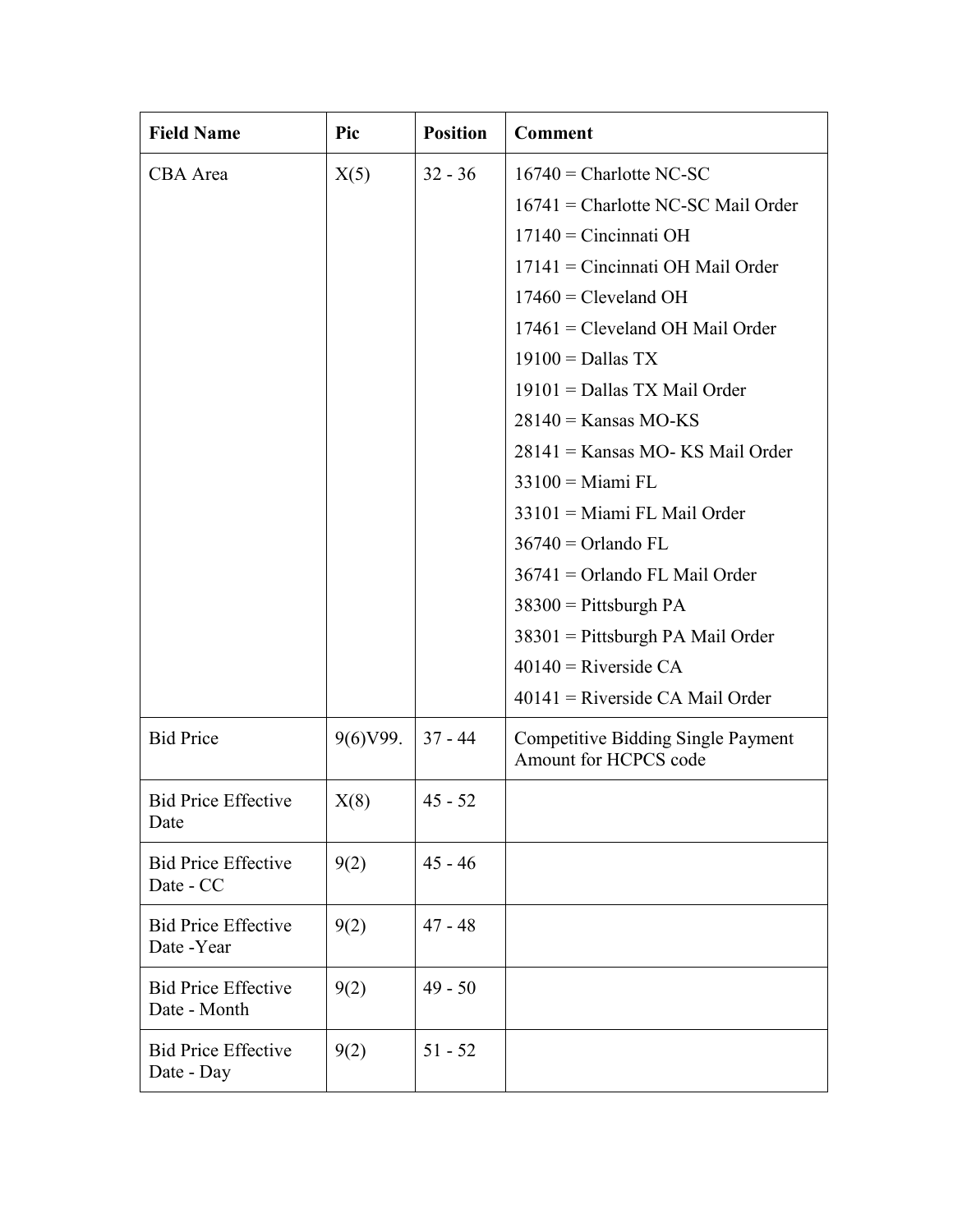| <b>Field Name</b>                          | Pic   | <b>Position</b> | <b>Comment</b>                              |
|--------------------------------------------|-------|-----------------|---------------------------------------------|
| <b>Bid Price Expiration</b><br>Date        | X(8)  | $53 - 60$       |                                             |
| <b>Bid Price Expiration</b><br>Date -CC    | 9(2)  | $53 - 54$       |                                             |
| <b>Bid Price Expiration</b><br>Date - Year | 9(2)  | $55 - 56$       |                                             |
| <b>Bid Price Expiration</b><br>Date-Month  | 9(2)  | $57 - 58$       |                                             |
| <b>Bid Price Expiration</b><br>Date - Day  | 9(2)  | $59 - 60$       |                                             |
| Price Change<br>Indicator                  | X(1)  | $61 - 61$       |                                             |
| <b>Bid Product Category</b>                | X(3)  | $62 - 64$       | $001 =$ Oxygen Supplies & Equipment         |
|                                            |       |                 | $002$ = Standard Power Wheelchairs          |
|                                            |       |                 | $003$ = Complex Rehab Power<br>Wheelchairs  |
|                                            |       |                 | $004$ = Mail Order Diabetic Supplies        |
|                                            |       |                 | $005$ = Enteral Nutrients, Equipment        |
|                                            |       |                 | $006$ = CPAPs, RADs and Related<br>Supplies |
|                                            |       |                 | $007$ = Hospital Beds & Related Supplies    |
|                                            |       |                 | $009$ = Walkers & Related Supplies          |
|                                            |       |                 | $010$ = Support Surfaces                    |
| Filler                                     | X(12) | $65 - 76$       |                                             |

## **100.3 - Record Layout for Competitive Bidding ZIP Code File (Rev. 2088, Issued: 11-05-10, Effective: 01-01-11, Implementation: 01-03-11)**

| <b>Field Name</b>                     | Pic  | <b>Position</b> | <b>Comment</b> |
|---------------------------------------|------|-----------------|----------------|
| CBA ZIP Code<br><b>Effective Date</b> | X(8) | l - 8           |                |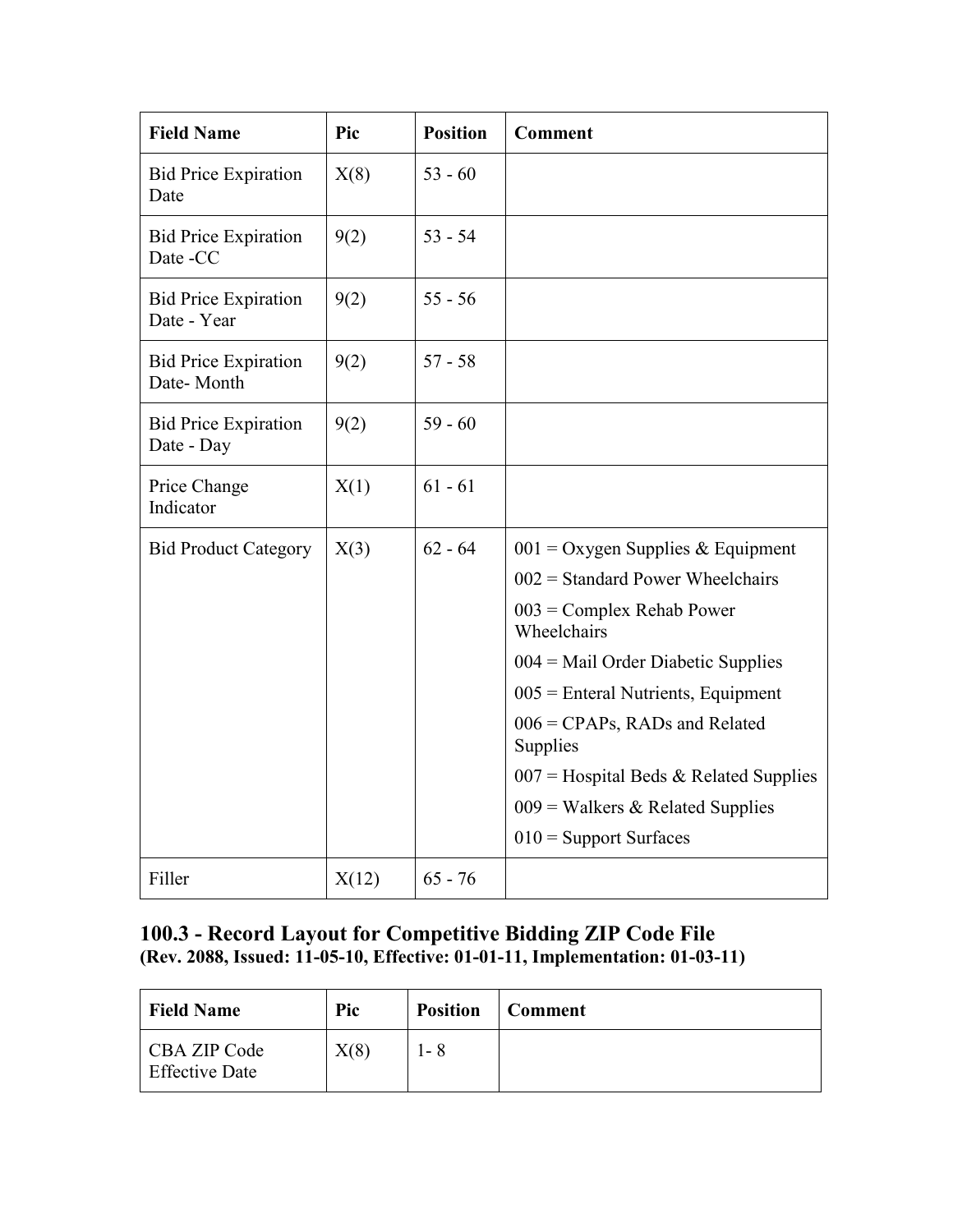| <b>Field Name</b>                                       | Pic  | <b>Position</b> | <b>Comment</b>       |
|---------------------------------------------------------|------|-----------------|----------------------|
| <b>Bid ZIP Code</b><br><b>Effective Date-CC</b>         | 9(2) | $1 - 2$         |                      |
| <b>Bid ZIP Code</b><br><b>Effective Date-Year</b>       | 9(2) | $3 - 4$         |                      |
| <b>Bid ZIP Code</b><br><b>Effective Date -Month</b>     | 9(2) | $5 - 6$         |                      |
| <b>Bid ZIP Code</b><br><b>Effective Date - Day</b>      | 9(2) | $7 - 8$         |                      |
| <b>Bid ZIP Code</b><br><b>Expiration Date</b>           | X(8) | $9-16$          |                      |
| <b>Bid ZIP Code</b><br><b>Expiration Date -CC</b>       | 9(2) | $9 - 10$        |                      |
| <b>Bid ZIP Code</b><br><b>Expiration Date -</b><br>Year | 9(2) | $11 - 12$       |                      |
| <b>Bid ZIP Code</b><br><b>Expiration Date-</b><br>Month | 9(2) | $13 - 14$       |                      |
| <b>Bid ZIP Code</b><br><b>Expiration Date - Day</b>     | 9(2) | $15 - 16$       |                      |
| <b>CBA ZIP Code</b>                                     | X(5) | $17 - 21$       | ZIP Code for the CBA |
| <b>CBA</b> State                                        | X(2) | $22 - 23$       |                      |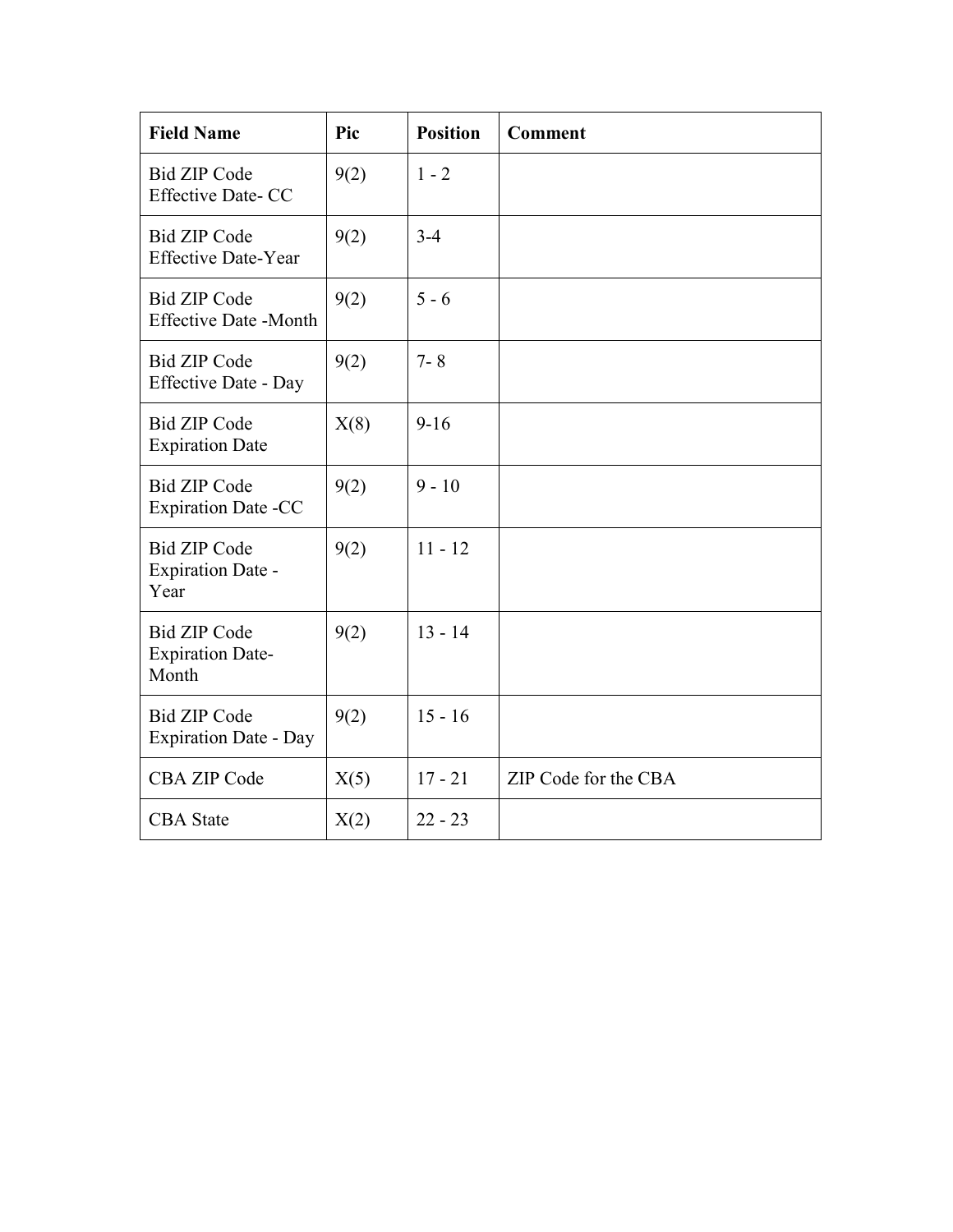| <b>Field Name</b> | Pic   | <b>Position</b> | <b>Comment</b>                       |
|-------------------|-------|-----------------|--------------------------------------|
| CBA Area          | X(5)  | $24 - 28$       | $16740$ = Charlotte NC-SC            |
|                   |       |                 | $16741$ = Charlotte NC-SC Mail Order |
|                   |       |                 | $17140$ = Cincinnati OH              |
|                   |       |                 | $17141$ = Cincinnati OH Mail Order   |
|                   |       |                 | $17460$ = Cleveland OH               |
|                   |       |                 | $17461$ = Cleveland OH Mail Order    |
|                   |       |                 | $19100 =$ Dallas TX                  |
|                   |       |                 | $19101 =$ Dallas TX Mail Order       |
|                   |       |                 | $28140 =$ Kansas MO-KS               |
|                   |       |                 | $28141$ = Kansas MO-KS Mail Order    |
|                   |       |                 | $33100 =$ Miami FL                   |
|                   |       |                 | 33101 = Miami FL Mail Order          |
|                   |       |                 | $36740 =$ Orlando FL                 |
|                   |       |                 | $36741 =$ Orlando FL Mail Order      |
|                   |       |                 | $38300$ = Pittsburgh PA              |
|                   |       |                 | $38301$ = Pittsburgh PA Mail Order   |
|                   |       |                 | $40140$ = Riverside CA               |
|                   |       |                 | $40141$ = Riverside CA Mail Order    |
| Filler            | X(12) | $29 - 40$       |                                      |

## **100.4 - Record Layout for Competitive Bidding Contract Supplier File (Rev. 2088, Issued: 11-05-10, Effective: 01-01-11, Implementation: 01-03-11)**

| <b>Field Name</b>      | Pic          | <b>Position</b> | <b>Comment</b> |
|------------------------|--------------|-----------------|----------------|
| Supplier NSC<br>Number | X(10)        | $1 - 10$        |                |
| Supplier NPI Number    | $\mid$ X(10) | $11 - 20$       |                |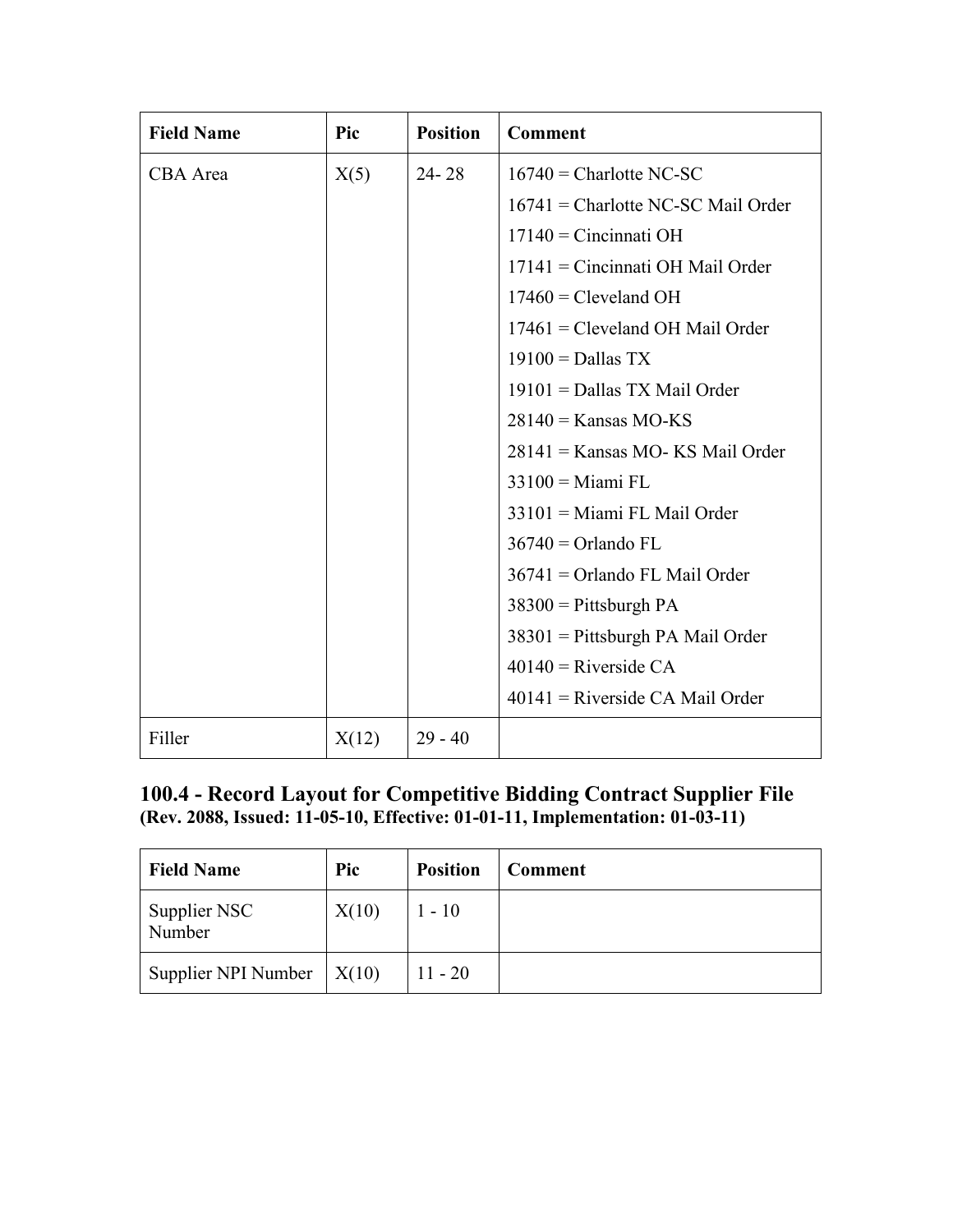| <b>Field Name</b>                  | Pic  | <b>Position</b> | <b>Comment</b>                                                                                                                                                                                                                                                                                                                                                                                                                                                                                                                                                         |
|------------------------------------|------|-----------------|------------------------------------------------------------------------------------------------------------------------------------------------------------------------------------------------------------------------------------------------------------------------------------------------------------------------------------------------------------------------------------------------------------------------------------------------------------------------------------------------------------------------------------------------------------------------|
| CBA Area                           | X(5) | $21 - 25$       | $16740$ = Charlotte NC-SC<br>$16741$ = Charlotte NC-SC Mail Order<br>$17140$ = Cincinnati OH<br>$17141$ = Cincinnati OH Mail Order<br>$17460$ = Cleveland OH<br>$17461$ = Cleveland OH Mail Order<br>$19100 =$ Dallas TX<br>$19101 =$ Dallas TX Mail Order<br>$28140 =$ Kansas MO-KS<br>28141 = Kansas MO- KS Mail Order<br>$33100$ = Miami FL<br>33101 = Miami FL Mail Order<br>$36740 =$ Orlando FL<br>$36741$ = Orlando FL Mail Order<br>$38300$ = Pittsburgh PA<br>38301 = Pittsburgh PA Mail Order<br>$40140$ = Riverside CA<br>$40141$ = Riverside CA Mail Order |
| <b>Bid Effective Date</b>          | X(8) | $26 - 33$       |                                                                                                                                                                                                                                                                                                                                                                                                                                                                                                                                                                        |
| <b>Bid Effective Date-</b><br>CC   | 9(2) | $26 - 27$       |                                                                                                                                                                                                                                                                                                                                                                                                                                                                                                                                                                        |
| <b>Bid Effective Date-</b><br>Year | 9(2) | $28 - 29$       |                                                                                                                                                                                                                                                                                                                                                                                                                                                                                                                                                                        |
| Bid Effective Date -<br>Month      | 9(2) | $30 - 31$       |                                                                                                                                                                                                                                                                                                                                                                                                                                                                                                                                                                        |
| <b>Bid Effective Date-</b><br>Day  | 9(2) | $32 - 33$       |                                                                                                                                                                                                                                                                                                                                                                                                                                                                                                                                                                        |
| <b>Bid Expiration Date</b>         | X(8) | $34 - 41$       |                                                                                                                                                                                                                                                                                                                                                                                                                                                                                                                                                                        |
| Bid Expiration Date -<br>CC        | 9(2) | $34 - 35$       |                                                                                                                                                                                                                                                                                                                                                                                                                                                                                                                                                                        |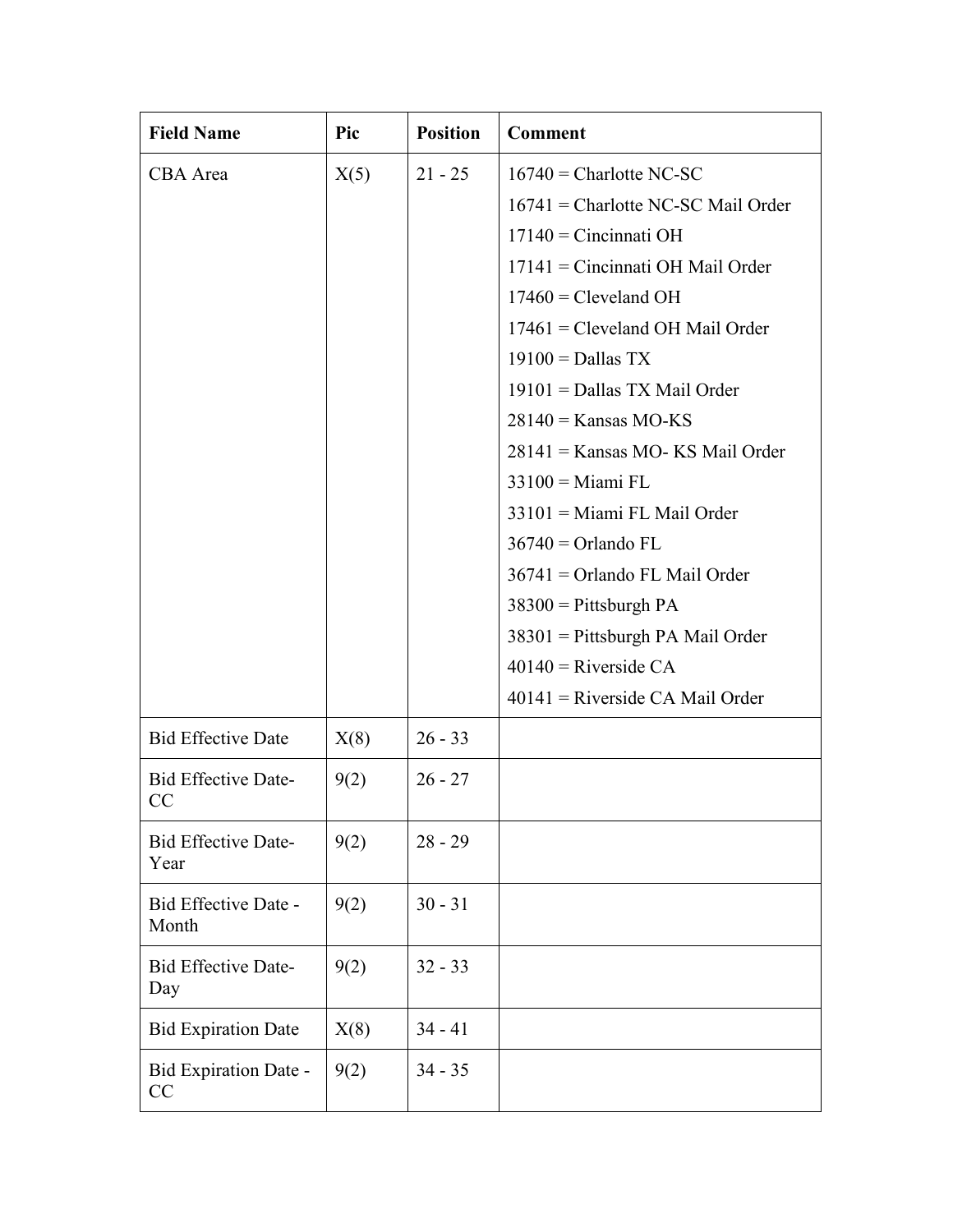| <b>Field Name</b>                       | Pic    | <b>Position</b> | <b>Comment</b>                                                                                                                            |
|-----------------------------------------|--------|-----------------|-------------------------------------------------------------------------------------------------------------------------------------------|
| Bid Expiration Date -<br>Year           | 9(2)   | $36 - 37$       |                                                                                                                                           |
| <b>Bid Expiration Date-</b><br>Month    | 9(2)   | $38 - 39$       |                                                                                                                                           |
| Bid Expiration Date -<br>Day            | 9(2)   | $40 - 41$       |                                                                                                                                           |
| <b>Bid Switches Occurs</b><br>500 Times | X(500) | 42-541          | The switch occurrence equates to the<br>500 Times Bid category; i.e., Bid<br>Switch (1) denotes the supplier contract<br>for category 001 |
| Bid Switch (1)                          | X(1)   | $42 - 42$       |                                                                                                                                           |
| Bid Switch (2)                          | X(1)   | $43 - 43$       |                                                                                                                                           |
| Filler                                  | X(59)  | $542 - 600$     |                                                                                                                                           |

# **100.5 - Adjustments to the Single Payment Amounts to Reflect Changes in HCPCS Codes**

**(Rev. 1535, Issued: 06-13-08, Effective: 07-01-08, Implementation: 07-07-08)**

If new HCPCS codes are established following the start of a competitive bidding contract period that describe new technology items that did not previously fall under HCPCS codes for competitive bidding items, they will not be added to the competitive bidding HCPCS, CBA pricing and public use files.

If a HCPCS code descriptor for a competitive bidding item is revised to clarify the item described by that code after the competitive bidding contract period begins, a corresponding code descriptor change will be made in the competitive bidding HCPCS, CBA pricing and public use files.

Should a HCPCS code be deleted from the HCPCS after the competitive bidding contract period begins, the deleted code will be considered invalid for claims submission under the competitive bidding program and will be removed from the competitive bidding HCPCS, CBA pricing and public use files. Although the code is discontinued, as explained below, the items that previously fell under the code may continue to be subject to the competitive bidding program.

If a HCPCS code for a competitive bidding item is revised after the contract period for a competitive bidding program begins, CMS will adjust the single payment amount(s) for the item(s) on the CBA pricing file for that Round using one of the following methods: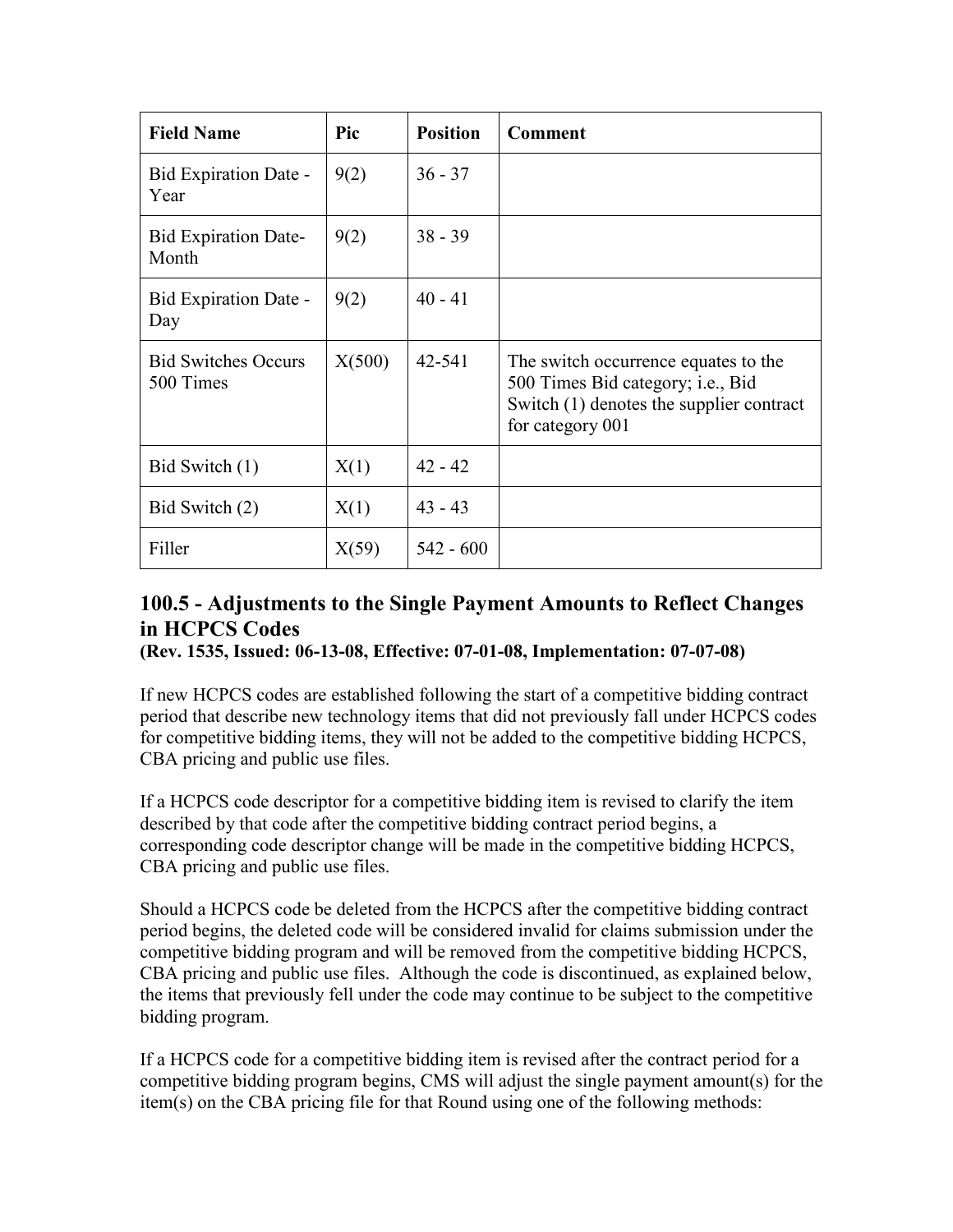- a. If a single HCPCS code for an item is divided into two or more HCPCS codes for the components of that item, the sum of the single payment amounts for the new HCPCS codes will equal the single payment amount for the original item. In accordance with instructions provided in future recurring update notifications, the payment amounts for the HCPCS codes for the components will be established based on the corresponding fee schedule amounts for these codes that are established in accordance with section 60.3 of chapter 23 of the Claims Processing Manual. These amounts for the components of the item will then be adjusted by the same percentage to the level where the sum of the payment amounts for the HCPCS codes for the components equals the single payment amount for the item.
- b. If a single HCPCS code is divided into two or more separate HCPCS codes for different but similar items, the single payment amount for each of the new separate HCPCS codes is equal to the single payment amount applied to the original, single HCPCS code.
- c. If the HCPCS codes for components of an item are merged into a single HCPCS code for the item, the single payment amount for the new HCPCS code is equal to the total of the separate single payment amounts for the components.
- d. If multiple HCPCS codes for different but similar items are merged into a single HCPCS code, the items to which the new HCPCS codes apply may be furnished by any supplier that has a valid Medicare billing number. Payment for the new code will be based on the fee schedule methodology, even if single payment amounts were established for the discontinued multiple HCPCS codes. The old codes will be considered invalid and no longer included in the competitive bidding program for the remainder of the contract term.

Contract suppliers must furnish the item(s) described by the new HCPCS code(s) in scenarios (a) through (c) above and submit claims using the new codes. Notification of a competitive bidding HCPCS code change will occur through program instruction.

## **Addendum - MPFSDB File Record Layout and Field Descriptions (Rev. 10356, Issued: 09-18-2020, Effective Date: 10-19-2020, Implementation Date: 10- 19-2020)**

The CMS MPFSDB includes the total fee schedule amount, related component parts, and payment policy indicators. The record layout is provided below. Beginning with the 2019 MPFSDB, and thereafter, the MPFSDB File Record Layout will no longer be revised annually in this section for the sole purpose of changing the calendar year, but will only be revised when there is a change to a field. Previous MPFSDB file layouts (for 2018 and prior) can be found on the CMS web site on the Physician Fee Schedule web page at: https://www.cms.gov/Medicare/Medicare-Fee-for-Service-Payment/PhysicianFeeSched/index.html.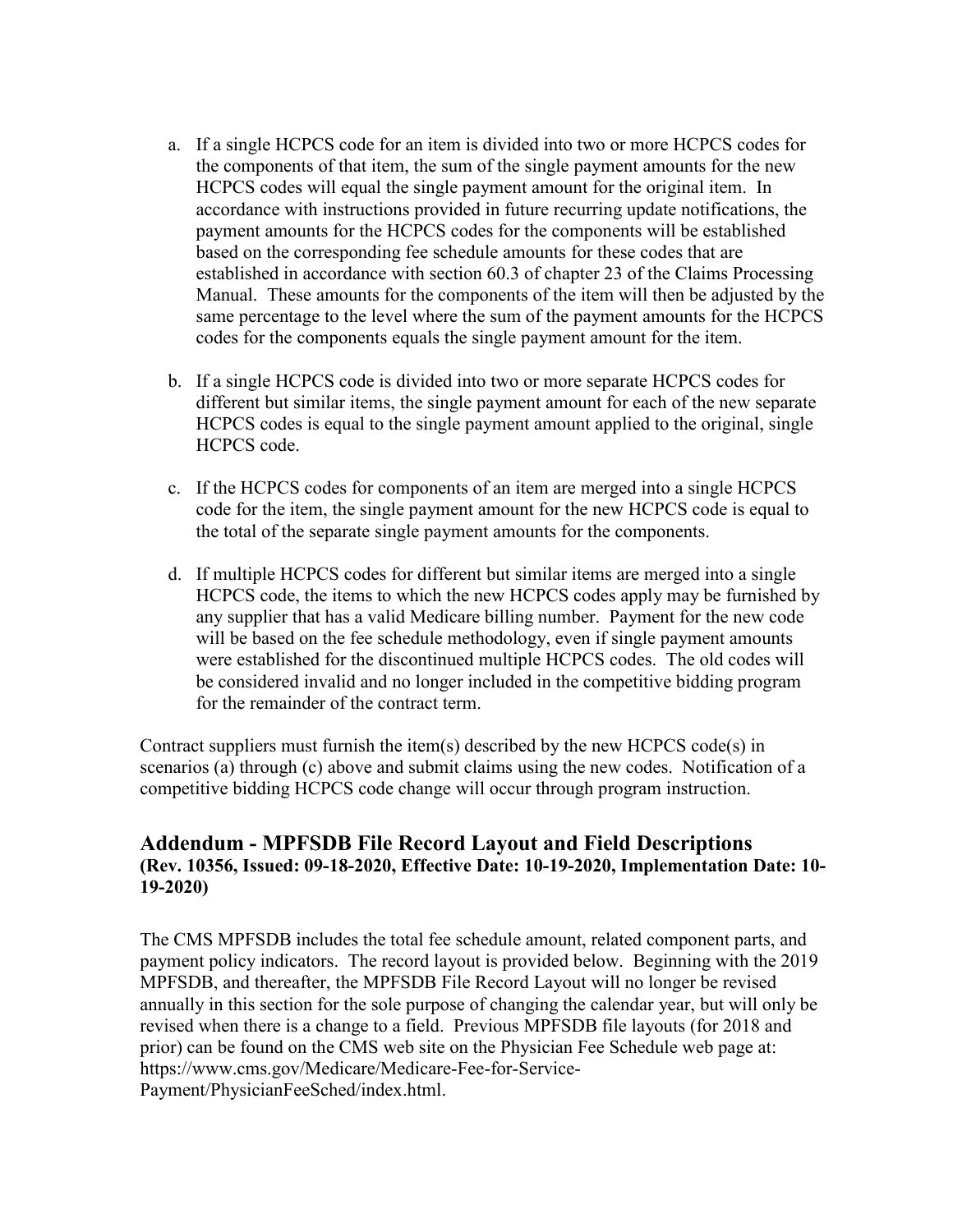## **MPFSDB File Layout**

### **FIELD # DATA ELEMENT NAME LOCATION PIC** 1 Header ID<br>
2 Header Number 1-4  $x(4)$  Value "Head"<br>
5  $x(1)$  $\frac{2}{3}$  Header Number  $\frac{5}{6-50}$   $\frac{x(1)}{x(45)}$ 3 Data Set Name 6-50<br>4 Record Length 51-53 4 Record Length 51-53 x(3)<br>5 Filler 54-54 x(1) 5 Filler  $54-54$   $x(1)$  $\begin{array}{c|c|c|c|c|c|c|c} \hline 6 & \text{Block size} & & 55-58 & x(4) \\ \hline 7 & \text{Filter} & & 59-59 & x(1) \end{array}$ 7 Filler | 59-59 | x(1) 8 Number of Records Number does not include this header record.<br>Date Created  $60-69$  9(10) 9 Date Created 70-77 x(8) YYYYMMDD<br>10 Blanks 78-345 x(268) 10 | Blanks | 78-345 | x(268)

## **HEADER RECORD**

### **DATA RECORD**

| FIELD # & ITEM                                                                                                                                                                                                                                                                                                                                                                                                                                                       | <b>LENGTH &amp; PIC</b> |
|----------------------------------------------------------------------------------------------------------------------------------------------------------------------------------------------------------------------------------------------------------------------------------------------------------------------------------------------------------------------------------------------------------------------------------------------------------------------|-------------------------|
| 1                                                                                                                                                                                                                                                                                                                                                                                                                                                                    | 4 Pic $x(4)$            |
| File Year                                                                                                                                                                                                                                                                                                                                                                                                                                                            |                         |
| This field displays the effective year of the file.                                                                                                                                                                                                                                                                                                                                                                                                                  |                         |
| $\overline{2}$                                                                                                                                                                                                                                                                                                                                                                                                                                                       | 5 Pic $x(5)$            |
| $A/B$ MAC $(B)$ Number                                                                                                                                                                                                                                                                                                                                                                                                                                               |                         |
| This field represents the 5-digit number assigned to the A/B MAC<br>(B).                                                                                                                                                                                                                                                                                                                                                                                             |                         |
| 3                                                                                                                                                                                                                                                                                                                                                                                                                                                                    | 2 Pic $x(2)$            |
| Locality                                                                                                                                                                                                                                                                                                                                                                                                                                                             |                         |
| This 2-digit code identifies the pricing locality used.                                                                                                                                                                                                                                                                                                                                                                                                              |                         |
| 4                                                                                                                                                                                                                                                                                                                                                                                                                                                                    | 5 Pic $x(5)$            |
| <b>HCPCS Code</b>                                                                                                                                                                                                                                                                                                                                                                                                                                                    |                         |
| This field represents the procedure code. Each A/B MAC (B)<br>Current Procedural Terminology (CPT) code (other than codes for<br>Multianalyte Assays with Algorithmic Analyses (MAAA) and<br>Proprietary Laboratory Analyses (PLA)) and alpha-numeric HCPCS<br>codes other than B, C, E, K, L and U codes will be included. The<br>standard sort for this field is blanks, alpha, and numeric in ascending<br>order. Note: MAAA and PLA are alpha-numeric CPT codes. |                         |
| 5                                                                                                                                                                                                                                                                                                                                                                                                                                                                    | 2 Pic $x(2)$            |
| Modifier                                                                                                                                                                                                                                                                                                                                                                                                                                                             |                         |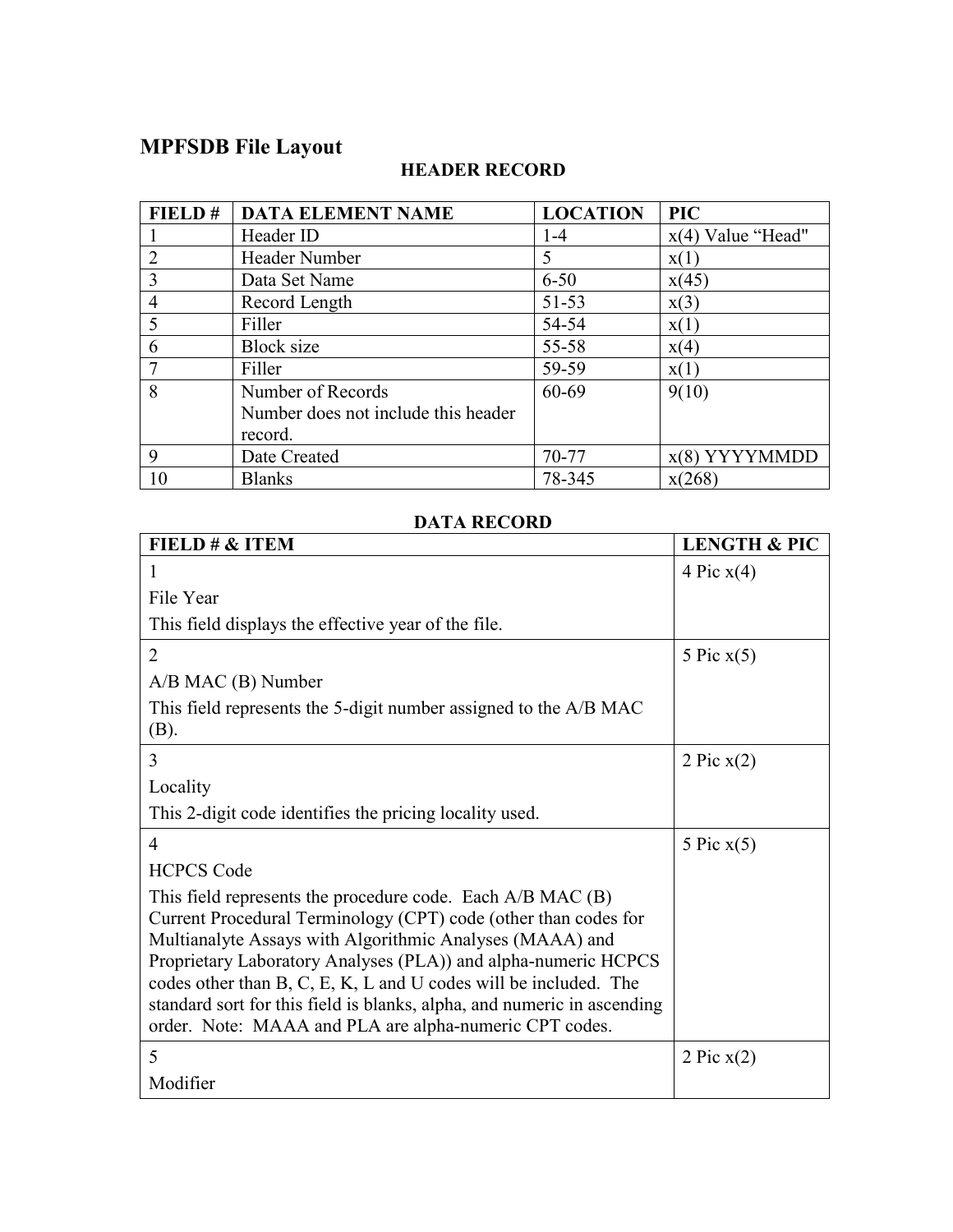| FIELD $\# \&$ ITEM                                                                                                                                                                                                                                                                                                                                                                                                                                                                                                                                                                                                                      | <b>LENGTH &amp; PIC</b> |
|-----------------------------------------------------------------------------------------------------------------------------------------------------------------------------------------------------------------------------------------------------------------------------------------------------------------------------------------------------------------------------------------------------------------------------------------------------------------------------------------------------------------------------------------------------------------------------------------------------------------------------------------|-------------------------|
| For diagnostic tests, a blank in this field denotes the global service                                                                                                                                                                                                                                                                                                                                                                                                                                                                                                                                                                  |                         |
| and the following modifiers identify the components:                                                                                                                                                                                                                                                                                                                                                                                                                                                                                                                                                                                    |                         |
| $26$ = Professional component                                                                                                                                                                                                                                                                                                                                                                                                                                                                                                                                                                                                           |                         |
| $TC = Technical component$                                                                                                                                                                                                                                                                                                                                                                                                                                                                                                                                                                                                              |                         |
| For services other than those with a professional and/or technical<br>component, a blank will appear in this field with one exception: the<br>presence of CPT modifier -53 which indicates that separate Relative<br>Value Units (RVUs) and a fee schedule amount have been<br>established for procedures which the physician terminated before<br>completion. This modifier is used only with colonoscopy through<br>stoma code 44388, colonoscopy code 45378 and screening<br>colonoscopy codes G0105 and G0121. Any other codes billed with<br>modifier -53 are subject to medical review and priced by individual<br>consideration. |                         |
| Modifier-53 = Discontinued Procedure - Under certain<br>circumstances, the physician may elect to terminate a surgical or<br>diagnostic procedure. Due to extenuating circumstances, or those<br>that threaten the well being of the patient, it may be necessary to<br>indicate that a surgical or diagnostic procedure was started but<br>discontinued.                                                                                                                                                                                                                                                                               |                         |
| 6                                                                                                                                                                                                                                                                                                                                                                                                                                                                                                                                                                                                                                       | 50 Pic $x(50)$          |
| Descriptor                                                                                                                                                                                                                                                                                                                                                                                                                                                                                                                                                                                                                              |                         |
| This field will include a brief description of each procedure code.                                                                                                                                                                                                                                                                                                                                                                                                                                                                                                                                                                     |                         |
| 7                                                                                                                                                                                                                                                                                                                                                                                                                                                                                                                                                                                                                                       | 1 Pic $x(1)$            |
| Code Status                                                                                                                                                                                                                                                                                                                                                                                                                                                                                                                                                                                                                             |                         |
| This 1 position field provides the status of each code under the full<br>fee schedule. Each status code is explained in §30.2.2.                                                                                                                                                                                                                                                                                                                                                                                                                                                                                                        |                         |
| 8                                                                                                                                                                                                                                                                                                                                                                                                                                                                                                                                                                                                                                       | 8 Pic 9(4)v9999         |
| <b>Conversion Factor</b>                                                                                                                                                                                                                                                                                                                                                                                                                                                                                                                                                                                                                |                         |
| This field displays the multiplier which transforms relative values<br>into payment amounts. The file will contain the conversion factor<br>for the File Year which will reflect all adjustments.                                                                                                                                                                                                                                                                                                                                                                                                                                       |                         |
| 9                                                                                                                                                                                                                                                                                                                                                                                                                                                                                                                                                                                                                                       | 6 Pic 9(2)v9999         |
| <b>Update Factor</b>                                                                                                                                                                                                                                                                                                                                                                                                                                                                                                                                                                                                                    |                         |
| This update factor has been included in the conversion factor in<br>Field 8.                                                                                                                                                                                                                                                                                                                                                                                                                                                                                                                                                            |                         |
| 10                                                                                                                                                                                                                                                                                                                                                                                                                                                                                                                                                                                                                                      | 9 Pic 9(7) v99          |
| Work Relative Value Unit                                                                                                                                                                                                                                                                                                                                                                                                                                                                                                                                                                                                                |                         |
| This field displays the unit value for the physician work RVU.                                                                                                                                                                                                                                                                                                                                                                                                                                                                                                                                                                          |                         |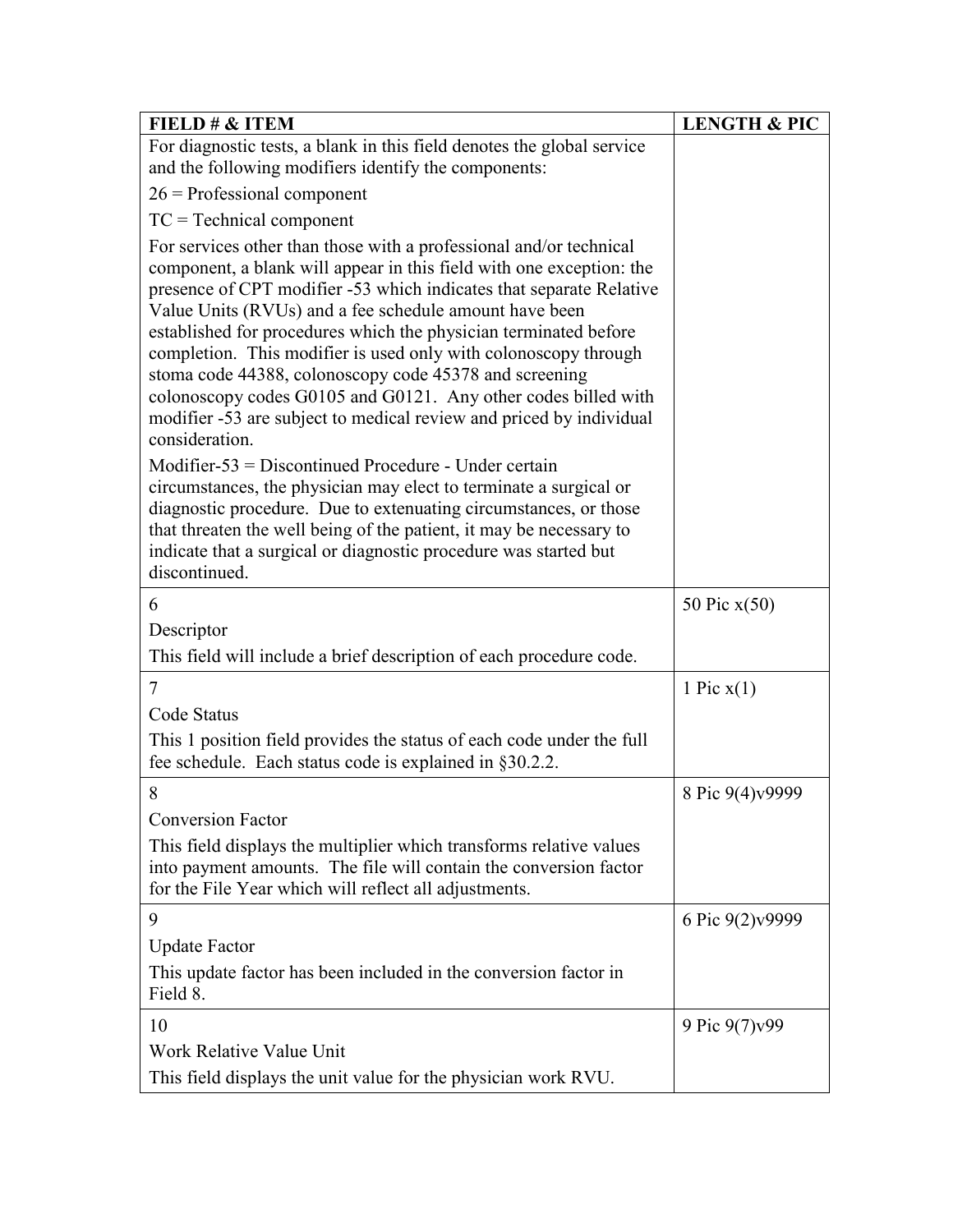| FIELD # & ITEM                                                                                                                                                                                                                                                                                                                                  | <b>LENGTH &amp; PIC</b> |
|-------------------------------------------------------------------------------------------------------------------------------------------------------------------------------------------------------------------------------------------------------------------------------------------------------------------------------------------------|-------------------------|
| 11                                                                                                                                                                                                                                                                                                                                              | 9 Pic 9(7)v99           |
| Filler                                                                                                                                                                                                                                                                                                                                          |                         |
| 12                                                                                                                                                                                                                                                                                                                                              | 9 Pic 9(7) v99          |
| Malpractice Relative Value Unit                                                                                                                                                                                                                                                                                                                 |                         |
| This field displays the unit value for the malpractice expense RVU.                                                                                                                                                                                                                                                                             |                         |
| 13                                                                                                                                                                                                                                                                                                                                              | 5 Pic 99v999            |
| Work Geographic Practice Cost Indices (GPCIs)                                                                                                                                                                                                                                                                                                   |                         |
| This field displays a work geographic adjustment factor used in<br>computing the fee schedule amount.                                                                                                                                                                                                                                           |                         |
| 14                                                                                                                                                                                                                                                                                                                                              | 5 Pic 99v999            |
| Practice Expense GPCI                                                                                                                                                                                                                                                                                                                           |                         |
| This field displays a practice expense geographic adjustment factor<br>used in computing the fee schedule amount.                                                                                                                                                                                                                               |                         |
| 15                                                                                                                                                                                                                                                                                                                                              | 5 Pic 99v999            |
| Malpractice GPCI                                                                                                                                                                                                                                                                                                                                |                         |
| This field displays a malpractice expense geographic adjustment<br>factor used in computing the fee schedule amount.                                                                                                                                                                                                                            |                         |
| 16                                                                                                                                                                                                                                                                                                                                              | 3 Pic x(3)              |
| Global Surgery                                                                                                                                                                                                                                                                                                                                  |                         |
| This field provides the postoperative time frames that apply to<br>payment for each surgical procedure or another indicator that<br>describes the applicability of the global concept to the service.                                                                                                                                           |                         |
| $000$ = Endoscopic or minor procedure with related preoperative and<br>postoperative relative values on the day of the procedure only                                                                                                                                                                                                           |                         |
| included in the fee schedule payment amount; evaluation and<br>management services on the day of the procedure generally not<br>payable.                                                                                                                                                                                                        |                         |
| $010$ = Minor procedure with preoperative relative values on the day<br>of the procedure and postoperative relative values during a 10-day<br>postoperative period included in the fee schedule amount; evaluation<br>and management services on the day of the procedure and during<br>this 10-day postoperative period generally not payable. |                         |
| $090$ = Major surgery with a 1-day preoperative period and 90-day                                                                                                                                                                                                                                                                               |                         |
| postoperative period included in the fee schedule payment amount.                                                                                                                                                                                                                                                                               |                         |
| MMM = Maternity codes; usual global period does not apply.                                                                                                                                                                                                                                                                                      |                         |
| $XXX = Global concept does not apply.$                                                                                                                                                                                                                                                                                                          |                         |
| $YYY = A/B MAC$ (B) determines whether global concept applies<br>and establishes postoperative period, if appropriate, at time of<br>pricing.                                                                                                                                                                                                   |                         |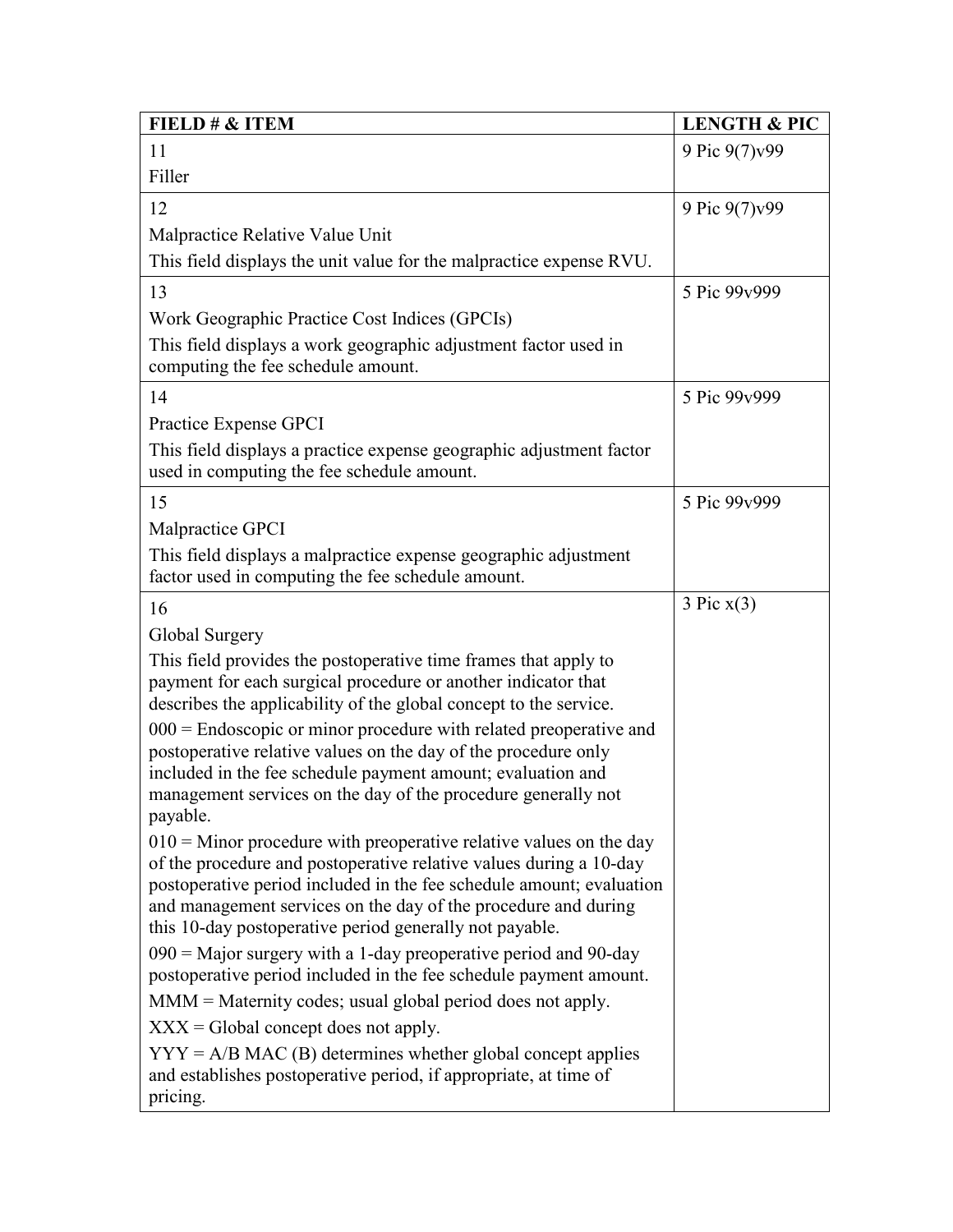| FIELD # & ITEM                                                                                                                                                                                                                                                                                                                                                                                                                                                                                                                                                                                      | <b>LENGTH &amp; PIC</b> |
|-----------------------------------------------------------------------------------------------------------------------------------------------------------------------------------------------------------------------------------------------------------------------------------------------------------------------------------------------------------------------------------------------------------------------------------------------------------------------------------------------------------------------------------------------------------------------------------------------------|-------------------------|
| $ZZZ = \text{Code related to another service and is always included in the}$<br>global period of the other service. (Note: Physician work is                                                                                                                                                                                                                                                                                                                                                                                                                                                        |                         |
| associated with intra-service time and in some instances the post                                                                                                                                                                                                                                                                                                                                                                                                                                                                                                                                   |                         |
| service time.)                                                                                                                                                                                                                                                                                                                                                                                                                                                                                                                                                                                      |                         |
| 17                                                                                                                                                                                                                                                                                                                                                                                                                                                                                                                                                                                                  | 6 Pic $9v9(5)$          |
| Preoperative Percentage (Modifier 56)                                                                                                                                                                                                                                                                                                                                                                                                                                                                                                                                                               |                         |
| This field contains the percentage (shown in decimal format) for the<br>preoperative portion of the global package. For example, 10 percent<br>will be shown as 010000. The total of fields 17, 18, and 19 will<br>usually equal one. Any variance is slight and results from rounding.                                                                                                                                                                                                                                                                                                             |                         |
| 18                                                                                                                                                                                                                                                                                                                                                                                                                                                                                                                                                                                                  | 6 Pic $9v9(5)$          |
| Intraoperative Percentage (Modifier 54)                                                                                                                                                                                                                                                                                                                                                                                                                                                                                                                                                             |                         |
| This field contains the percentage (shown in decimal format) for the<br>intraoperative portion of the global package including postoperative<br>work in the hospital. For example, 63 percent will be shown as<br>063000. The total of fields 17, 18, and 19 will usually equal one.<br>Any variance is slight and results from rounding.                                                                                                                                                                                                                                                           |                         |
| 19                                                                                                                                                                                                                                                                                                                                                                                                                                                                                                                                                                                                  | 6 Pic $9v9(5)$          |
| Postoperative Percentage (Modifier 55)                                                                                                                                                                                                                                                                                                                                                                                                                                                                                                                                                              |                         |
| This field contains the percentage (shown in decimal format) for the<br>postoperative portion of the global package that is provided in the<br>office after discharge from the hospital. For example, 17 percent<br>will be shown as 017000. The total of fields 17, 18, and 19 will<br>usually equal one. Any variance is slight and results from rounding.                                                                                                                                                                                                                                        |                         |
| 20                                                                                                                                                                                                                                                                                                                                                                                                                                                                                                                                                                                                  | 1 Pic $x(1)$            |
| Professional Component (PC)/Technical Component (TC) Indicator<br>$0$ = Physician service codes: This indicator identifies codes that<br>describe physician services. Examples include visits, consultations,<br>and surgical procedures. The concept of PC/TC does not apply since<br>physician services cannot be split into professional and technical<br>components. Modifiers $26 \& T$ C cannot be used with these codes.<br>The total Relative Value Units (RVUs) include values for physician<br>work, practice expense and malpractice expense. There are some<br>codes with no work RVUs. |                         |
| $1 =$ Diagnostic tests or radiology services: This indicator identifies<br>codes that describe diagnostic tests, e.g., pulmonary function tests,<br>or therapeutic radiology procedures, e.g., radiation therapy. These<br>codes generally have both a professional and technical component.<br>Modifiers 26 and TC can be used with these codes.                                                                                                                                                                                                                                                   |                         |
| The total RVUs for codes reported with a 26 modifier include values<br>for physician work, practice expense, and malpractice expense.                                                                                                                                                                                                                                                                                                                                                                                                                                                               |                         |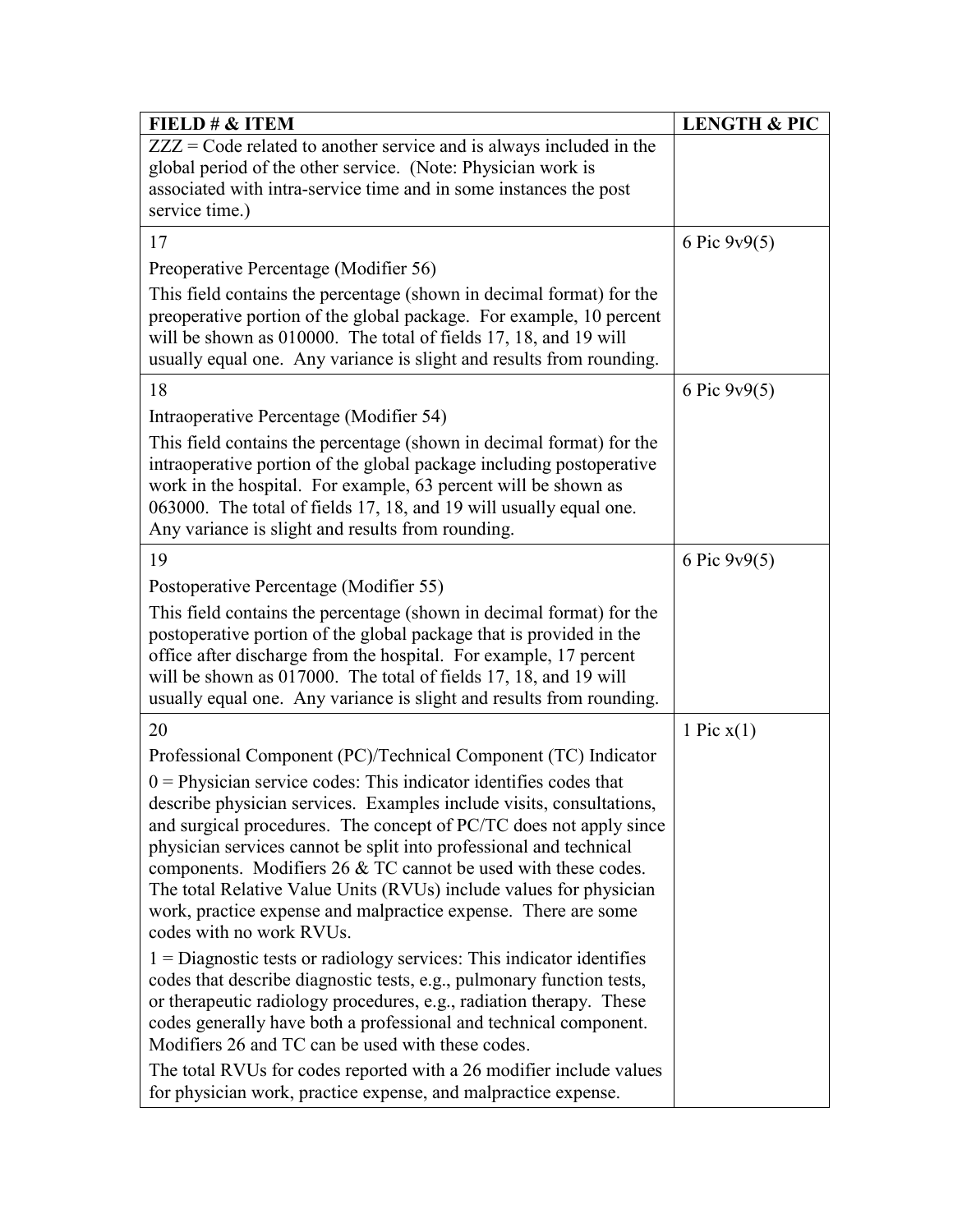| FIELD $\# \&$ ITEM                                                                                                                                                                                                                                                                                                                                                                                                                                                                                                                                                                         | <b>LENGTH &amp; PIC</b> |
|--------------------------------------------------------------------------------------------------------------------------------------------------------------------------------------------------------------------------------------------------------------------------------------------------------------------------------------------------------------------------------------------------------------------------------------------------------------------------------------------------------------------------------------------------------------------------------------------|-------------------------|
| The total RVUs for codes reported with a TC modifier include<br>values for practice expense and malpractice expense only. The total<br>RVUs for codes reported without a modifier equals the sum of                                                                                                                                                                                                                                                                                                                                                                                        |                         |
| RVUs for both the professional and technical component.                                                                                                                                                                                                                                                                                                                                                                                                                                                                                                                                    |                         |
| $2$ = Professional component only codes: This indicator identifies<br>stand alone codes that describe the physician work portion of<br>selected diagnostic tests for which there is an associated code that<br>describes the technical component of the diagnostic test only and<br>another associated code that describes the global test.                                                                                                                                                                                                                                                |                         |
| An example of a professional component only code is 93010,<br>Electrocardiogram; interpretation and report. Modifiers 26 and TC<br>cannot be used with these codes. The total RVUs for professional<br>component only codes include values for physician work, practice<br>expense, and malpractice expense.                                                                                                                                                                                                                                                                               |                         |
| $3$ = Technical component only codes: This indicator identifies stand<br>alone codes that describe the technical component (i.e., staff and<br>equipment costs) of selected diagnostic tests for which there is an<br>associated code that describes the professional component of the<br>diagnostic tests only.                                                                                                                                                                                                                                                                           |                         |
| An example of a technical component code is 93005,<br>Electrocardiogram, tracing only, without interpretation and report. It<br>also identifies codes that are covered only as diagnostic tests and<br>therefore do not have a related professional code. Modifiers 26 and<br>TC cannot be used with these codes.                                                                                                                                                                                                                                                                          |                         |
| The total RVUs for technical component only codes include values<br>for practice expense and malpractice expense only.                                                                                                                                                                                                                                                                                                                                                                                                                                                                     |                         |
| $4 =$ Global test only codes: This indicator identifies stand alone<br>codes for which there are associated codes that describe: a) the<br>professional component of the test only and b) the technical<br>component of the test only. Modifiers 26 and TC cannot be used<br>with these codes. The total RVUs for global procedure only codes<br>include values for physician work, practice expense, and malpractice<br>expense. The total RVUs for global procedure only codes equals the<br>sum of the total RVUs for the professional and technical components<br>only codes combined. |                         |
| $5$ = Incident to codes: This indicator identifies codes that describe<br>services covered incident to a physicians service when they are<br>provided by auxiliary personnel employed by the physician and<br>working under his or her direct supervision.                                                                                                                                                                                                                                                                                                                                 |                         |
| Payment may not be made by A/B MACs (B) for these services<br>when they are provided to hospital inpatients or patients in a hospital<br>outpatient department. Modifiers 26 and TC cannot be used with<br>these codes.                                                                                                                                                                                                                                                                                                                                                                    |                         |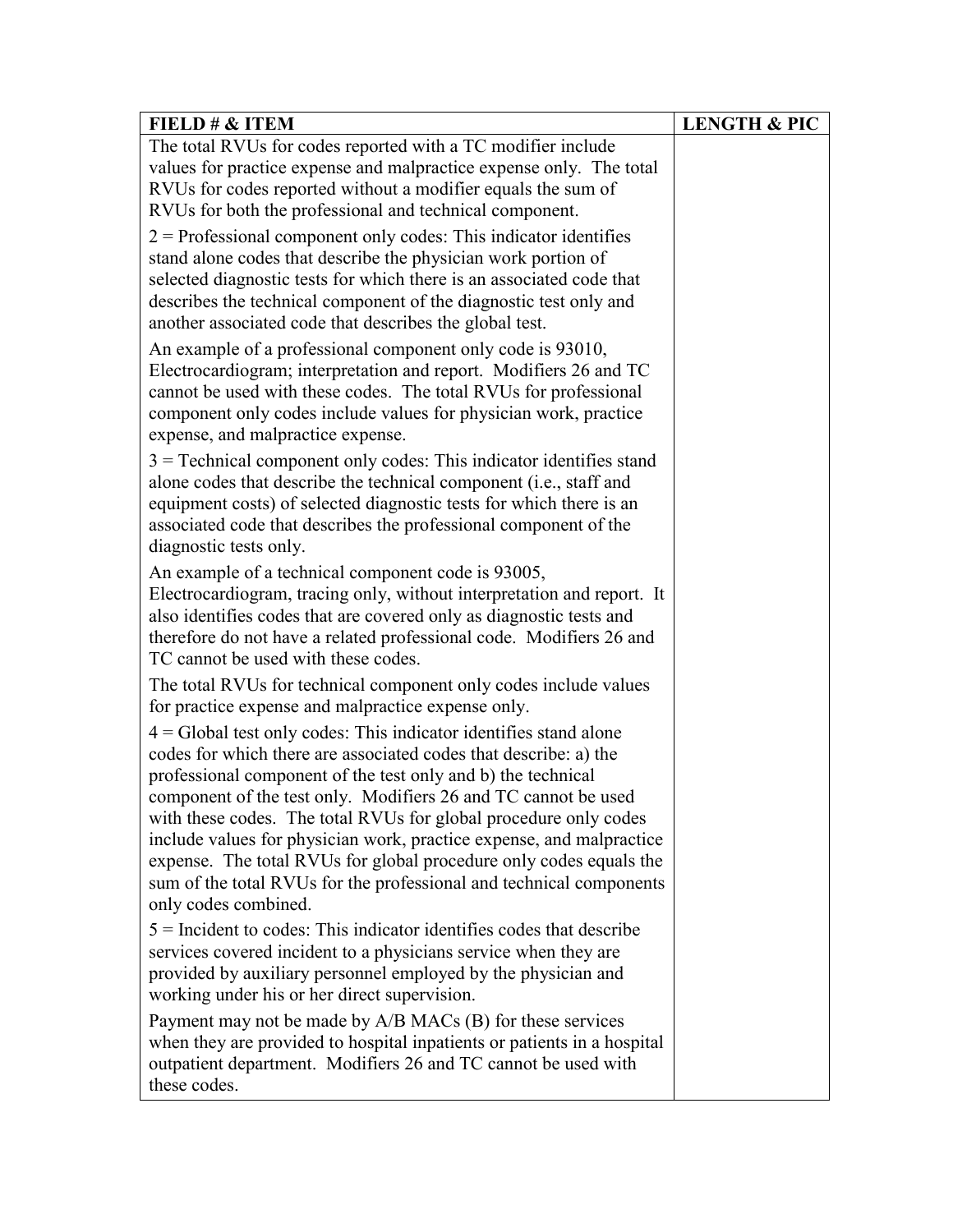| FIELD # & ITEM                                                                                                                                                                                                                                                                                                                                                                                                                                                                                                                                                                                                                                                                                                                                                                                                                                                   | <b>LENGTH &amp; PIC</b> |
|------------------------------------------------------------------------------------------------------------------------------------------------------------------------------------------------------------------------------------------------------------------------------------------------------------------------------------------------------------------------------------------------------------------------------------------------------------------------------------------------------------------------------------------------------------------------------------------------------------------------------------------------------------------------------------------------------------------------------------------------------------------------------------------------------------------------------------------------------------------|-------------------------|
| $6$ = Laboratory physician interpretation codes: This indicator                                                                                                                                                                                                                                                                                                                                                                                                                                                                                                                                                                                                                                                                                                                                                                                                  |                         |
| identifies clinical laboratory codes for which separate payment for                                                                                                                                                                                                                                                                                                                                                                                                                                                                                                                                                                                                                                                                                                                                                                                              |                         |
| interpretations by laboratory physicians may be made. Actual                                                                                                                                                                                                                                                                                                                                                                                                                                                                                                                                                                                                                                                                                                                                                                                                     |                         |
| performance of the tests is paid for under the lab fee schedule.                                                                                                                                                                                                                                                                                                                                                                                                                                                                                                                                                                                                                                                                                                                                                                                                 |                         |
| Modifier TC cannot be used with these codes. The total RVUs for                                                                                                                                                                                                                                                                                                                                                                                                                                                                                                                                                                                                                                                                                                                                                                                                  |                         |
| laboratory physician interpretation codes include values for                                                                                                                                                                                                                                                                                                                                                                                                                                                                                                                                                                                                                                                                                                                                                                                                     |                         |
| physician work, practice expense and malpractice expense.                                                                                                                                                                                                                                                                                                                                                                                                                                                                                                                                                                                                                                                                                                                                                                                                        |                         |
| $7$ = Private practice therapist's service: Payment may not be made if<br>the service is provided to either a hospital outpatient or a hospital<br>inpatient by a physical therapist, occupational therapist, or speech-<br>language pathologist in private practice.<br>$8$ = Physician interpretation codes: This indicator identifies the<br>professional component of clinical laboratory codes for which<br>separate payment may be made only if the physician interprets an<br>abnormal smear for hospital inpatient. This applies only to code<br>85060. No TC billing is recognized because payment for the<br>underlying clinical laboratory test is made to the hospital, generally<br>through the PPS rate.<br>No payment is recognized for code 85060 furnished to hospital<br>outpatients or non-hospital patients. The physician interpretation is |                         |
| paid through the clinical laboratory fee schedule payment for the<br>clinical laboratory test.                                                                                                                                                                                                                                                                                                                                                                                                                                                                                                                                                                                                                                                                                                                                                                   |                         |
| $9 =$ Concept of a professional/technical component does not apply.                                                                                                                                                                                                                                                                                                                                                                                                                                                                                                                                                                                                                                                                                                                                                                                              |                         |
| 21                                                                                                                                                                                                                                                                                                                                                                                                                                                                                                                                                                                                                                                                                                                                                                                                                                                               | 1 Pic $(x)$ 1           |
| Multiple Procedure (Modifier 51)                                                                                                                                                                                                                                                                                                                                                                                                                                                                                                                                                                                                                                                                                                                                                                                                                                 |                         |
| Indicator indicates which payment adjustment rule for multiple<br>procedures applies to the service.                                                                                                                                                                                                                                                                                                                                                                                                                                                                                                                                                                                                                                                                                                                                                             |                         |
| $0 = No$ payment adjustment rules for multiple procedures apply. If<br>procedure is reported on the same day as another procedure, base<br>payment on the lower of: (a) the actual charge or (b) the fee schedule<br>amount for the procedure.                                                                                                                                                                                                                                                                                                                                                                                                                                                                                                                                                                                                                   |                         |
| $1 =$ Standard payment adjustment rules in effect before January 1,<br>1996, for multiple procedures apply. In the 1996 MPFSDB, this<br>indicator only applies to codes with procedure status of "D." If a<br>procedure is reported on the same day as another procedure with an<br>indicator of 1,2, or 3, rank the procedures by fee schedule amount<br>and apply the appropriate reduction to this code (100 percent, 50)<br>percent, 25 percent, 25 percent, 25 percent, and by report). Base<br>payment on the lower of: (a) the actual charge or (b) the fee schedule<br>amount reduced by the appropriate percentage.                                                                                                                                                                                                                                     |                         |
| $2$ = Standard payment adjustment rules for multiple procedures<br>apply. If procedure is reported on the same day as another<br>procedure with an indicator of $1, 2$ , or 3, rank the procedures by fee                                                                                                                                                                                                                                                                                                                                                                                                                                                                                                                                                                                                                                                        |                         |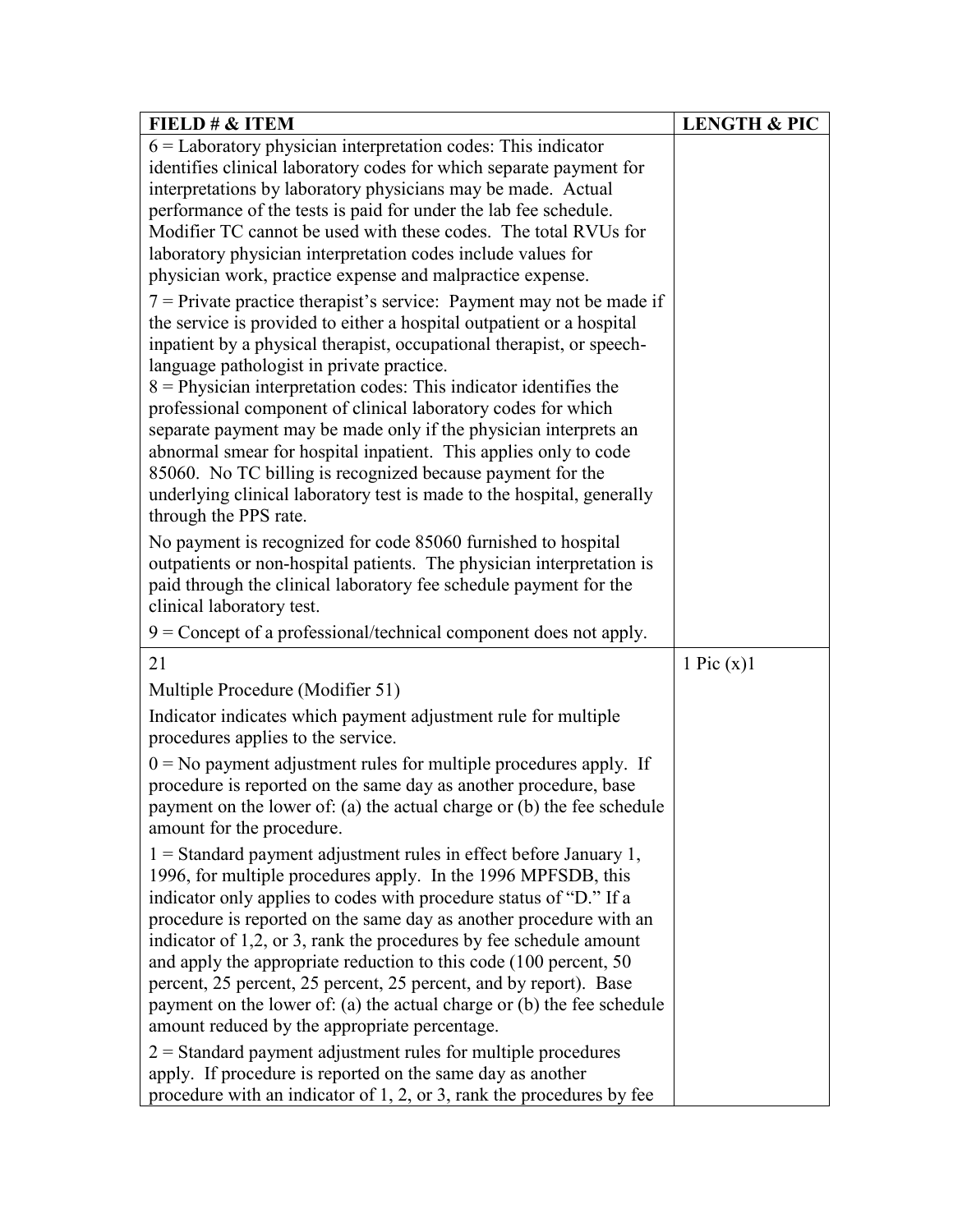| FIELD $\# \&$ ITEM                                                                                                                                                                                                                                                                                                                                                                                                                                                                                                                                                                                                                                                                                                                                                                                                                                                                                                                                                                                                                                                                                                                                                                                                                                                                                                                                                                                                                                    | <b>LENGTH &amp; PIC</b> |
|-------------------------------------------------------------------------------------------------------------------------------------------------------------------------------------------------------------------------------------------------------------------------------------------------------------------------------------------------------------------------------------------------------------------------------------------------------------------------------------------------------------------------------------------------------------------------------------------------------------------------------------------------------------------------------------------------------------------------------------------------------------------------------------------------------------------------------------------------------------------------------------------------------------------------------------------------------------------------------------------------------------------------------------------------------------------------------------------------------------------------------------------------------------------------------------------------------------------------------------------------------------------------------------------------------------------------------------------------------------------------------------------------------------------------------------------------------|-------------------------|
| schedule amount and apply the appropriate reduction to this code<br>(100 percent, 50 percent, 50 percent, 50 percent, 50 percent, and by<br>report). Base payment on the lower of: (a) the actual charge or (b)<br>the fee schedule amount reduced by the appropriate percentage.                                                                                                                                                                                                                                                                                                                                                                                                                                                                                                                                                                                                                                                                                                                                                                                                                                                                                                                                                                                                                                                                                                                                                                     |                         |
| $3$ = Special rules for multiple endoscopic procedures apply if<br>procedure is billed with another endoscopy in the same family (i.e.,<br>another endoscopy that has the same base procedure). The base<br>procedure for each code with this indicator is identified in field 31G.<br>Apply the multiple endoscopy rules to a family before ranking the<br>family with other procedures performed on the same day (for<br>example, if multiple endoscopies in the same family are reported on<br>the same day as endoscopies in another family or on the same day as                                                                                                                                                                                                                                                                                                                                                                                                                                                                                                                                                                                                                                                                                                                                                                                                                                                                                 |                         |
| a non-endoscopic procedure).<br>If an endoscopic procedure is reported with only its base procedure,<br>do not pay separately for the base procedure. Payment for the base<br>procedure is included in the payment for the other endoscopy.<br>$4 =$ Subject to 25% reduction of the TC diagnostic imaging<br>(effective for services January 1, 2006 through June 30, 2010).<br>Subject to 50% reduction of the TC diagnostic imaging (effective for<br>services July 1, 2010 and after). Subject to 25% reduction of the PC<br>of diagnostic imaging (effective for services January 1, 2012 through<br>December 31, 2016). Subject to 5% reduction of the PC of<br>diagnostic imaging (effective for services January 1, 2017 and after).<br>$5 =$ Subject to 20% reduction of the practice expense component for<br>certain therapy services furnished in office and other non-<br>institutional settings, and 25% reduction of the practice expense<br>component for certain therapy services furnished in institutional<br>settings (effective for services January 1, 2011 and after). Subject to<br>50% reduction of the practice expense component for certain therapy<br>services furnished in both institutional and non-institutional settings<br>(effective for services April 1, 2013 and after).<br>$6 =$ Subject to 25% reduction of the TC diagnostic cardiovascular<br>services (effective for services January 1, 2013 and after). |                         |
| $7 =$ Subject to 20% reduction of the TC diagnostic ophthalmology<br>services (effective for services January 1, 2013 and after).<br>$9$ = Concept does not apply.                                                                                                                                                                                                                                                                                                                                                                                                                                                                                                                                                                                                                                                                                                                                                                                                                                                                                                                                                                                                                                                                                                                                                                                                                                                                                    |                         |
|                                                                                                                                                                                                                                                                                                                                                                                                                                                                                                                                                                                                                                                                                                                                                                                                                                                                                                                                                                                                                                                                                                                                                                                                                                                                                                                                                                                                                                                       |                         |
| 22                                                                                                                                                                                                                                                                                                                                                                                                                                                                                                                                                                                                                                                                                                                                                                                                                                                                                                                                                                                                                                                                                                                                                                                                                                                                                                                                                                                                                                                    | 1 Pic $(x)$ 1           |
| Bilateral Surgery Indicator (Modifier 50)<br>This field provides an indicator for services subject to a payment<br>adjustment.                                                                                                                                                                                                                                                                                                                                                                                                                                                                                                                                                                                                                                                                                                                                                                                                                                                                                                                                                                                                                                                                                                                                                                                                                                                                                                                        |                         |
| $0 = 150$ percent payment adjustment for bilateral procedures does<br>not apply. If procedure is reported with modifier -50 or with                                                                                                                                                                                                                                                                                                                                                                                                                                                                                                                                                                                                                                                                                                                                                                                                                                                                                                                                                                                                                                                                                                                                                                                                                                                                                                                   |                         |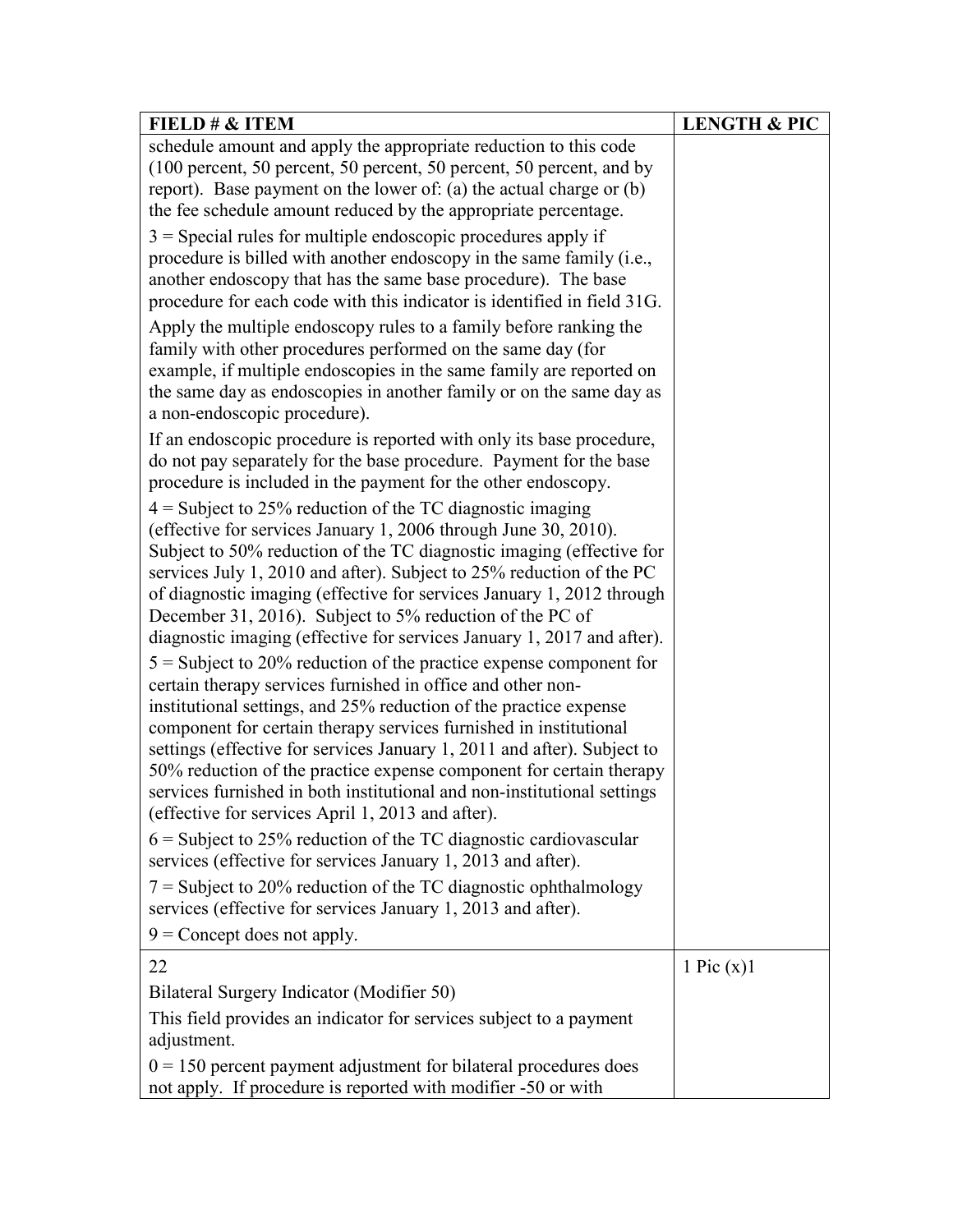| FIELD $\# \&$ ITEM                                                                                                                                                                                                                                                                                                                                                                                                                                                                                                             | <b>LENGTH &amp; PIC</b> |
|--------------------------------------------------------------------------------------------------------------------------------------------------------------------------------------------------------------------------------------------------------------------------------------------------------------------------------------------------------------------------------------------------------------------------------------------------------------------------------------------------------------------------------|-------------------------|
| modifiers RT and LT, base payment for the two sides on the lower<br>of: (a) the total actual charge for both sides or (b) $100$ percent of the<br>fee schedule amount for a single code. Example: The fee schedule<br>amount for code XXXXX is \$125. The physician reports code<br>XXXXX-LT with an actual charge of \$100 and XXXXX-RT with an<br>actual charge of \$100.                                                                                                                                                    |                         |
| Payment would be based on the fee schedule amount $(\$125)$ since it<br>is lower than the total actual charges for the left and right sides<br>$(\$200).$                                                                                                                                                                                                                                                                                                                                                                      |                         |
| The bilateral adjustment is inappropriate for codes in this category<br>because of (a) physiology or anatomy or (b) because the code<br>descriptor specifically states that it is a unilateral procedure and<br>there is an existing code for the bilateral procedure.                                                                                                                                                                                                                                                         |                         |
| $1 = 150$ percent payment adjustment for bilateral procedures applies.<br>If code is billed with the bilateral modifier or is reported twice on<br>the same day by any other means (e.g., with RT and LT modifiers or<br>with a 2 in the units field), base payment for these codes when<br>reported as bilateral procedures on the lower of: (a) the total actual<br>charge for both sides or (b) 150 percent of the fee schedule amount<br>for a single code.                                                                |                         |
| If code is reported as a bilateral procedure and is reported with other<br>procedure codes on the same day, apply the bilateral adjustment<br>before applying any applicable multiple procedure rules.                                                                                                                                                                                                                                                                                                                         |                         |
| $2 = 150$ percent payment adjustment for bilateral procedure does not<br>apply. RVUs are already based on the procedure being performed as<br>a bilateral procedure. If procedure is reported with modifier -50 or<br>is reported twice on the same day by any other means (e.g., with RT<br>and LT modifiers with a 2 in the units field), base payment for both<br>sides on the lower of (a) the total actual charges by the physician for<br>both sides or (b) 100 percent of the fee schedule amount for a single<br>code. |                         |
| Example: The fee schedule amount for code YYYYY is \$125. The<br>physician reports code YYYYY-LT with an actual charge of \$100<br>and YYYYY-RT with an actual charge of \$100. Payment would be<br>based on the fee schedule amount $(\$125)$ since it is lower than the<br>total actual charges for the left and right sides (\$200).                                                                                                                                                                                        |                         |
| The RVUs are based on a bilateral procedure because: (a) the code<br>descriptor specifically states that the procedure is bilateral; (b) the<br>code descriptor states that the procedure may be performed either<br>unilaterally or bilaterally; or (c) the procedure is usually performed<br>as a bilateral procedure.                                                                                                                                                                                                       |                         |
| $3$ = The usual payment adjustment for bilateral procedures does not<br>apply. If procedure is reported with modifier -50 or is reported for<br>both sides on the same day by any other means (e.g., with RT and                                                                                                                                                                                                                                                                                                               |                         |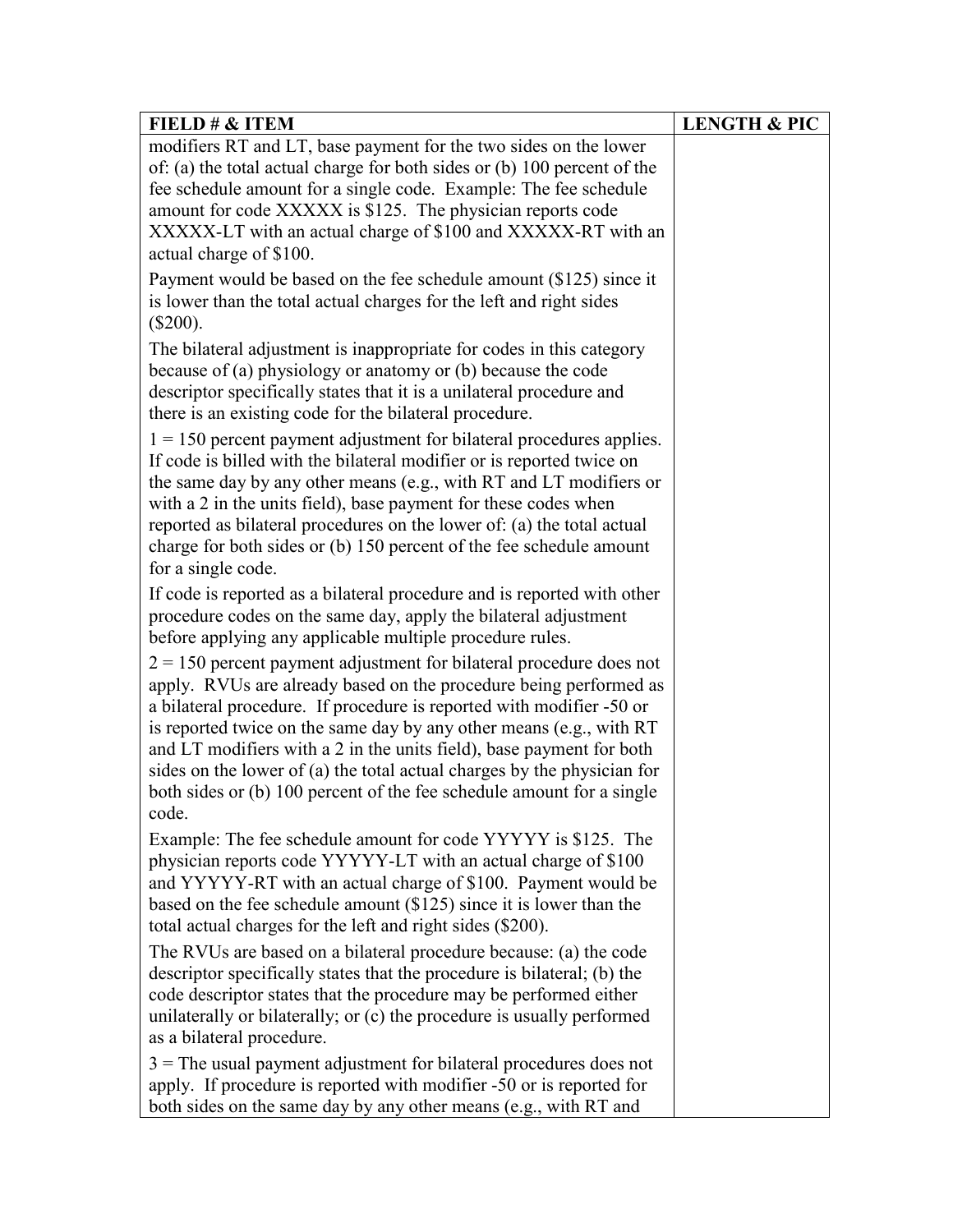| FIELD $\# \&$ ITEM                                                                                                                                                              | <b>LENGTH &amp; PIC</b> |
|---------------------------------------------------------------------------------------------------------------------------------------------------------------------------------|-------------------------|
| LT modifiers or with a 2 in the units field), base payment for each                                                                                                             |                         |
| side or organ or site of a paired organ on the lower of: (a) the actual                                                                                                         |                         |
| charge for each side or (b) 100% of the fee schedule amount for each                                                                                                            |                         |
| side. If procedure is reported as a bilateral procedure and with other                                                                                                          |                         |
| procedure codes on the same day, determine the fee schedule                                                                                                                     |                         |
| amount for a bilateral procedure before applying any applicable                                                                                                                 |                         |
| multiple procedure rules.                                                                                                                                                       |                         |
| Services in this category are generally radiology procedures or other<br>diagnostic tests which are not subject to the special payment rules<br>for other bilateral procedures. |                         |
| $9$ = Concept does not apply.                                                                                                                                                   |                         |
|                                                                                                                                                                                 |                         |
| 23                                                                                                                                                                              | 1 Pic $(x)$ 1           |
| <b>Assistant at Surgery</b>                                                                                                                                                     |                         |
| This field provides an indicator for services where an assistant at<br>surgery is never paid for per IOM.                                                                       |                         |
| $0$ = Payment restriction for assistants at surgery applies to this                                                                                                             |                         |
| procedure unless supporting documentation is submitted to establish<br>medical necessity.                                                                                       |                         |
| $1 =$ Statutory payment restriction for assistants at surgery applies to                                                                                                        |                         |
| this procedure. Assistant at surgery may not be paid.                                                                                                                           |                         |
| $2$ = Payment restriction for assistants at surgery does not apply to                                                                                                           |                         |
| this procedure. Assistant at surgery may be paid.                                                                                                                               |                         |
| $9$ = Concept does not apply.                                                                                                                                                   |                         |
| 24                                                                                                                                                                              | 1 Pic $(x)$ 1           |
| Co-Surgeons (Modifier 62)                                                                                                                                                       |                         |
| This field provides an indicator for services for which two surgeons,                                                                                                           |                         |
| each in a different specialty, may be paid.                                                                                                                                     |                         |
| $0 = Co-surgeons$ not permitted for this procedure.                                                                                                                             |                         |
| $1 = Co-surgeons$ could be paid; supporting documentation required<br>to establish medical necessity of two surgeons for the procedure.                                         |                         |
| $2 = Co-surgeons$ permitted; no documentation required if two<br>specialty requirements are met.                                                                                |                         |
| $9$ = Concept does not apply.                                                                                                                                                   |                         |
| 25                                                                                                                                                                              | 1 Pic $(x)$ 1           |
| Team Surgeons (Modifier 66)                                                                                                                                                     |                         |
|                                                                                                                                                                                 |                         |
| This field provides an indicator for services for which team surgeons<br>may be paid.                                                                                           |                         |
| $0 =$ Team surgeons not permitted for this procedure.                                                                                                                           |                         |
| $1 =$ Team surgeons could be paid; supporting documentation<br>required to establish medical necessity of a team; pay by report.                                                |                         |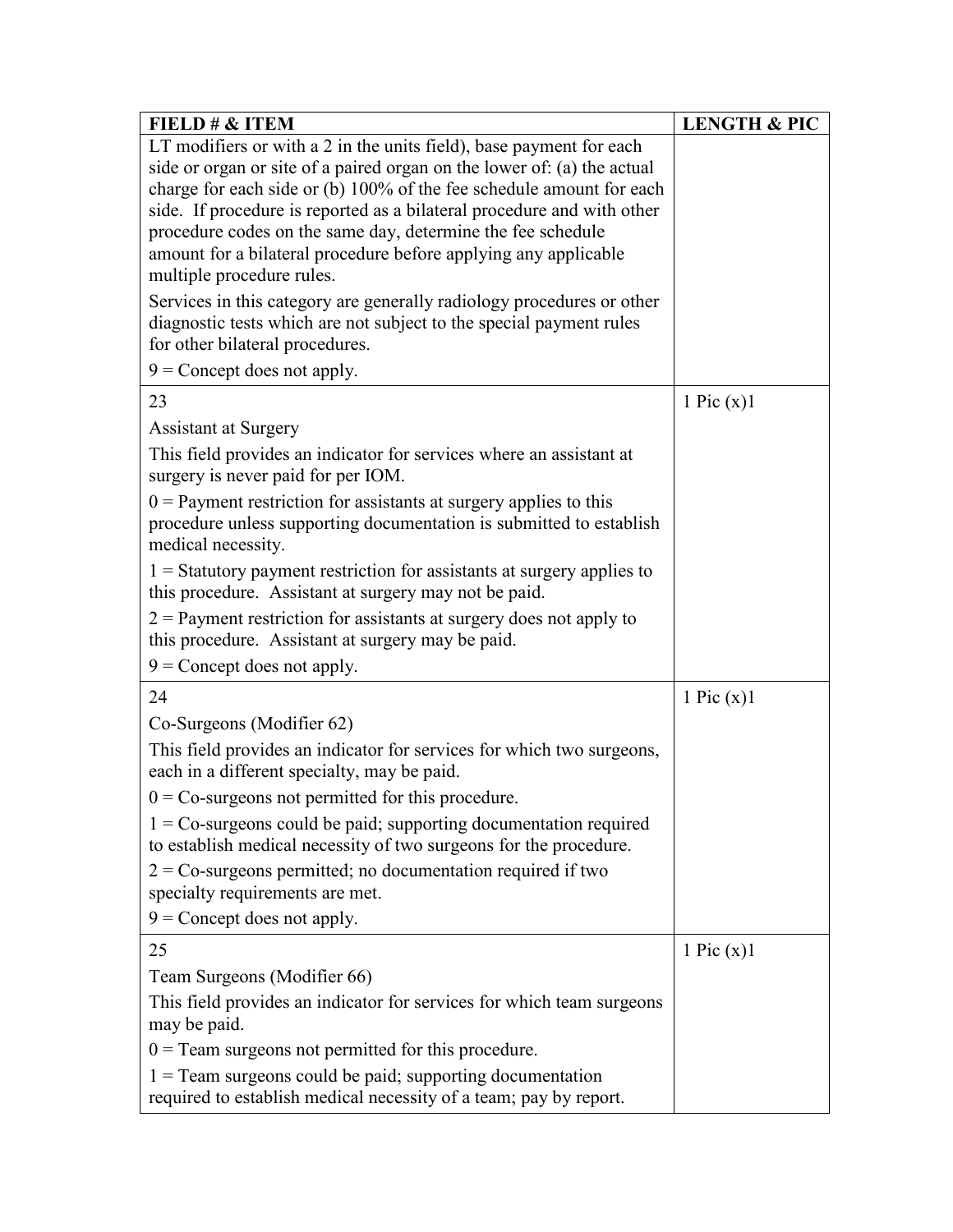| FIELD $\# \&$ ITEM                                                                                                                            | <b>LENGTH &amp; PIC</b> |
|-----------------------------------------------------------------------------------------------------------------------------------------------|-------------------------|
| $2 =$ Team surgeons permitted; pay by report.                                                                                                 |                         |
| $9$ = Concept does not apply.                                                                                                                 |                         |
| 26                                                                                                                                            | 1 Pic $(x)$ 1           |
| Filler                                                                                                                                        |                         |
| 27                                                                                                                                            | 1 Pic $(x)$ 1           |
| Site of Service Differential                                                                                                                  |                         |
| For 1999 and beyond, the site of service differential no longer<br>applies. The following definitions will apply for all years after<br>1998: |                         |
| $0$ = Facility pricing does not apply.                                                                                                        |                         |
| $1$ = Facility pricing applies.                                                                                                               |                         |
| $9$ = Concept does not apply.                                                                                                                 |                         |
| 28                                                                                                                                            | 9 Pic 9(7) v 99         |
| Non-Facility Fee Schedule Amount                                                                                                              |                         |
| This field shows the fee schedule amount for the non-facility setting.<br>This amount equals Field 34.                                        |                         |
| Note: Field 33 D indicates if an additional adjustment should be<br>applied to this formula.                                                  |                         |
| Non-Facility Pricing Amount for the File Year                                                                                                 |                         |
| $[(Work RVU * Work GPCI) +$                                                                                                                   |                         |
| (Non-Facility PE RVU $*$ PE GPCI) +                                                                                                           |                         |
| (MP RVU * MP GPCI)] * Conversion Factor                                                                                                       |                         |
| 29                                                                                                                                            | 9 Pic 9(7)v99           |
| Facility Fee Schedule Amount                                                                                                                  |                         |
| This field shows the fee schedule amount for the facility setting.<br>This amount equals Field 35.                                            |                         |
| Note: Field 33D indicates if an additional adjustment should be<br>applied to this formula.                                                   |                         |
| Facility Pricing Amount for the File Year                                                                                                     |                         |
| $[(Work RVU * Work GPCI) +$                                                                                                                   |                         |
| (Facility PE RVU * PE GPCI) +                                                                                                                 |                         |
| (MP RVU * MP GPCI)] * Conversion Factor                                                                                                       |                         |
| Place of service codes to be used to identify facilities.                                                                                     |                         |
| 02 – Telehealth-Medicare pays telehealth services at the facility rate.                                                                       |                         |
| 19 – Off Campus-Outpatient Hospital                                                                                                           |                         |
| 21 - Inpatient Hospital                                                                                                                       |                         |
| 22 – On Campus-Outpatient Hospital                                                                                                            |                         |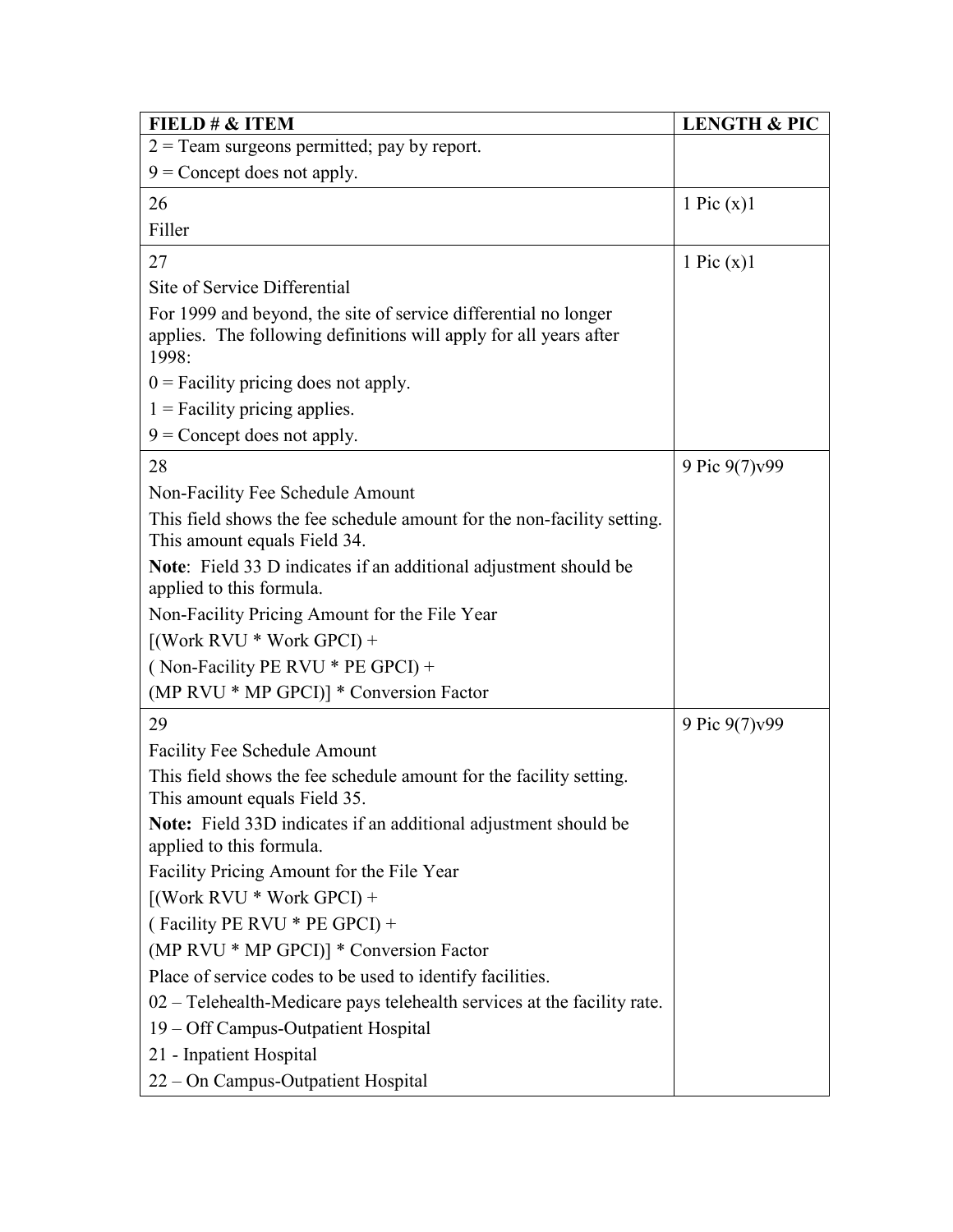| FIELD # & ITEM                                                                                                                                                                                                                                                                                                                                                                      | <b>LENGTH &amp; PIC</b> |
|-------------------------------------------------------------------------------------------------------------------------------------------------------------------------------------------------------------------------------------------------------------------------------------------------------------------------------------------------------------------------------------|-------------------------|
| 23 - Emergency Room - Hospital                                                                                                                                                                                                                                                                                                                                                      |                         |
| 24 - Ambulatory Surgical Center – In a Medicare approved ASC, for<br>an approved procedure on the ASC list, Medicare pays the lower<br>facility fee to physicians. Beginning with dates of service January 1,<br>2008, in a Medicare approved ASC, for procedures NOT on the<br>ASC list of approved procedures, contractors will also pay the lower<br>facility fee to physicians. |                         |
| 26 - Military Treatment Facility                                                                                                                                                                                                                                                                                                                                                    |                         |
| 31 - Skilled Nursing Facility                                                                                                                                                                                                                                                                                                                                                       |                         |
| 34 - Hospice                                                                                                                                                                                                                                                                                                                                                                        |                         |
| 41 - Ambulance - Land                                                                                                                                                                                                                                                                                                                                                               |                         |
| 42 - Ambulance Air or Water                                                                                                                                                                                                                                                                                                                                                         |                         |
| 51 - Inpatient Psychiatric Facility                                                                                                                                                                                                                                                                                                                                                 |                         |
| 52 - Psychiatric Facility Partial Hospitalization                                                                                                                                                                                                                                                                                                                                   |                         |
| 53 - Community Mental Health Center                                                                                                                                                                                                                                                                                                                                                 |                         |
| 56 - Psychiatric Residential Treatment Facility                                                                                                                                                                                                                                                                                                                                     |                         |
| 61 - Comprehensive Inpatient Rehabilitation Facility                                                                                                                                                                                                                                                                                                                                |                         |
| 29A                                                                                                                                                                                                                                                                                                                                                                                 | 1 Pic x                 |
| Anti-markup Test Indicator                                                                                                                                                                                                                                                                                                                                                          |                         |
| This field providers an indicator for Anti-markup Test HCPCS<br>codes:                                                                                                                                                                                                                                                                                                              |                         |
| $1'$ = Anti-markup Test HCPCS.                                                                                                                                                                                                                                                                                                                                                      |                         |
| $9'$ = Concept does not apply.                                                                                                                                                                                                                                                                                                                                                      |                         |
| 30                                                                                                                                                                                                                                                                                                                                                                                  | 8 Pic $x(8)$            |
| Record Effective Date                                                                                                                                                                                                                                                                                                                                                               |                         |
| This field identifies the effective date for the MPFSDB record for<br>each HCPCS. The field is in YYYYMMDD format.                                                                                                                                                                                                                                                                  |                         |
| NOTE: This is not the date the HCPCS code was created. It is the<br>date the code was updated or added to the MPFSDB file for the<br>current file year. This field is set to January 1 for all codes during<br>the annual update process.                                                                                                                                           |                         |
| 31                                                                                                                                                                                                                                                                                                                                                                                  | 28 Pic x(28)            |
| Filler                                                                                                                                                                                                                                                                                                                                                                              |                         |
| 31EE                                                                                                                                                                                                                                                                                                                                                                                | 9Pic(7)v99              |
| Reduced therapy fee schedule amount                                                                                                                                                                                                                                                                                                                                                 |                         |
| 31DD                                                                                                                                                                                                                                                                                                                                                                                | 1Pic $x(2)$             |
| Filler                                                                                                                                                                                                                                                                                                                                                                              |                         |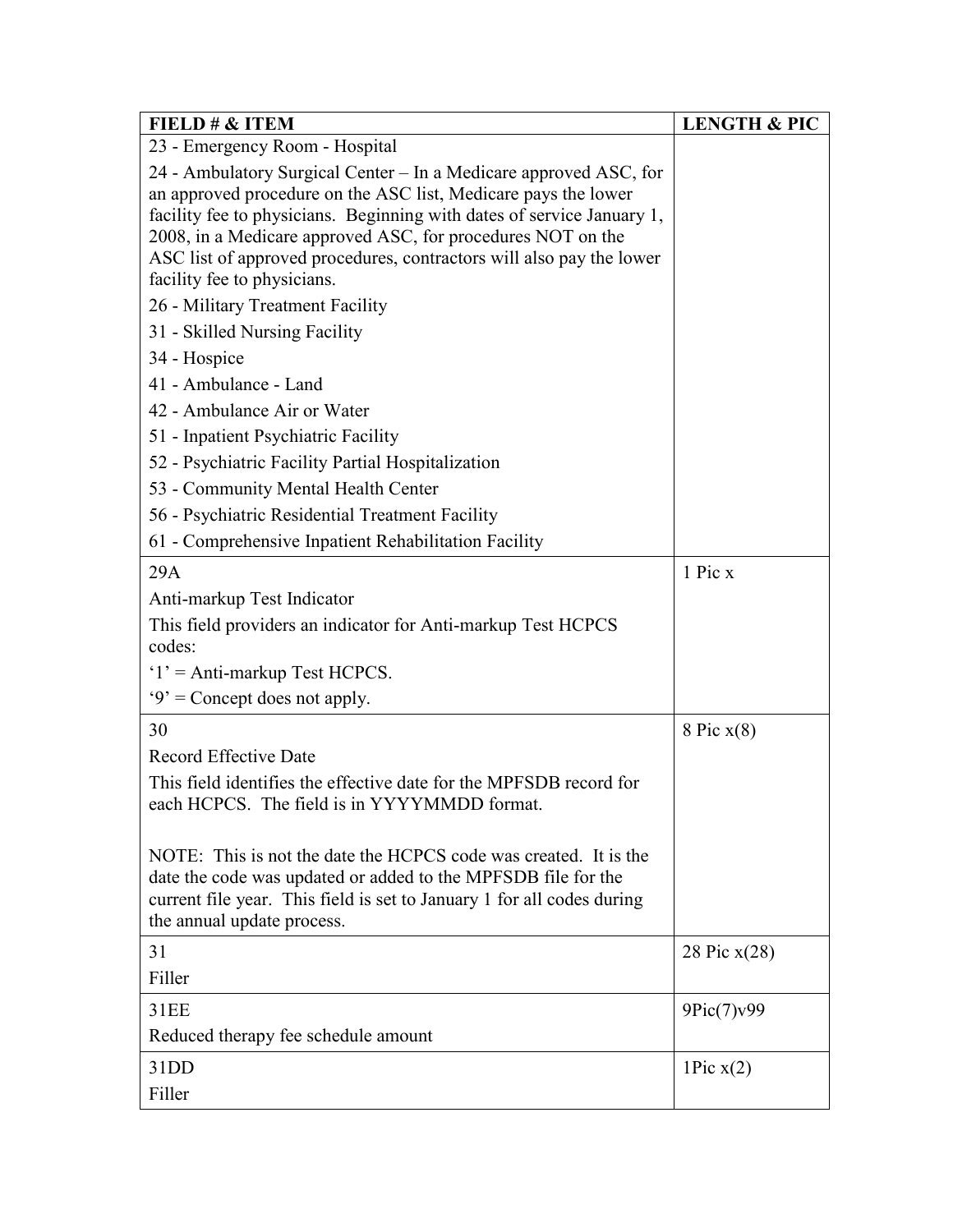| FIELD # & ITEM                                                                                                                                                                                                                                                                                                                                                                                                                                    | <b>LENGTH &amp; PIC</b> |
|---------------------------------------------------------------------------------------------------------------------------------------------------------------------------------------------------------------------------------------------------------------------------------------------------------------------------------------------------------------------------------------------------------------------------------------------------|-------------------------|
| 31CC                                                                                                                                                                                                                                                                                                                                                                                                                                              | 1Pic $x(1)$             |
| Imaging Cap Indicator                                                                                                                                                                                                                                                                                                                                                                                                                             |                         |
| A value of "1" means subject to OPPS payment cap determination.                                                                                                                                                                                                                                                                                                                                                                                   |                         |
| A value of "9" means not subject to OPPS payment cap                                                                                                                                                                                                                                                                                                                                                                                              |                         |
| determination.                                                                                                                                                                                                                                                                                                                                                                                                                                    |                         |
| 31BB                                                                                                                                                                                                                                                                                                                                                                                                                                              | 9Pic(7)v99              |
| Non-Facility Imaging Payment Amount                                                                                                                                                                                                                                                                                                                                                                                                               |                         |
| 31AA                                                                                                                                                                                                                                                                                                                                                                                                                                              | 9Pic(7)v99              |
| <b>Facility Imaging Payment Amount</b>                                                                                                                                                                                                                                                                                                                                                                                                            |                         |
| 31A                                                                                                                                                                                                                                                                                                                                                                                                                                               | 2 Pic $x(2)$            |
| Physician Supervision of Diagnostic Procedures                                                                                                                                                                                                                                                                                                                                                                                                    |                         |
| This field is for use in post payment review.                                                                                                                                                                                                                                                                                                                                                                                                     |                         |
| $01$ = Procedure must be performed under the general supervision of<br>a physician.                                                                                                                                                                                                                                                                                                                                                               |                         |
| $02$ = Procedure must be performed under the direct supervision of a<br>physician.                                                                                                                                                                                                                                                                                                                                                                |                         |
| $03$ = Procedure must be performed under the personal supervision of<br>a physician.                                                                                                                                                                                                                                                                                                                                                              |                         |
| (Diagnostic imaging procedures performed by a Registered<br>Radiologist Assistant (RRA) who is certified and registered by The<br>American Registry of Radiologic Technologists (ARRT) or a<br>Radiology Practitioner Assistant (RPA) who is certified by the<br>Certification Board for Radiology Practitioner Assistants (CBRPA),<br>and is authorized to furnish the procedure under state law, may be<br>performed under direct supervision.) |                         |
| $04$ = Physician supervision policy does not apply when procedure is<br>furnished by a qualified, independent psychologist or a clinical<br>psychologist; otherwise must be performed under the general<br>supervision of a physician.                                                                                                                                                                                                            |                         |
| $05$ = Not subject to supervision when furnished personally by a<br>qualified audiologist, physician or non physician practitioner. Direct<br>supervision by a physician is required for those parts of the test that<br>may be furnished by a qualified technician when appropriate to the<br>circumstances of the test.                                                                                                                         |                         |
| $06$ = Procedure must be personally performed by a physician or a<br>physical therapist (PT) who is certified by the American Board of<br>Physical Therapy Specialties (ABPTS) as a qualified<br>electrophysiological clinical specialist and is permitted to provide                                                                                                                                                                             |                         |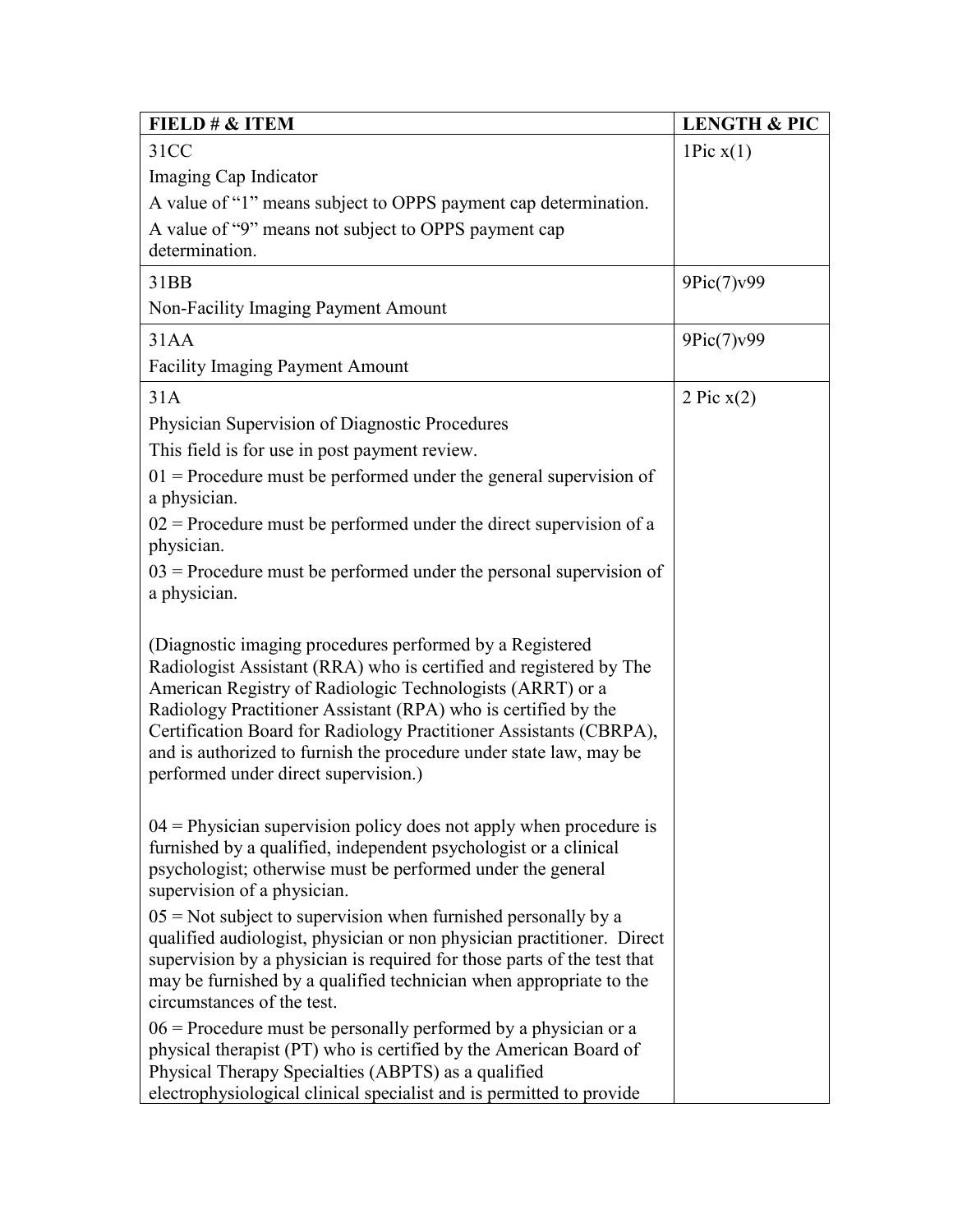| FIELD # & ITEM                                                                                                                                                                                                                                                                                  | <b>LENGTH &amp; PIC</b> |
|-------------------------------------------------------------------------------------------------------------------------------------------------------------------------------------------------------------------------------------------------------------------------------------------------|-------------------------|
| the procedure under State law. Procedure may also be performed by<br>a PT with ABPTS certification without physician supervision.                                                                                                                                                               |                         |
| $21$ = Procedure may be performed by a technician with certification<br>under general supervision of a physician; otherwise must be                                                                                                                                                             |                         |
| performed under direct supervision of a physician. Procedure may<br>also be performed by a PT with ABPTS certification without                                                                                                                                                                  |                         |
| physician supervision.                                                                                                                                                                                                                                                                          |                         |
| $22 =$ May be performed by a technician with on-line real-time<br>contact with physician.                                                                                                                                                                                                       |                         |
| $66$ = May be personally performed by a physician or by a physical<br>therapist with ABPTS certification and certification in this specific<br>procedure.                                                                                                                                       |                         |
| $6A$ = Supervision standards for level 66 apply; in addition, the PT<br>with ABPTS certification may personally supervise another PT, but<br>only the PT with ABPTS certification may bill.                                                                                                     |                         |
| $77$ = Procedure must be performed by a PT with ABPTS<br>certification (TC & PC) or by a PT without certification under direct<br>supervision of a physician (TC $& PC$ ), or by a technician with<br>certification under general supervision of a physician (TC only; PC<br>always physician). |                         |
| $7A =$ Supervision standards for level 77 apply; in addition, the PT<br>with ABPTS certification may personally supervise another PT, but<br>only the PT with ABPTS certification may bill.                                                                                                     |                         |
| $09$ = Concept does not apply.                                                                                                                                                                                                                                                                  |                         |
| 31B                                                                                                                                                                                                                                                                                             |                         |
| This field has been deleted to allow for the expansion of field 31A.                                                                                                                                                                                                                            |                         |
| 31C                                                                                                                                                                                                                                                                                             | 9 Pic(7)v99             |
| Facility Setting Practice Expense Relative Value Units                                                                                                                                                                                                                                          |                         |
| 31D                                                                                                                                                                                                                                                                                             | 9 Pic(7)v99             |
| Non-Facility Setting Practice Expense Relative Value Units                                                                                                                                                                                                                                      |                         |
| 31E                                                                                                                                                                                                                                                                                             | 9 Pic $(7)$ v99         |
| Filler                                                                                                                                                                                                                                                                                          |                         |
| 31F                                                                                                                                                                                                                                                                                             | 1 Pic $x(1)$            |
| Filler                                                                                                                                                                                                                                                                                          |                         |
| Reserved for future use.                                                                                                                                                                                                                                                                        |                         |
| 31G                                                                                                                                                                                                                                                                                             | 5 Pic $x(5)$            |
| <b>Endoscopic Base Codes</b>                                                                                                                                                                                                                                                                    |                         |
| This field identifies an endoscopic base code for each code with a<br>multiple surgery indicator of 3.                                                                                                                                                                                          |                         |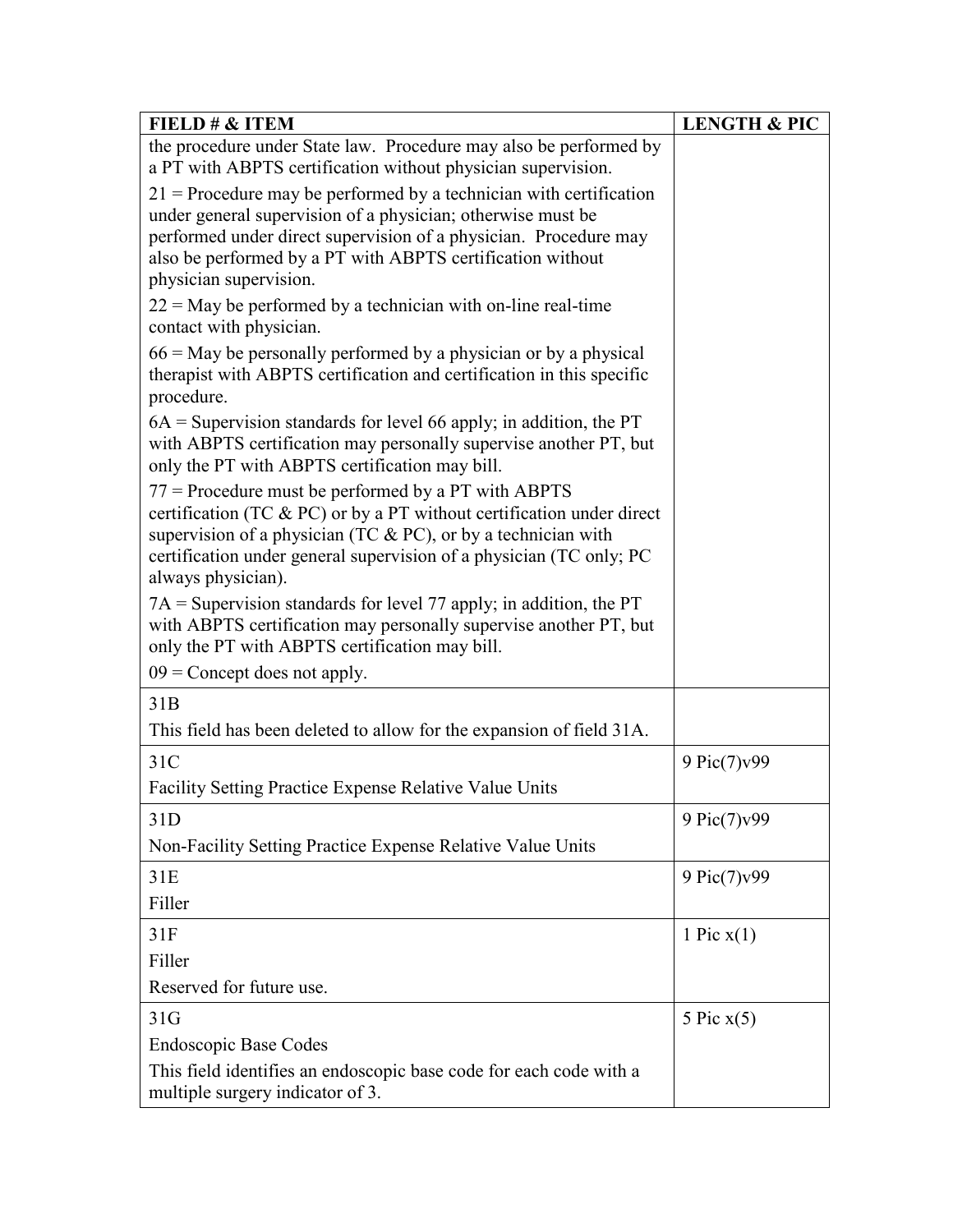| FIELD # & ITEM                                                                                                                              | <b>LENGTH &amp; PIC</b> |
|---------------------------------------------------------------------------------------------------------------------------------------------|-------------------------|
| 32A                                                                                                                                         | 9 Pic 9(7) v99          |
| 1996 Transition/Fee Schedule Amount                                                                                                         |                         |
| This field is no longer applicable since transitioning ended in 1996.<br>This field will contain a zero.                                    |                         |
| 32B                                                                                                                                         | 1 Pic $x(1)$            |
| 1996 Transition/Fee Schedule                                                                                                                |                         |
| This field is no longer applicable since transitioning ended in 1996.<br>This field will contain spaces.                                    |                         |
| 32C                                                                                                                                         | 9 Pic 9(7) v 99         |
| 1996 Transition/Fee Schedule Amount When Site or Service<br>Differential Applies                                                            |                         |
| This field is no longer applicable since transitioning ended in 1996.<br>This field will contain a zero.                                    |                         |
| 33A                                                                                                                                         | 1 Pic $x(1)$            |
| Units Payment Rule Indicator                                                                                                                |                         |
| Reserved for future use.                                                                                                                    |                         |
| $9$ = Concept does not apply.                                                                                                               |                         |
| 33B                                                                                                                                         | 1 Pic $x(1)$            |
| Mapping Indicator                                                                                                                           |                         |
| This field is no longer applicable since transitioning ended in 1996.                                                                       |                         |
| This field will contain spaces.                                                                                                             |                         |
| 33C                                                                                                                                         | 2 Pic $x(2)$            |
| Anti-markup Locality—Informational Use—Locality used for                                                                                    |                         |
| reporting utilization of anti-markup services.                                                                                              |                         |
| NOT FOR A/B MAC (B) USE: These Medicare Advantage<br>encounter pricing localities are for Shared System Maintainer                          |                         |
| purposes only. The locality values were developed to facilitate                                                                             |                         |
| centralized processing of encounter data by the Medicare Advantage                                                                          |                         |
| organizations.                                                                                                                              |                         |
| 33D                                                                                                                                         | 1 Pic $x(1)$            |
| <b>Calculation Flag</b>                                                                                                                     |                         |
| This field is informational only; the SSMs do not need to add this<br>field. The intent is to assist $A/B$ MACs $(B)$ to understand how the |                         |
| fee schedule amount in fields 28 and 29 are calculated. The MMA                                                                             |                         |
| mandates an additional adjustment to selected HCPCS codes. A                                                                                |                         |
| value of "1" indicates an additional fee schedule adjustment of 1.32                                                                        |                         |
| in 2004 and 1.03 in 2005. A value of "0" indicates no additional<br>adjustment needed. A value of "2" indicates an additional fee           |                         |
| schedule adjustment of 1.05 effective 7/1/2008.                                                                                             |                         |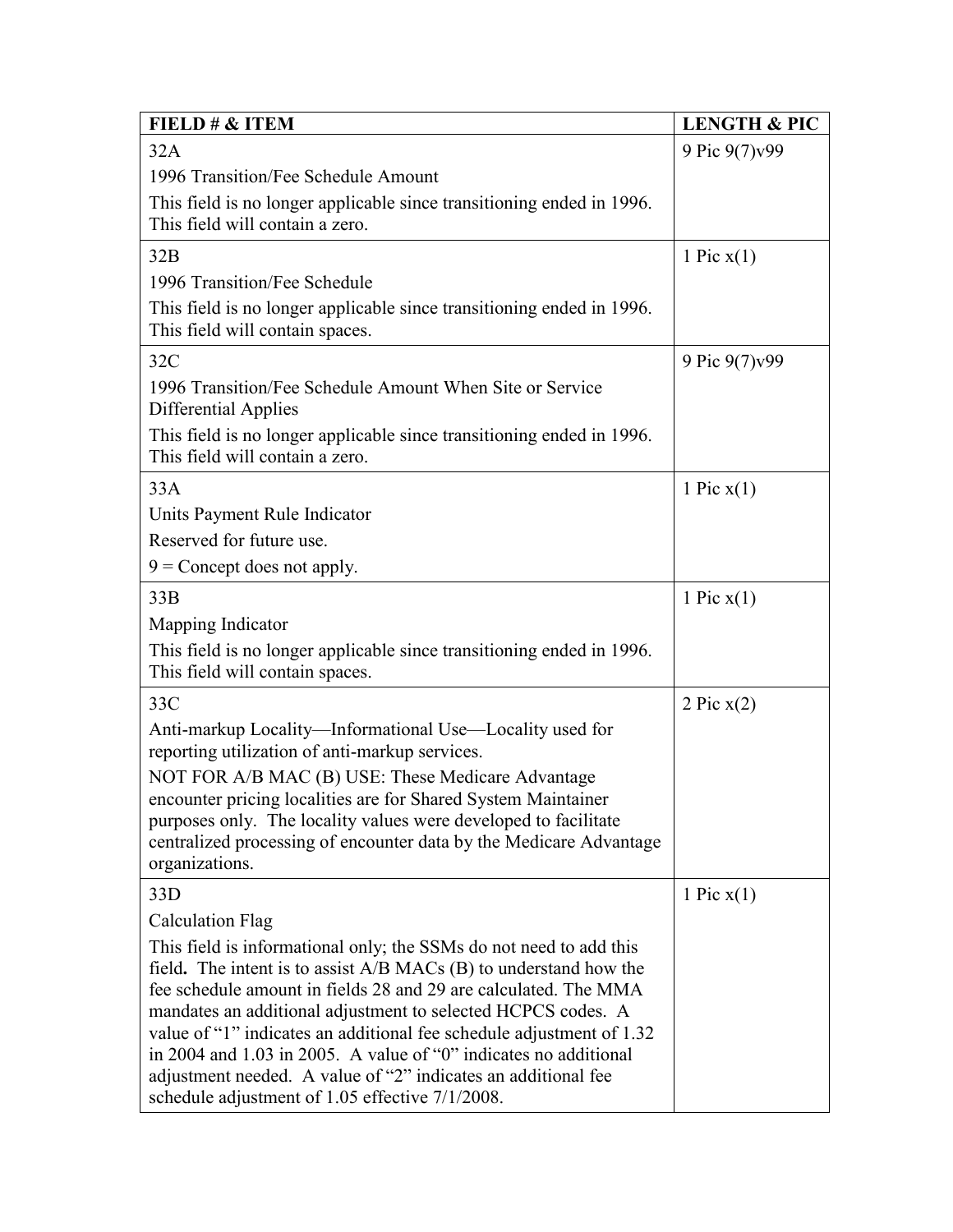| FIELD # & ITEM                                                                    | <b>LENGTH &amp; PIC</b> |
|-----------------------------------------------------------------------------------|-------------------------|
| 33 E                                                                              | 2Pic x(2)               |
| Diagnostic Imaging Family Indicator                                               |                         |
| For services effective January 1, 2011, and after, family indicators              |                         |
| 01 - 11 will not be populated.                                                    |                         |
| $01$ = Family 1 Ultrasound (Chest/Abdomen/Pelvis – Non Obstetrical                |                         |
| $02$ = Family 2 CT and CTA (Chest/Thorax/Abd/Pelvis)                              |                         |
| $03 =$ Family 3 CT and CTA (Head/Brain/Orbit/Maxillofacial/Neck)                  |                         |
| $04$ = Family 4 MRI and MRA (Chest/Abd/Pelvis)                                    |                         |
| 05 = Family 5 MRI and MRA (Head/Brain/Neck)                                       |                         |
| $06 =$ Family 6 MRI and MRA (spine)                                               |                         |
| $07 =$ Family 7 CT (spine)                                                        |                         |
| $08 =$ Family 8 MRI and MRA (lower extremities)                                   |                         |
| $09$ = Family 9 CT and CTA (lower extremities)                                    |                         |
| $10 =$ Family 10 Mr and MRI (upper extremities and joints)                        |                         |
| $11$ = Family 11 CT and CTA (upper extremities)                                   |                         |
| $88 =$ Subject to the reduction of the TC diagnostic imaging (effective           |                         |
| for services January 1, 2011, and after). Subject to the reduction of             |                         |
| the PC diagnostic imaging (effective for services January 1, 2012)<br>and after). |                         |
| $99$ = Concept Does Not Apply                                                     |                         |
| 33F                                                                               | 1 Pic $x(1)$            |
|                                                                                   |                         |
| Performance Payment Indicator                                                     |                         |
| (For future use)                                                                  |                         |
| 33G                                                                               | 3 Pic X (3)             |
| National Level Future Expansion                                                   |                         |
| 34                                                                                | 9 Pic 9(7) v99          |
| Non-Facility Fee Schedule Amount                                                  |                         |
| This field replicates field 28.                                                   |                         |
| 35                                                                                | 9 Pic 9(7)v99           |
| Facility Fee Schedule Amount                                                      |                         |
| This field replicates field 29.                                                   |                         |
| 36                                                                                | 1 Pic $x(1)$            |
| Filler                                                                            |                         |
| 37                                                                                | 7 Pic $x(7)$            |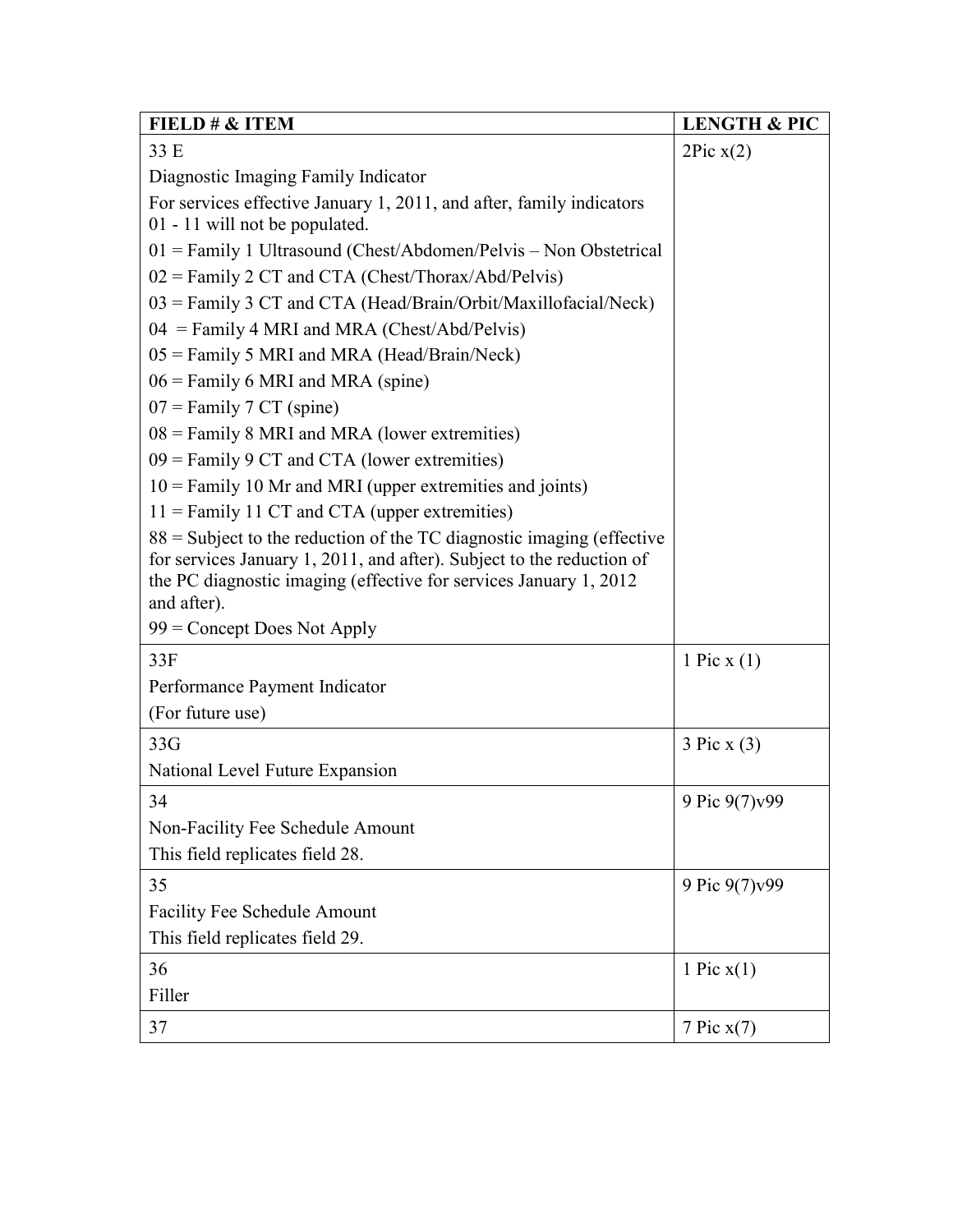| FIELD $\# \&$ ITEM                                                                                                                                                    | <b>LENGTH &amp; PIC</b> |
|-----------------------------------------------------------------------------------------------------------------------------------------------------------------------|-------------------------|
| Future Local Level Expansion**                                                                                                                                        |                         |
| The Updated 1992 Transition Amount was previously stored in this<br>field. A/B MACs (B) can continue to maintain the updated<br>transition amount in this field.      |                         |
| 38A                                                                                                                                                                   | 7 Pic $x(7)$            |
| Future Local Level Expansion**                                                                                                                                        |                         |
| The adjusted historical payment basis (AHPB) was previously stored<br>in this field. $A/B$ MACs (B) can continue to maintain the AHPB in<br>this field.               |                         |
| 38 B                                                                                                                                                                  | $8$ Pix $x(8)$          |
| Filler                                                                                                                                                                |                         |
| This field was originally established for 15 spaces. Since AHPB<br>data will only use 7 of the 15 spaces, A/B MACs (B) have 8<br>remaining spaces for their purposes. |                         |
| ** These fields will be appended by each A/B MAC (B) at the local<br>level.                                                                                           |                         |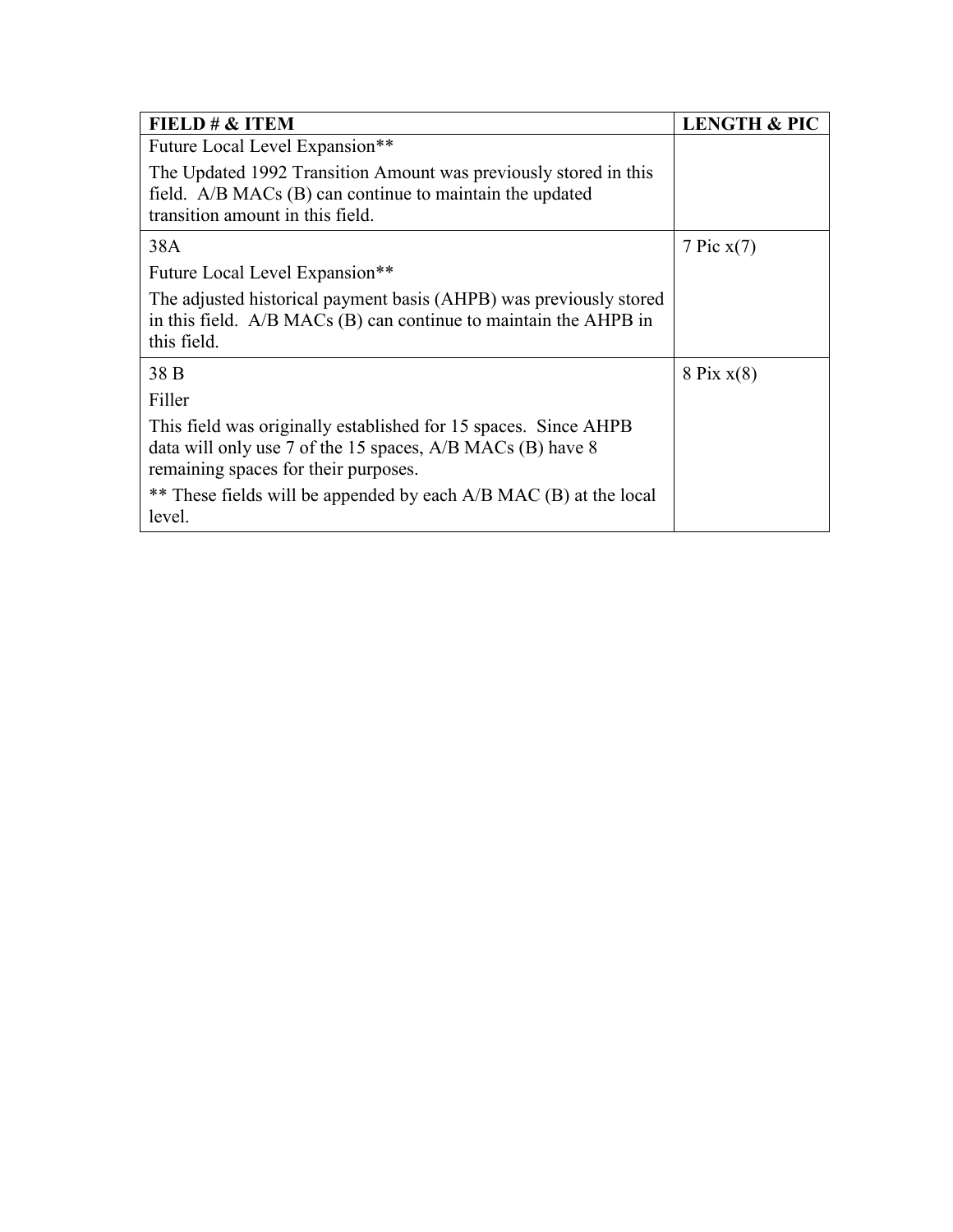## **Transmittals Issued for this Chapter**

| Rev# | <b>Issue Date Subject</b> |                                                                                                                                                                                                                                                                                       | <b>Impl Date</b> | CR#   |
|------|---------------------------|---------------------------------------------------------------------------------------------------------------------------------------------------------------------------------------------------------------------------------------------------------------------------------------|------------------|-------|
|      |                           | R11137CP 12/02/2021 Calendar Year 2022 Update for Durable<br>Medical Equipment, Prosthetics, Orthotics<br>and Supplies (DMEPOS) Fee Schedule                                                                                                                                          | 01/03/2022       | 12521 |
|      |                           | R10878CP 07/15/2021 Update to the Internet-only Manual (IOM)<br>Publication (Pub.) 100-04, Medicare<br>Claims Processing Manual, Chapter 23 -<br>Fee Schedule Administration and Coding<br>Requirements, Section 20.9 - Fee Schedule<br><b>Administration and Coding Requirements</b> | 08/16/2021       | 12311 |
|      |                           | $\frac{R10504CP}{12/04/2020}$ CY 2021 Update for Durable Medical<br>Equipment, Prosthetics, Orthotics and<br>Supplies (DMEPOS) Fee Schedule                                                                                                                                           | 01/04/2021       | 12063 |
|      |                           | $\frac{R10320CP}{08/28/2020}$ Updates to Chapter 23 - Fee Schedule<br><b>Administration and Coding Requirements</b>                                                                                                                                                                   | 12/01/2020       | 11941 |
|      |                           | $R10356CP$ 09/18/2020 Update to the Medicare Claims Processing<br>Manual                                                                                                                                                                                                              | 10/19/2020       | 11958 |
|      |                           | R10233CP $ 07/24/2020 $ Update to the (IOM) Publication 100-04,<br>Medicare Claims Processing Manual,<br>Chapter 23 - Fee Schedule Administration<br>and Coding Requirements, Section 20.9 -<br>Fee Schedule Administration and Coding<br>Requirements                                | 06/16/2020       | 11782 |
|      | R10211CP 07/10/2020       | Manual Update to Section 20.7 in Chapter<br>23 of Publication (Pub) 100-04                                                                                                                                                                                                            | 08/10/2020       | 11833 |
|      | R10136CP 05/15/2020       | Update to the (IOM) Publication 100-04,<br>Medicare Claims Processing Manual,<br>Chapter 23 - Fee Schedule Administration<br>and Coding Requirements, Section 20.9 -<br>Fee Schedule Administration and Coding<br>Requirements-Rescinded and replaced by<br>Transmittal 10233         | 06/16/2020       | 11782 |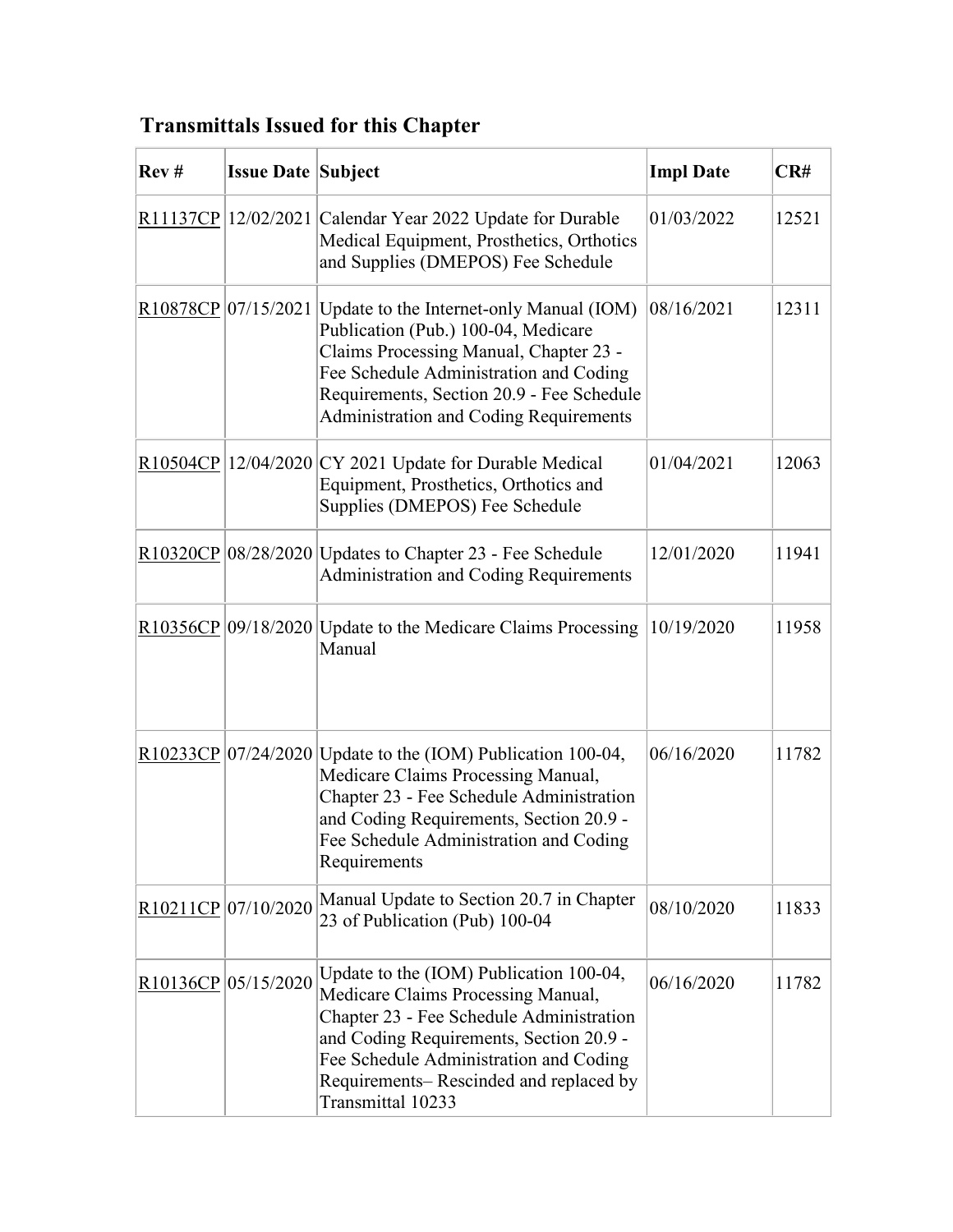| Rev#           | <b>Issue Date Subject</b> |                                                                                                                                                                                      | <b>Impl Date</b> | CR#   |
|----------------|---------------------------|--------------------------------------------------------------------------------------------------------------------------------------------------------------------------------------|------------------|-------|
| R4465CP        | 11/15/2019                | Medicare Claims Processing Manual<br>Chapter 23 - Fee Schedule Administration<br>and Coding Requirements                                                                             | 01/30/2019       | 10868 |
| R4418CP        | 10/18/2019                | Medicare Physician Fee Schedule<br>Database (MPFSDB) Update to Status<br>Indicators                                                                                                  | 11/19/2019       | 11453 |
| R4298CP        |                           | 05/03/2019 Medicare Physician Fee Schedule<br>Database (MPFSDB) File Record Layout                                                                                                   | 10/07/2019       | 11191 |
| R4188CP        |                           | 12/28/2018 Medicare Claims Processing Manual<br>Chapter 23 - Fee Schedule Administration<br>and Coding Requirements- Rescinded and<br>replaced by Transmittal 4465                   | 01/30/2019       | 10868 |
| R4131CP        |                           | 09/14/2018   Updates to Chapter 23 Fee File<br>Instructions                                                                                                                          | 12/17/2018       | 10926 |
| R4130CP        |                           | 09/14/2018 Update to the Medicare Claims Processing<br>Manual, Chapter 23, Section 60.3                                                                                              | 10/15/2018       | 10924 |
| R3931CP        |                           | 12/01/2017 CY 2018 Update for Durable Medical<br>Equipment, Prosthetics, Orthotics and<br>Supplies (DMEPOS) Fee Schedule                                                             | 01/02/2018       | 10395 |
| R3903CP        |                           | 11/03/2017 Annual Medicare Physician Fee Schedule<br>(MPFS) Files Delivery and<br>Implementation and Medicare Physician<br>Fee Schedule Database (MPFSDB) 2018<br>File Layout Manual | 01/02/2018       | 10218 |
| R3876CP        |                           | 10/06/2017 Decommission the MCS Maintained<br>HBCRB081 Report ("Correct Coding<br>Quarterly Savings Report")                                                                         | 04/02/2018       | 10284 |
| <u>R3721CP</u> |                           | 02/24/2017   Updates to Pub. 100-04, Chapters 12, 17<br>and 23 to Correct Remittance Advice<br>Messages                                                                              | 05/25/2017       | 9906  |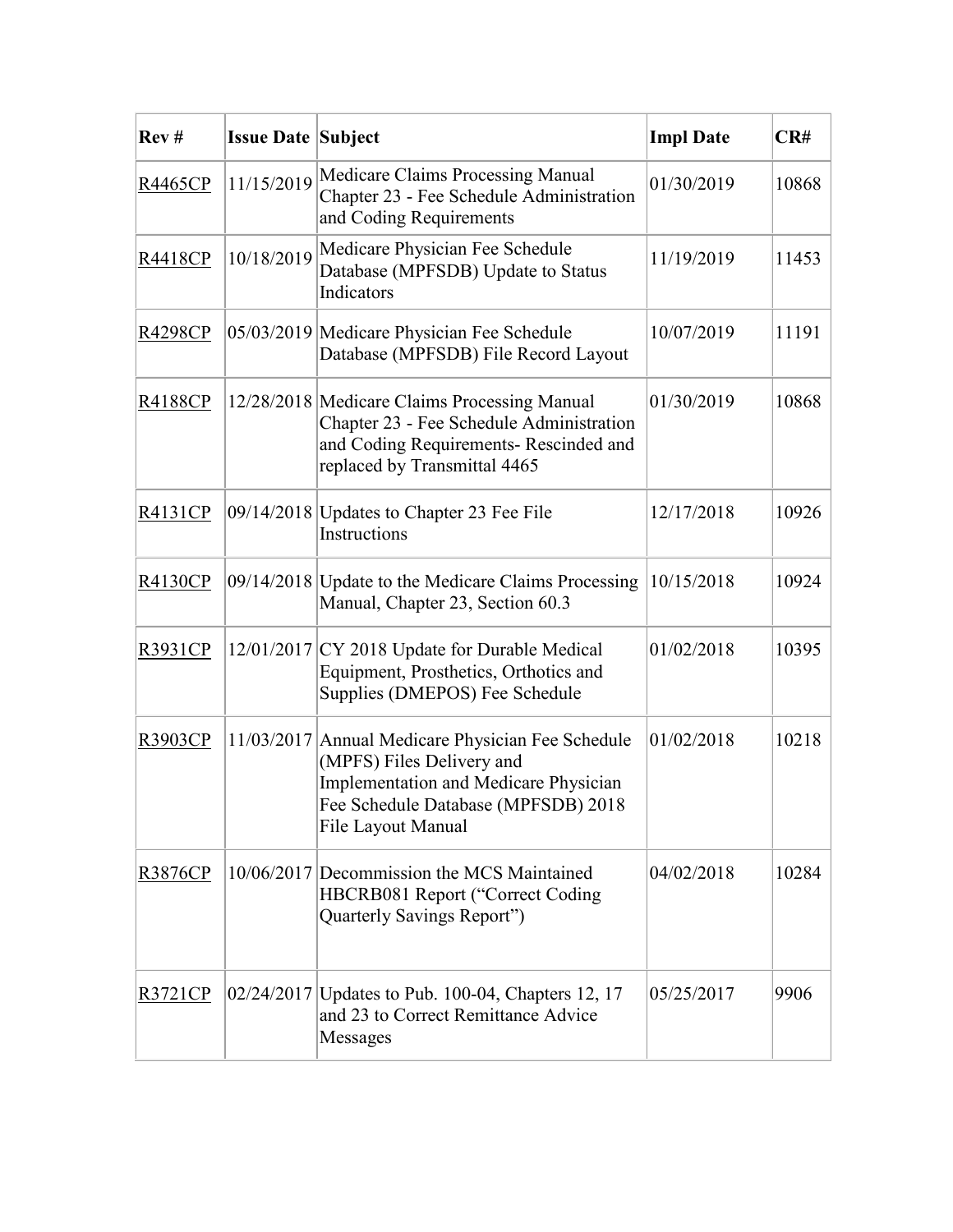| Rev#           | <b>Issue Date Subject</b> |                                                                                                                                                                                                                                                                         | <b>Impl Date</b> | CR#  |
|----------------|---------------------------|-------------------------------------------------------------------------------------------------------------------------------------------------------------------------------------------------------------------------------------------------------------------------|------------------|------|
| R3693CP        |                           | 01/13/2017 Medicare Physician Fee Schedule<br>Database (MPFSDB) 2017 File Layout<br>Manual                                                                                                                                                                              | 01/03/2017       | 9784 |
| R3671CP        |                           | $12/05/2016$ CY 2017 Update for Durable Medical<br>Equipment, Prosthetics, Orthotics and<br>Supplies (DMEPOS) Fee Schedule                                                                                                                                              | 01/03/2016       | 9854 |
| R3613CP        |                           | 09/16/2016 Medicare Physician Fee Schedule<br>Database (MPFSDB) 2017 File Layout<br>Manual - Rescinded and replaced by<br>Transmittal 3693.                                                                                                                             | 01/03/2017       | 9784 |
| R3416CP        |                           | $11/23/2015$ CY 2016 Update for Durable Medical<br>Equipment, Prosthetics, Orthotics and<br>Supplies (DMEPOS) Fee Schedule                                                                                                                                              | 01/04/2016       | 9431 |
| <b>R3371CP</b> |                           | 10/09/2015 Medicare Physician Fee Schedule<br>Database (MPFSDB) 2016 File Layout<br>Manual                                                                                                                                                                              | 01/04/2016       | 9346 |
| <b>R3350CP</b> |                           | 09/11/2015 Implementation of Adjusted Durable<br>Medical Equipment Prosthetics, Orthotics,<br>and Supplies (DMEPOS) Fee Schedule<br>Amounts Using Information from the<br>National Competitive Bidding Program<br>(CBP)                                                 | 01/04/2016       | 9239 |
| R3316CP        |                           | 08/07/2015 Implementation of Adjusted Durable<br>Medical Equipment Prosthetics, Orthotics,<br>and Supplies (DMEPOS) Fee Schedule<br>Amounts Using Information from the<br>National Competitive Bidding Program<br>(CBP) – Rescinded and replaced by<br>Transmittal 3350 | 01/04/2016       | 9239 |
| <b>R3190CP</b> |                           | $02/06/2015$ CY 2015 Update for Durable Medical<br>Equipment, Prosthetics, Orthotics and<br>Supplies (DMEPOS) Fee Schedule                                                                                                                                              | 01/05/2015       | 8999 |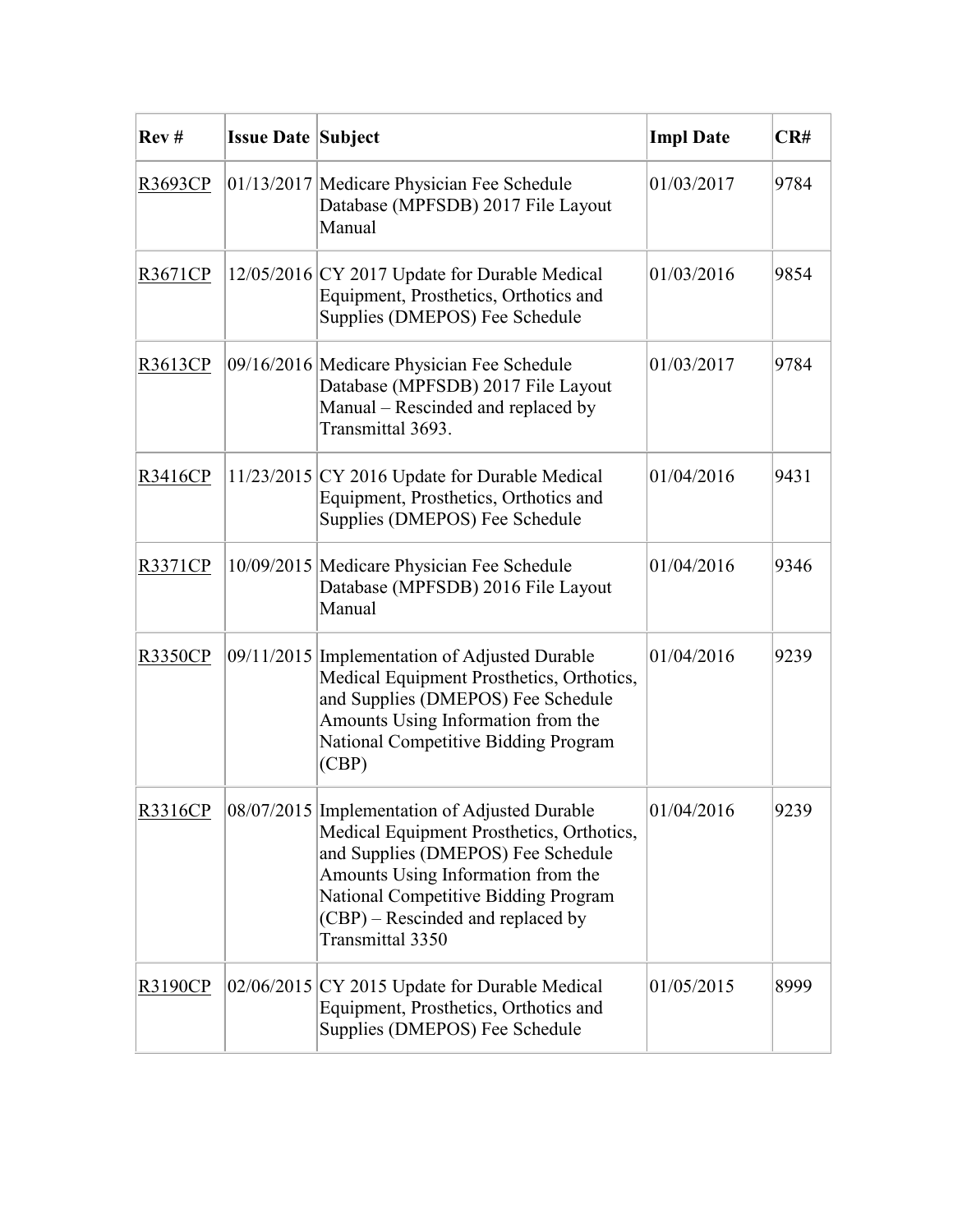| Rev#           | <b>Issue Date Subject</b> |                                                                                                                                                                               | <b>Impl Date</b>                      | CR#  |
|----------------|---------------------------|-------------------------------------------------------------------------------------------------------------------------------------------------------------------------------|---------------------------------------|------|
| R3144CP        |                           | 12/05/2014 Medicare Physician Fee Schedule<br>Database (MPFSDB) 2015 File Layout<br>Manual                                                                                    | 01/05/2015                            | 8958 |
| R3129CP        |                           | $11/21/2014$ CY 2015 Update for Durable Medical<br>Equipment, Prosthetics, Orthotics and<br>Supplies (DMEPOS) Fee Schedule -<br>Rescinded and replaced by Transmittal<br>3190 | 01/05/2015                            | 8999 |
| <u>R3124CP</u> |                           | 11/13/2014 2015 Healthcare Common Procedure<br>Coding System (HCPCS) Annual Update<br>Reminder                                                                                | 01/05/2014                            | 8975 |
| R3100CP        |                           | 10/24/2014 2015 Healthcare Common Procedure<br>Coding System (HCPCS) Annual Update<br>Reminder – Rescinded and replaced by<br>Transmittal 3124                                | 01/05/2014                            | 8975 |
| R3093CP        |                           | 10/10/2014 Medicare Physician Fee Schedule<br>Database (MPFSDB) 2015 File Layout<br>Manual - Rescinded and replaced by<br>Transmittal 3144                                    | 01/05/2015                            | 8958 |
| R3081CP        |                           | 09/26/2014 Update to Pub. 100-04, Chapter 23 to<br>Provide Language-Only Changes for<br>Conversion to ICD-10                                                                  | Upon<br>Implementation<br>of ICD-10   | 8692 |
| <b>R3020CP</b> |                           | 08/08/2014 Update to Pub. 100-04, Chapter 23 to<br>Provide Language-Only Changes for<br>Conversion to ICD-10 – Rescinded and<br>replaced by Transmittal 3081                  | Upon<br>Implementation<br>$of ICD-10$ | 8692 |
| R2902CP        |                           | 03/11/2014 April Quarterly Update for 2014 Durable<br>Medical Equipment, Prosthetics, Orthotics,<br>and Supplies (DMEPOS) Fee Schedule                                        | 04/07/2014                            | 8645 |
| R2893CP        |                           | 02/28/2014 April Quarterly Update for 2014 Durable<br>Medical Equipment, Prosthetics, Orthotics,<br>and Supplies (DMEPOS) Fee Schedule                                        | 04/07/2014                            | 8645 |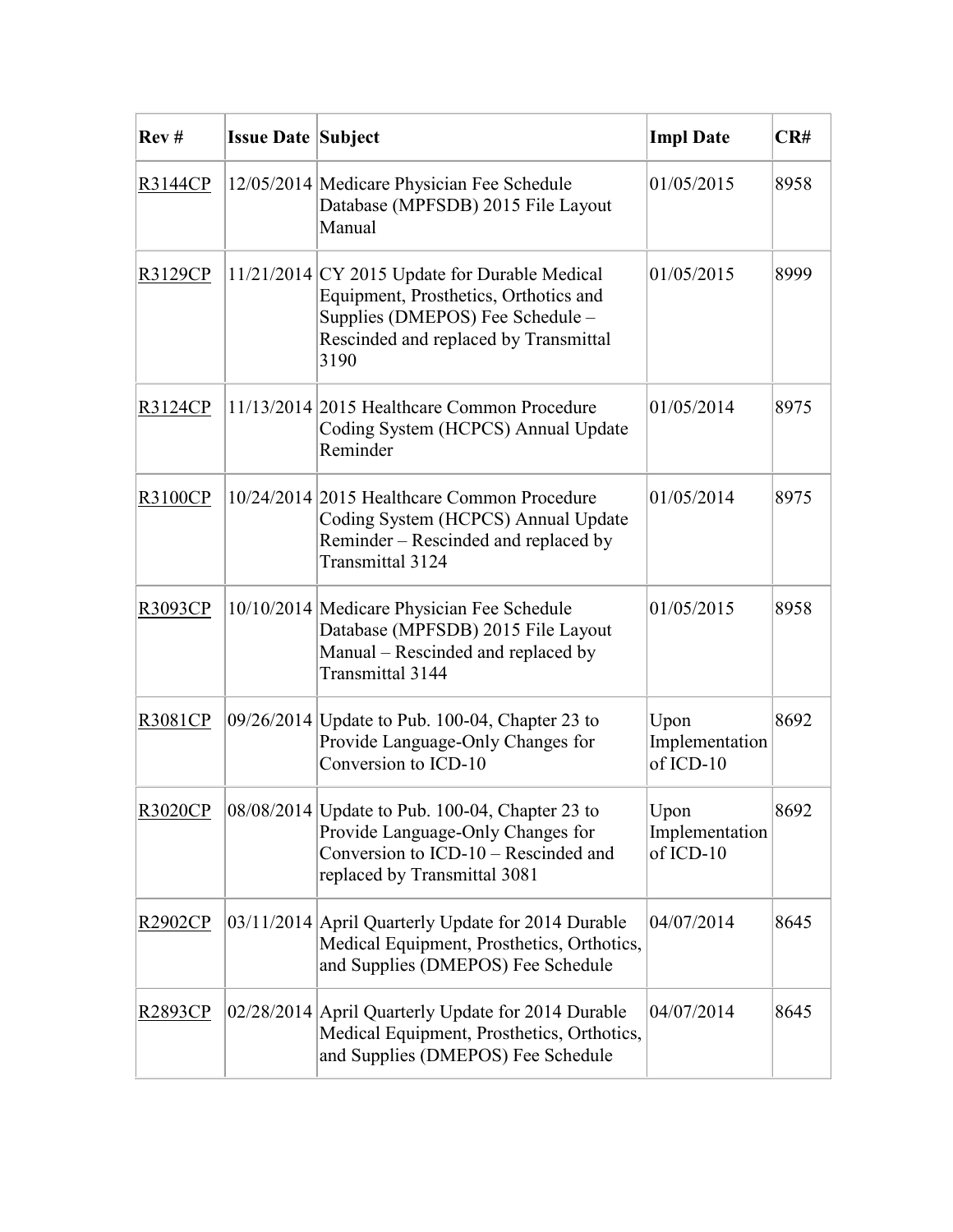| Rev#           | <b>Issue Date Subject</b> |                                                                                                                                                                             | <b>Impl Date</b> | CR#  |
|----------------|---------------------------|-----------------------------------------------------------------------------------------------------------------------------------------------------------------------------|------------------|------|
| R2837CP        |                           | 12/13/2013 Change to the Reasonable Charge Update<br>for 2014 for Splints, Casts and Certain<br><b>Intraocular Lenses</b>                                                   | 01/06/2014       | 8523 |
| R2836CP        |                           | $01/06/2013$ CY 2014 Update for Durable Medical<br>Equipment, Prosthetics, Orthotics and<br>Supplies (DMEPOS) Fee Schedule                                                  | 01/06/2014       | 8531 |
| R2790CP        |                           | 09/20/2013 Medicare Physician Fee Schedule<br>Database (MPFSDB) 2014 File Layout<br>Manual                                                                                  | 01/06/2014       | 8455 |
| R2783CP        |                           | $09/10/2013$ Corrections to the Medicare Claims<br><b>Processing Manual</b>                                                                                                 | 09/17/2013       | 8343 |
| R2725CP        |                           | $06/14/2013$ Corrections to the Medicare Claims<br>Processing Manual - Rescinded and<br>replaced by Transmittal 2783                                                        | 09/17/2013       | 8343 |
| R2709CP        |                           | 05/17/2013 July Quarterly Update for 2013 Durable<br>Medical Equipment, Prosthetics, Orthotics,<br>and Supplies (DMEPOS) Fee Schedule                                       | 07/01/2013       | 8325 |
| R2682CP        |                           | 04/05/2013 Quarterly Update for the Durable Medical<br>Equipment, Prosthetics, Orthotics and<br>Supplies (DMEPOS) Competitive Bidding<br>Program (CBP) - July 2013          | 07012013         | 8232 |
| R2643CP        |                           | $ 01/31/2013 $ Streamlining the Process for Updating the<br><b>Abstract Files Used to Price Institutional</b><br>Claims                                                     | 07/01/2013       | 8128 |
| R2632CP        |                           | $01/11/2013$ CY 2013 Update for Durable Medical<br>Equipment, Prosthetics, Orthotics and<br>Supplies (DMEPOS) Fee Schedule                                                  | 01/07/2013       | 8133 |
| <b>R2608CP</b> |                           | 12/07/2012 CY 2013 Update for Durable Medical<br>Equipment, Prosthetics, Orthotics and<br>Supplies (DMEPOS) Fee Schedule -<br>Rescinded and replaced by Transmittal<br>2632 | 01/07/2013       | 8133 |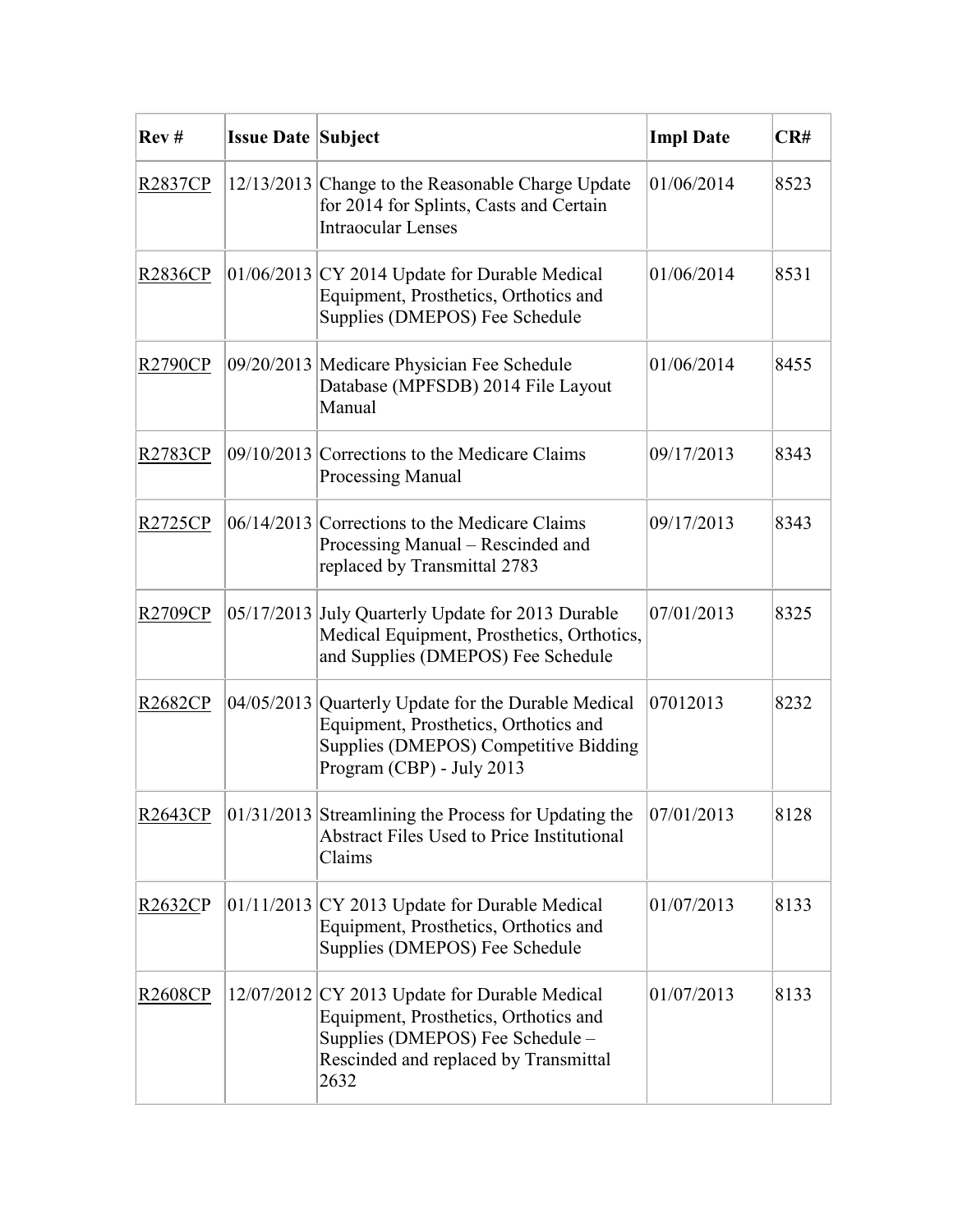| Rev#           | <b>Issue Date Subject</b> |                                                                                                                                            | <b>Impl Date</b> | CR#  |
|----------------|---------------------------|--------------------------------------------------------------------------------------------------------------------------------------------|------------------|------|
| R2566CP        |                           | 10/12/2012 Medicare Physician Fee Schedule<br>Database (MPFSDB) 2013 File Layout<br>Manual                                                 | 01/07/2013       | 8064 |
| R2549CP        |                           | 09/21/2012 Medicare Physician Fee Schedule<br>Database (MPFSDB) 2013 File Layout<br>Manual - Rescinded and replaced by<br>Transmittal 2566 | 01/07/2013       | 8064 |
| R2340CP        |                           | 11/04/2011 CY 2012 Update for Durable Medical<br>Equipment, Prosthetics. Orthotics and<br>Supplies (DMEPOS) Fee Schedule                   | 01/03/2012       | 7635 |
| <b>R2288CP</b> |                           | 08/26/2011 Establishing a Quarterly Recurring Update<br>Notification Process for Temporary "K"<br>and "Q" Codes                            | 01/03/2012       | 7493 |
| R2287CP        |                           | 08/26/2011 Medicare Physician Fee Schedule<br>Database (MPFSDB) 2012 File Layout<br>Manual                                                 | 01/03/2012       | 7554 |
| R2236CP        |                           | 06/03/2011 July Quarterly Update for 2011 Durable<br>Medical Equipment, Prosthetics, Orthotics,<br>and Supplies (DMEPOS) Fee Schedule      | 07/05/2011       | 7416 |
| R2148CP        |                           | $02/04/2011$ Auto Denial of Claim Line(s) Items<br>Submitted With a GZ Modifier                                                            | 07/05/2011       | 7228 |
| R2119CP        |                           | 12/14/2010 Medicare Physician Fee Schedule<br>Database (MPFSDB) 2011 File Layout<br>Manual                                                 | 01/03/2011       | 7243 |
| R2101CP        |                           | 11/19/2010 Medicare Physician Fee Schedule<br>Database (MPFSDB) 2011 File Layout<br>Manual - Rescinded and replaced by<br>Transmittal 2119 | 01/03/2011       | 7243 |
| <u>R2088CP</u> | 1105/2010                 | January 2011 Quarterly Update for the<br><b>DMEPOS Competitive Bidding Program</b>                                                         | 01/03/2011       | 7181 |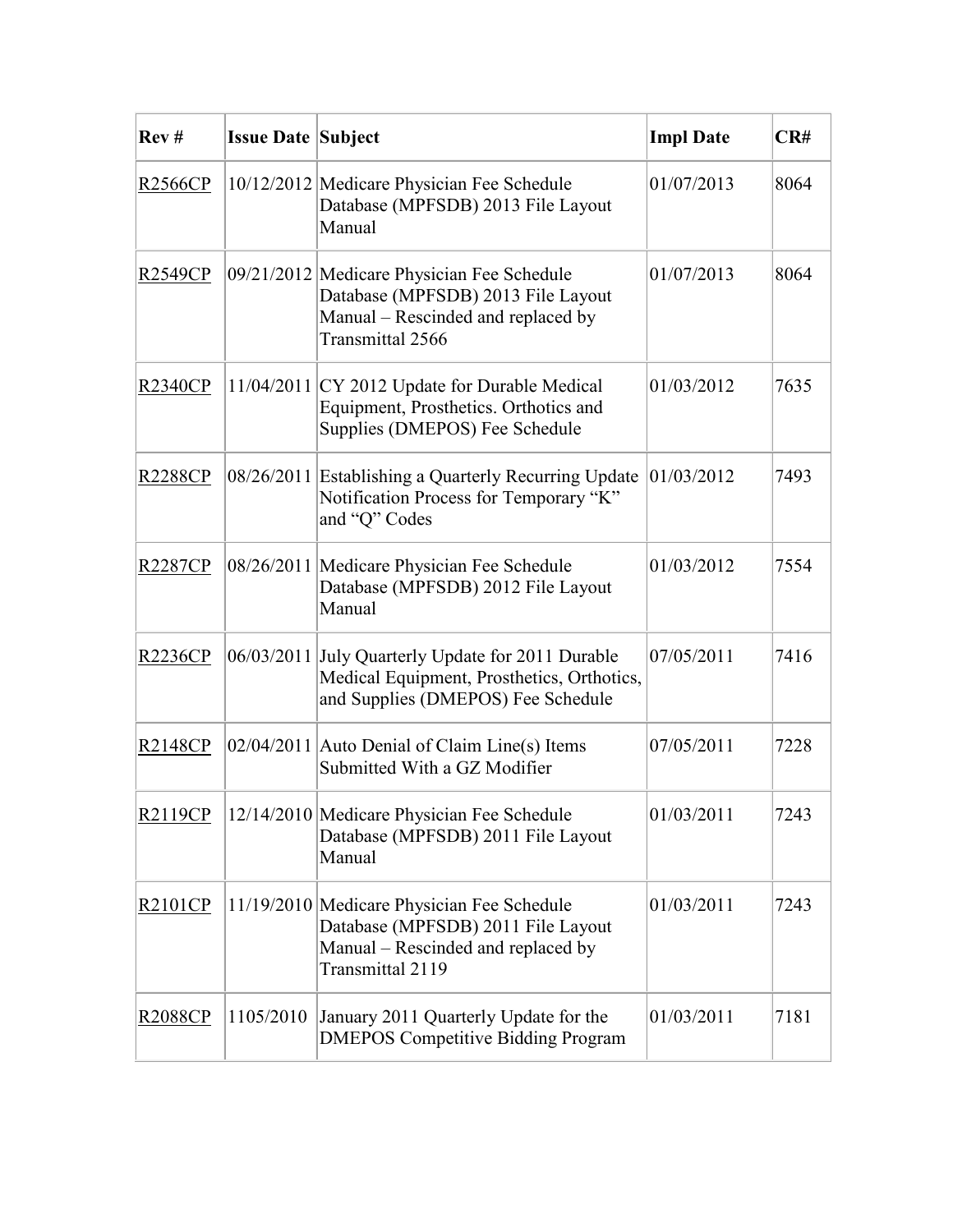| Rev#                 | <b>Issue Date Subject</b> |                                                                                                                                                                       | <b>Impl Date</b>                  | CR#  |
|----------------------|---------------------------|-----------------------------------------------------------------------------------------------------------------------------------------------------------------------|-----------------------------------|------|
| R2006CP              |                           | 07/23/2010 October Quarterly Update for 2010<br>Durable Medical Equipment, Prosthetics,<br>Orthotics, and Supplies (DMEPOS) Fee<br>Schedule                           | 10/04/2010                        | 7070 |
| R1853CP              |                           | 11/13/2009 CY 2010 Fee Schedule Update for Durable 01/04/2010<br>Medical Equipment, Prosthetics. Orthotics<br>and Supplies (DMEPOS) Fee Schedule                      |                                   | 6720 |
| R1825CP              |                           | 10/08/2009 Medicare Physician Fee Schedule<br>Database (MPFSDB) 2010 File Layout                                                                                      | 01/04/2010                        | 6648 |
| R1822CP              |                           | 10/02/2009 Medicare Physician Fee Schedule<br>Database (MPFSDB) 2010 File Layout -<br>Rescinded and replaced by Transmittal<br>1825                                   | 01/04/2010                        | 6648 |
| R1717CP              |                           | 04/24/2009 Speech-Language Pathology Practice<br><b>Payment Policy</b>                                                                                                | 07/06/2009                        | 6381 |
| R1709CP              |                           | 04/03/2009 Manualization of the Medicare Physician<br>Fee Schedule (MPFS) Record Layouts for<br><b>Contractors Processing Institutional</b><br>Claims                 | 07/06/2009                        | 6443 |
| R1644CP              |                           | 12/05/2008 2008 Jurisdiction List for Durable Medical<br>Equipment Prosthetics, Orthotics, and<br>Supply Healthcare Common Procedure<br>Coding System (HCPCS) Codes   | 10/27/2008 and 6062<br>12/12/2008 |      |
| R <sub>1632</sub> CP |                           | 11/07/2008 Medicare Physician Fee Schedule<br>Database (MPFSDB) 2009 File Layout                                                                                      | 01/05/2009                        | 6227 |
| R1630CP              |                           | 11/07/2008 Fee Schedule Update for 2009 for Durable<br>Medical Equipment, Prosthetics, Orthotics<br>and Supplies                                                      | 01/05/2009                        | 6270 |
| R <sub>1605</sub> CP |                           | 09/26/2008 2008 Jurisdiction List for Durable Medical<br>Equipment Prosthetics, Orthotics, and<br>Supply Healthcare Common Procedure<br>Coding System (HCPCS) Codes - | 10/27/2008                        | 6062 |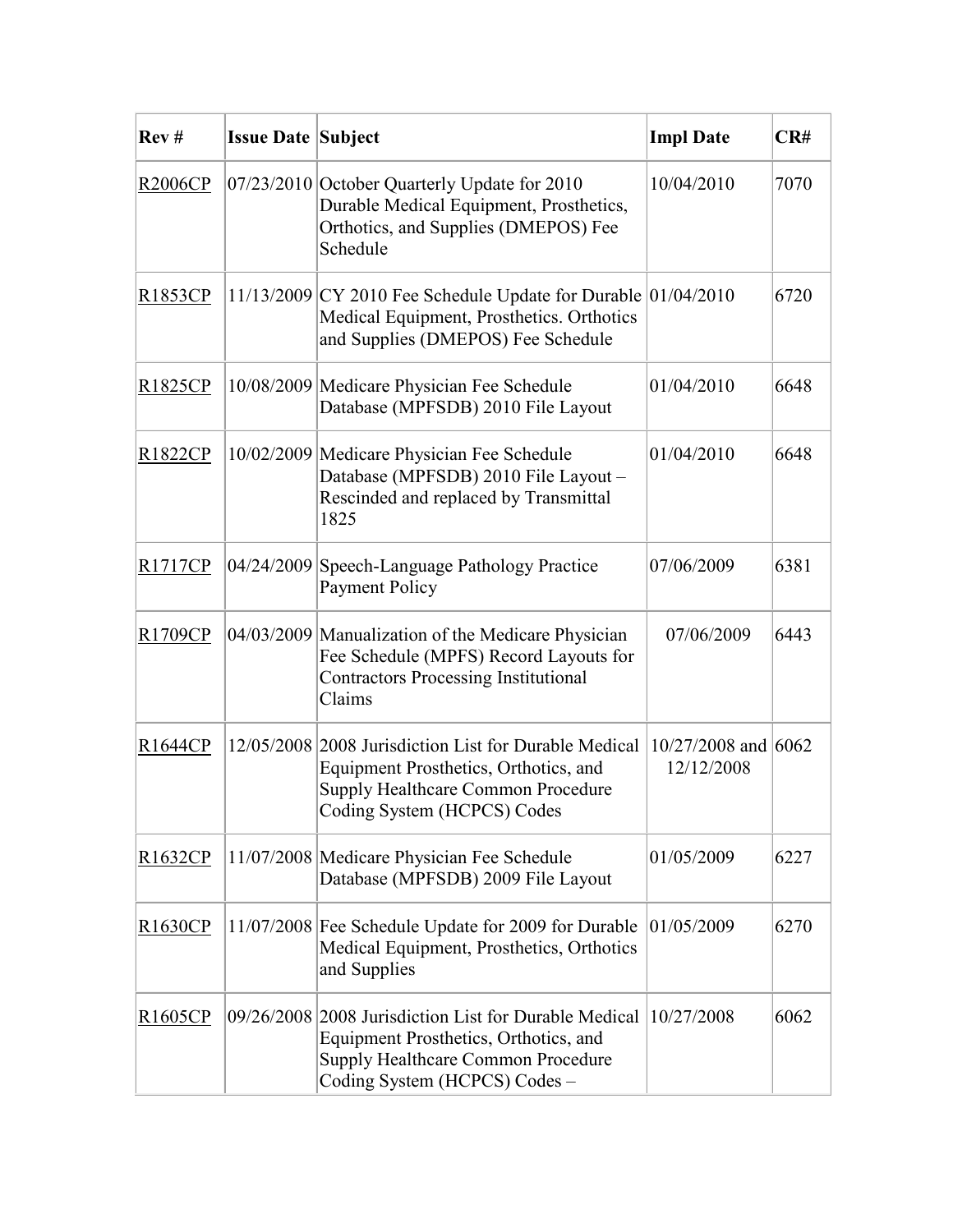| Rev#           | <b>Issue Date Subject</b> |                                                                                                                                                                                            | <b>Impl Date</b> | CR#  |
|----------------|---------------------------|--------------------------------------------------------------------------------------------------------------------------------------------------------------------------------------------|------------------|------|
|                |                           | Rescinded and replaced by Transmittal<br>1644                                                                                                                                              |                  |      |
| <u>R1535CP</u> |                           | 06/13/2008 July 2008 Quarterly Update for the<br><b>DMEPOS Competitive Bidding Program</b>                                                                                                 | 07/07/2008       | 6101 |
| <u>R1472CP</u> |                           | 03/06/2008 Update of Institutional Claims References                                                                                                                                       | 04/07/2008       | 5893 |
| R1421CP        |                           | 01/25/2008 Update of Institutional Claims References<br>- Rescinded and Replaced by Transmittal<br>1472                                                                                    | 04/07/2008       | 5893 |
| <u>R1358CP</u> |                           | 10/26/2007 Medicare Physician Fee Schedule<br>Database (MPFSDB) 2008 File                                                                                                                  | 01/07/2008       | 5774 |
| R1005CP        |                           | 07/21/2006 Medicare Physician Fee Schedule<br>Database (MPFSDB) 2007 File Layout                                                                                                           | 01/02/2007       | 5206 |
| R823CP         |                           | 02/01/2006 New Temporary Code for Battery for<br><b>Power Mobility Devices</b>                                                                                                             | 07/03/2006       | 4253 |
| <u>R614CP</u>  |                           | 07/22/2005 Medicare Physician Fee Schedule<br>Database (MPFSDB) 2006 File Layout                                                                                                           | 01/03/2006       | 3889 |
| R341CP         |                           | 10/29/2004 Implementation of the Medicare Physician<br>Fee Schedule (MPFS) National Abstract<br>File for Purchased Diagnostic Tests and<br>Interpretations                                 | 04/04/2005       | 3481 |
| R323CP         |                           | 10/22/2004 Update Regarding the Use of American<br>Dental Association's (ADA) Current<br>Dental Terminology (CDT) Codes on<br>Medicare Contractors Web Sites and Other<br>Electronic Media | 11/22/2004       | 3499 |
| R286CP         |                           | 08/27/2004 Medicare Physician Fee Schedule<br>Database (MPFSDB) 2005 File Layout                                                                                                           | 01/03/2005       | 3421 |
| <u>R283CP</u>  |                           | 08/27/2004 2005 Healthcare Common Procedure<br>Coding System (HCPCS) Annual Update<br>Reminder                                                                                             | 01/03/2005       | 3422 |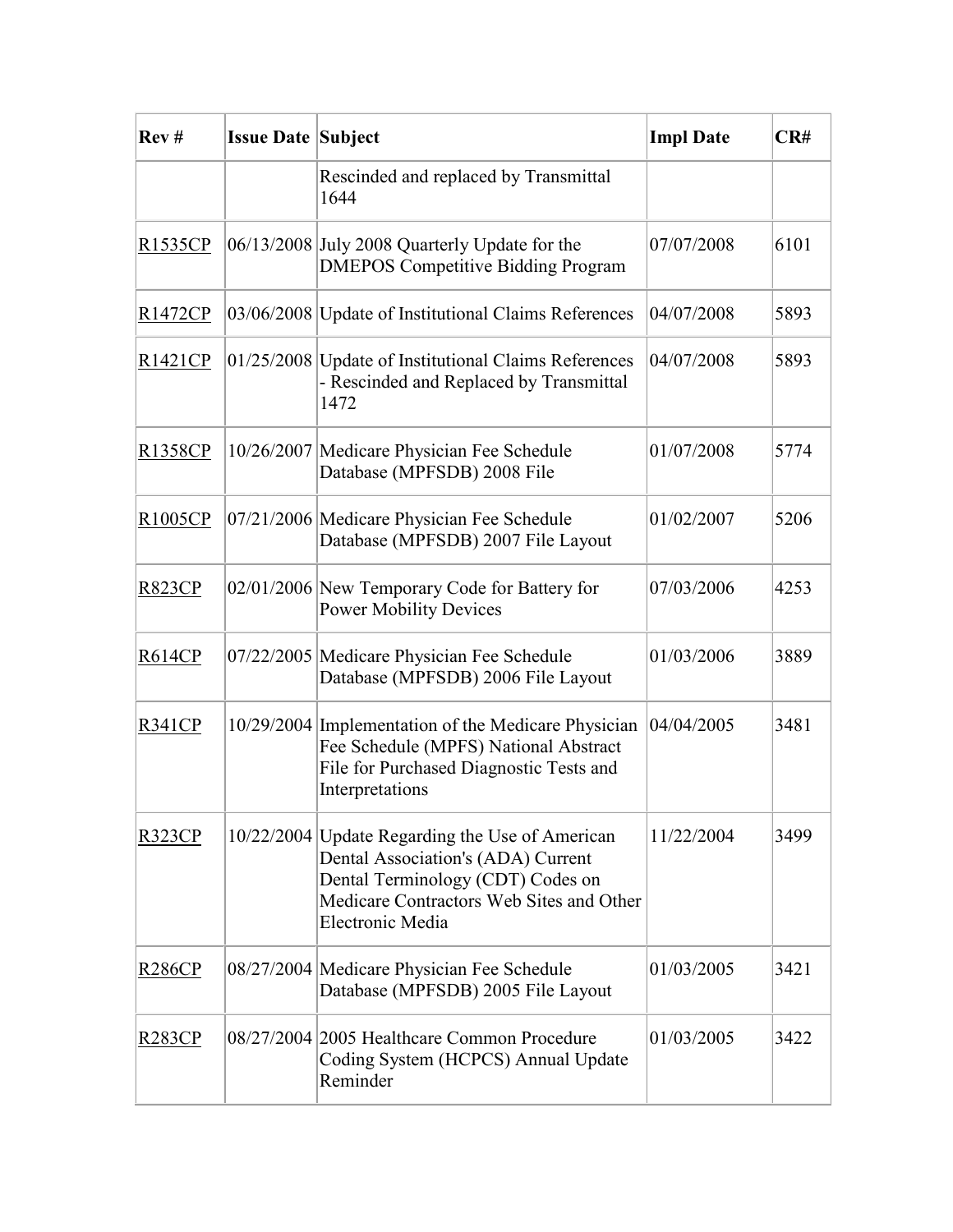| Rev#          | <b>Issue Date Subject</b> |                                                                                                                                                                                                                                                                          | <b>Impl Date</b> | CR#  |
|---------------|---------------------------|--------------------------------------------------------------------------------------------------------------------------------------------------------------------------------------------------------------------------------------------------------------------------|------------------|------|
| R236CP        |                           | 07/23/2004 2005 DMEPOS Pricing File Record<br>Layout Expansion and New Pricing<br>Procedures for Certain DMEPOS Items<br><b>Based on Modifiers</b>                                                                                                                       | 01/03/2005       | 3300 |
| R210CP        |                           | 06/18/2004 CMS Annual Reminder to Contractors of<br>The ICD-9-CM Update for October 1,<br>2004                                                                                                                                                                           | 10/04/2004       | 3303 |
| R127CP        |                           | 03/26/2004 Annual Spreadsheet Containing an<br>Updated List of HCPCS Codes for<br>Durable Medical Equipment Regional<br>Carrier (DMERC) and Part B Local<br>Carrier Jurisdictions to Reflect Codes That<br>Have Been Added or Discontinued<br>(Deleted) During Each Year | 05/26/2004       | 3139 |
| <b>R126CP</b> |                           | 03/26/2004 ICD-9 Coding for Beneficiary Claims                                                                                                                                                                                                                           | N/A              | 2857 |
| <b>R095CP</b> |                           | 02/06/2004 Eliminate The 90-Day Grace Period for<br><b>Billing Discontinued ICD-9-CM Codes</b>                                                                                                                                                                           | 10/01/2004       | 3094 |
| <b>R089CP</b> |                           | 02/06/2004 Eliminating The 90-Day Grace Period for<br><b>Billing Discontinued HCPCS Codes</b>                                                                                                                                                                            | 07/06/2004       | 3093 |
| <b>R066CP</b> |                           | 01/16/2004 Quarterly Update to Correct Coding<br>Initiative (CCI) Edits, Version 10 1,<br>Effective April 1, 2004                                                                                                                                                        | 04/05/2004       | 2997 |
| RO50CP        |                           | 12/19/2003 Clarification That Medicare Contractors<br>Will Be Receiving Quarterly Updates for<br><b>Temporary HCPCS Codes</b>                                                                                                                                            | 04/05/2004       | 2967 |
| R043CP        |                           | 12/19/2003 Using the American Dental Association's<br>(ADA's) Current Dental Terminology-<br>Fourth Edition (CDT-4) Codes of<br>Contractors Web Sites and Other<br>Electronic Media.                                                                                     | 01/20/2004       | 3003 |